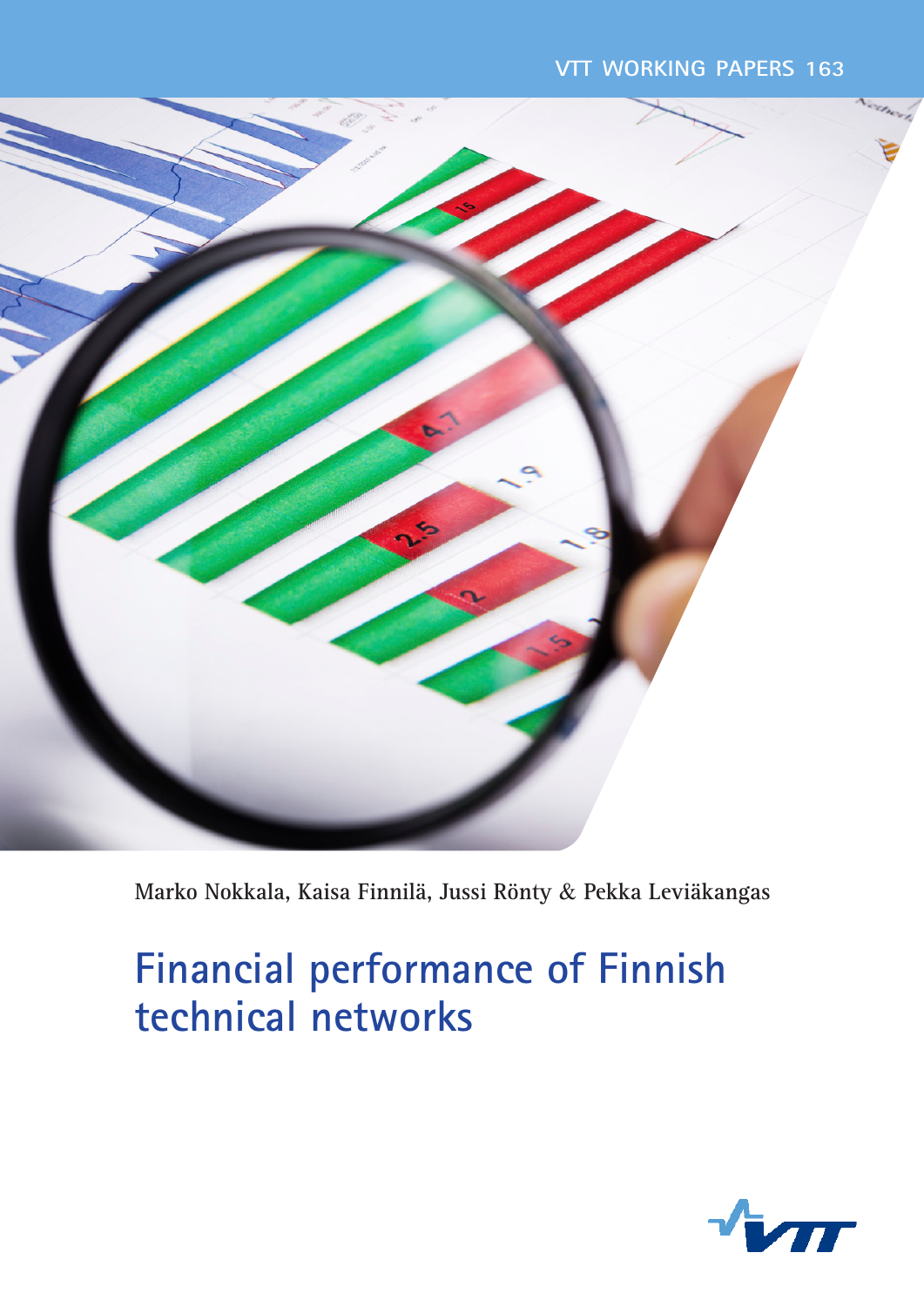ISBN 978-951-38-7505-3 (URL: [http://www.vtt.fi/publications/index.jsp\)](http://www.vtt.fi/publications/index.jsp)  ISSN 1459-7683 (URL: [http://www.vtt.fi/publications/index.jsp\)](http://www.vtt.fi/publications/index.jsp) 

Copyright © VTT 2011

JULKAISIJA – UTGIVARE – PUBLISHER

VTT, Vuorimiehentie 5, PL 1000, 02044 VTT puh. vaihde 020 722 111, faksi 020 722 4374

VTT, Bergsmansvägen 5, PB 1000, 02044 VTT tel. växel 020 722 111, fax 020 722 4374

VTT Technical Research Centre of Finland, Vuorimiehentie 5, P.O. Box 1000, FI-02044 VTT, Finland phone internat. +358 20 722 111, fax +358 20 722 4374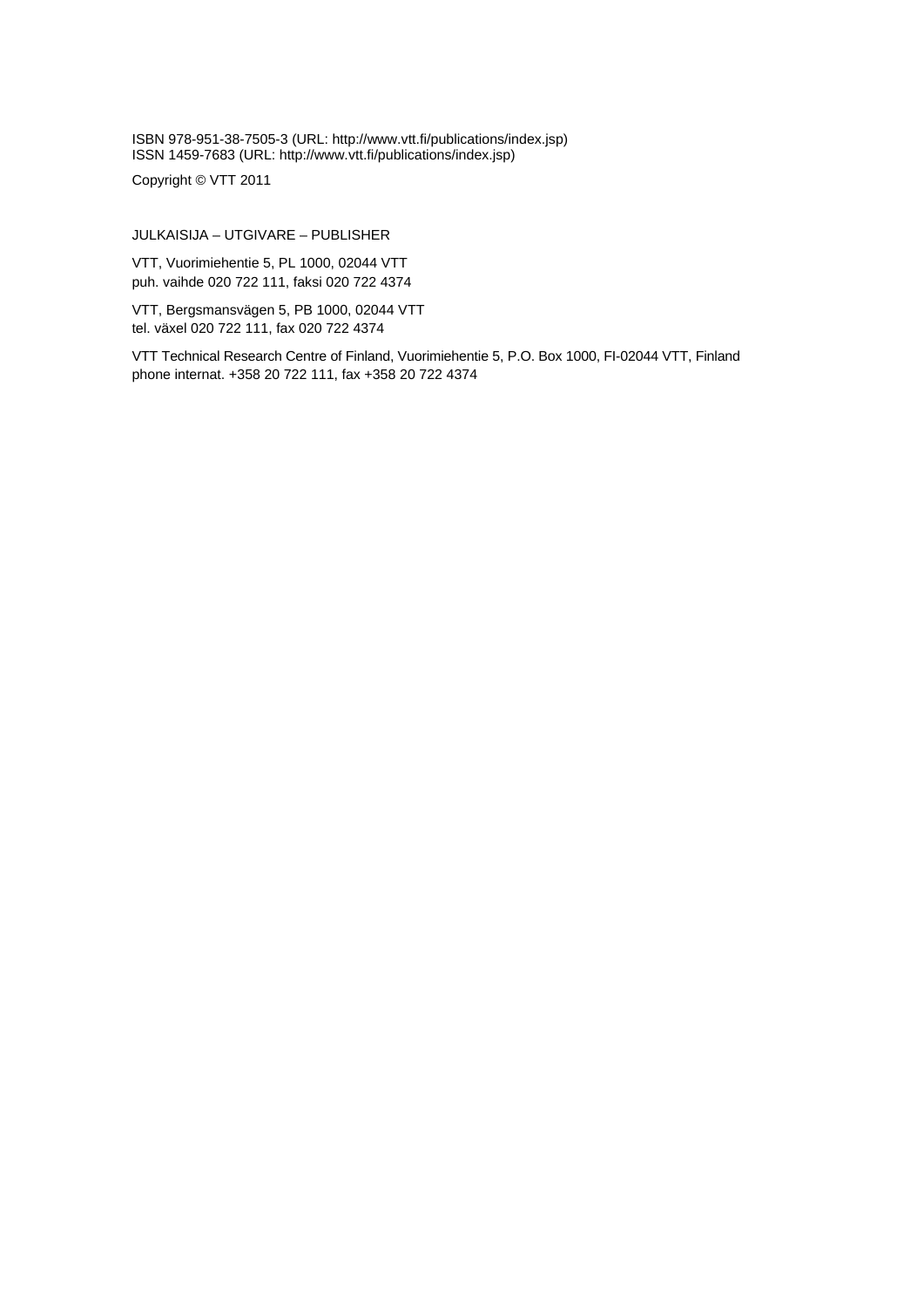

Series title, number and report code of publication

VTT Working Papers 163 VTT-WORK-163

Author(s) Marko Nokkala, Kaisa Finnilä, Jussi Rönty & Pekka Leviäkangas

#### Title

## **Financial performance of Finnish technical networks**

Abstract

Finnish technical networks (roads/streets, ports, waterworks, rail, energy etc.) are mainly under public sector ownership and their financial performance has not previously been systematically analysed. This report performs a financial analysis for selected technical networks, utilities and operating companies deriving the most common financial performance indicators for each entity. The final focus is especially on the owners' financial returns.

The ownership and governance model of an entity plays a lesser role in their financial performance than anticipated. What really matters is the business model, for instance for ports the specialized port seems to outperform non-specialized ones. The best performing entities are from the energy sector and ports, but all sectors and ownership models generate surplus cash flow to their owners.

A challenge for most sectors has been the availability of data, since municipal departments do not issue separate financial statements.

The analyses reveal that most entities have both a steady cash flow and a secure financial position, but the potential maintenance and investment backlog is not taken into consideration. Municipalities have been able to use their technical networks and utilities as a source of revenue and this has taken place even at times when the overall financial performance of the entity has been less satisfactory.

| <b>ISBN</b><br>978-951-38-7505-3 (URL: http://www.vtt.fi/publications/index.jsp)                     |                                                                                                                                              |                    |  |
|------------------------------------------------------------------------------------------------------|----------------------------------------------------------------------------------------------------------------------------------------------|--------------------|--|
| Series title and ISSN<br>VTT Working Papers                                                          |                                                                                                                                              | Project number     |  |
| 1459-7683 (URL: http://www.vtt.fi/publications/index.jsp)                                            |                                                                                                                                              |                    |  |
| Date                                                                                                 | Language                                                                                                                                     | Pages              |  |
| May 2011                                                                                             | English                                                                                                                                      | 56 p. + app. 90 p. |  |
| Name of project                                                                                      | Commissioned by                                                                                                                              |                    |  |
| C-Business                                                                                           | Tekes                                                                                                                                        |                    |  |
| Keywords                                                                                             | Publisher                                                                                                                                    |                    |  |
| Infrastructure networks, financial statement analysis,<br>profitability, revenue on invested capital | VTT Technical Research Centre of Finland<br>P.O. Box 1000, FI-02044 VTT, Finland<br>Phone internat. +358 20 722 4520<br>Fax +358 20 722 4374 |                    |  |
|                                                                                                      |                                                                                                                                              |                    |  |
|                                                                                                      |                                                                                                                                              |                    |  |
|                                                                                                      |                                                                                                                                              |                    |  |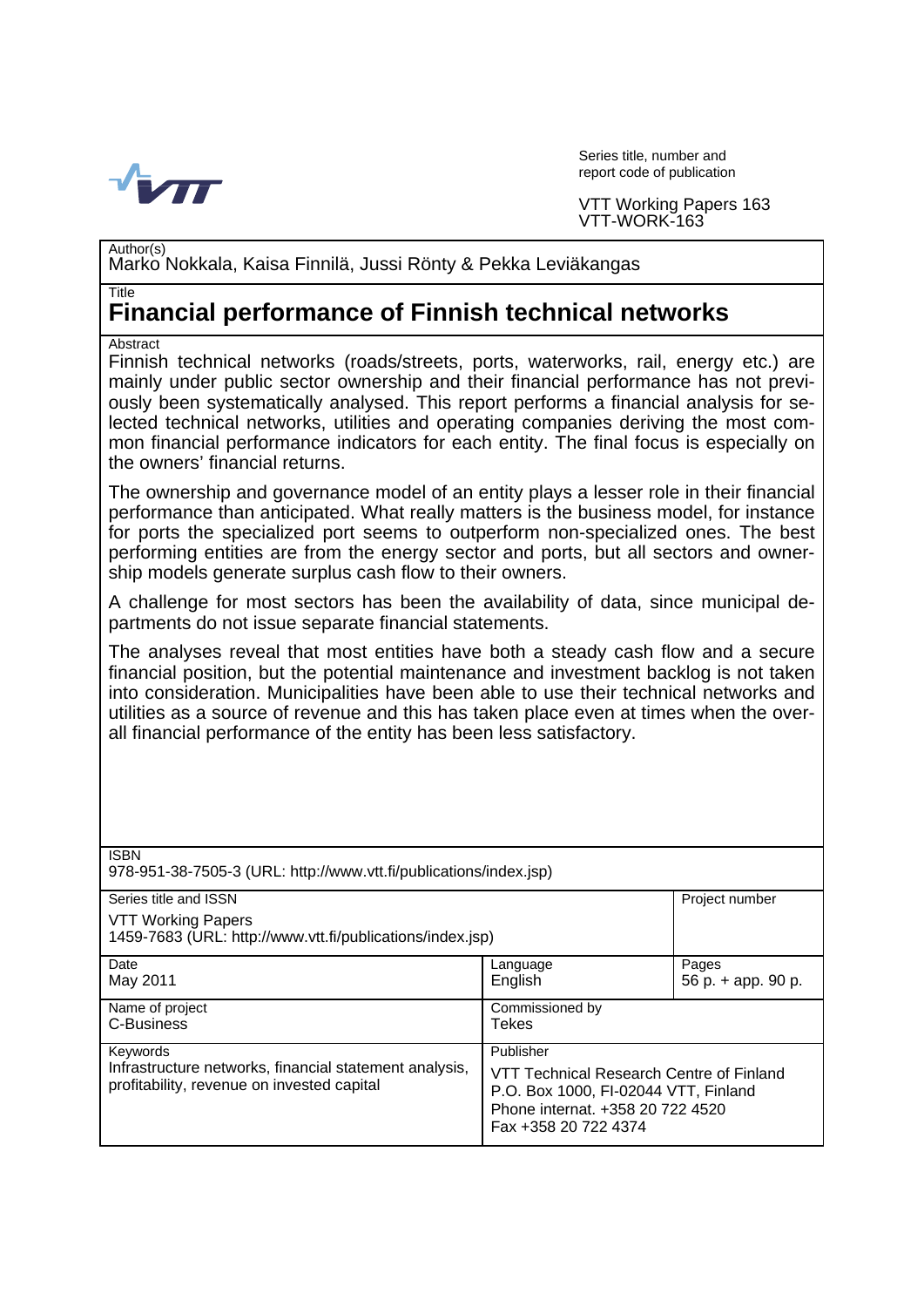## **Preface**

Financial analyses of listed companies are part of everyday business life for investors. However, there are hundreds of business entities in Finland that are not listed on the stock exchange yet manage huge assets and balance sheet volumes in the area of technical networks. In terms of ownership, these entities fall most often under the public sector, some national level entities under the state, but the majority under the municipalities. This is an area where analyses of financial performance have been limited, mainly because these industries have not been open to investors whose trade it is to screen investment opportunities.

Crunching numbers is not a simple task, even where the standards for financial statement contents have been well defined. Quite the contrary; by tackling a sample of 30 plus entities mainly from the public sector and representing six sectors (energy, ports, roads, rail, aviation, waterworks) we have come to appreciate the art of accounting from a fresh angle. Municipalities as owners of technical networks can benefit greatly from their infrastructure assets and operations on those infrastructures – particularly as they are in desperate need of injection of funds into their suffering economies. At times of economic downturn one can conclude that not only does asset ownership matter, but even more so the use of assets to generate cash flow is a top priority for municipalities.

Therein also lies a potential caveat. The networks can only generate revenue when they operate in good condition, and judging from the information available there is a great risk that the current level of investment and maintenance may not be sufficient to maintain the current service level. This represents a massive potential future liability, which needs to be financed through available resources. Very few entities have made reservations for such a situation and even less have already addressed the maintenance backlog adequately. Judging by the analyses carried out in this research, the regulated industries may well face tough(er) times ahead.

The report at hand summarises the results of an exceptionally detailed financial analysis of technical networks, utilities and operating companies. First and foremost it is meant to serve as reference material for further research and analysis. However, there is no doubt that this report contains a strong message on how to view our technical networks and the services they provide and facilitate.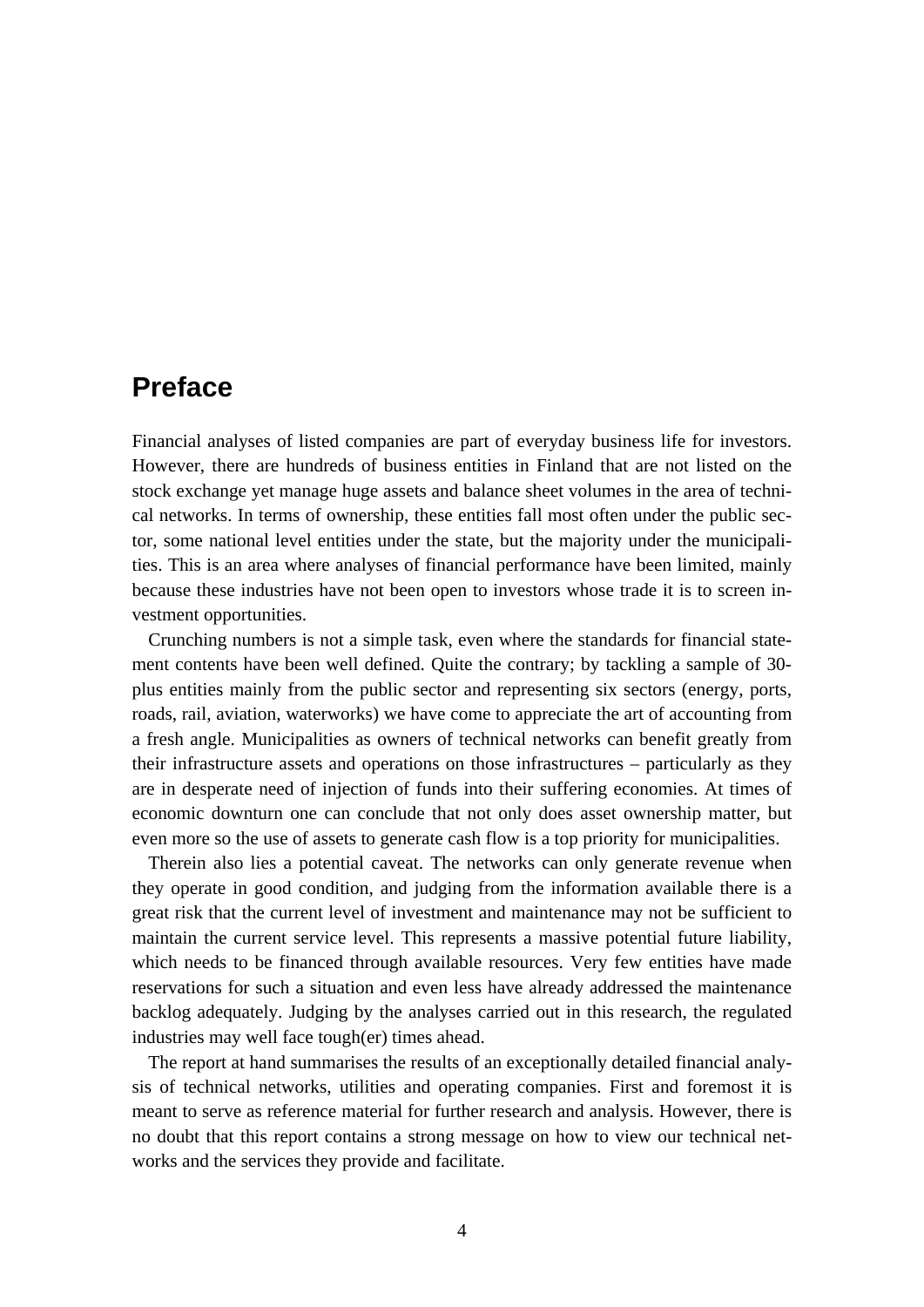## **Contents**

| 1.1<br>1.2<br>1.3<br>1.4        |                                                    |    |
|---------------------------------|----------------------------------------------------|----|
| 2.1<br>2.2<br>2.3<br>2.4<br>2.5 | 2.3.1<br>2.3.2<br>2.3.3<br>2.3.4<br>2.5.1<br>2.5.2 |    |
| 3.1<br>3.2<br>3.3 <sub>2</sub>  | 2.5.3<br>3.2.1<br>3.2.2<br>3.2.3<br>3.2.4          |    |
| 34<br>4.1<br>4.2<br>4.3         | 3.4.1<br>3.4.2<br>3.4.3                            | 38 |
| 4.4                             |                                                    |    |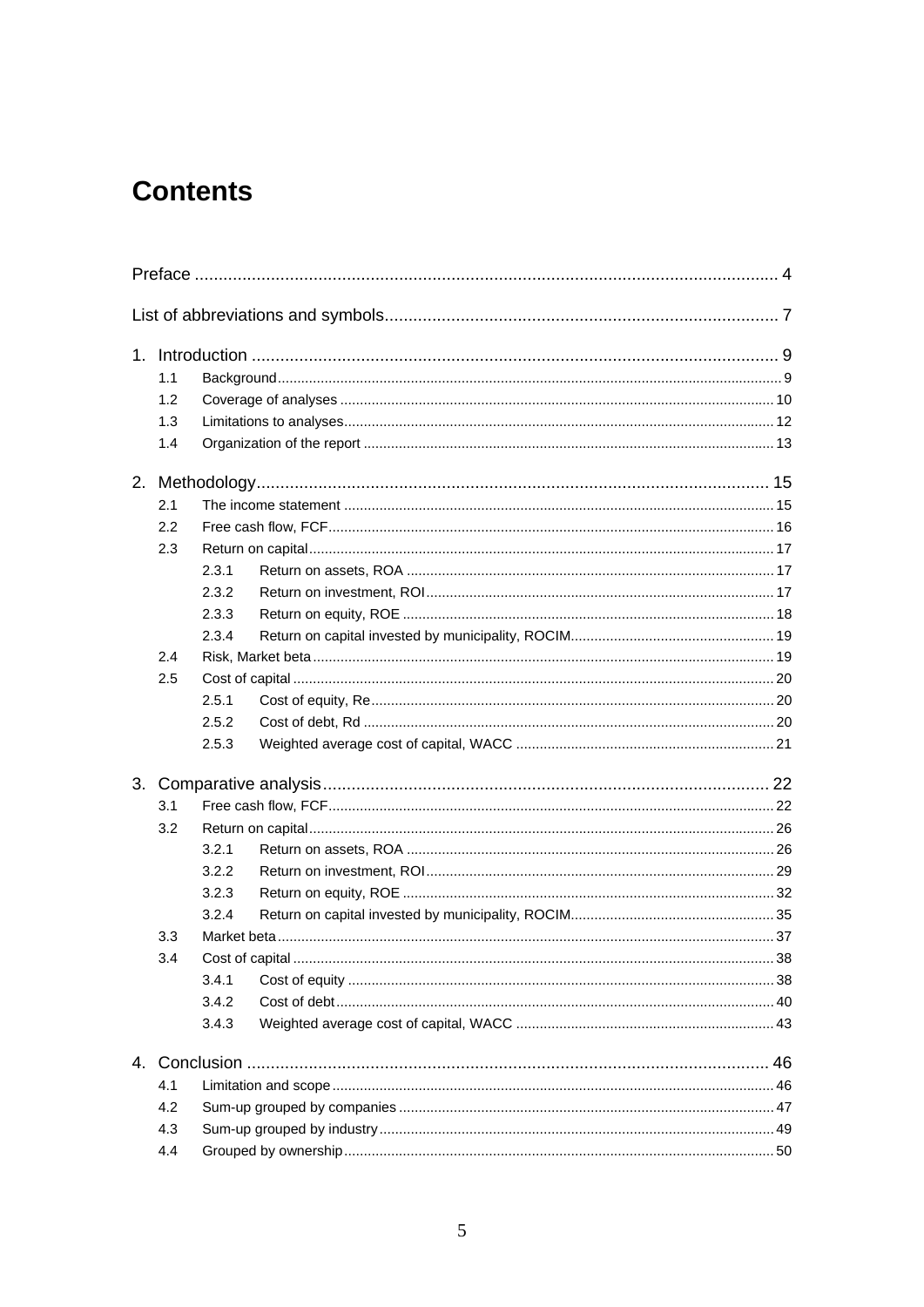## Appendices

Annex 1: Income statement and balance sheet Annex 2: Sector-specific in-depth studies Annex 3: Yearly data of studied entities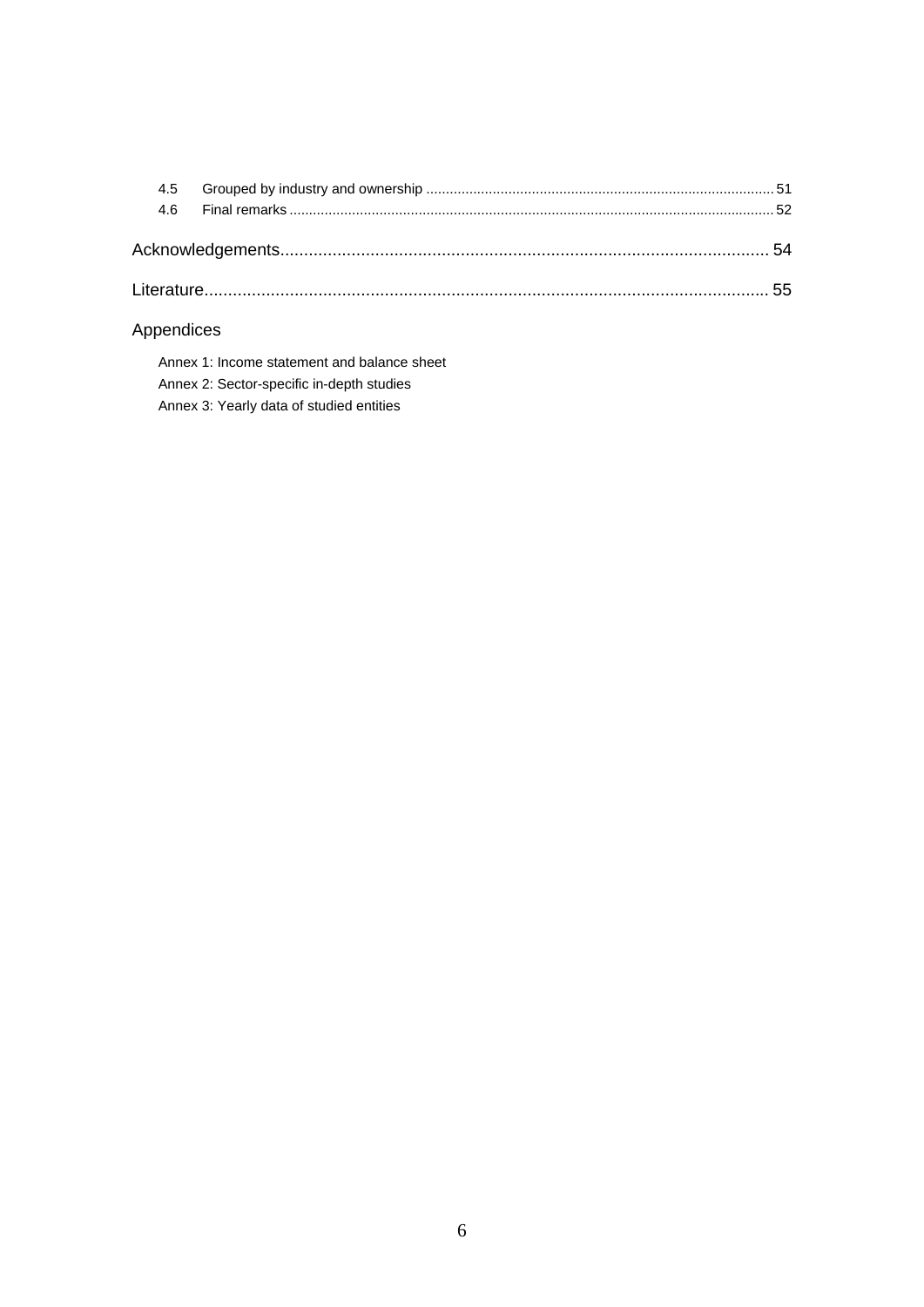## **List of abbreviations and symbols**

| <b>DESTIA</b>  | Finnish infrastructure and construction service company |
|----------------|---------------------------------------------------------|
| FCF            | Free cash flow                                          |
| <b>FINAVIA</b> | <b>Finnish Aviation Authority</b>                       |
| <b>HSL</b>     | Helsingin seudun liikenne                               |
| <b>MOC</b>     | Municipality-owned company                              |
| <b>MOE</b>     | Municipality-owned enterprise                           |
| O&G            | Ownership and governance                                |
| <b>ROA</b>     | Return on assets                                        |
| <b>ROCIM</b>   | Return on capital invested by municipality              |
| <b>ROE</b>     | Return on equity                                        |
| <b>ROI</b>     | Return on investment                                    |
| <b>SOC</b>     | State-owned company                                     |
| SOE            | State-owned enterprise                                  |
| <b>TEKES</b>   | Finnish Funding Agency for Technology and Innovation    |
| <b>TRAFI</b>   | <b>Finnish Transport Agency</b>                         |
| VR             | <b>State Railway Company</b>                            |
| <b>WACC</b>    | Weighted average cost of capital                        |
| Rf             | Risk-free rate of return                                |
| <b>Rm</b>      | Market rate of return                                   |
| Ri             | Rate of return of i                                     |
| Re             | Cost of equity                                          |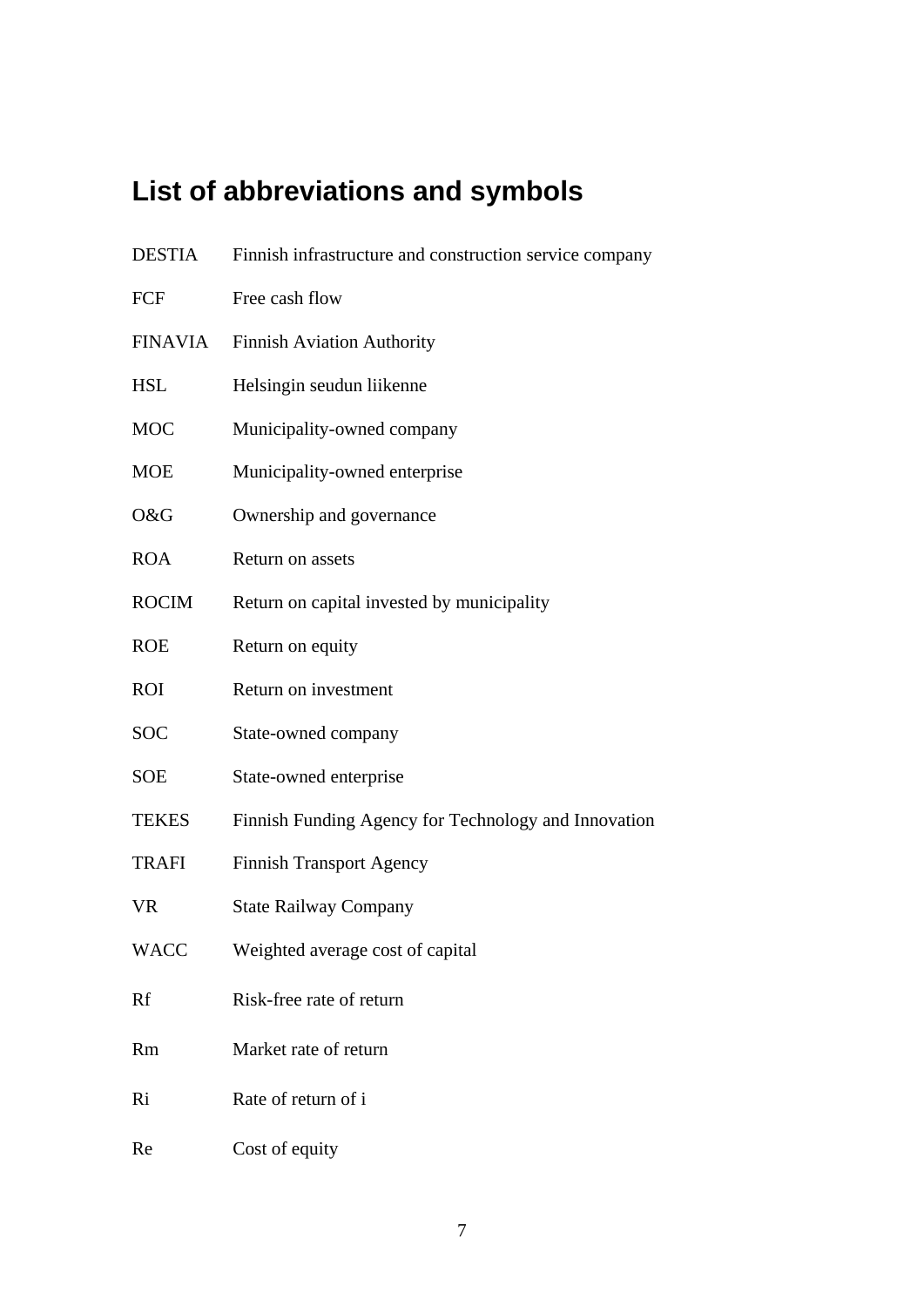| Rd         | Cost of debt                       |
|------------|------------------------------------|
| T          | Corporate tax rate                 |
| E          | Equity capital                     |
| D          | Debt capital                       |
| <b>ICR</b> | Interest coverage ratio            |
| EBIT       | Earnings before taxes and interest |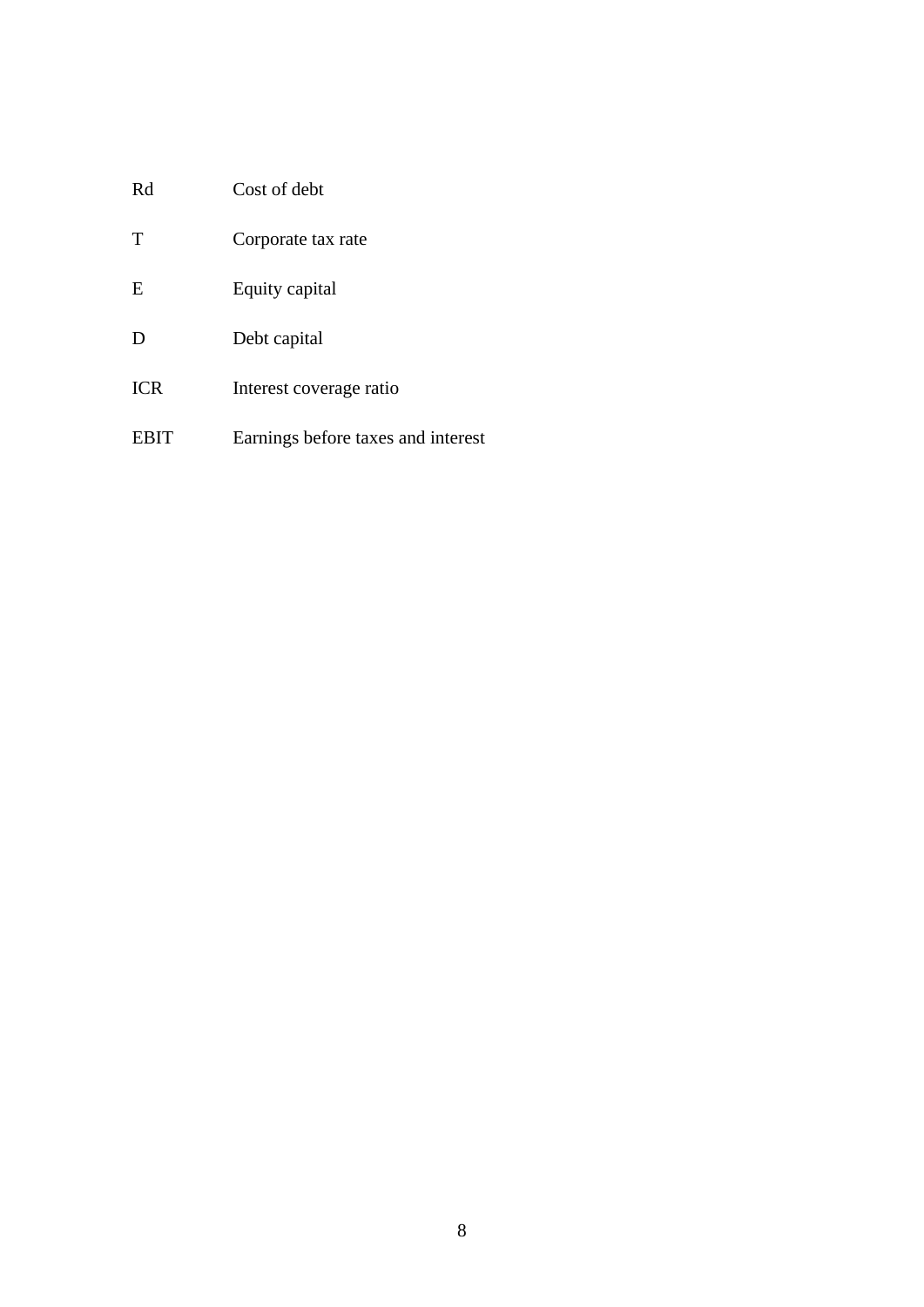## **1. Introduction**

### **1.1 Background**

1

Finland has a tradition of the public sector (the state and the municipalities) taking care of the infrastructure networks, both investments and maintenance. The C-Business project, financed by Tekes and other donors<sup>1</sup>, has focused on ownership and governance models of technical networks. These networks are mostly under public sector governance and therefore they have not been subject to a lot of financial performance analyses. However, as more and more entities have shifted from the traditional municipal departments to other governance and corporate management structures, financial data are becoming available and make analyses similar to those of listed companies possible.

The aim of this report is to analyse ownership and governance (O&G) models of infrastructure networks and their profitability from the viewpoint of owners and investors. The studied infrastructure networks (including utilities and operating companies) are ports, water and sewage, railway, airports, roads, and energy, and the O&G models are classified as municipal owned enterprises (MOE), municipal owned companies (MOC), state owned enterprises (SOE), state owned companies (SOC) and private companies (P).

The research results apply to the present situation, as there is a law initiative currently under discussion to move from SOE/MOEs to SOC/MOCs or to transfer their operations under the municipality's technical department. This process is driven by the European Union's competition law and the different taxation of MOEs compared to MOCs or private corporations.<sup>2</sup> The changes in legislation may apply only to those entities operating in competitive markets, excluding the waterworks operating as MOEs. However,

<sup>1</sup> The C-Business project has received funding, alongside the Finnish Funding Agency for Technology and Innovation (Tekes), also from the Federation of Finnish Municipalities, Pension Fennia, the Finnish Transport Safety Agency (Trafi), the Ministry of Finance, the Ministry of Transport and Communications, Destia, the City of Oulu and Helsinki Region Transport (HSL).

<sup>2</sup> The principal difference is that MOEs, SOEs, and an entity operating as a municipal department do not pay taxes as MOCs, SOCs and private entities do.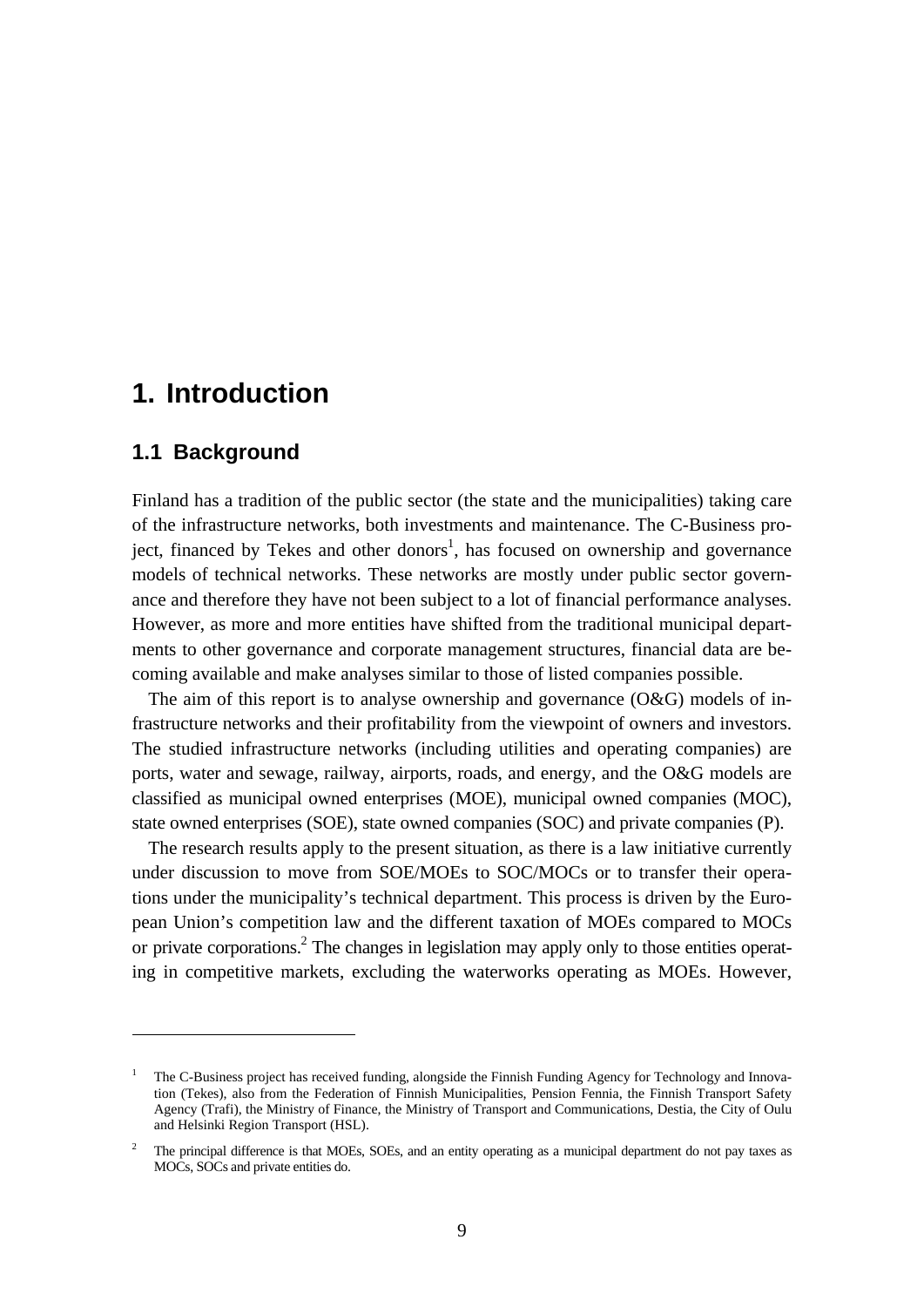#### 1. Introduction

with envisaged transition periods the process will effectively carry on for the better part of the next decade.

The fundamental difference between a state or municipality owned enterprise (SOE / MOE) and company (SOC / MOC) is that a company operates under specific legislation on limited liability or public companies. Financially, this means that equity investors are responsible for the performance of the company to the extent of their invested equity. Debt investors have priority access to cash and to assets in the case of default, but they might also lose their investment in a worst case scenario. In MOE and SOE, the enterprise has in theory all the municipality's or state's 'equity' as their backup. In other words, there is no possibility of bankruptcy for SOEs and MOEs.

In these analyses, publicly available financial information (income statements and balance sheets) is used as core data from which all the profitability and risk ratios are calculated.

There are three viewpoints to networks, which are reflected in the financial analysis. First, there is the operator of the network or node point of the infrastructure. Second, there are the service providers, such as maintenance operators, who carry out infrastructure related business operations ordered by their clients which are typically those belonging to the first mentioned category. Third, there are the owners – in these cases the municipalities, the state or private investors. These different roles, which are most distinct, must be kept in mind when drawing conclusions from the outcomes of financial calculus.

### **1.2 Coverage of analyses**

The key instruments for examining profitability in the financial analyses of listed companies are cash flow statement (free cash flow), and key profitability ratios (beta (B), return on investment (ROI)), return on assets (ROA), return on equity (ROE), and return on capital invested by municipality (ROCIM)). With the exception of ROCIM, all the indicators apply to all types of entities, independent of their ownership model, provided that the accounting data is available. Those entities that operate under the municipality organisation, i.e. technical departments, were not analysed as they do not produce a separate income statement and balance sheet. We also examine the entities' cost of capital structure – that is cost of equity, cost of debt, and weighted average cost of capital (WACC). This terminology is explained in the following chapter. We apply the analysis to the entities listed in Table 1. It is worth noting that some entities perform services **on** the infrastructure and are not necessarily involved in the ownership of the network in any way.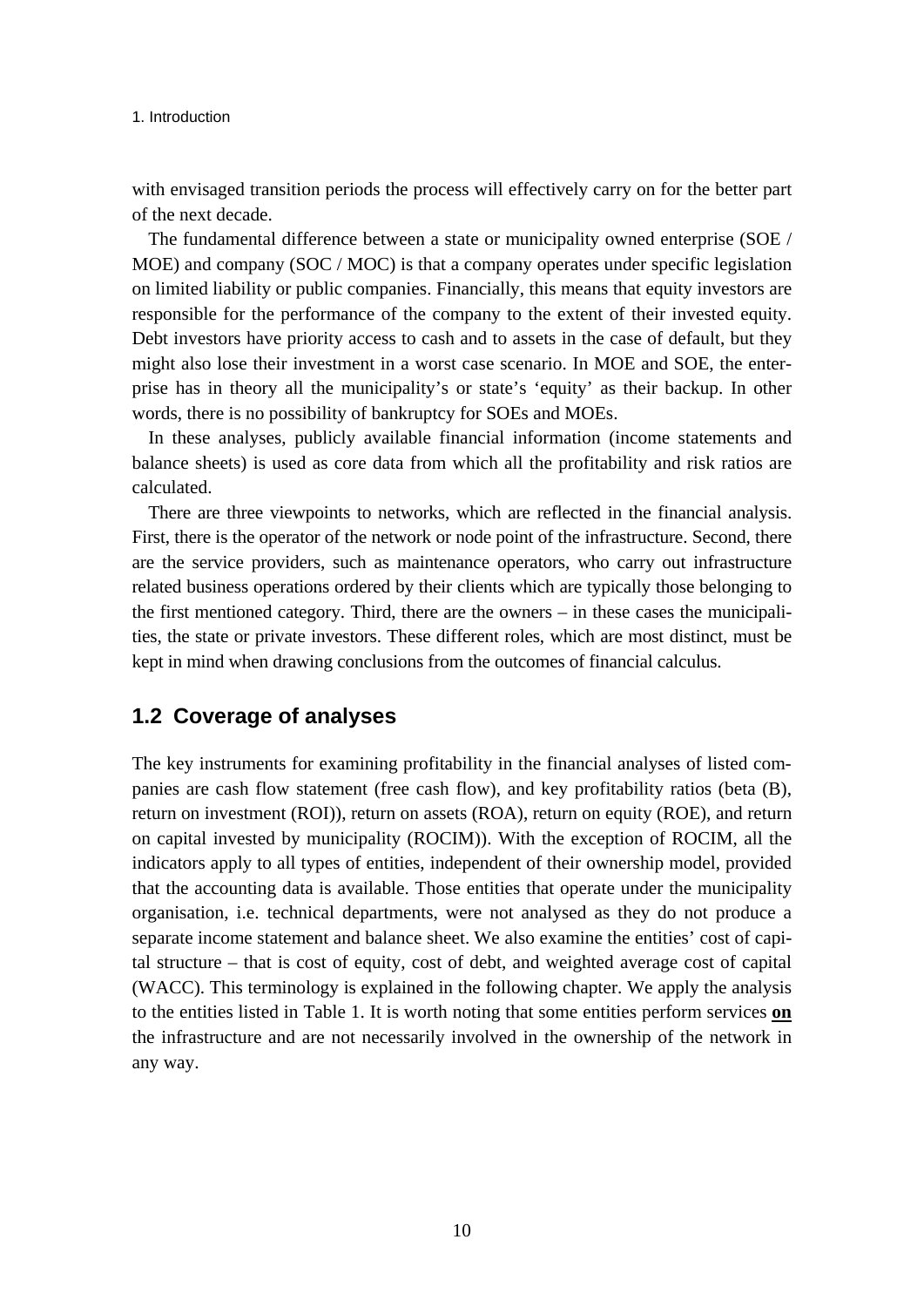| <b>Industry</b>     | Owner-<br>ship | Company                                       | Number of<br>cases |
|---------------------|----------------|-----------------------------------------------|--------------------|
| <b>MOE</b><br>Ports |                | Port of Oulu                                  | 9                  |
|                     |                | Port of Kemi                                  |                    |
|                     |                | Port of Helsinki                              |                    |
|                     |                | Port of Turku                                 |                    |
|                     |                | Port of Kokkola                               |                    |
|                     |                | Port of Vaasa                                 |                    |
|                     |                | Port of Hanko                                 |                    |
|                     |                | Port of Pori                                  |                    |
|                     |                | Port of Rauma                                 |                    |
|                     | <b>MOC</b>     | Port of Kotka                                 | $\overline{2}$     |
|                     |                | Port of Hamina                                |                    |
|                     | $\mathbf{P}$   | <b>Inkoo Shipping</b>                         | $\mathbf{1}$       |
| Water-              | <b>MOE</b>     | Haukipudas waterworks                         | 5                  |
| works               |                | Oulu waterworks                               |                    |
|                     |                | Helsinki waterworks                           |                    |
|                     |                | Espoo waterworks                              |                    |
|                     |                | Vantaa waterworks                             |                    |
|                     | <b>MOC</b>     | Kempele waterworks                            | $\overline{4}$     |
|                     |                | Lakeuden keskuspuhdistamo                     |                    |
|                     |                | Lahti Aqua                                    |                    |
|                     |                | Hämeenlinna area waterworks                   |                    |
|                     | $\mathbf{P}$   | Ylivieska waterworks co-operative             | $\overline{2}$     |
|                     |                | Pudasjärvi waterworks co-operative            |                    |
| Railway             | <b>SOC</b>     | VR-Group Ltd. (rail transport)                | $\mathbf{1}$       |
| Airports            | SOE/SOC        | Finavia (airport infrastructure & services)   | $\mathbf{1}$       |
| Roads               | SOC            | Destia Ltd. (road maintenance & construction) | $\mathbf{1}$       |
| Energy              | <b>MOE</b>     | Oulun energia                                 | $\overline{2}$     |
|                     |                | Helsingin energia                             |                    |
|                     | <b>MOC</b>     | Jyväskylän energia <sup>3</sup>               | $\mathbf{1}$       |
|                     | <b>SOC</b>     | Fortum Corp.                                  | 1                  |
|                     |                |                                               | Total 30           |

Table 1. Studied entities, grouped by industry and ownership.

1

<sup>3</sup> Jväskylä Energia's results are not presented separately in the report as per their request. State-owned enterprises are not covered in Chapter 3 analyses due to their specific financing model.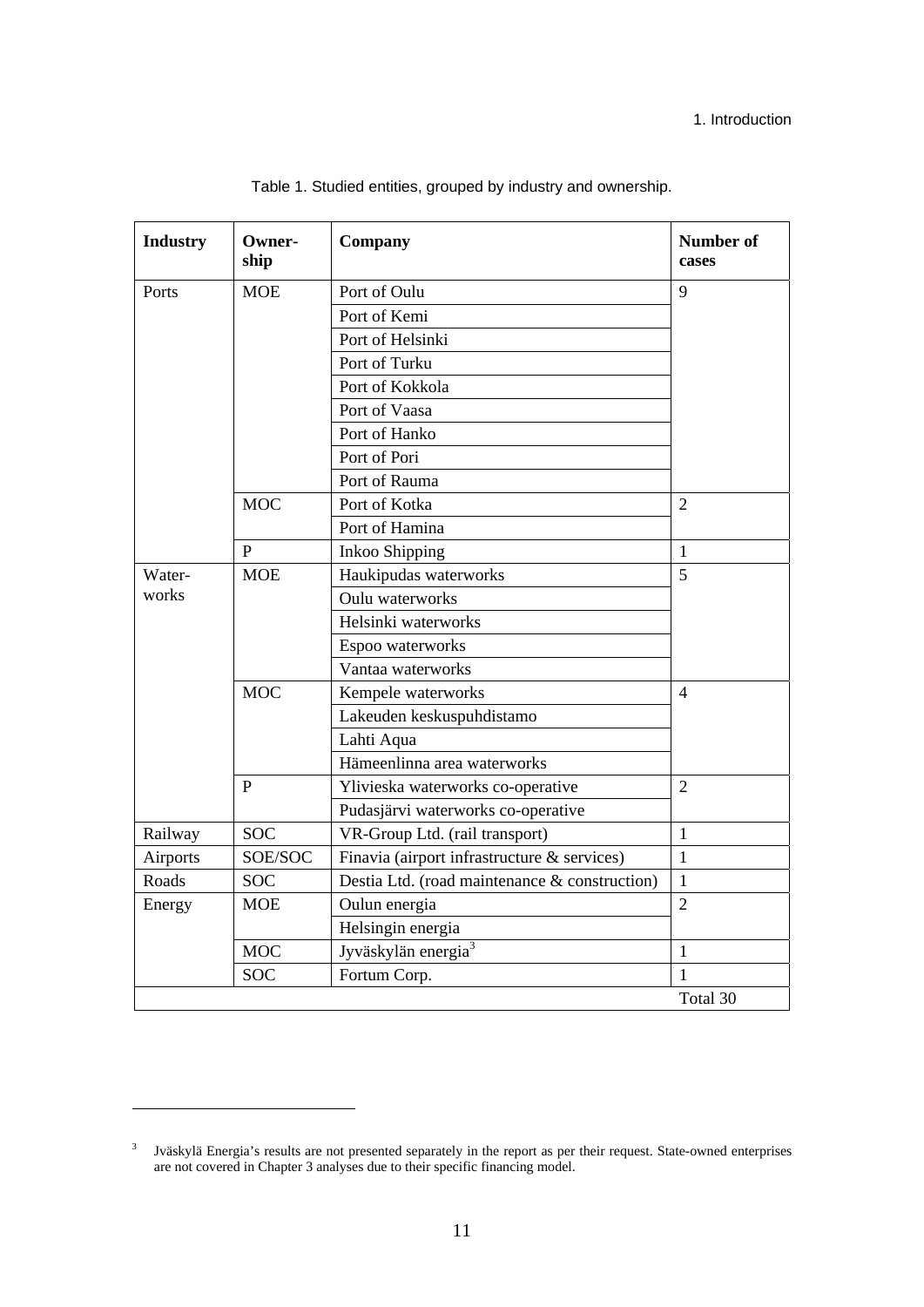1. Introduction

As in many analyses the industry and ownership are used as grouping methods, Table 2 lists the case studies in Chapter 3 of this report by industry.

| <b>Industry</b> | <b>Number of cases</b> |
|-----------------|------------------------|
| Ports           | 12                     |
| Waterworks      | 11                     |
| Railway         |                        |
| Airports        |                        |
| Roads           |                        |
| Energy          |                        |
|                 | Total 30               |

Table 2. Number of cases, grouped by industry.

As the project has focused on O&G models we use the grouping in Table 3 to analyse the impact of ownership on financial performance.

| Ownership  | <b>Number of cases</b> |
|------------|------------------------|
| <b>MOE</b> | 16                     |
| <b>MOC</b> |                        |
| <b>SOE</b> |                        |
| <b>SOC</b> | 3                      |
| P          | 3                      |
|            | Total 30               |

Table 3. Number of cases, grouped by ownership.

## **1.3 Limitations to analyses**

1

There are several limitations to the analysis that should be noted:

- 1. Some of the entities under "traditional model"<sup>4</sup> do not produce a separate financial statement.
- 2. Due to the small sample size, the analyses presented are not statistically significant for all sectors or industries; however, for certain segments, like railways and ports, the sample covers a good deal – actually 100% for railway operations and the lion's share of port freight volumes in the country.

<sup>4</sup> Traditional model here refers to production within the municipality, usually under the technical department.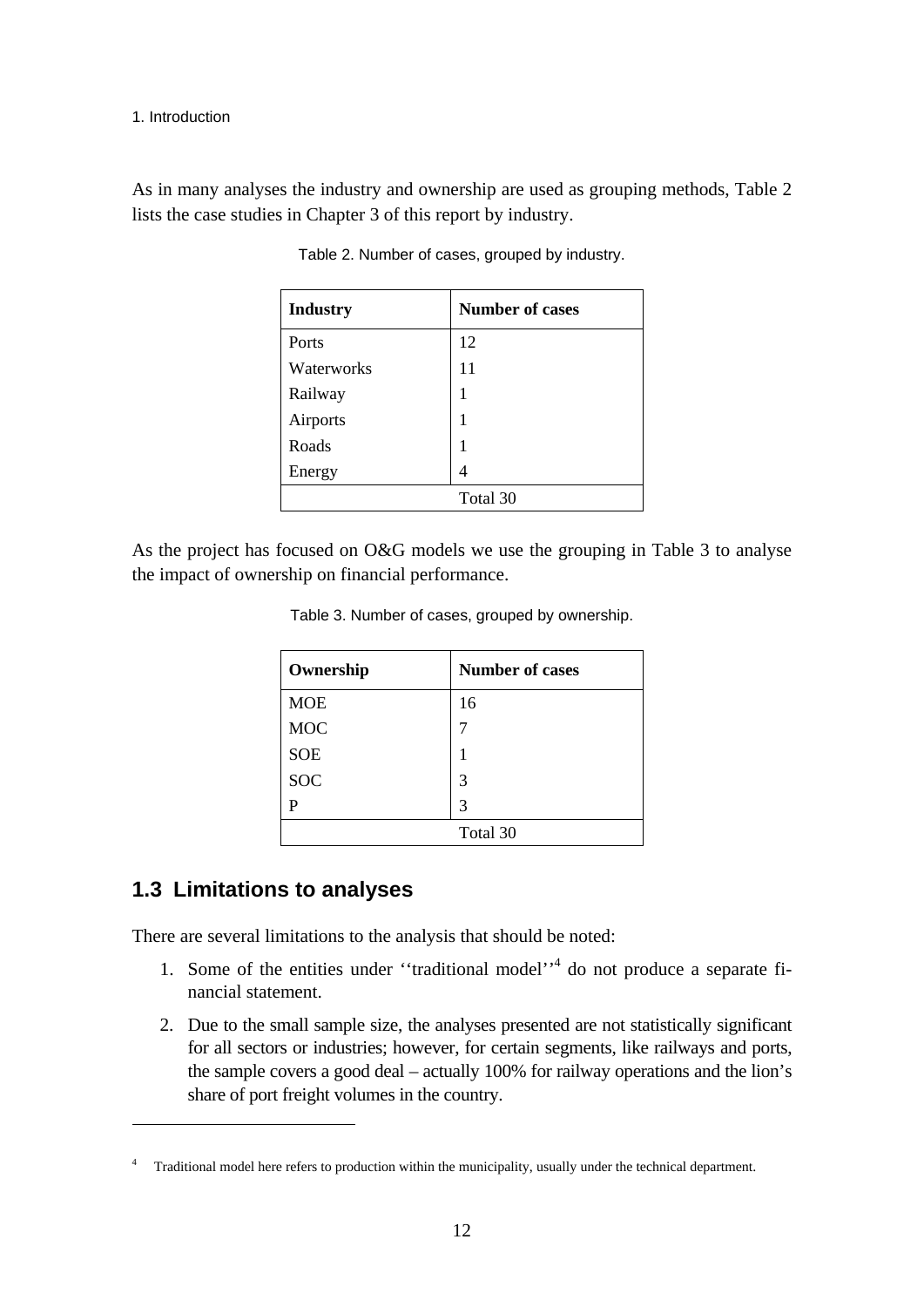- 3. For unlisted companies application of financial ratios may not always yield straightforward results.
- 4. Adjustments to income statements and balance sheets are kept to minimum, because not all studied companies have provided equally comprehensive information.
- 5. Analyses are presented as ex-post, and therefore do not automatically provide a picture of the future financial position of the company.
- 6. Some companies have not paid taxes or this information is omitted from their financial statements.

In those cases and years where no tax payment has taken place the tax rate has been adjusted to zero. This has made it impossible to use the real tax rate in the calculation of WACC. The leasing liabilities have not been included in the analysis because not all entities provided data on their leasing liabilities. This has a potential impact on the results of the financial analysis. Large leasing liabilities would lead to a lower WACC rate.

The principle of the smallest mutual denominator has been applied in analysing the data. The aim is to make the companies as comparable as possible, but at the same time, where applicable, make the same adjustments apply to all the companies. The adjustments that have been left out may have a minor effect on the result. The aim of the minor adjustments and simplifications was to render the results comparable and fair across all the entities. For the entities analysed, the main assumption is that the companies have made their income statements and balance sheets according to standard practices and that the information is reliable.

The following data are missing from the analysis:

- The Port of Hamina has been a municipality owned company (MOC) since 2002, so it does not have an income statement or balance sheet for 2001. Also it had not published its 2009 financial statements by the time data analysis began.
- Vantaa Waterworks has been a municipality owned enterprise (MOE) since 2002, but as its opening balance sheet for 2002 was available, it was used as a basis for 2001 information.
- Finavia's 2009 financial statements have been ignored, because Finavia changed from a state owned enterprise (SOE) to a state owned company (SOC) in 2010, and the 2009 financial statements include major depreciations and reductions.

The analysis covers the period 2002–2009, unless otherwise indicated, utilising financial statements from these years.

## **1.4 Organization of the report**

As this report contains a large amount of information, its setup has key data in the main body of the text and additional information in the annexes. Following the introduction,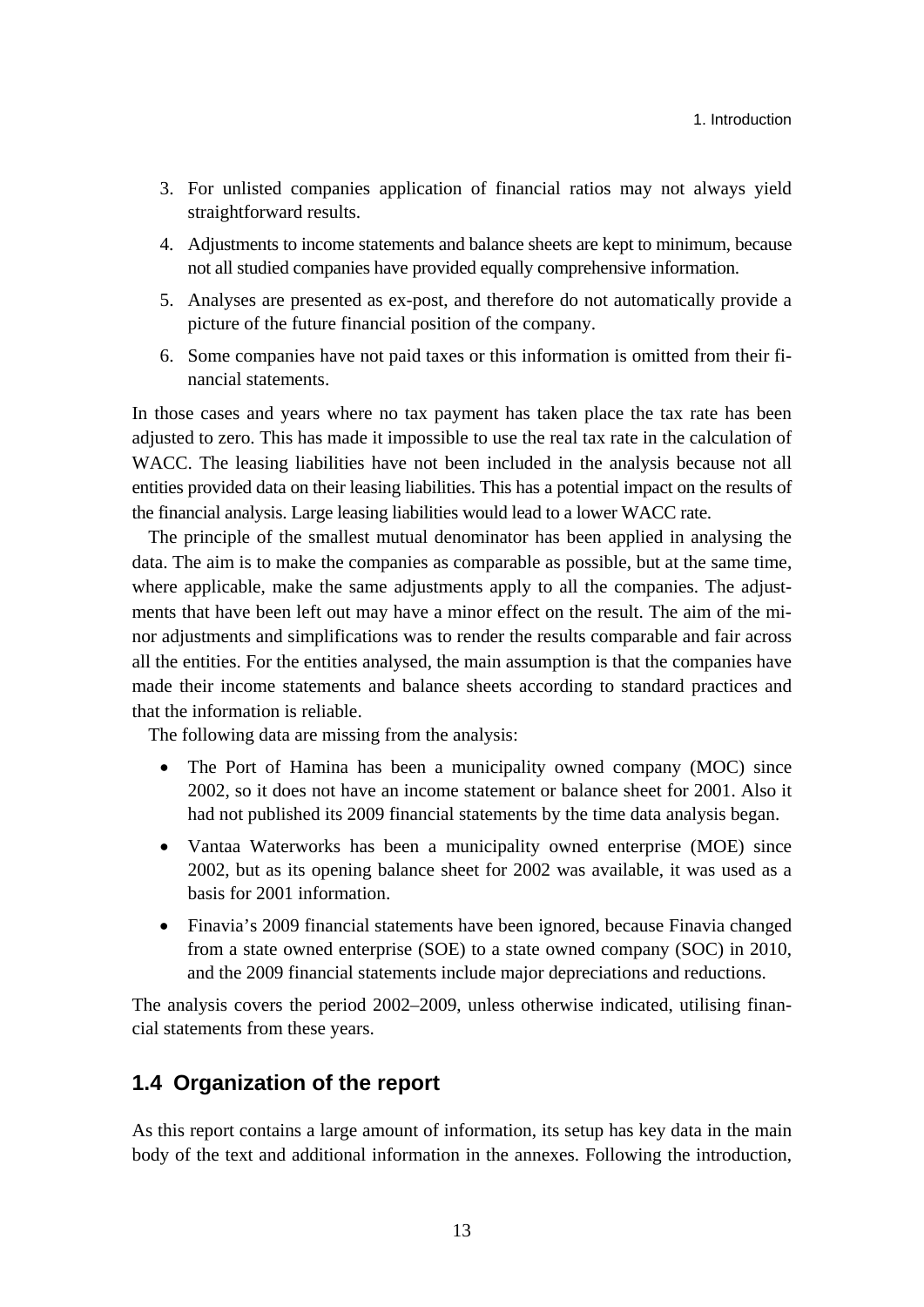#### 1. Introduction

Chapter 3 presents a comparative analysis using case study entities grouped by industry and ownership.

To get some more detailed information, we have selected some cases and industries for a more detailed and extensive review under Annex 2. We start with ports, where we have selected four case studies (Kotka, Hamina, Naantali and Hanko) that represent better-than-average and worse-than-average financial performance. We have also selected four waterworks (Tampere, Joensuu, Nokia and Vantaa) to examine some of the case studies in more detail. Of the four energy companies in the study, three are analysed in greater detail, with the exception of Jyväskylän Energia, which did not wish to have company-specific information released.

We have also carried out a small review of funds received by municipalities from the network industries. The results are presented in Chapter 4. Finally, we draw some conclusions from the research in Chapter 5.

This report has several annexes. Annex 1 presents the financial statement and balance sheet information in full detail. Annex 2 includes a more in-depth analysis of ports and waterworks. Annex 3 holds detailed yearly data for an enlarged sample. These additional case entities are not discussed in the body of this report.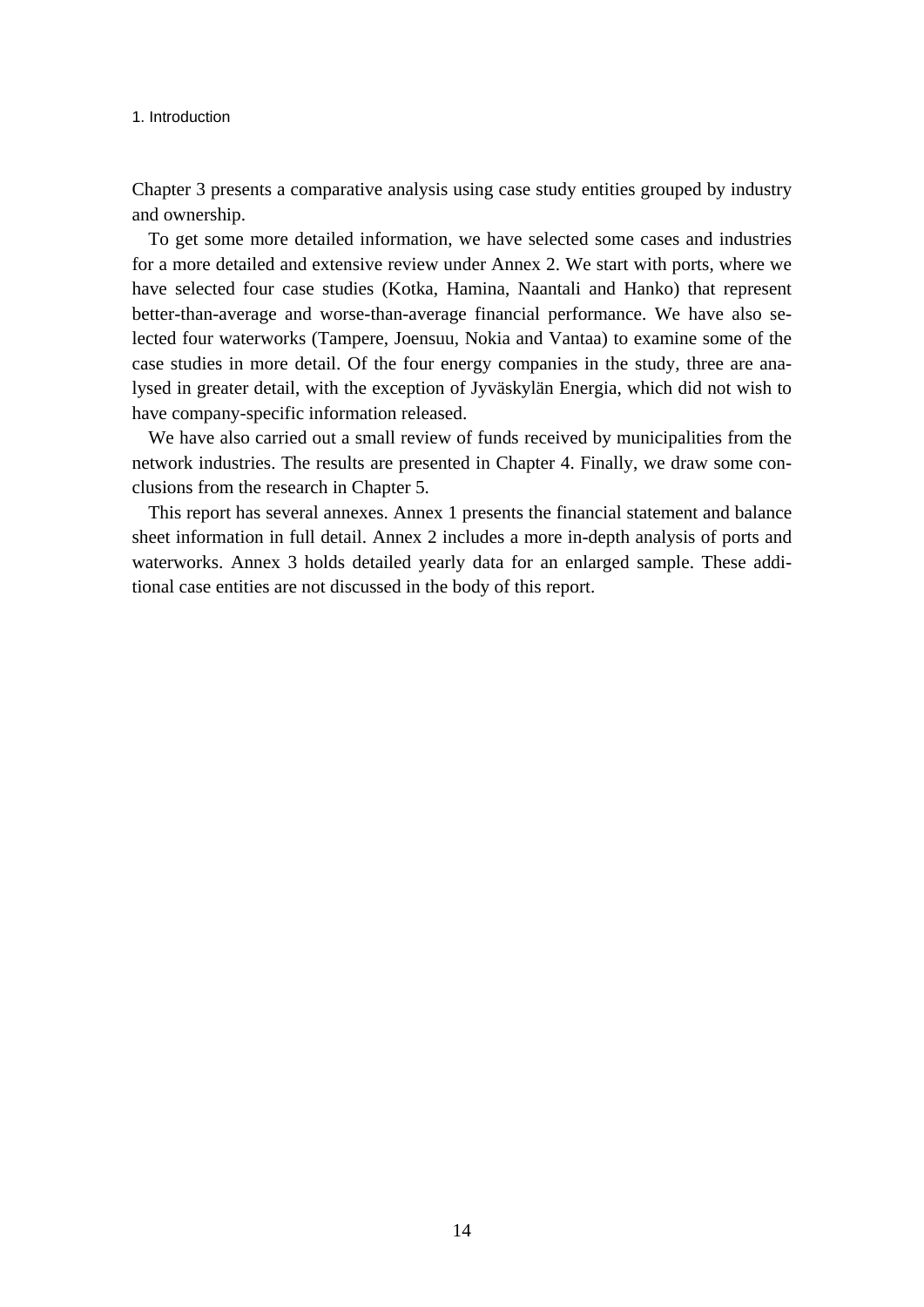## **2. Methodology**

## **2.1 The income statement**

The analyses in this work follow the basic methodology used for analysing listed companies in Finland. This section of the report presents the basic formulae used. Annex 2 includes a full presentation of income statement and balance sheet structure.

#### **Adjusted income statement**

Net sales (turnover)

- + Other operating income
- **= TOTAL OPERATING INCOME**
- Materials and supplies used
- Outsourced services
- Personnel expenses
- Adjustment to entrepreneur's salary
- Other operating expenses
- +/- Increase/Decrease in finished goods and work-in-progress inventories

#### **= OPERATING MARGIN (EBITDA)**

- Depreciation according to plan
- Reductions in value of fixed and other non-current assets
- Exceptional reductions in value of current assets
- **= OPERATING RESULT (EBIT)**
- + Income on shares/similar rights of ownership and other investments
- + Other interest and financial income
- Interest and other financial expenses
- +/- Foreign exchange gains/losses
- Reductions in value of investments in fixed and other non-current and current assets
- Direct taxes
- **= NET RESULT**
- + Extraordinary income
- Extraordinary expenses

#### **= TOTAL RESULT**

- -/+ Increase/Decrease in depreciation difference
- -/+ Increase/Decrease in voluntary provisions
- + Adjustment to entrepreneur's salary
- +/- Changes in market value
- +/- Other adjustments to profit

#### **= RESULT FOR THE FISCAL PERIOD**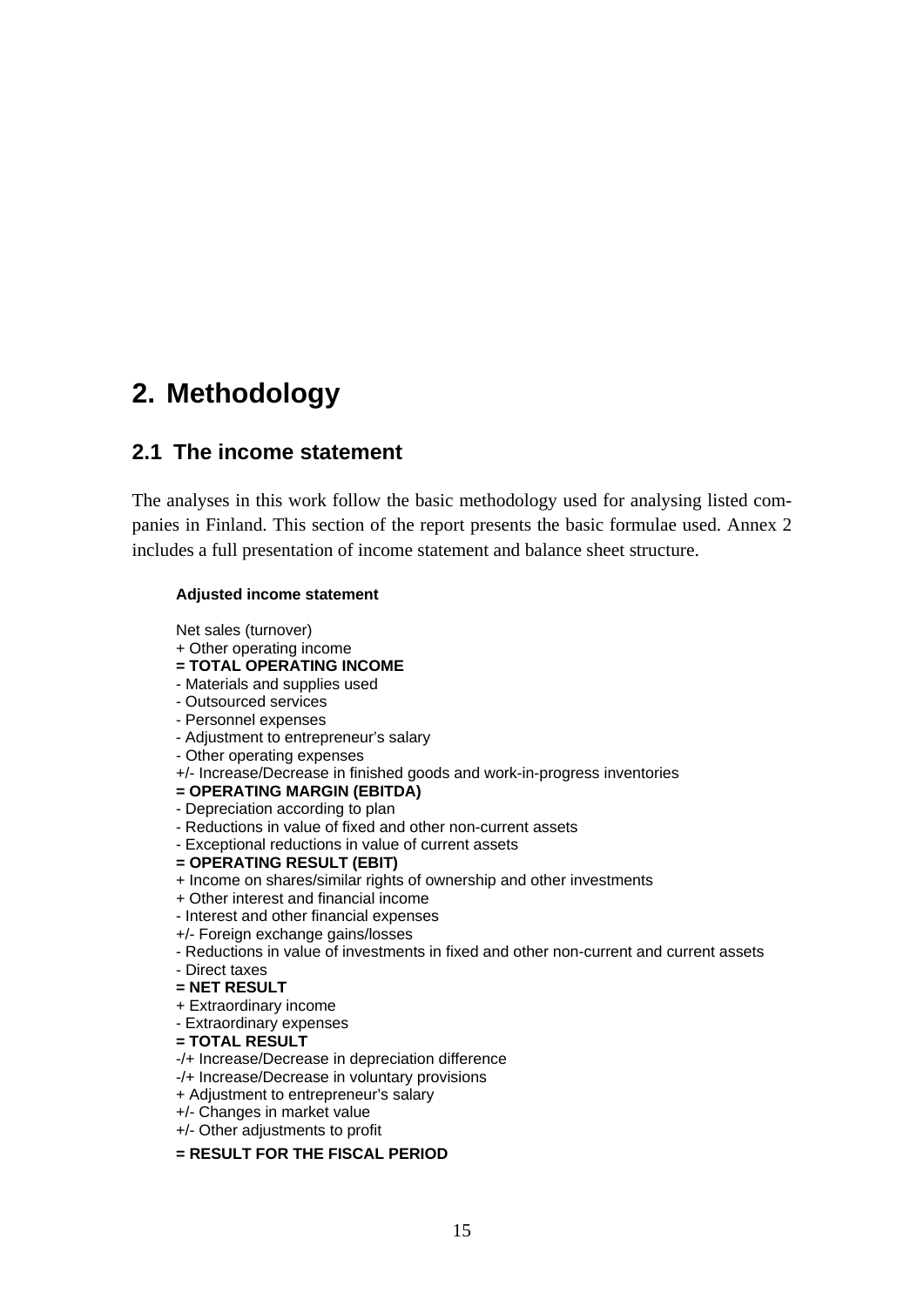The following sections introduce the various indicators calculated from the income statement and balance sheet data.

## **2.2 Free cash flow, FCF**

Free cash flow represents the amount of cash that a company has left over after it has paid all of its expenses, including investment repayments and depreciation according to plan. Free cash flow is important because it shows what opportunities there are to pursue opportunities to enhance shareholder value. In corporate finance, free cash flow is essentially the increase of shareholders' wealth. The presence of free cash flow indicates that a company has cash to expand, develop new products, buy back stock, pay dividends, or reduce its debt. High or rising free cash flow is often a sign of a healthy company that is thriving in its current environment.

Equation 1. FCF.

Operating profit (loss)

- + Shares/Similar rights of ownership in associated companies
- Operating taxes
- Tax effect of financial expenses<sup>5</sup>
- $+$  Tax effect of financial income<sup>6</sup>
- **= Operating cash flow**
- + Depreciation
- **= Gross cash flow**
- Change in working capital<sup> $\prime$ </sup>
- Gross investments $\delta$
- **= Free operating cash flow**
- +/- Other expenses (after taxes)
- **= Free cash flow**

1

<sup>5</sup> Tax effect of financial expenses = Financial expenses multiplied by tax rate.

<sup>6</sup> Tax effect of financial income = Financial income multiplied by tax rate.

<sup>7</sup> Change in working capital = Change in inventories and work-in-progress plus change in short-term trade receivables minus change in short-term trade payables

<sup>8</sup> If Statement of changes in the financial position is available, then Gross investments = Cash flow from investments.

If Statement of changes in the financial position is not available, then Gross investments = Depreciations and reductions in value plus change in fixed and other non-current.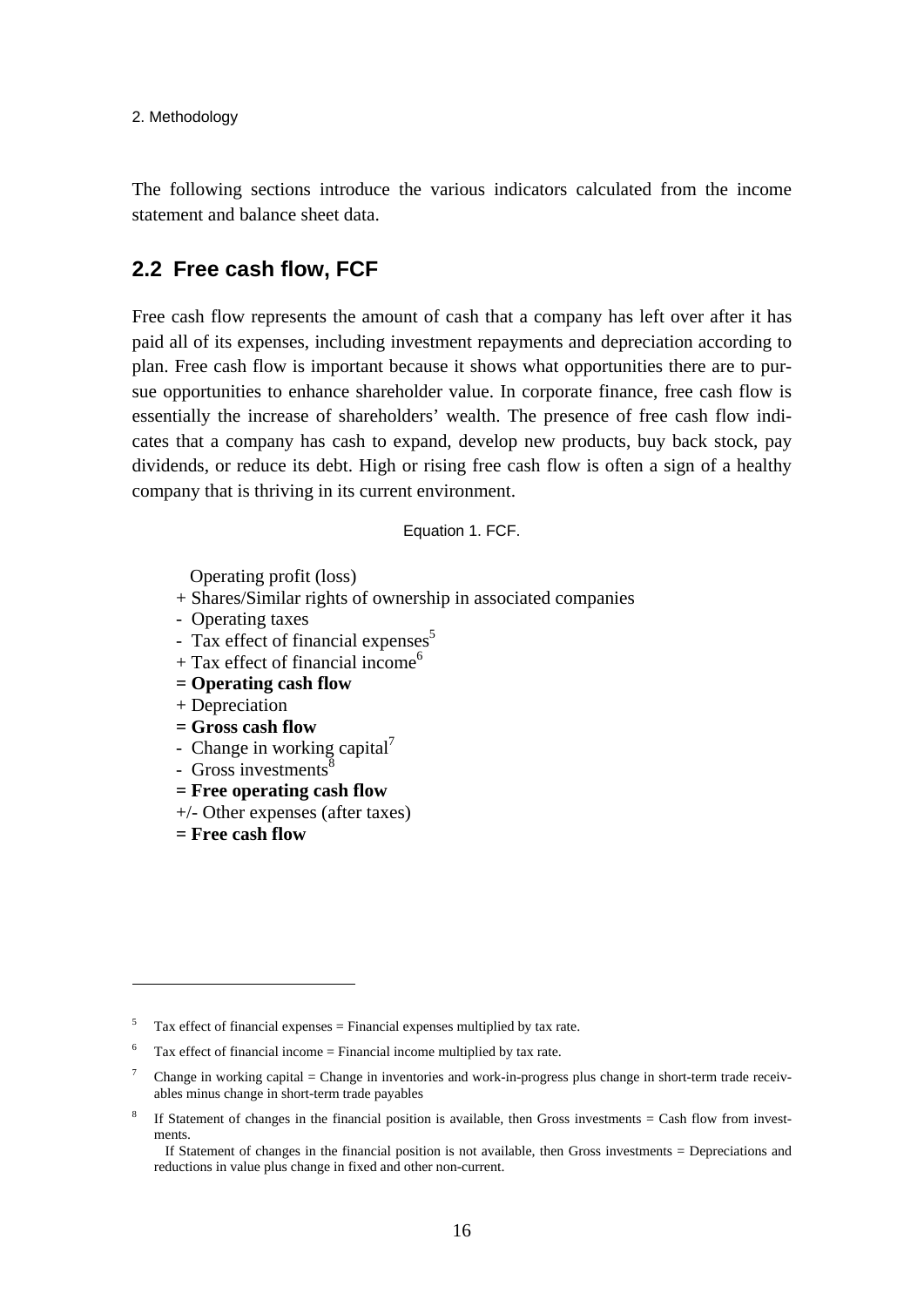#### **2.3 Return on capital**

#### **2.3.1 Return on assets, ROA**

ROA measures how profitable a company is relative to its total assets. The ROA figure gives investors an idea of how effectively the company is converting the money it has invested in assets into net income. The higher the ROA number, the better, because the company is earning more money on less investment.

Equation 2. ROA.

 $ROA = \frac{Net result + Financial expenses + I axes (12 mins)}{100} \times 100$ Average adjusted balance sheet total Net result + Financial expenses + Taxes  $(12 \text{ mths}) \times 100$ ,

where

Financial expenses = interest and other financial expenses + foreign exchange losses.

ROA compares the operating result with the total capital that is used in the business operations. ROA is a profitability measure which is not affected by either the company's tax policy or the tax characteristics of the corporate form of the business. As shown in the adjusted income statement, ROA does not take taxes paid into consideration.

The ratio measures the company's ability to generate profits compared to the total capital tied up in the business operations. ROA is more useful than ROI, especially in cases where it is impossible to clarify the division between the interest-bearing and the non-interest-bearing external capital. According to the Committee for Corporate Analysis (2006), ROA can be given the following benchmark values:

**above 10% = good, 5–10% = satisfactory, below**  $5\%$  = **poor**.

#### **2.3.2 Return on investment, ROI**

Return on Investment (ROI) measures how profitable a company is relative to its invested capital. ROI measures a company's profitability and its management's ability to generate profits from the funds investors have placed at its disposal.

Equation 3. ROI.

$$
ROI = \frac{Net result + Financial expenses + Taxes (12 mths)}{Average invested capital of the fiscal period} \times 100
$$

where

Average invested capital =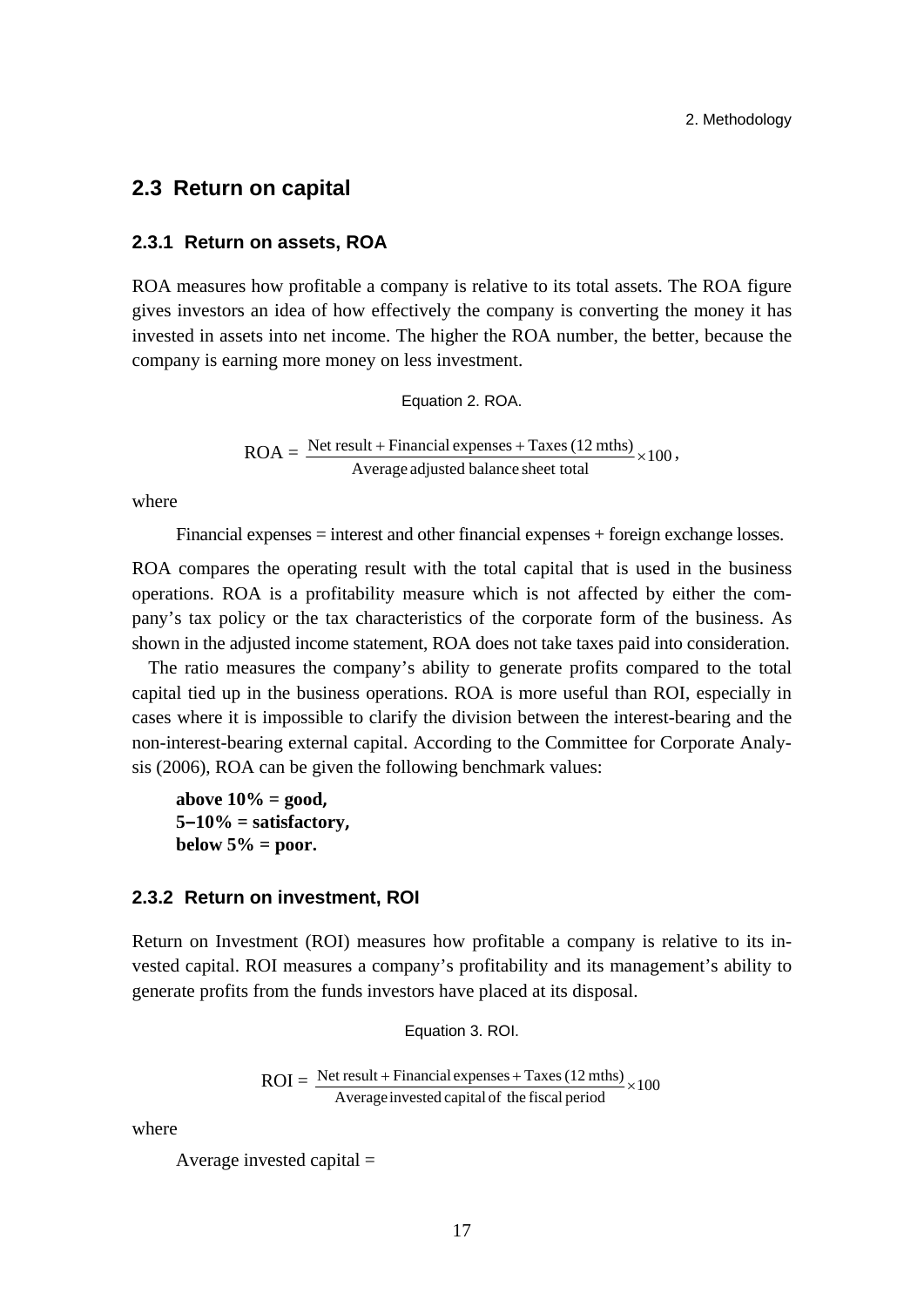Adjusted shareholders' equity

+ Long-term liabilities

+ Short-term interest-bearing liabilities

 $+$  Other short-term interest-bearing liabilities to corporate group companies.<sup>9</sup>

Comparing this ratio of different companies may be difficult if information from which to separate the interest-bearing liabilities (i.e. capital requiring return) from the noninterest-bearing liabilities is lacking. Substantial investments and revaluations of assets create difficulties in trend analysis.

ROI can be regarded as fairly good when it amounts to the average financial expense percentage of the interest-bearing liabilities.

> Required minimum  $=$   $\frac{\text{Financial expenses}}{\text{Standard States}} \times 100$ Average invested capital of the fiscal period  $\frac{1}{2}$  Financial expenses

### **2.3.3 Return on equity, ROE**

1

The amount of net income returned as a percentage of shareholders equity. Return on equity (ROE) measures a corporation's profitability by revealing how much profit a company generates with the money shareholders have invested.

Equation 4. ROE.

 $ROE =$  Net result (12 mms)<br> $\times 100$ Average adjusted shareholders' equity of the fiscal period Net result  $(12 \text{ mths})$ 

The required ROE depends on the return required by the owners. This required return ratio is essentially affected by the risks involved. The company must be able to generate profits in order to be able to service the external invested capital and the owner's investment. Of all the return on capital ratios, the ROE is the one affected most by revaluations of assets.

<sup>9</sup> In business, a group, business group, corporate group, or (sometimes) alliance is most commonly a legal entity that is a type of conglomerate or holding company consisting of a parent company and subsidiaries. An associate company (or associate) in accounting and business valuation is a company in which another company owns a significant portion of voting shares, usually 20–50%. In this case, an owner does not consolidate the associate's financial statements. Ownership of over 50% creates a subsidiary, with its financial statements being consolidated into the parent's books. Associate value is reported in the balance sheet as an asset, and dividends from the ownership are reported in the income statement.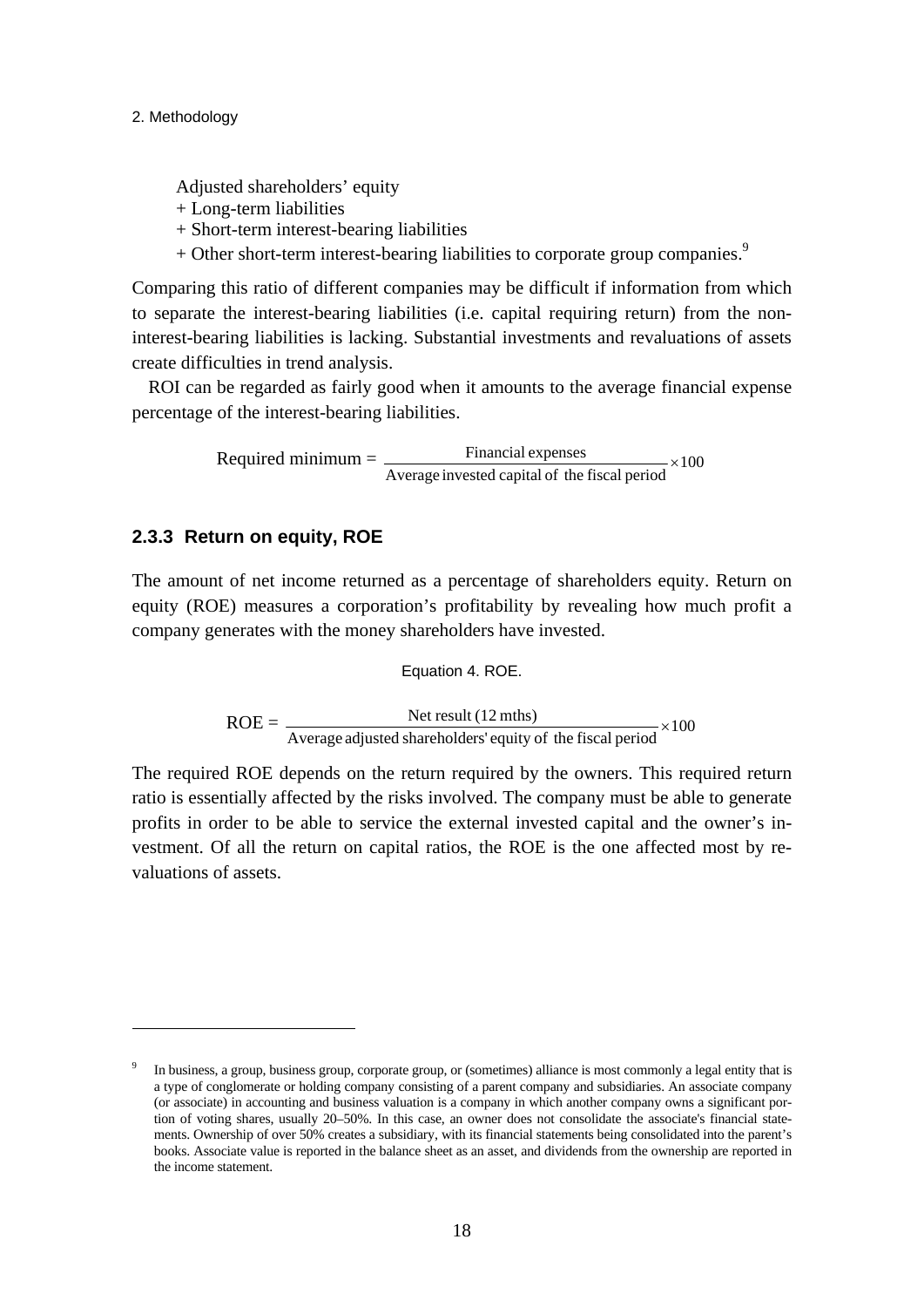2. Methodology

#### **2.3.4 Return on capital invested by municipality, ROCIM**

Return on capital invested by municipality (municipalities) (ROCIM) measures the amount of profit a company generates with the money that the municipality (municipalities) have invested (note: there can be multiple municipalities as shareholders).

Equation 5. ROCIM.

$$
ROCIM = \frac{\text{To the municipality}}{\text{From the municipality}} \times 100
$$

where

To the municipality

= Profit (loss) before closing entries and taxes

+ Compensation from share capital invested by the municipality

+ Interest paid to municipality,

and

From the municipality

= Support and aid from municipality

+ Shareholders' equity

+ Loans from municipality

+ Depreciation difference and voluntary provisions (for instance for future investments).

### **2.4 Risk, Market beta**

In Finnish financial analysis, the market beta represents a share value's sensitivity to changes of the OMX Helsinki index.

The market beta (B) is the covariance of growth of a company's share value and market's profit growth divided by the variance of the market's profit growth. For unlisted companies ROI is used instead of the growth of a company's share value.

Equation 6. Beta.

$$
B = \frac{Cov(Ri;Rm)}{Var(Rm)},
$$

where

Ri is the change in the company's share value (ROI for the unlisted companies), and Rm is market profit (change of the OMX index).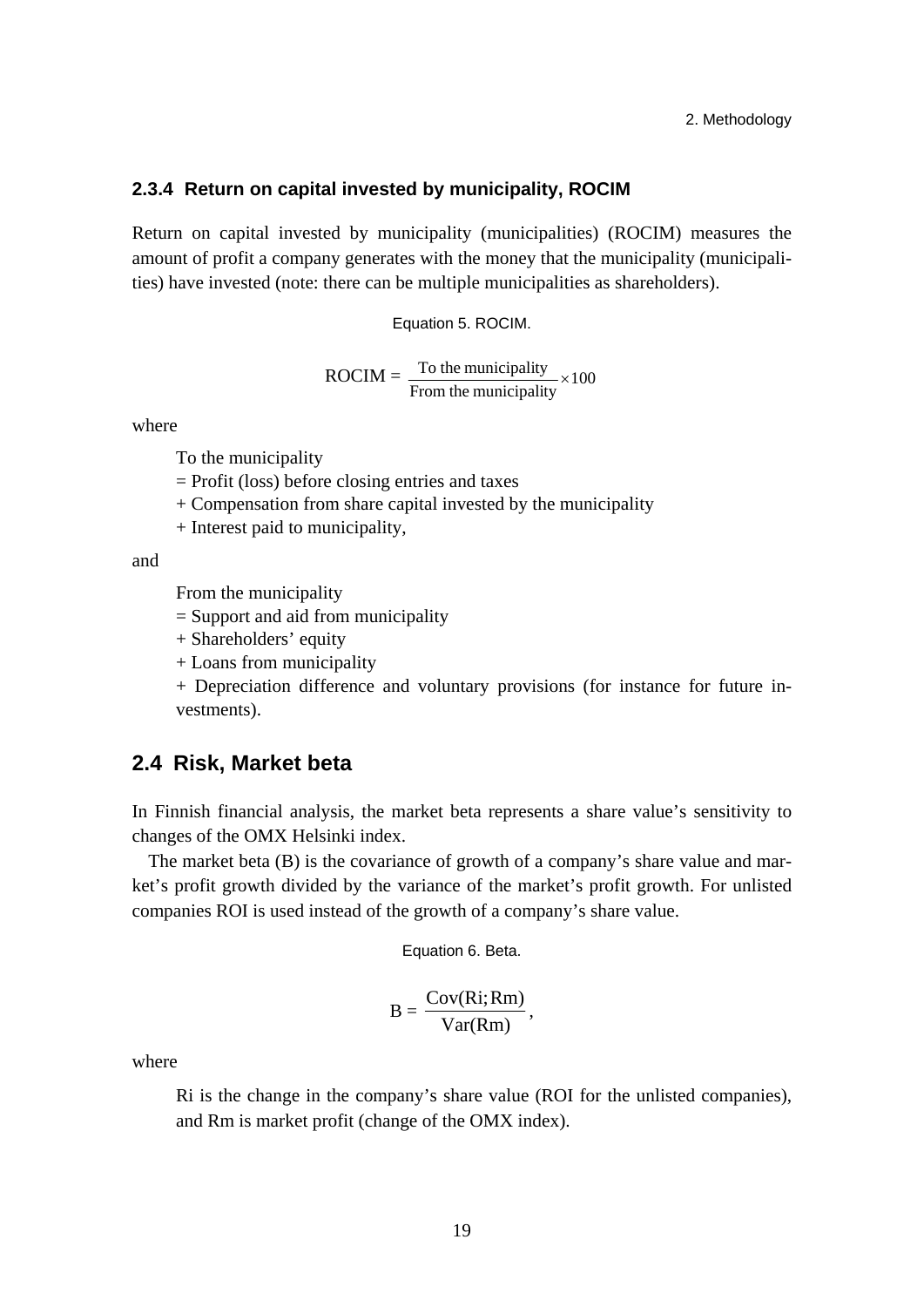2. Methodology

The greater the market beta, the stronger the share value has reacted to changes of the OMX Helsinki index during the observation period. When the market beta is 1, the share value changes in the same proportion as the OMX Helsinki index. When the market beta is 2, the share value reacts doubly in the same direction as changes of the OMX Helsinki index. When the market beta is 0, there is no dependency between the share value and the OMX Helsinki index. When the market beta is negative, the share value has reacted in the opposite direction to changes of the OMX Helsinki index.

## **2.5 Cost of capital**

## **2.5.1 Cost of equity, Re**

Cost of equity (Re) is the return that equity investors require on their investment in the firm.

Equation 7. Re.

$$
Re = Rf + |B| \times (Rm - Rf)
$$

where

 $Rf$  = risk-free interest rate, B = company's market risk, Rm – Rf = market risk premium. Market risk premium is the expected rate of return above the risk-free interest rate.

Absolute value is taken from the beta, because the beta can have negative values, but cost of equity is always at least the risk-free rate. As a risk-free rate approximate we have used the state's 10-year bond annual yield for May 2010, which was 3.58%.

## **2.5.2 Cost of debt, Rd**

Cost of debt (Rd) is the return that lenders require on the firm's debt. EBIT (earnings before taxes and interest) in the formula is that of the adjusted income statement operating result.

Equation 8. ICR.

**Interest coverage ratio, ICR =** Interest expenses EBIT

The interest coverage ratio is also known as the debt service coverage ratio. The ratio should be over 1 to cover interest expenses. Rd can be read from Table 4 when ICR is known.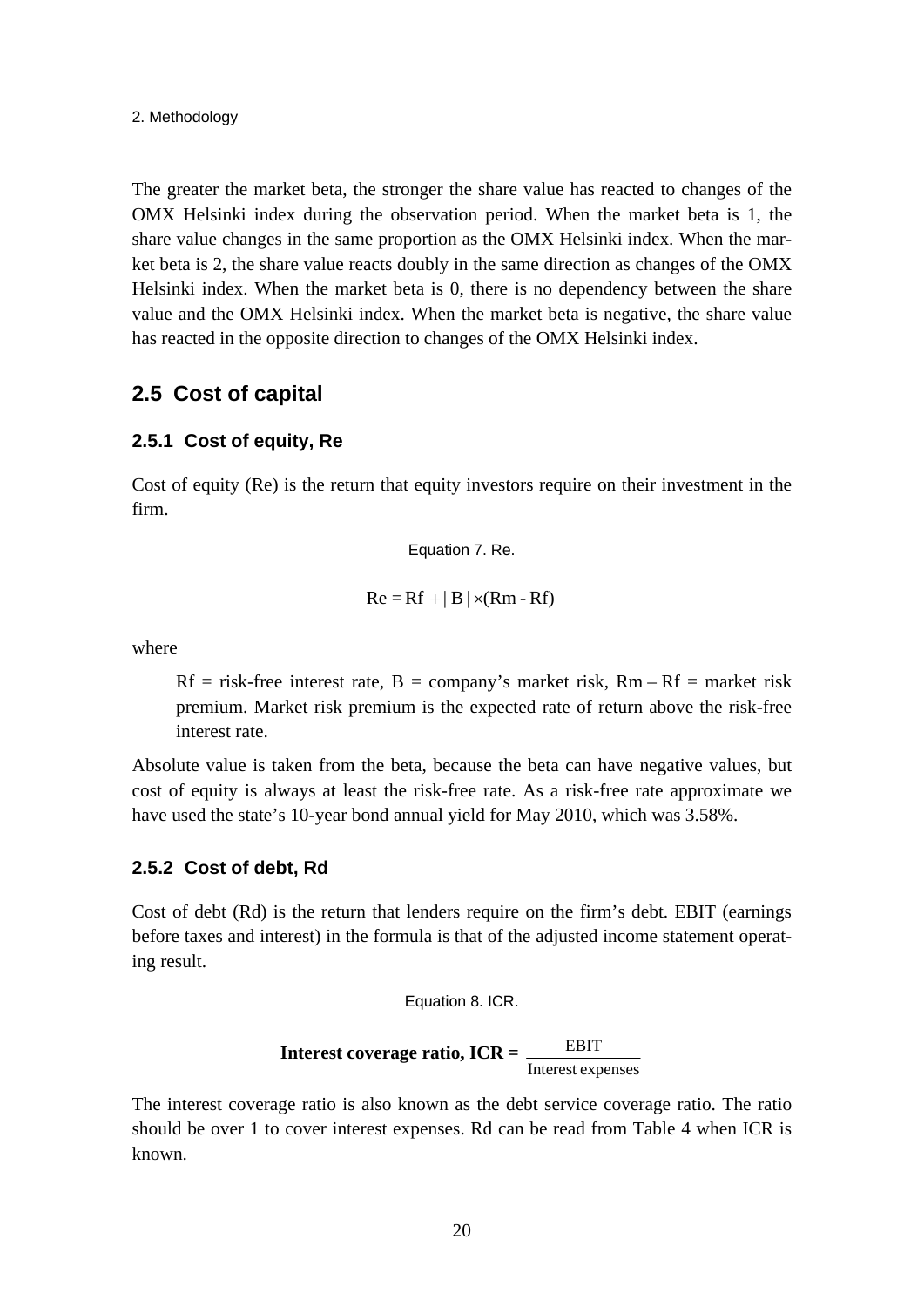| <b>Interest Coverage</b><br><b>Ratio (ICR)</b> | <b>Rating</b> | <b>Typical default</b><br>spread | <b>Market interest rate</b><br>on debt (Rd) |
|------------------------------------------------|---------------|----------------------------------|---------------------------------------------|
| >8.5                                           | <b>AAA</b>    | 0.35                             | 3.93                                        |
| $6.5 - 8.5$                                    | AA            | 0.5                              | 4.08                                        |
| $5.5 - 6.5$                                    | $A+$          | 0.7                              | 4.28                                        |
| $4.25 - 5.5$                                   | A             | 0.85                             | 4.43                                        |
| $3 - 4.25$                                     | $A-$          |                                  | 4.58                                        |
| $2.5 - 3$                                      | <b>BBB</b>    | 1.5                              | 5.08                                        |
| $2.05 - 2.5$                                   | $BB+$         | 2                                | 5.58                                        |
| $1.9 - 2$                                      | <b>BB</b>     | 2.5                              | 6.08                                        |
| $1.75 - 1.9$                                   | $B+$          | 3.25                             | 6.83                                        |
| $1.5 - 1.75$                                   | B             | $\overline{4}$                   | 7.58                                        |
| $1.25 - 1.5$                                   | $B -$         | 6                                | 9.58                                        |
| $0.8 - 1.25$                                   | <b>CCC</b>    | 8                                | 11.58                                       |
| $0.65 - 0.8$                                   | CC            | 10                               | 13.58                                       |
| $0.2 - 0.65$                                   | C             | 12                               | 15.58                                       |
| < 0.2                                          | D             | 20                               | 23.58                                       |

Table 4. Interest Coverage Ratio ICR and Rd.

## **2.5.3 Weighted average cost of capital, WACC**

A firm's WACC is the overall required return on the firm as a whole.

Equation 9. WACC.

$$
WACC = \frac{E}{E+D} \times Re + \frac{D}{E+D} \times Rd \times (1-T),
$$

where

- $E =$  shareholders' equity
- $D =$  liabilities
- $Re = \text{cost of equity}$

$$
Rd = \cos t \text{ of debt}
$$

 $T =$  corporate tax rate.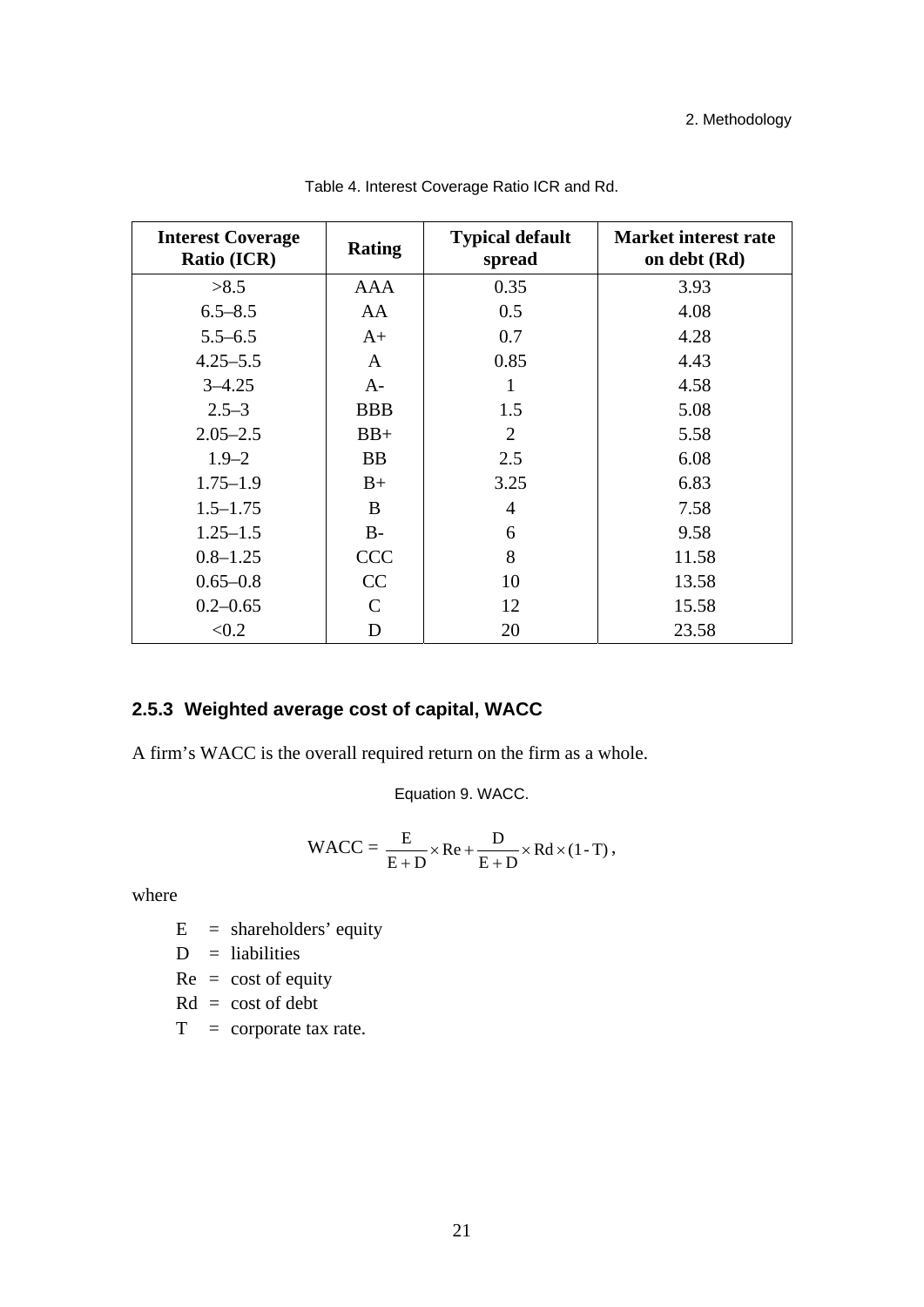## **3.1 Free cash flow, FCF**

#### **FCF, grouped by companies**

Figure 1 presents the average free cash flow for the companies for the period 2002 to 2009. Free cash flow shows the entities' available cash against its net sales. In our analysis, a free cash flow to net sales ratio above 20% is considered a good financial position, a cash flow of 0–20% is considered a satisfactory position, and a negative cash flow is considered a weak cash position. As the figure shows, in our sample of 30 companies six have a good cash flow position, whereas 12 have a poor cash flow position over the period.



Figure 1. Free cash flow / Net sales, average 2002–2009, grouped by entities.

Some explanatory notes are needed to understand the information presented in Figure 1, given that the data is the average over 8 years. The negative cash flow of the port of Helsinki is mainly a result of port construction at Vuosaari over the period of analysis. The Kempele waterworks, Lakeuden keskuspuhdistamo and Pudasjärvi waterworks co-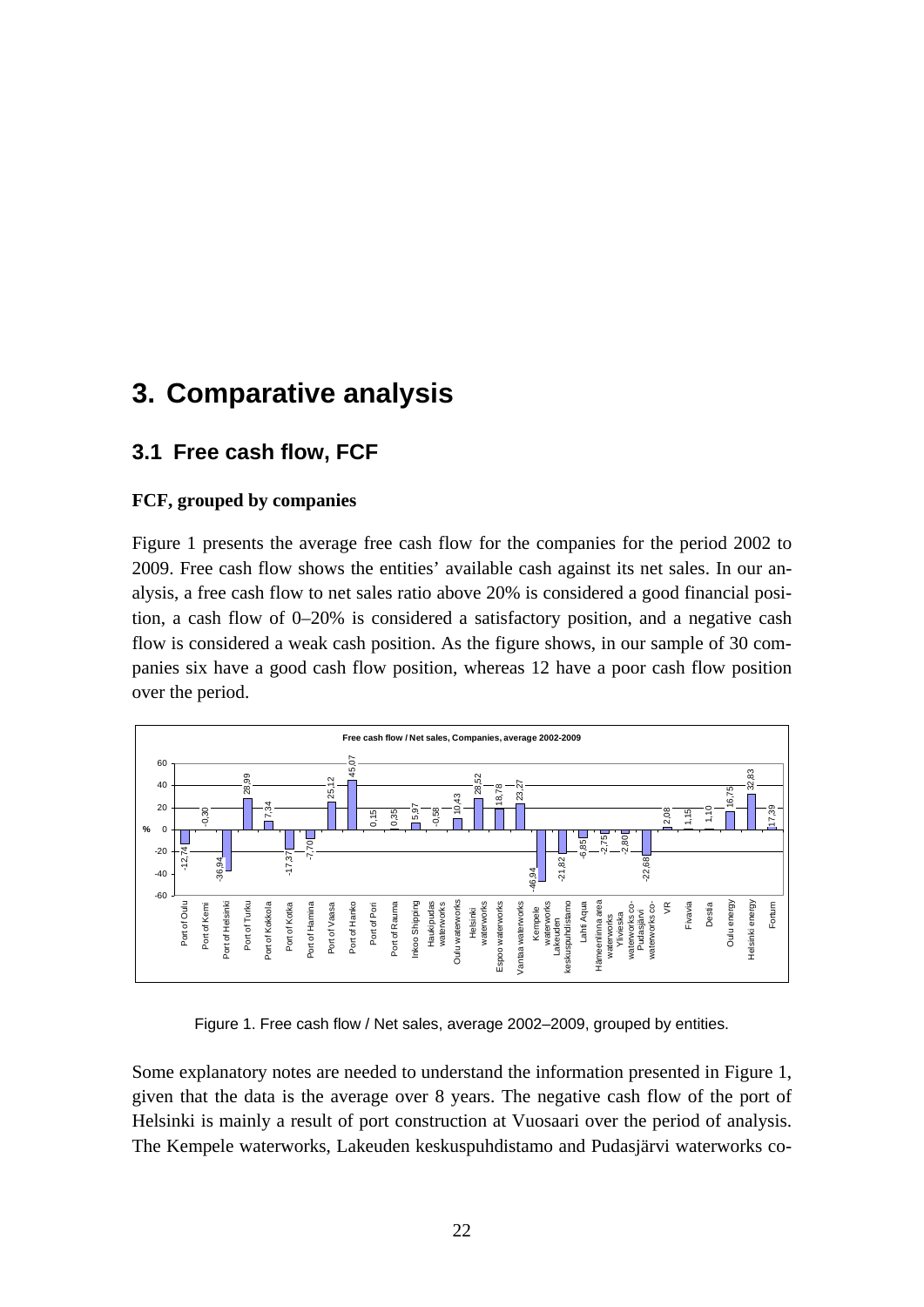operatives have a negative free cash flow over the period, which is explained by an increase in investments during the first half of the period of analysis. Obviously for each entity there have been fluctuations between years, but the average does provide a relatively representative picture of the entity's overall performance.

### **FCF, grouped by industry**

Figure 2, where our sample is grouped by industry, railway (VR), roads (Destia, a government owned construction and consulting company), and airports (Finavia), consists only one national level entity each. The best performing industry is energy, where all companies combined have a satisfactory level of cash flow.



Figure 2. Free cash flow / Net sales, average 2002–2009, grouped by industry.

When contrasted with Figure 3, where data are presented with cumulative values covering all entities in an industry, the data shows that industry averages even out big positive or negative cash flows. This is in particular the case for ports and waterworks, in which individual companies over the period have fluctuated between good and poor free cash flow positions.

Figure 3 shows the overall financial position of the companies by industry, calculated as total free cash flow divided by total net sales over all the companies in the sample. This weights the individual company's performance relative to its size. It also shows the total surplus/deficit of a given industry in terms of cash flow over turnover. Vuosaari investment in Helsinki clearly has an impact on the weighted ratio of ports.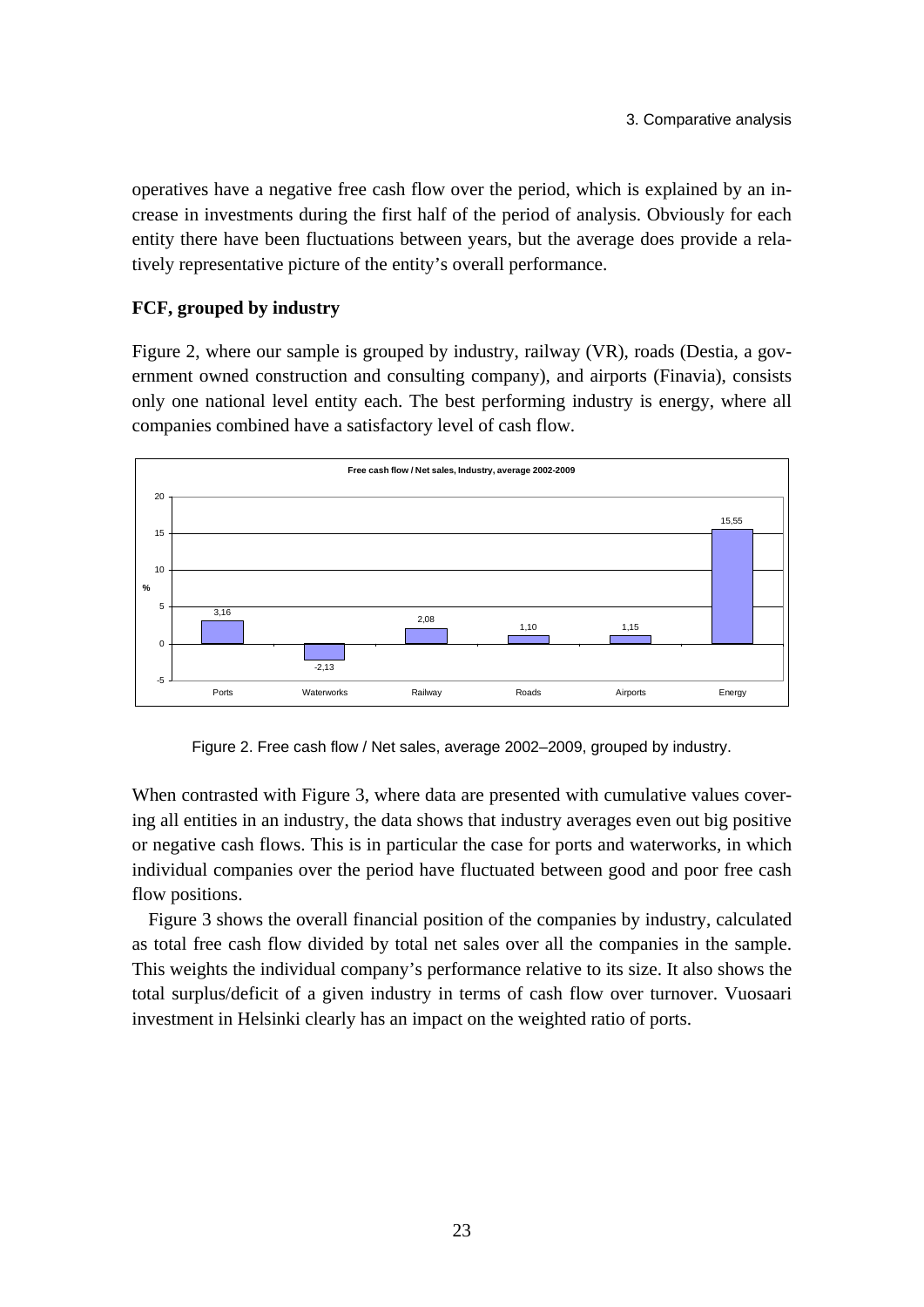

Figure 3. Free cash flow / Net sales, weighted, average 2002–2009, grouped by industry.

### **Free Cash Flow, grouped by ownership**

Figure 4 shows free cash flow grouped by ownership model. The MOE grouping consists of ports, waterworks, and energy companies, and most of them have positive free cash flows. The port of Helsinki has a large negative free cash flow due to the large investment as part of the Vuosaari port financing. MOCs consist of ports, waterworks, and one energy company, all of which have negative free cash flows. The private entities consist of two private waterworks co-operatives and one private port, a limited liability company. The latter did have a positive free cash flow, but the waterworks cooperatives had a negative one.



Figure 4. Free cash flow / Net sales, average 2002–2009, grouped by ownership.

In Figure 5, free cash flow is divided by net sales, grouped by ownership, and companies are weighted by the size of their net sales within the ownership model.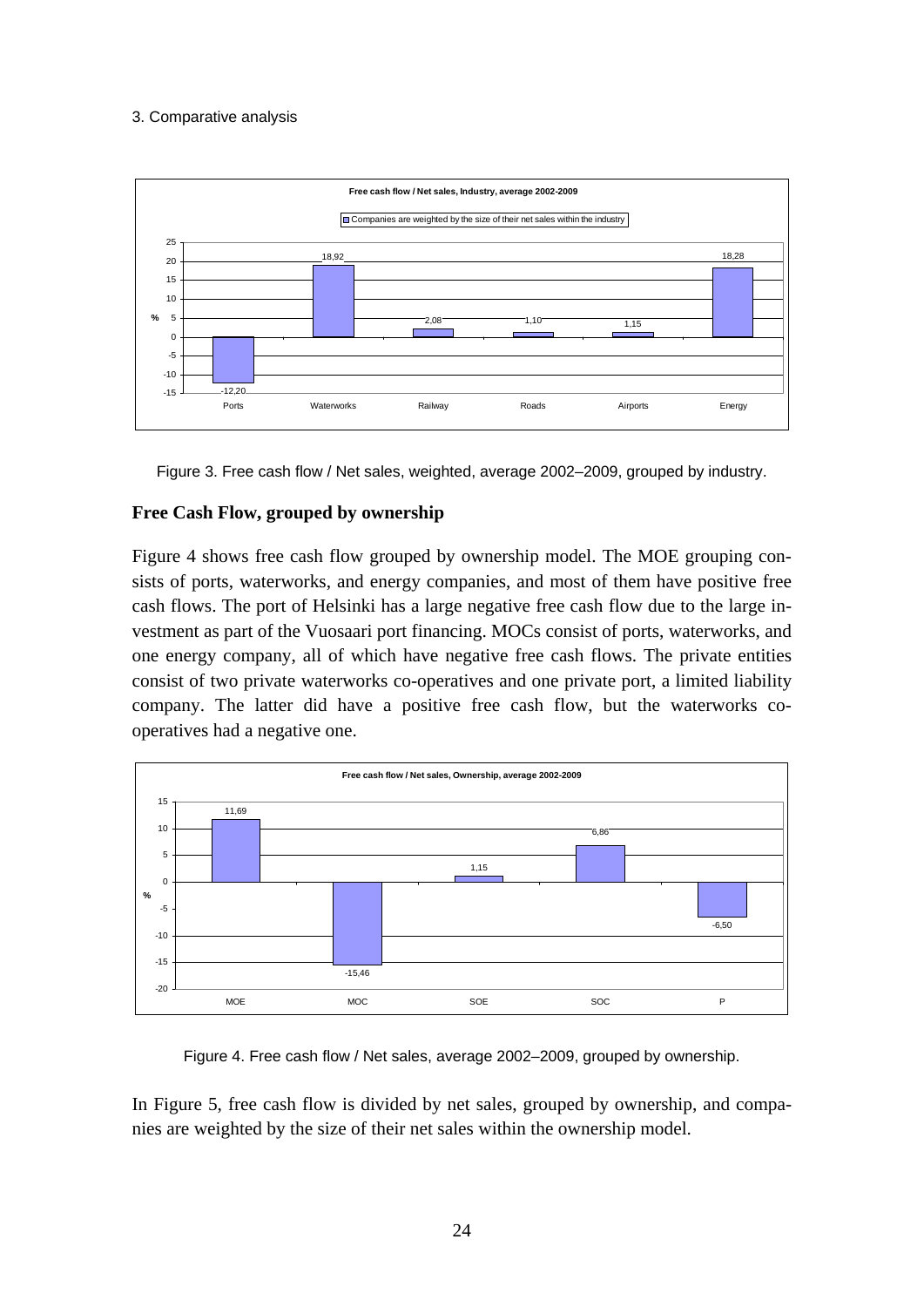

Figure 5. Free cash flow / Net sales, weighted, average 2002–2009, grouped by ownership.

The biggest change between Figures 4 and 5 is in the P group, when entities are weighted by the size of their net sales within the ownership model, the P group's free cash flow rising from poor to satisfactory.

### **Free Cash Flow, grouped by industry and ownership**

Figure 6 shows the performance of sample entities by industry and ownership. This depiction gives a good picture, with enough resolution in terms of ownership model differences and distinguishing industries. The best performers are energy MOEs. Poor performance is observed in port MOCs, waterworks MOCs, and private waterworks. The size of the sample means that groups have only a few entities each, so drawing any definite major conclusions is difficult, especially due to different tax treatment of various entities (MOEs vs. other corporate structures). In the cases where the MOE has made a large positive cash flow, non-taxation can lead to a substantial increase in the funds provided back to the shareholder(s).



Figure 6. Free cash flow / Net sales, average 2002–2009, grouped by industry and ownership.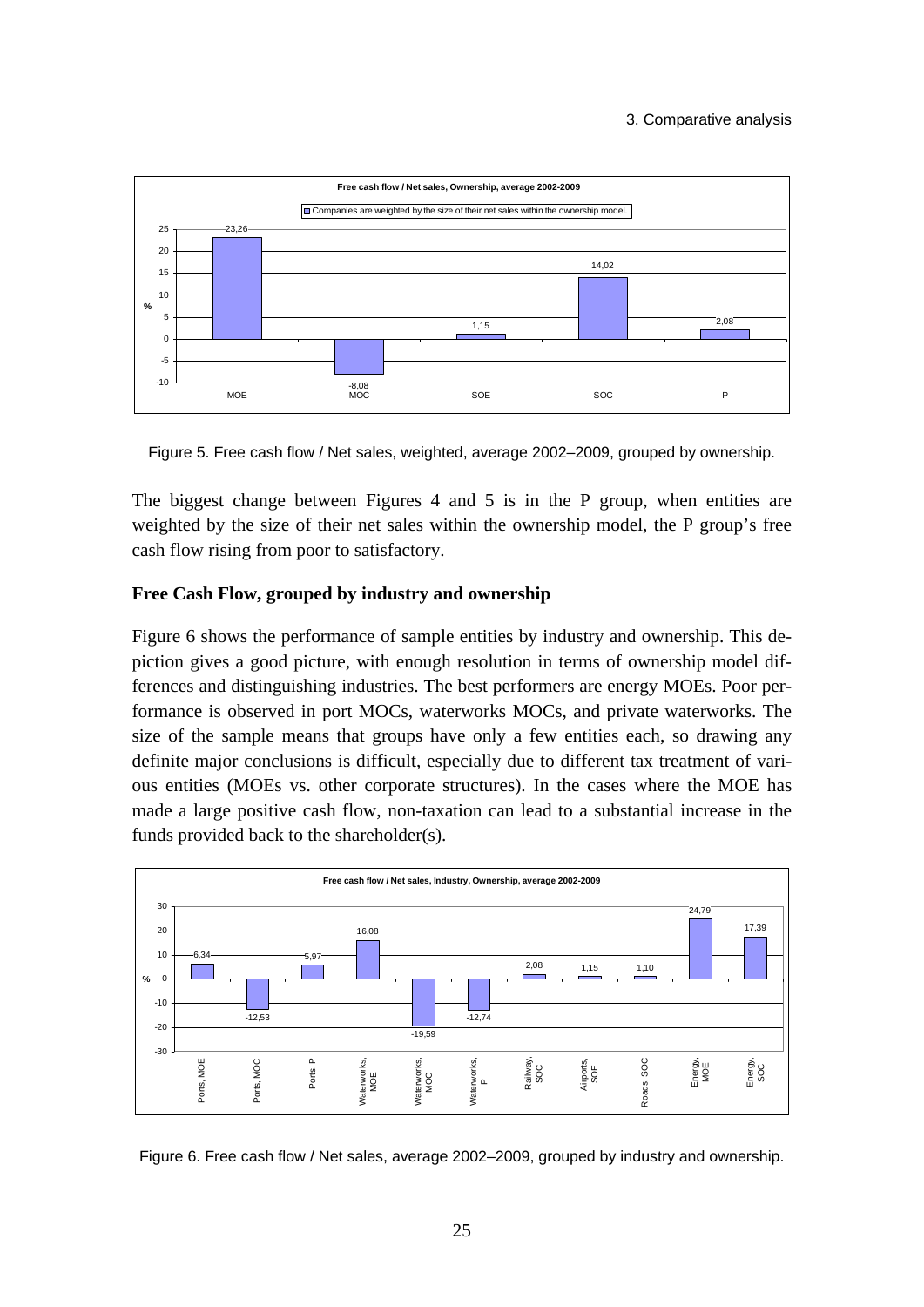In Figure 7 free cash flow is divided by net sales, and grouped by industry and ownership. Companies are weighted by the size of their net sales within their industry and ownership model. Some groups consist of only one entity, so these groups' results are the same as in the previous analysis. The biggest change has occurred in ports (MOE) and waterworks (MOC). The changes result again from Vuosaari port investment and waterworks investments during the period.



Figure 7. Free cash flow / Net sales, weighted average 2002–2009, grouped by industry and ownership.

## **3.2 Return on capital**

### **3.2.1 Return on assets, ROA**

Return on assets measures a company's ability to generate profits compared to the total capital tied up in the business operations. According to the Committee for Corporate Analysis (2006), a good ROA is above 10%, satisfactory is from 5% to 10%, and poor is below 5%.

### **ROA, grouped by companies**

Figure 8 shows the return on assets for the case study companies. A good ROA is the result of a high net result compared to a low balance sheet total. The companies with a high ROA have made higher profits with fewer assets than companies with a low ROA. A poor ROA is mainly the result of a low or a negative net result.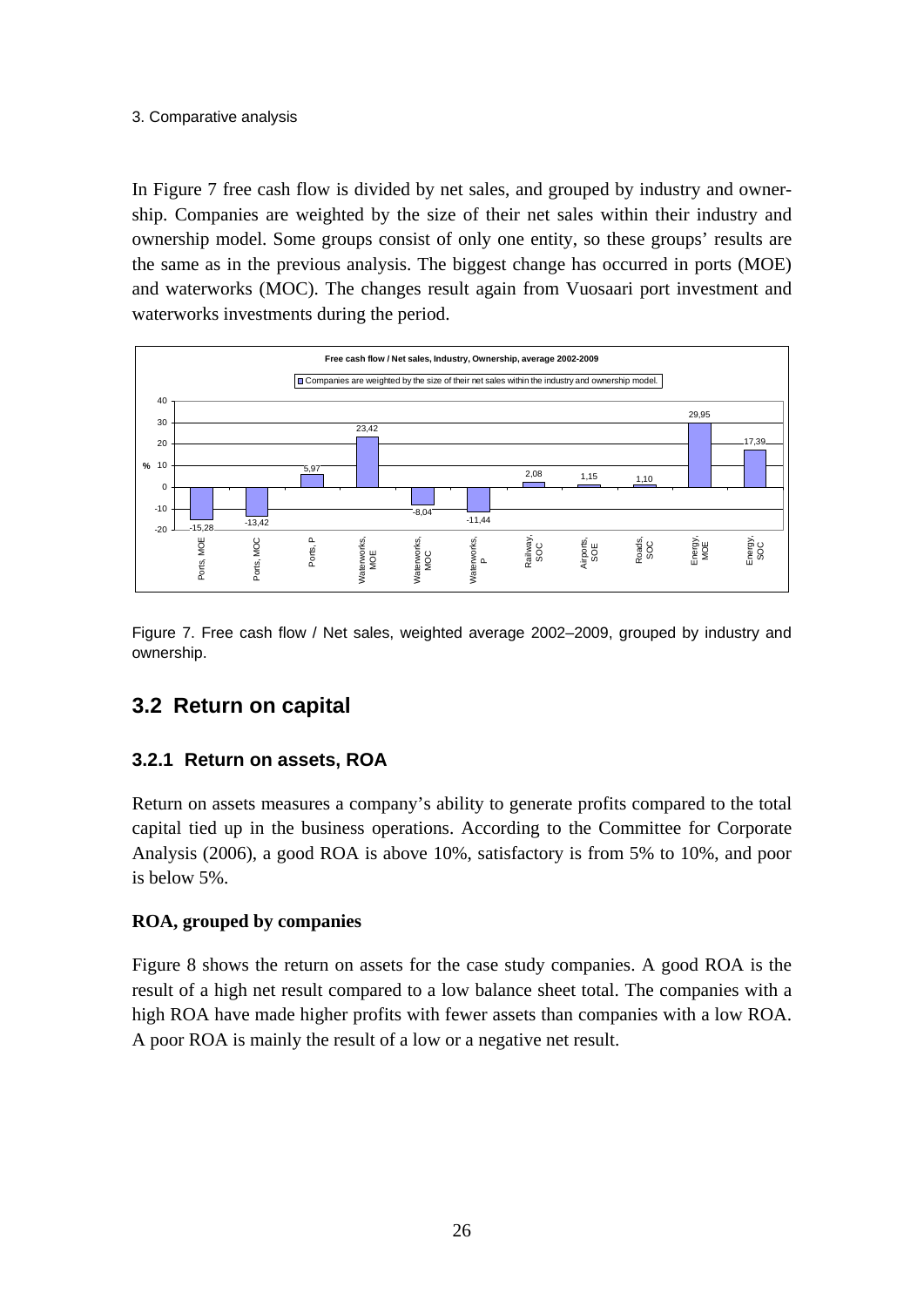

Figure 8. ROA, average 2002–2009, grouped by companies.

The port of Hanko has a high ROA, as a result of being a specialized port responsible for car imports to Finland and further to Russian markets. Kempele waterworks and the Ylivieska waterworks co-operative have small negative ROAs, which means that they have not made a profit for their owners. Private waterworks co-operatives pursue a zeroresult.

## **ROA, grouped by industry**

In Figure 9, ROA is grouped by industry. Energy companies have made good ROAs, ports have had satisfactory results, and other industries have had poor results.



Figure 9. ROA, average 2002–2009, grouped by industry.

In Figure 10 the industry ROAs are weighted by the companies' size of net sales within the industry. The waterwork industry's ROA moves from a poor rating to a satisfactory rating when the companies' ROAs are weighted by the companies' net sales within the industry.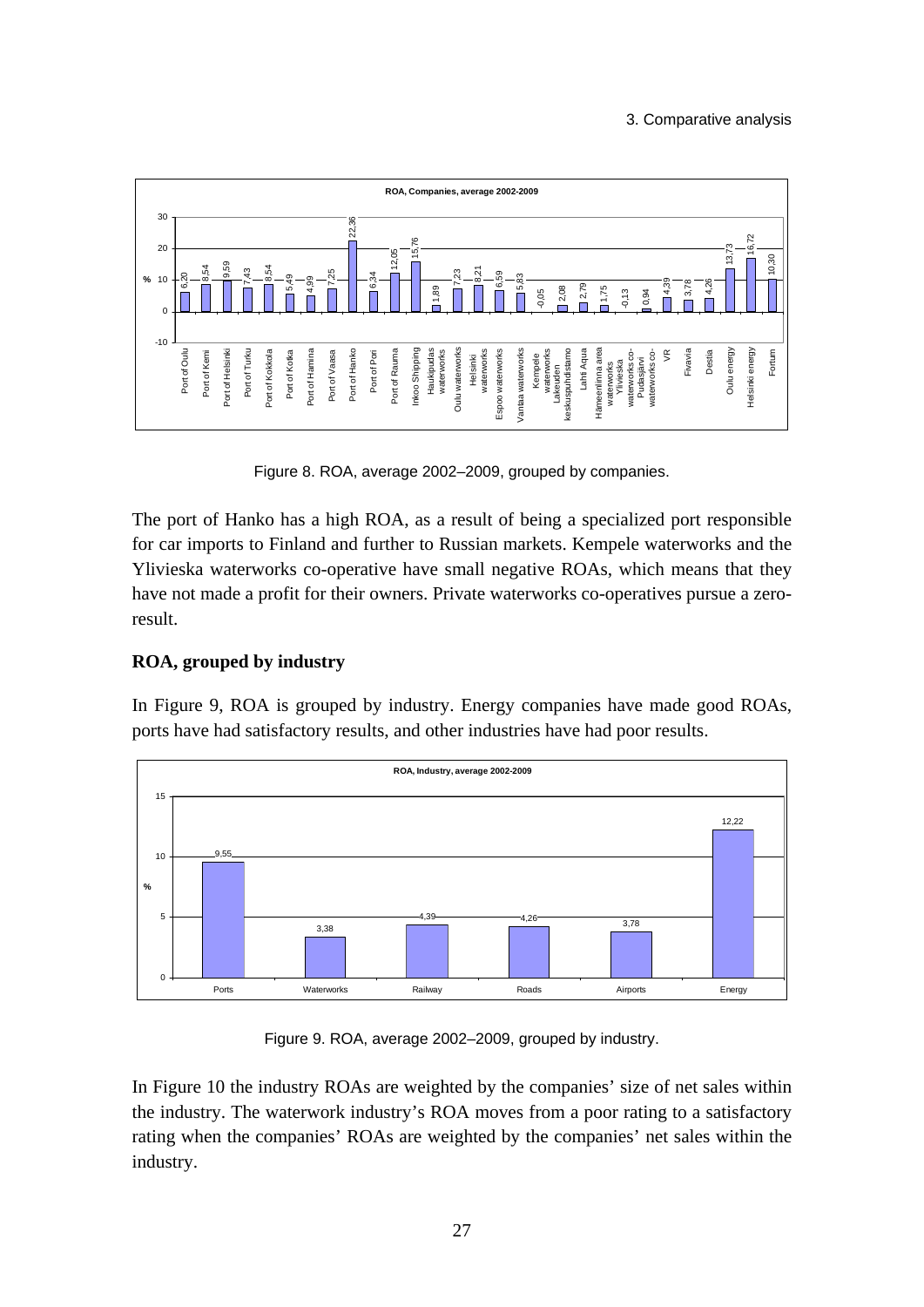

Figure 10. ROA, weighted average 2002–2009, grouped by industry.

### **ROA, grouped by ownership**

In Figure 11, ROA is grouped by ownership.



Figure 11. ROA, average 2002–2009, grouped by ownership.

MOEs and MOCs consist of ports, waterworks, and energy companies, which all have very different ROAs. MOEs have made better ROAs than MOCs. More details are provided in the next section.

### **ROA, grouped by industry and ownership**

In Figure 12, ROA is grouped by both industry and ownership. The private port, municipality-owned energy enterprises, and the state-owned energy companies all have good ROAs.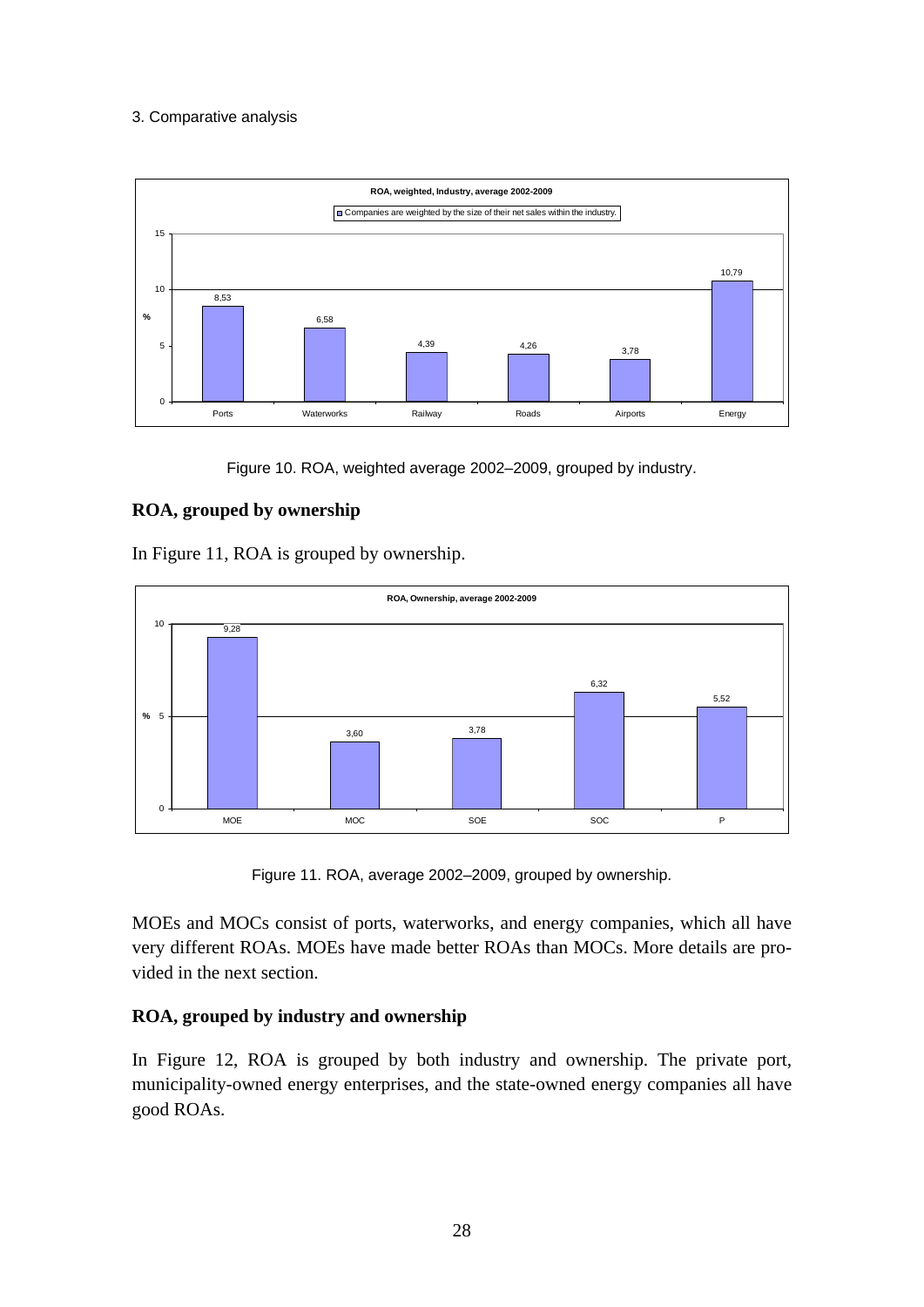

Figure 12. ROA, average 2002–2009, grouped by industry and ownership.

According to the industry and ownership grouping, municipality-owned waterworks and private waterworks companies have the poorest ROAs.

## **3.2.2 Return on investment, ROI**

The ROI measures relative profitability, i.e. the yield, which has been generated on the invested capital, and which requires a return in the form of interest or equivalent. The ROI can be regarded as fairly good when it, at the minimum, amounts to the average financial expense percentage of the interest-bearing liabilities.

### **ROI, grouped by companies**

Figure 13 shows the ROI and required minimum for all the studied entities. A good ROI is mainly due to a large net result and a poor ROI is due to a small or negative net result. The ports of Hanko, Rauma and Inkoo Shipping and all energy entities have made the highest ROIs.



Figure 13. ROI, average 2002–2009, grouped by companies.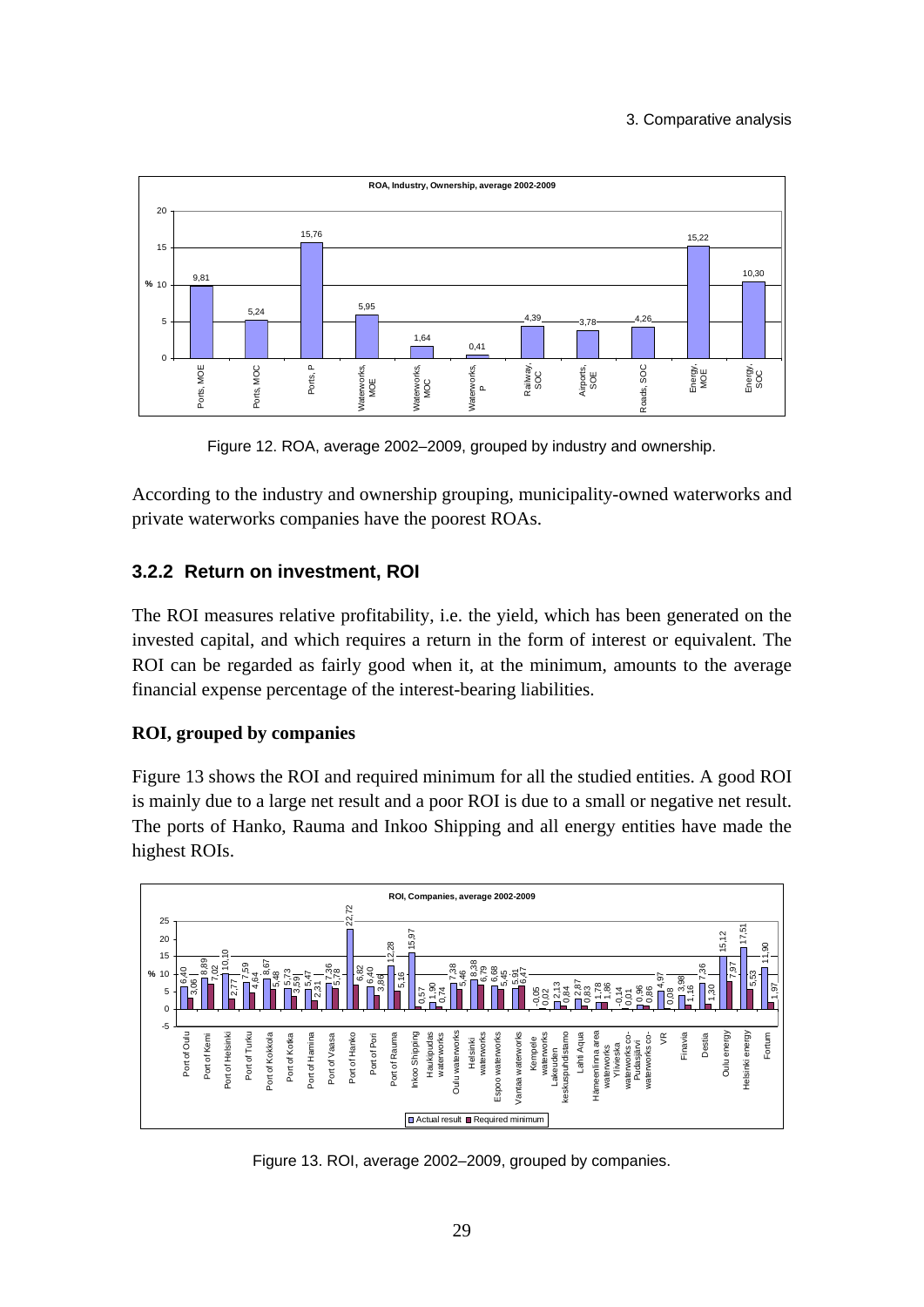In Figure 14 the required minimum is subtracted from the ROI. The results show how much better (or worse) in percent units the studied entities have performed compared to their required minimum.



Figure 14. ROI, Actual result – Required minimum, average 2002–2009, grouped by companies.

The ports of Hanko and Inkoo Shipping have made the best ROIs compared to their required minimum. These are both specialised ports, which is likely to be the major explanatory factor behind the good performance. The port of Helsinki also has a good result; as the biggest port in Finland it has the volume of trade that provides a good turnover and business opportunities. Also the port of Rauma has made a good result compared to its required minimum. Helsinki Energy and Fortum performed best among the energy companies, again due to their large-size operations. The weakest results are observed for waterworks.

### **ROI, grouped by industry**

In Figure 15 the grouping is done by industry. The railway, roads, and airports groups consist of only one entity each, and they have all made good results compared to their required minimum results. Waterworks have made a decent result, but at a level that is below the other industries.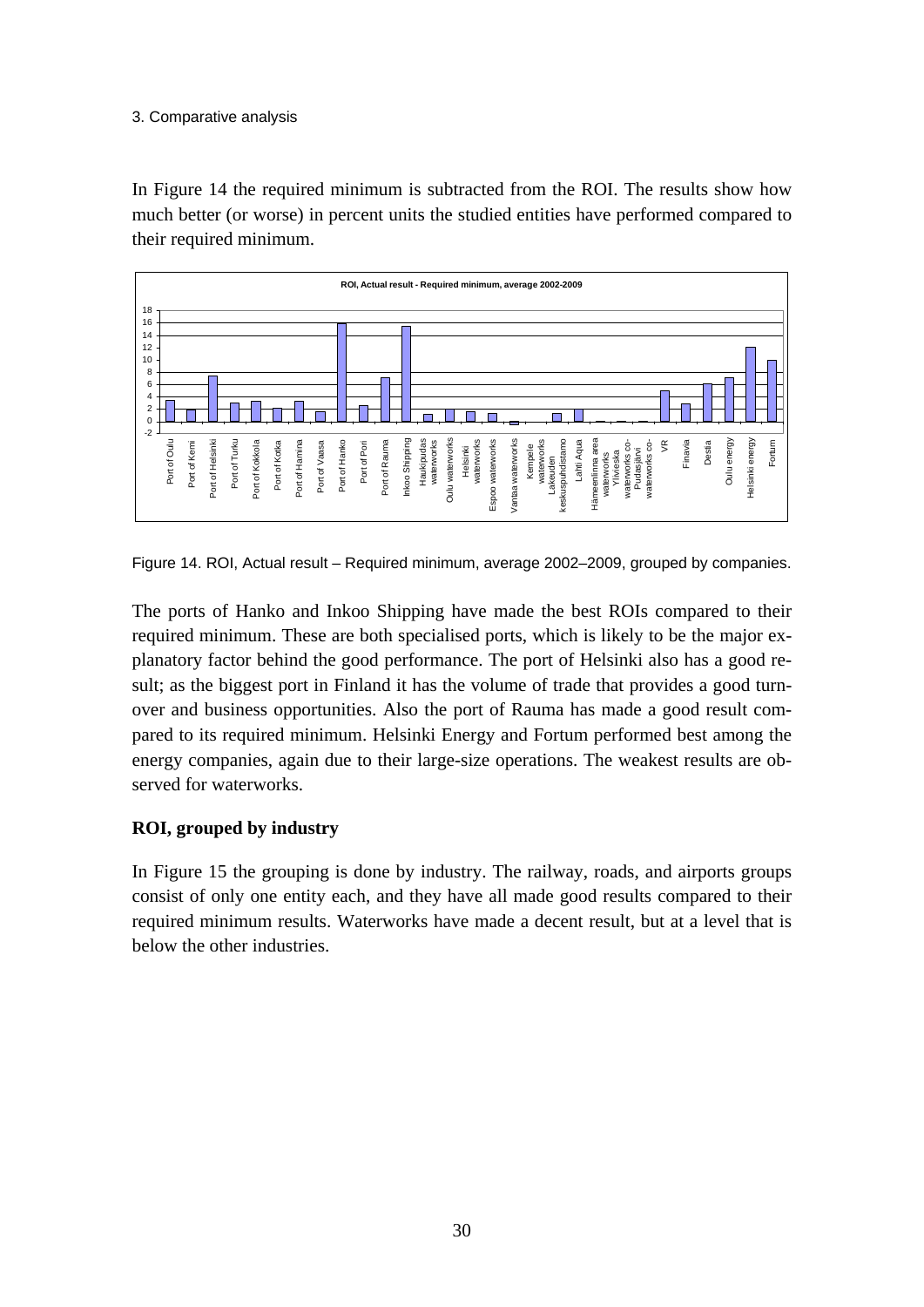

Figure 15. ROI, average 2002–2009, grouped by industry.

Energy companies perform well against their goals and requirements and the results of large entities like Fortum and Helsingin Energia dominate the overall result.

Energy companies and ports have fared well, but as there is fluctuation within the industry depending on the size of the company and turnover, the results should not be interpreted as if all ports and energy companies were equally good investment decisions.

### **ROI, grouped by ownership**

In Figure 16 case studies are grouped by ownership. On average the MOE group has a better ROI than the MOC group, but the MOE has a higher required minimum than MOC. Again, MOEs do not pay taxes, which distorts the results.



Figure 16. ROI, average 2002–2009, grouped by ownership.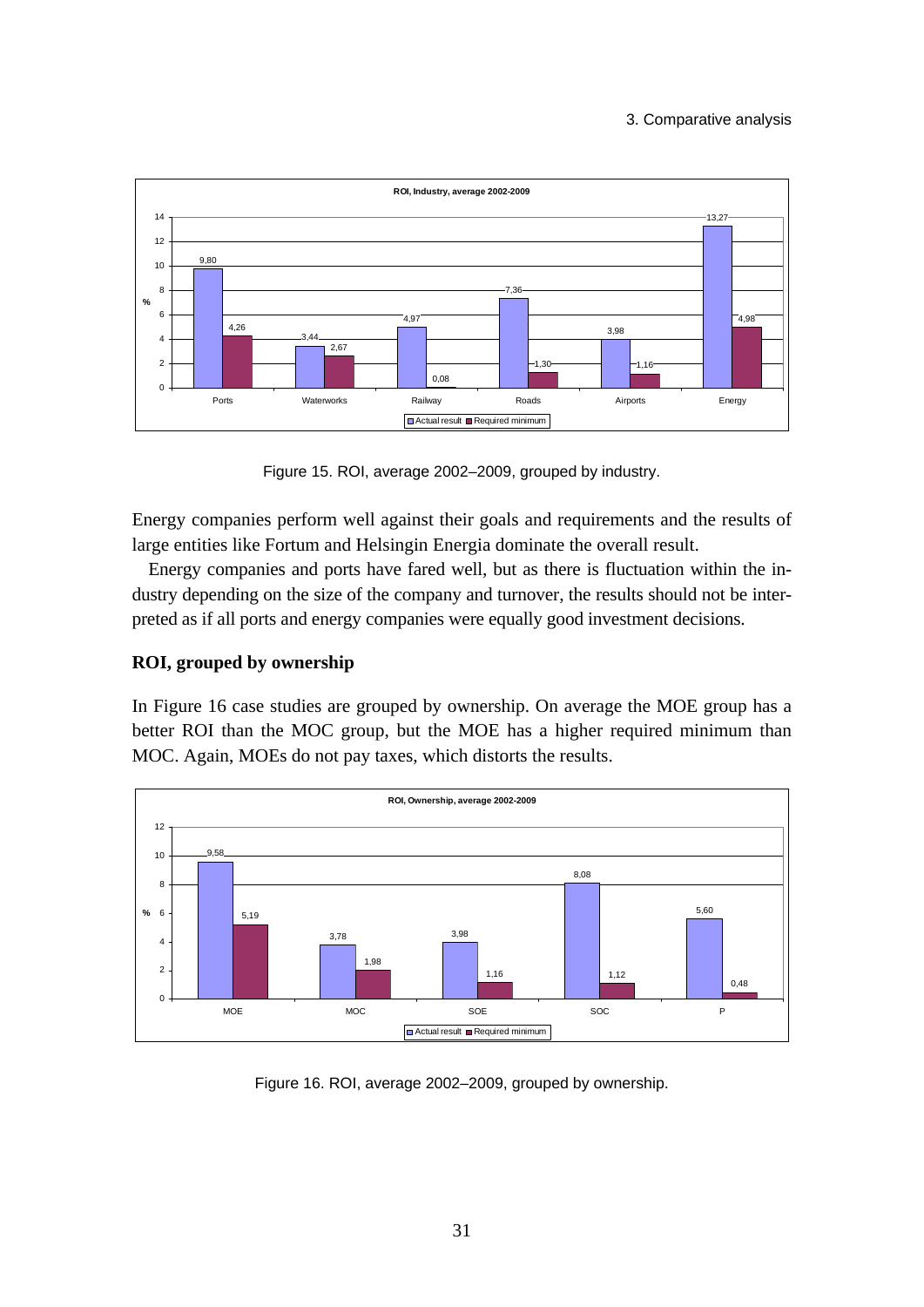Private companies (P) have the smallest required minimums and they have performed well compared to this minimum requirement. MOEs as a group have fared better than the MOCs.

#### **ROI, grouped by industry and ownership**

In Figure 17 companies are grouped by industry and ownership model. Some groups consist again of only one company (Ports (P), Railway (SOC), Airports (SOE), Roads (SOC), and Energy (SOC)).

The private port has made the best results compared to its required minimum. Municipality-owned energy enterprises also have produced good results, but the group consists of two large energy companies, so the result does not necessarily apply to smaller energy companies.



Figure 17. ROI, average 2002–2009, grouped by industry and ownership.

Waterworks performance has exceeded the required minimum by a small margin. The private waterworks have slightly underperformed compared to their targets. Of waterworks, the MOEs have performed better than the MOCs as a group both in absolute terms and in comparison with the required minimum. For ports the situation is the same. Again, the tax treatment of MOEs must be taken into consideration.

#### **3.2.3 Return on equity, ROE**

The required ROE depends on the return required by the owners. This required return ratio is essentially affected by the risks involved.

Cost of equity  $Re = Rf + |B| \times (Rm - Rf)$  can be used as a required return ratio. It takes into account entities' risk-betas.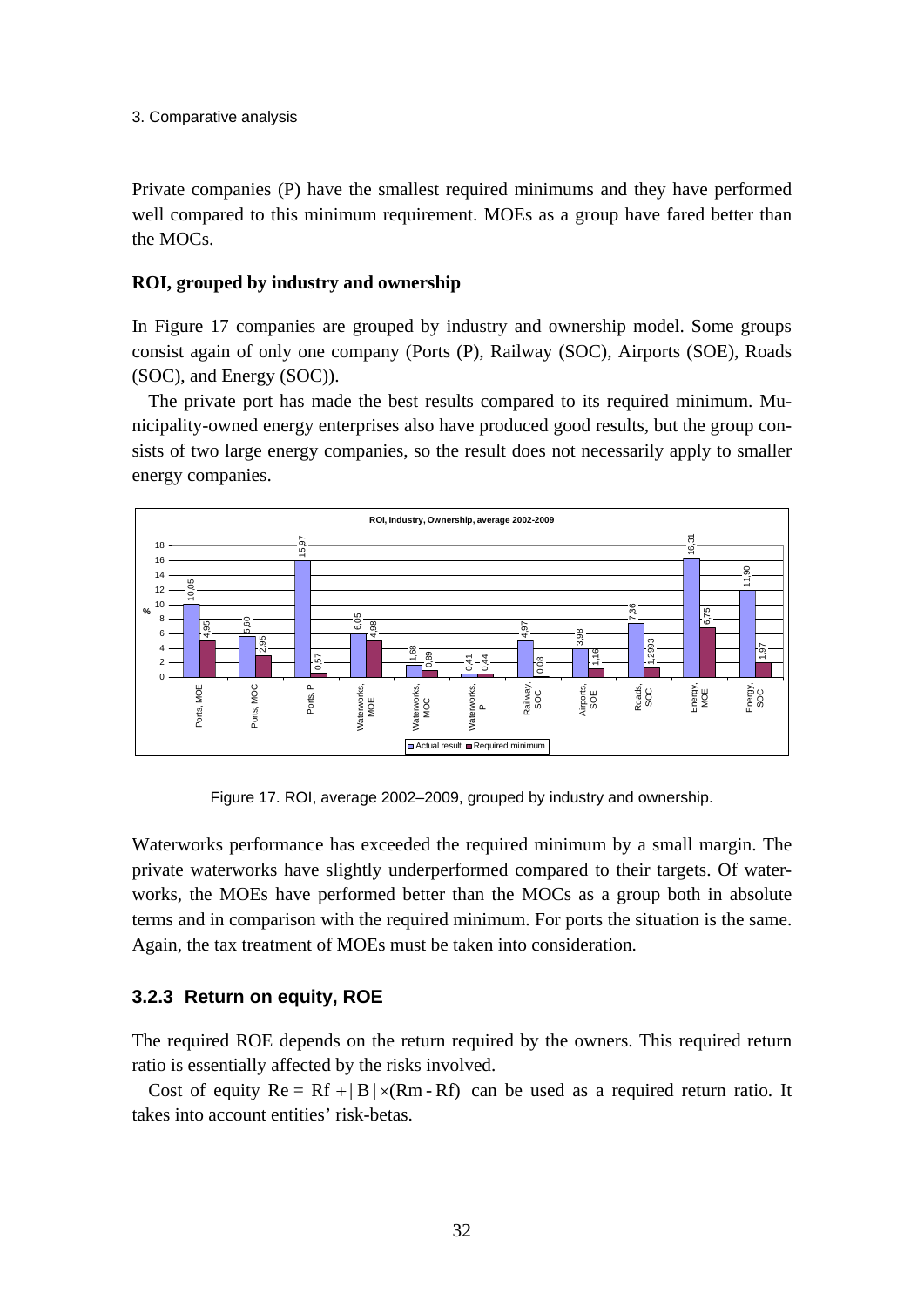#### **ROE, grouped by companies**

Figure 18 shows the case entities' average ROEs for the period 2002–2009. The ports of Hanko and Inkoo Shipping and all of the studied energy companies have made the best ROEs in general and compared to their required minimums.



Figure 18. ROE, average 2002–2009, grouped by companies.

All of the waterworks have made poorer results than the required minimum, and a few have even made negative ROEs. A negative ROE means that the company has made a loss for its owners.

### **ROE, grouped by industry**

In Figure 19, companies are grouped by industry. Energy companies, roads and ports have made the best ROEs. Airports have had a slightly better result than the required minimum. Other industries have had worse results than was expected of them in the light of their required minimum.



Figure 19. ROE, average 2002–2009, grouped by industry.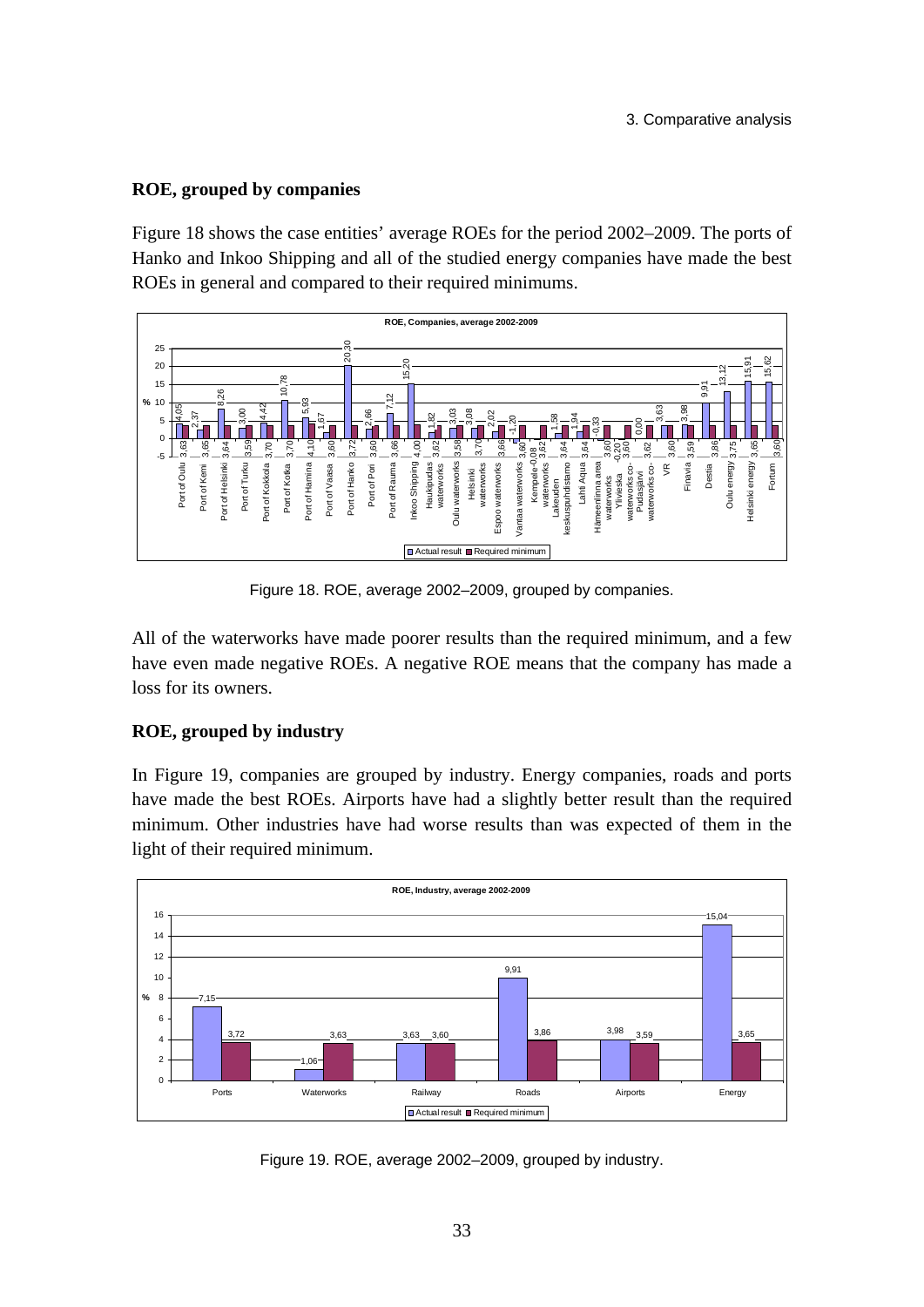Waterworks have made positive ROEs, but they have not achieved their required minimums.

#### **ROE, grouped by ownership**

In Figure 20, companies are grouped by their ownership model. All ownership models have made better ROEs than the required minimum.



Figure 20. ROE, average 2002–2009, grouped by ownership.

In these analyses, MOEs have had a better result than MOCs. Again, the tax treatment of MOEs has to be taken into account.

### **ROE, grouped by industry and ownership**

In Figure 21, companies are grouped by industry and ownership model. The private port and all energy companies have achieved the best ROEs. Ports, railway, airports, and roads have also produced better results than the required mimimum. Waterworks have had poorer results than their required minimum, and private waterworks have made a loss for their owners.



Figure 21. ROE, average 2002–2009, grouped by industry and ownership.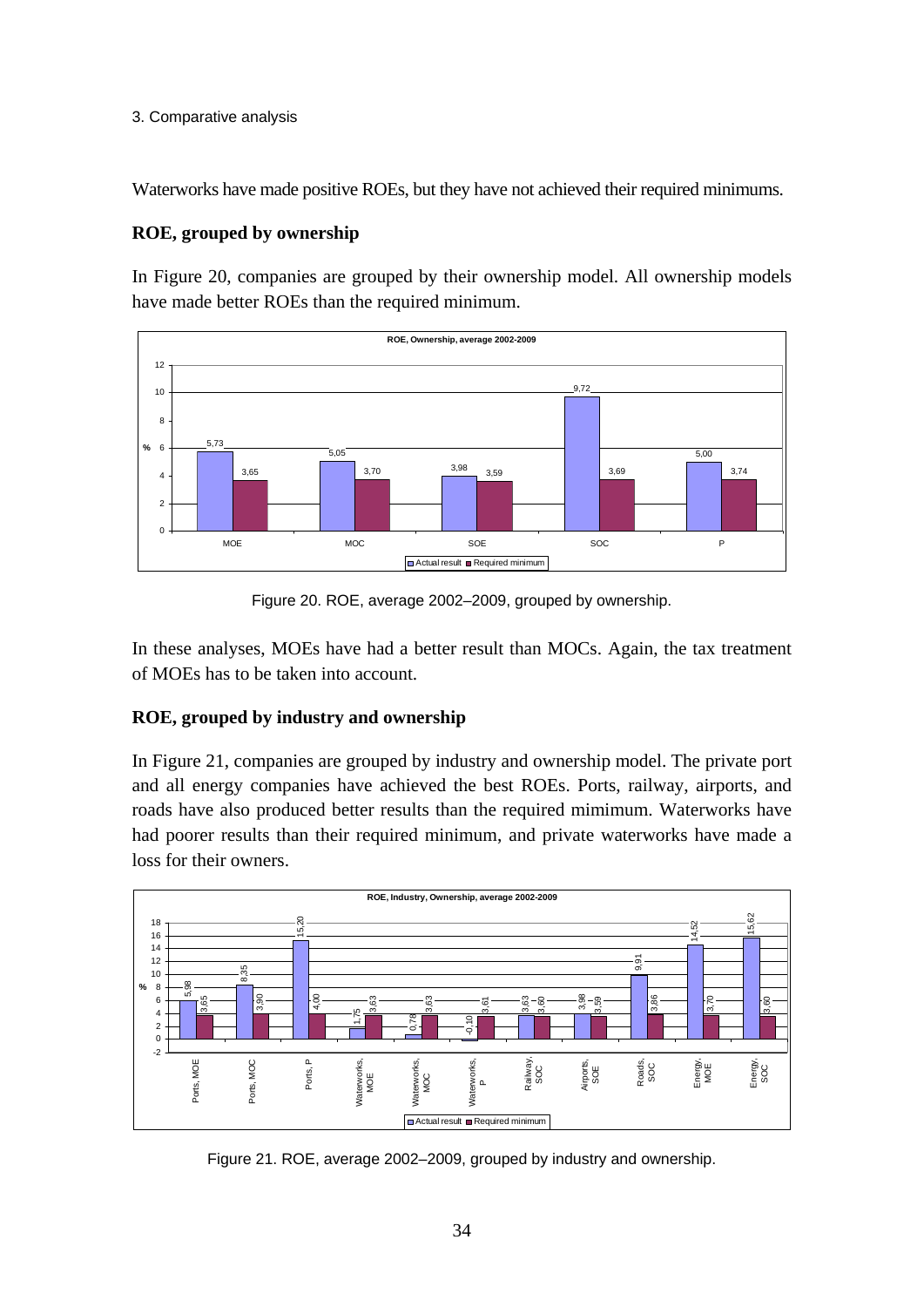MOCs have achieved better results than MOEs in the port industry, but in the waterworks industry MOCs have performed worse in the light of their ROE than MOEs.

## **3.2.4 Return on capital invested by municipality, ROCIM**

ROCIM shows how much profit (loss) a municipality-owned department, enterprise or company has made to the municipality. Hence only MOCs and MOEs are included.

A municipality should require a return equal to at least the cost of equity, which is the risk-free rate of return, added to a company's risk-beta multiplied by the market risk premium,  $Re = Rf + |B| \times (Rm - Rf)$ . ROCIM can be applied only to a municipalityowned department, enterprise or company.

### **ROCIM, grouped by companies**

Figure 22 shows case study ROCIMs. The port of Hanko has performed best, again most likely due to the fact that it is a specialized port. All municipality-owned ports and energy companies have given better returns to the municipality than the required minimum.



Figure 22. ROCIM, average 2002–2009, grouped by companies.

Waterworks have a mixed picture: some have made better results than required, some worse, and some have even made a loss for the municipality.

### **ROCIM, grouped by industry**

In Figure 23 ROCIM is grouped by industry. Energy utilities and ports have produced the best returns on municipal investments. Waterworks have also made better results than required, but there is great variation in results within the industry.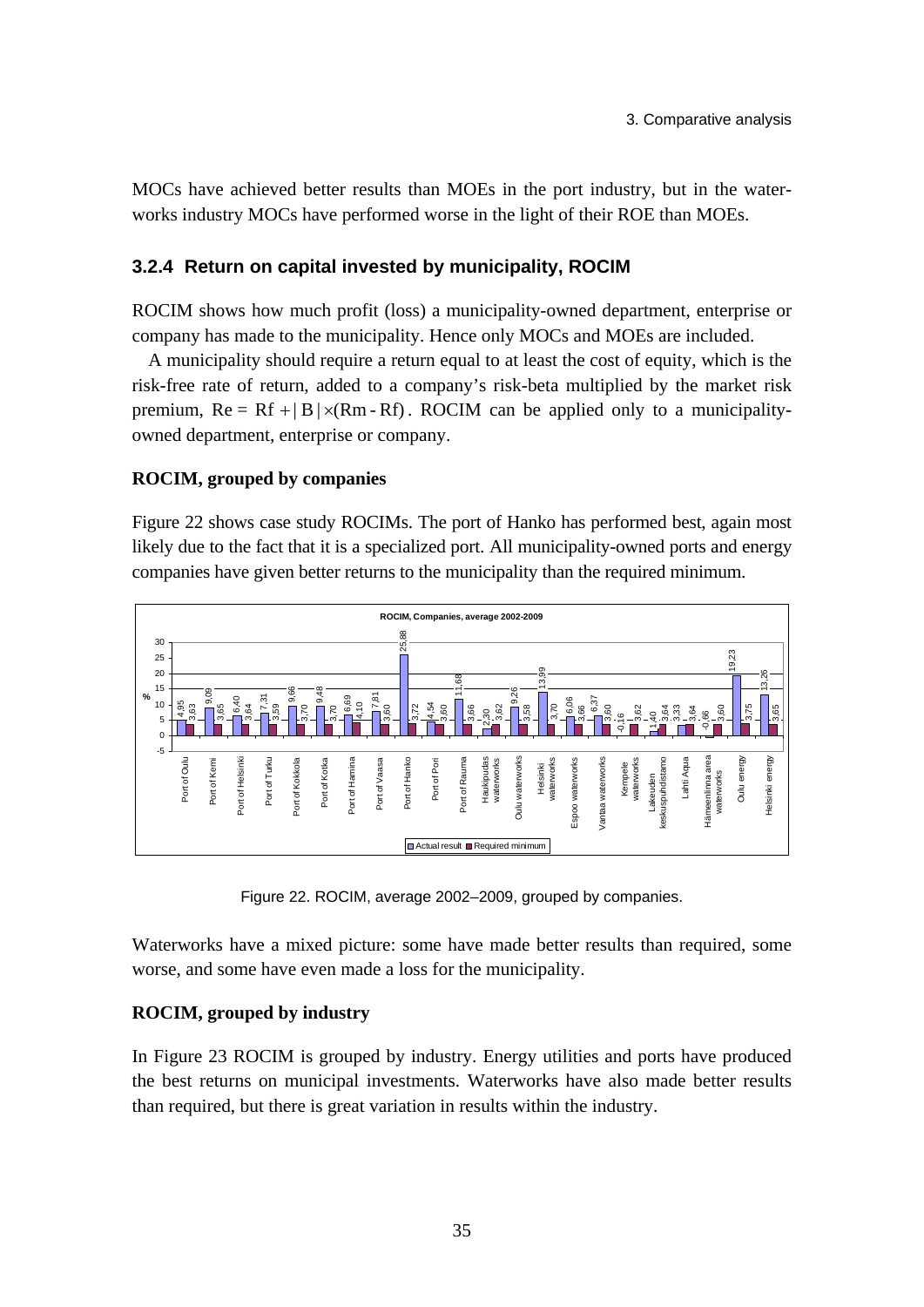

Figure 23. ROCIM, average 2002–2009, grouped by industry.

Waterworks are essential to municipalities. Their actual result is better than the required minimum, but not as much as for other industries. This can indicate pressures to maintain the service charges politically at low levels, resulting in less revenue for the municipality.

## **ROCIM, grouped by ownership**

In Figure 24 ROCIM is grouped by ownership model.



Figure 24. ROCIM, average 2002–2009, grouped by ownership.

Both ownership models have made better returns on municipalities' investments than required. MOEs have again had better results than MOCs, keeping in mind the tax treatment of MOEs.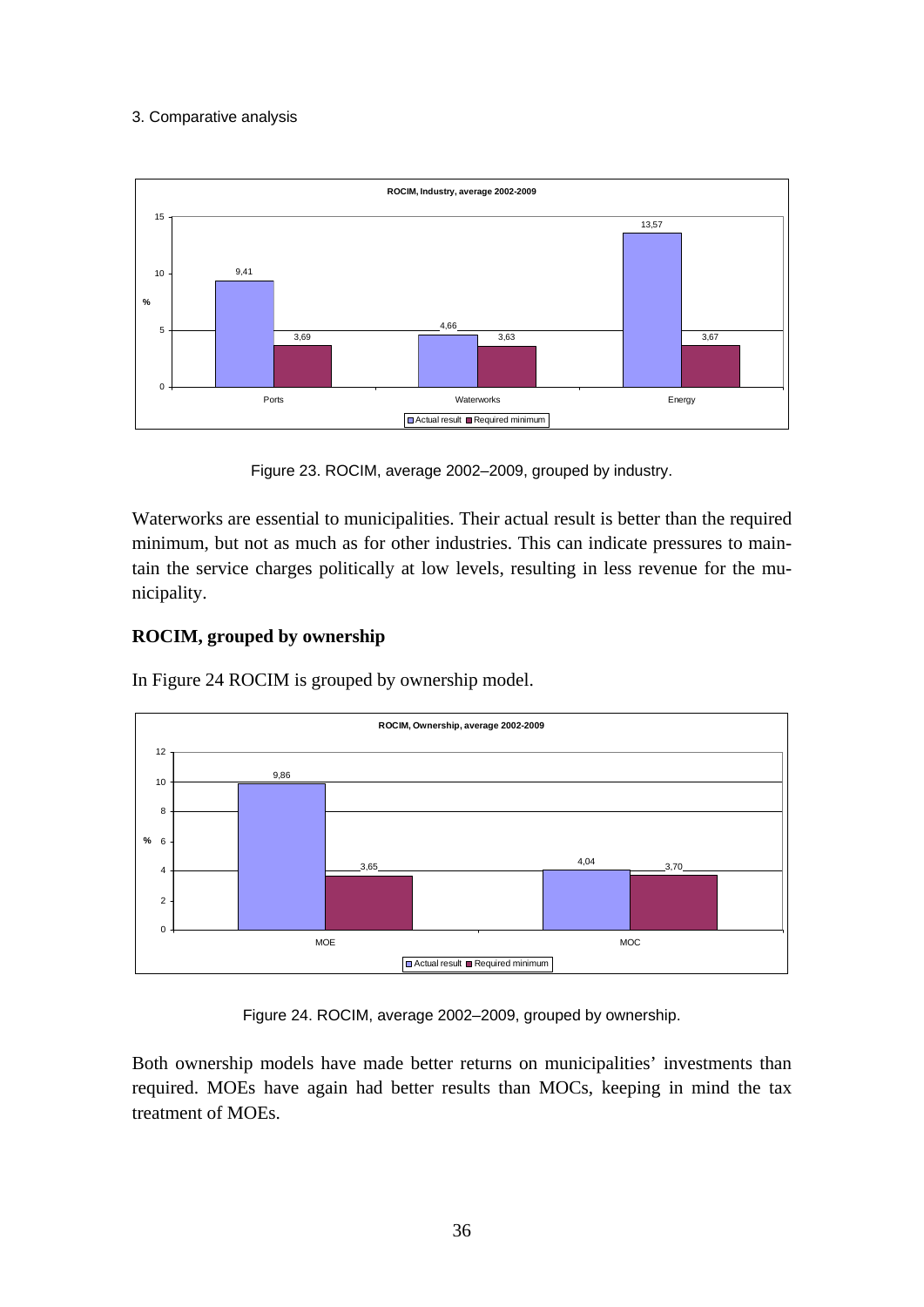### 3. Comparative analysis

## **ROCIM, grouped by industry and ownership**

In Figure 25 companies are grouped by industry and ownership model. Municipalityowned energy enterprises have made the best returns on the municipality's investments.



Figure 25. ROCIM, average 2002–2009, grouped by industry and ownership.

Municipality-owned waterworks have had poorer results than their required minimum. MOEs have performed better than MOCs in every industry. Again the preferential tax treatment of MOEs should be taken into account.

## **3.3 Market beta**

The market beta represents a share value's (ROI for the unlisted companies) sensitivity to changes of the OMX Helsinki index. The greater the market beta, the stronger the entity's value reacted to the changes of the OMX Helsinki index during the observation period.

When the beta is zero, it means that the entities' result is independent of the market index. A negative beta can be a good thing, too, because non-systematic risks in the portfolio can be diversified with shares that have a negative beta.

### **Beta, grouped by companies**

Figure 26 shows companies' risk-betas. All studied companies' betas are near zero, so they covariate only minimally along the market index.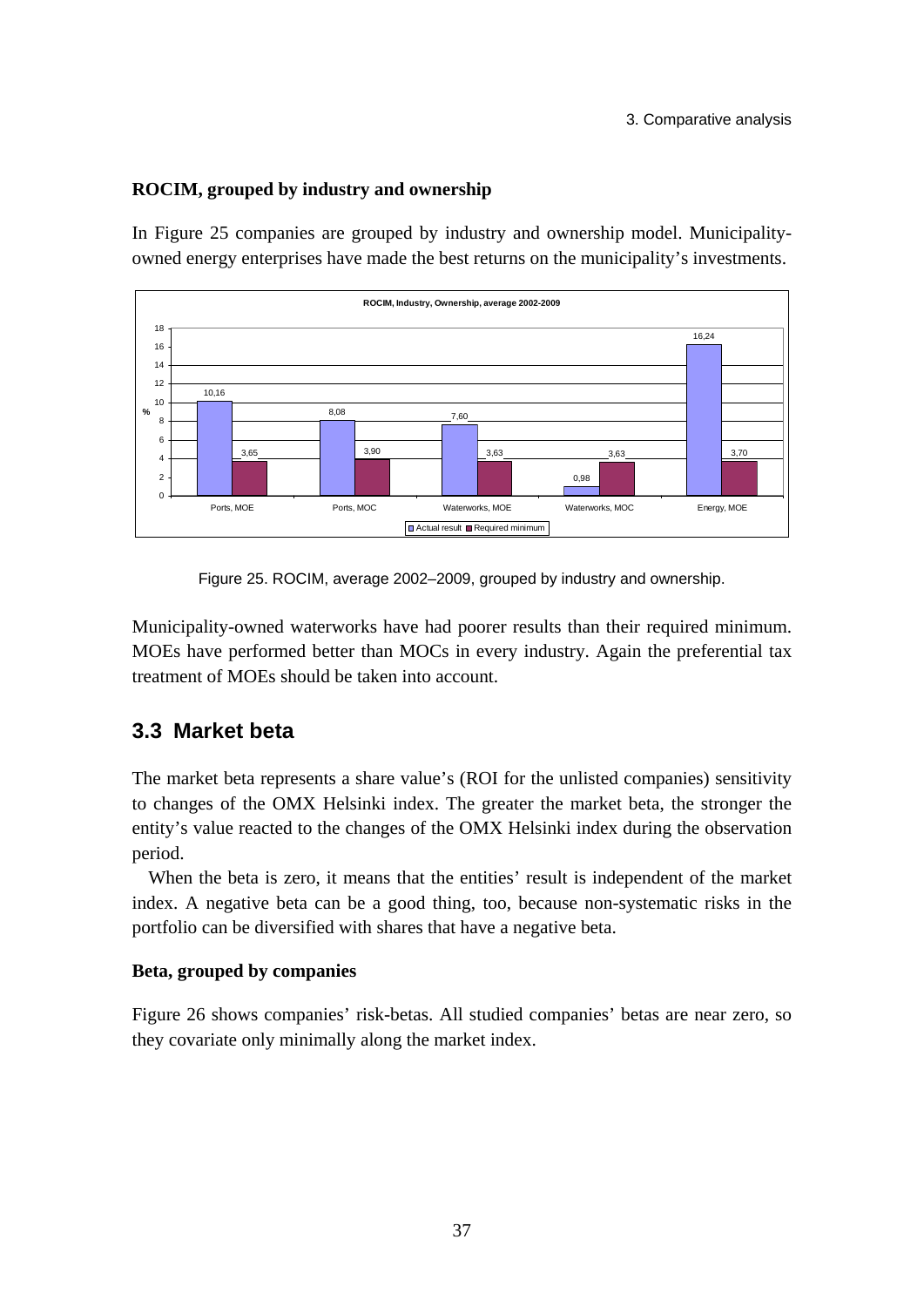### 3. Comparative analysis



Figure 26. Beta, calculated using ROI, grouped by companies.

For example, the port of Hamina has a beta of 0.1, which means that when the market index has risen 1%, the Port of Hamina's ROI has risen 0.1%. As all the betas are close to zero, additional groupings by industry and ownership do not bring added value to the analysis.

# **3.4 Cost of capital**

## **3.4.1 Cost of equity**

Cost of equity (Re) is the return that equity investors require on their investment in the firm.

## **Re, grouped by companies**

Figure 27 shows the case study companies' cost of equity. All the studied companies' betas are near zero, which is why the companies' costs of equity are near the risk-free rate of 3.58%.



Figure 27. Cost of equity, grouped by companies.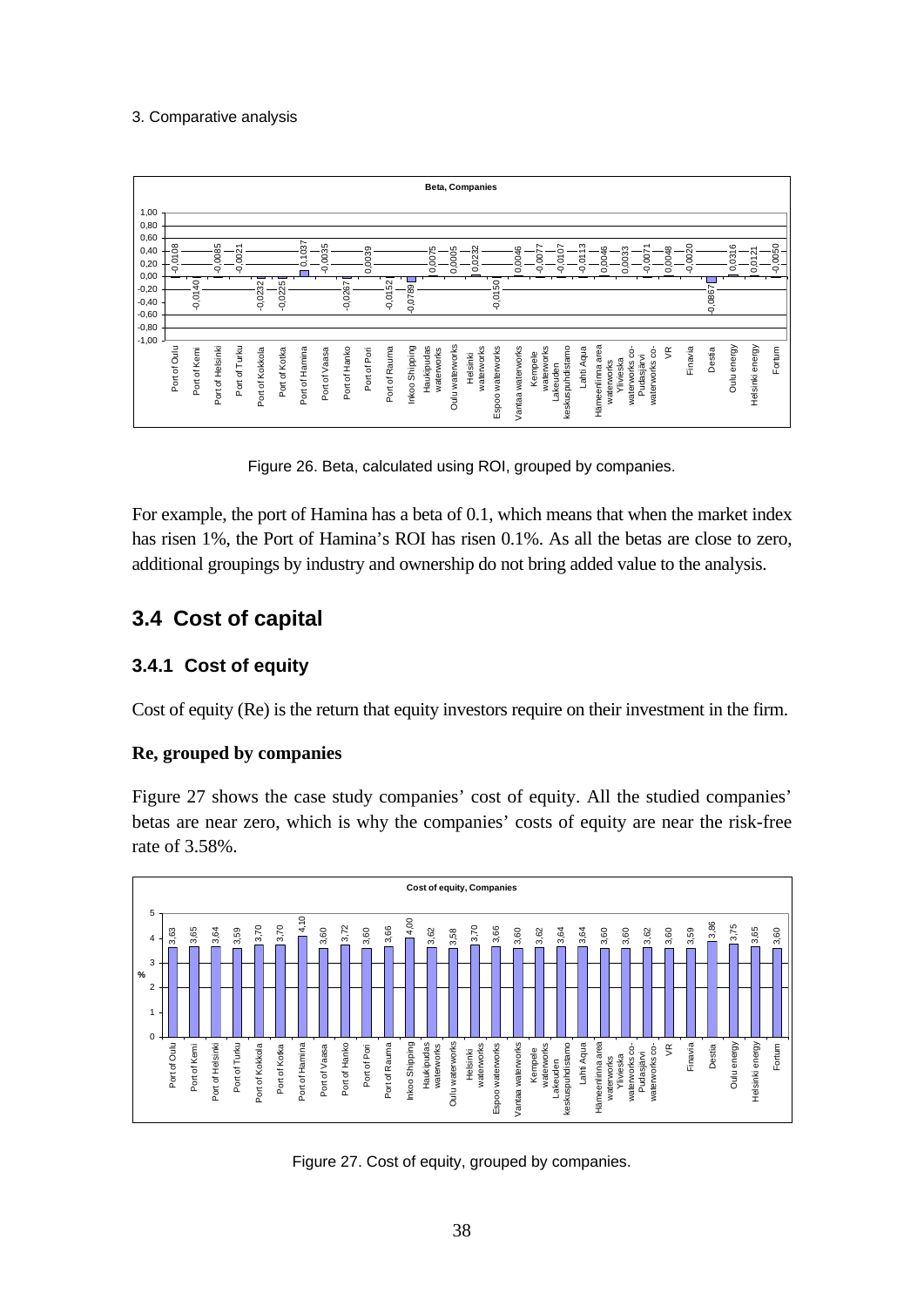The bigger the company's beta the bigger its cost of equity. In this case the biggest equity cost is met by the port of Hamina, Inkoo Shipping and Destia.

## **Re, grouped by industry**

In Figure 28, cost of equity is grouped by industry. Roads have the biggest cost of equity and airports have the smallest. All industries' costs of equity are still near the riskfree rate.



Figure 28. Cost of equity, grouped by industry.

## **Re, grouped by ownership**

In Figure 29, cost of equity is grouped by ownership model. Private companies have the biggest cost of equity, but still all ownership models' cost of equity ratios are close to the risk-free rate.



Figure 29. Cost of equity, grouped by ownership.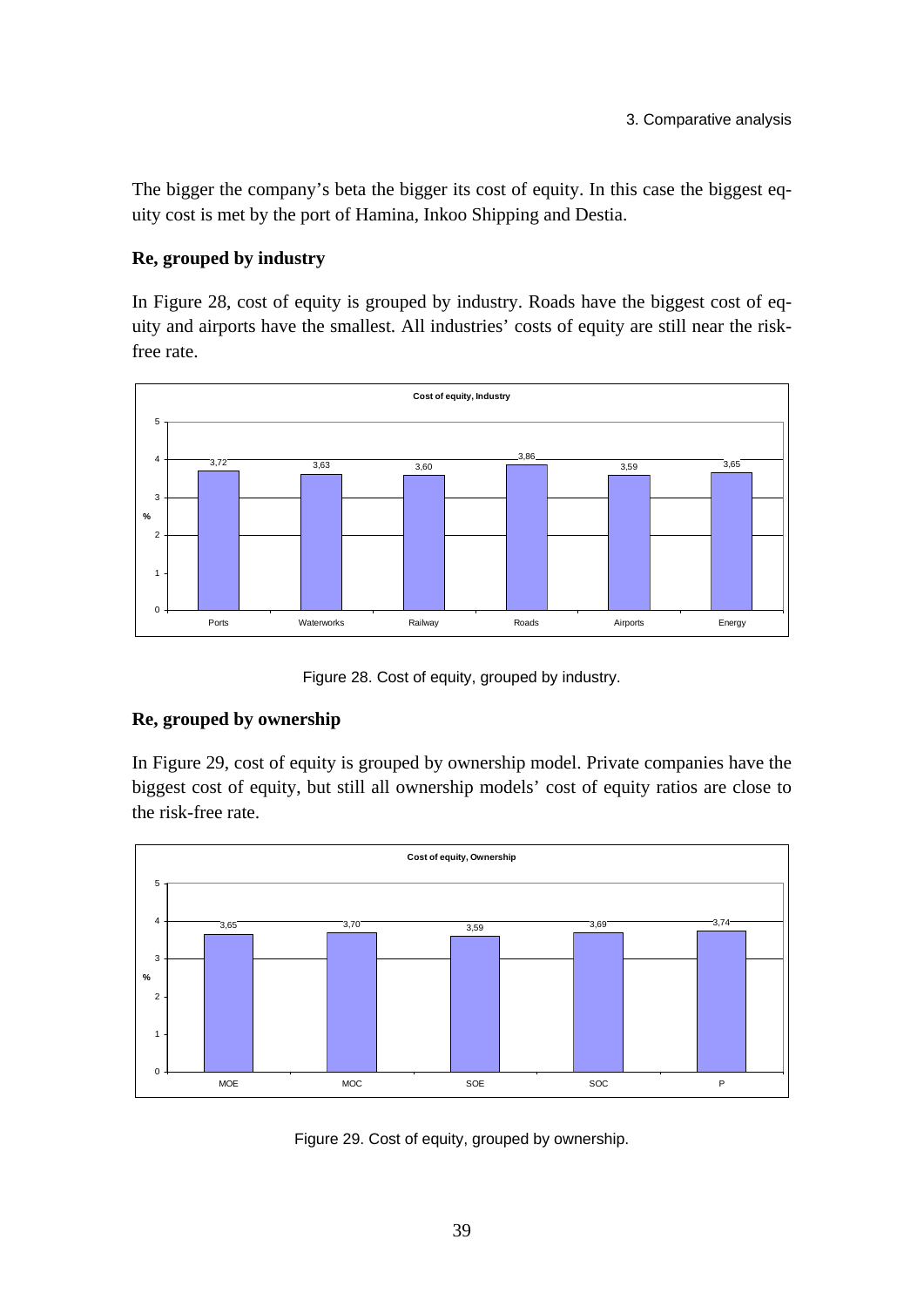### 3. Comparative analysis

### **Re, grouped by industry and ownership**

In Figure 30, companies are grouped by industry and ownership model. The private port has the biggest cost of equity. Every group's cost of equity is close to the risk-free rate (3.58%).



Figure 30. Cost of equity, grouped by industry and ownership.

## **3.4.2 Cost of debt**

Cost of debt (Rd) is the return that lenders require on the firm's debt. Cost of debt is difficult to decipher from income statements and balance sheets only.

## **Rd, grouped by companies**

If companies' credit ratings are calculated from the interest coverage ratio, then many of the studied companies would be rated in the worst category and they would have to pay over 20% interest on their loans if they even qualified to receive loans. In reality, the case study companies have close ties to municipalities or the state, and with their guarantees the companies can have loans cheaper than without the backup of public partners. Three of the studied companies are private, and the private port has a good rating based on its financial statements. Private waterworks have poor ratings, and based on that they would have to pay a high interest on their loans. However, waterworks are considered essential infrastructures, owned by the municipalities, and because of this the loans have a lower interest rate.

On the assumption that all the studied companies have good ratings, and that they all get loans with the lowest interest premium over the riskless rate, the figure is 3.58% +  $0.35\% = 3.93\%$ . This is still only an estimation, but it is probably closer to reality than the ratings based on interest coverage ratio.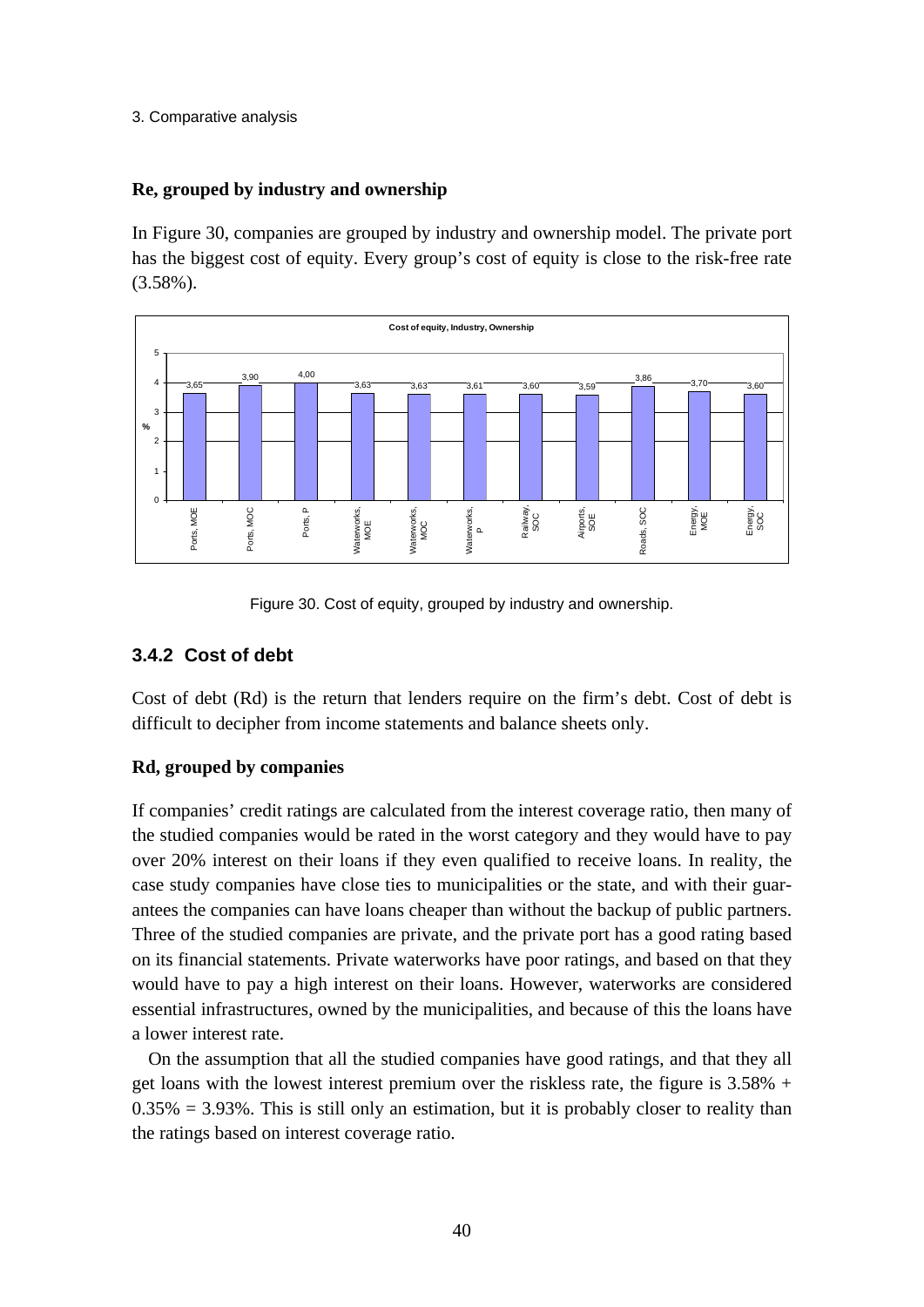Figure 31 shows the cost of debt in theory and in practice for all the studied companies. When examining the theoretical cost of debt, the results can be divided into good and poor results. Good ratings are between AAA and BBB (cost of debt 3.93–5.08), and poor ratings are from BB+ to D (cost of debt 5.08–23.58).



Figure 31. Cost of debt, companies.

Kempele waterworks, Ylivieska waterworks co-operative, and Pudasjärvi waterworks co-operative have the highest cost of debt. Without public partners' guarantees the companies would have to pay a high interest on their loans, were they even considered eligible.

Inkoo Shipping, Lahti Aqua, VR, and Destia have the lowest theoretical cost of debt. They are rated in the best category, and they get loans with the smallest interest.

## **Rd, grouped by industry**

In Figure 32, cost of debt is grouped by industry. Airports and waterworks have the biggest theoretical cost of debt, and railways and roads have the smallest.



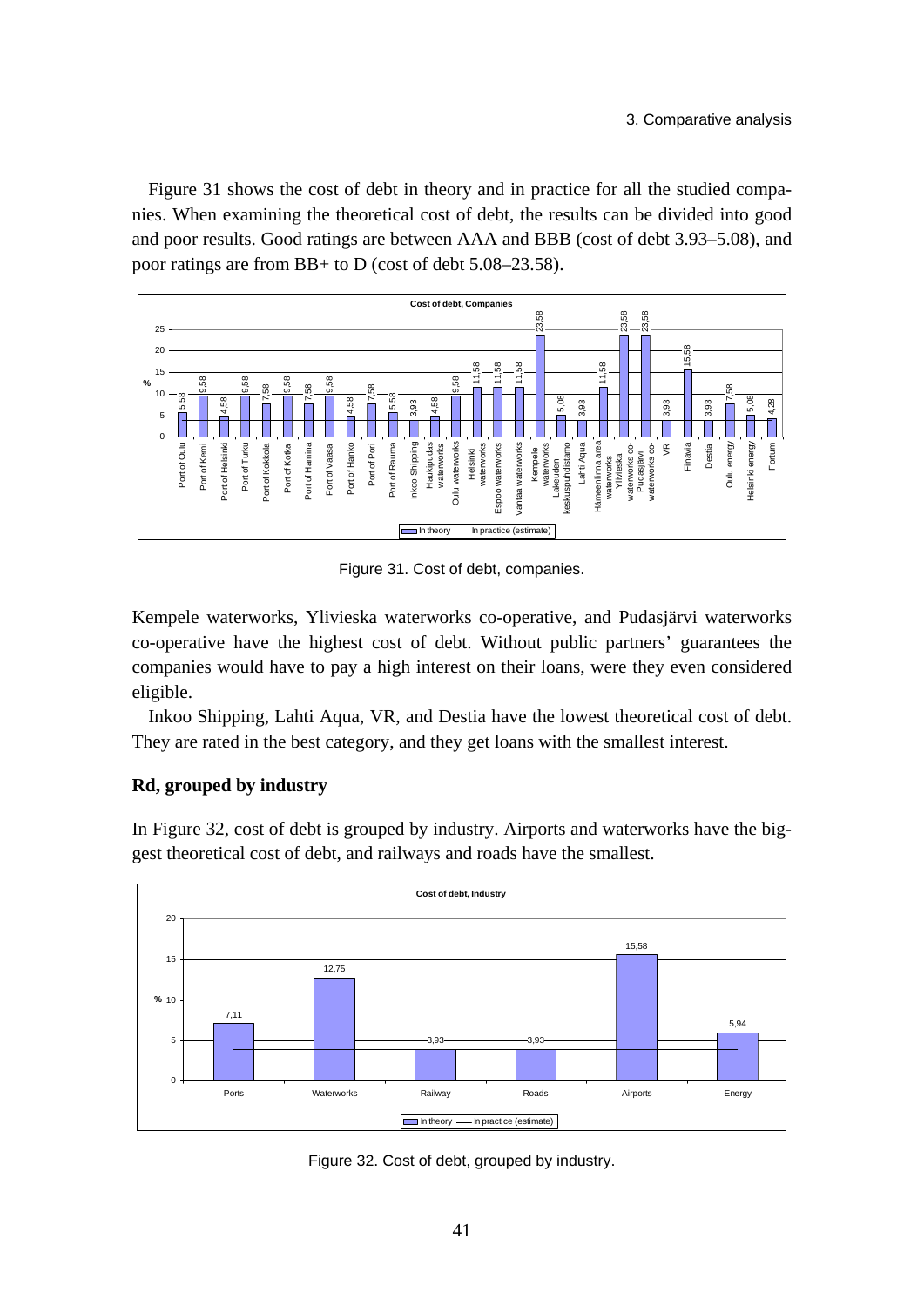### 3. Comparative analysis

## **Rd, grouped by ownership**

In Figure 33, cost of debt is grouped by ownership model. Private companies and stateowned enterprises have the biggest theoretical cost of debt, and state-owned companies have the smallest.



Figure 33. Cost of debt, grouped by ownership.

## **Rd, grouped by industry and ownership**

In Figure 34, cost of debt is grouped by industry and ownership model. Private waterworks and state-owned airport enterprises have the highest theoretical cost of debt. Private ports, the state-owned rail company, and the state-owned road company have the lowest cost of debt.



Figure 34. Cost of debt, grouped by industry and ownership.

In this comparison, MOEs have a lower cost of debt than MOCs. The private port has a low cost of debt, and private waterworks have a high cost of debt.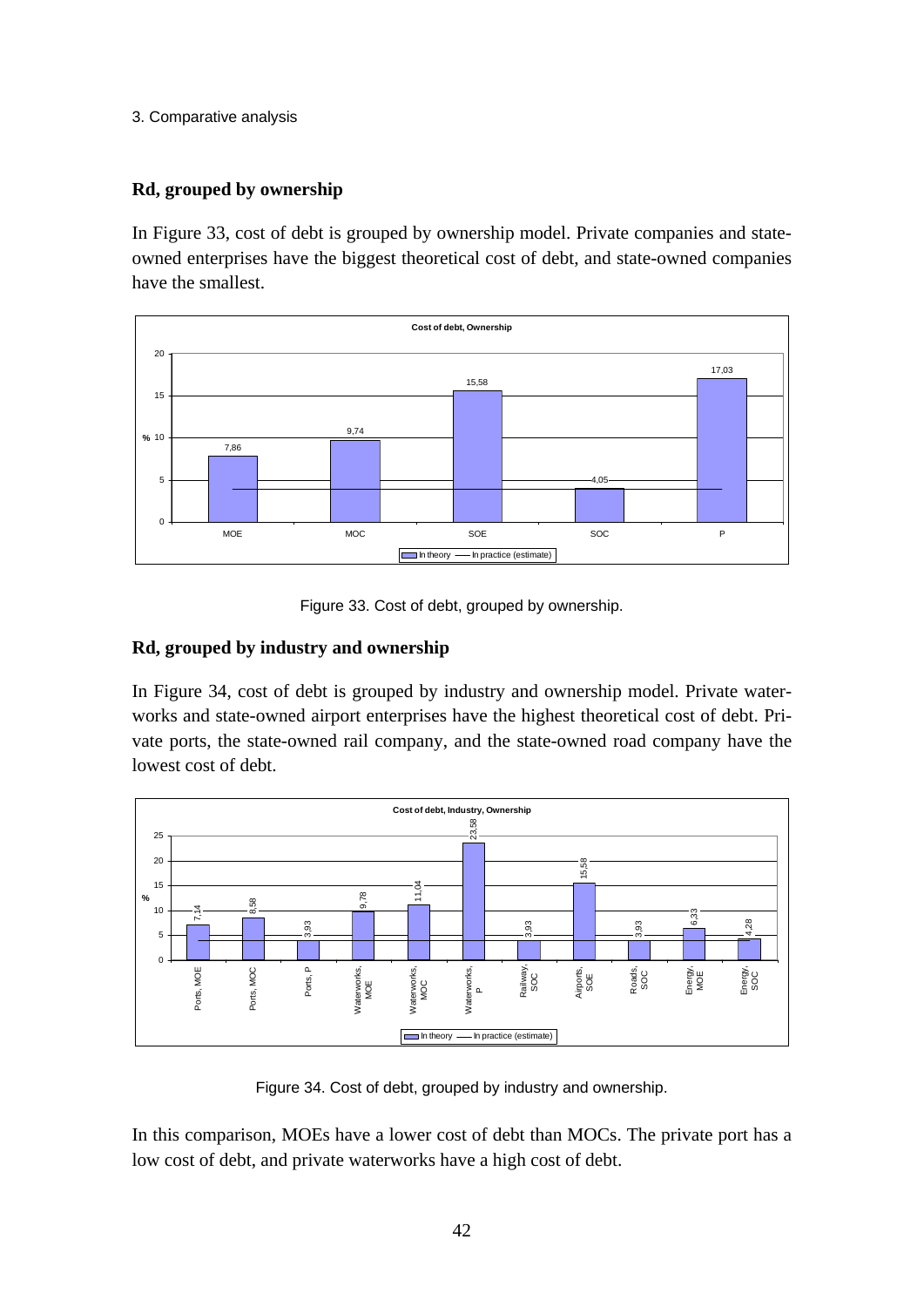## **3.4.3 Weighted average cost of capital, WACC**

Choosing between theoretical and real cost of debt is important, because cost of debt has a big impact on the WACC. MOCs and private companies pay taxes, so their cost of debt gets smaller with the tax rate.

## **WACC, grouped by companies**

Figure 35 shows the weighted average cost of debt by company. Comparing theoretical WACCs, Hämeenlinna area waterworks, Ylivieska waterworks co-operative, and Pudasjärvi waterworks co-operative have the worst WACCs. These companies' real WACCs are at advantageous levels; they have the biggest difference between the theoretical and the real WACC.



Figure 35. WACC, companies.

Fortum, VR, and Lahti Aqua have the best theoretical WACCs. Comparing the real WACCs, Destia has the poorest, and the port of Kotka and Jyväskylän energia have the most advantageous. All real WACCs are at a good level.

## **WACC, grouped by industry**

In Figure 36, WACC is grouped by industry. Waterworks and airports have the worst theoretical WACCs, and the railway and roads have the best. Comparing the real WACCs, airports have the most advantageous result, and roads have the worst. Waterworks and airports have the biggest differences between the theoretical and real WACCs.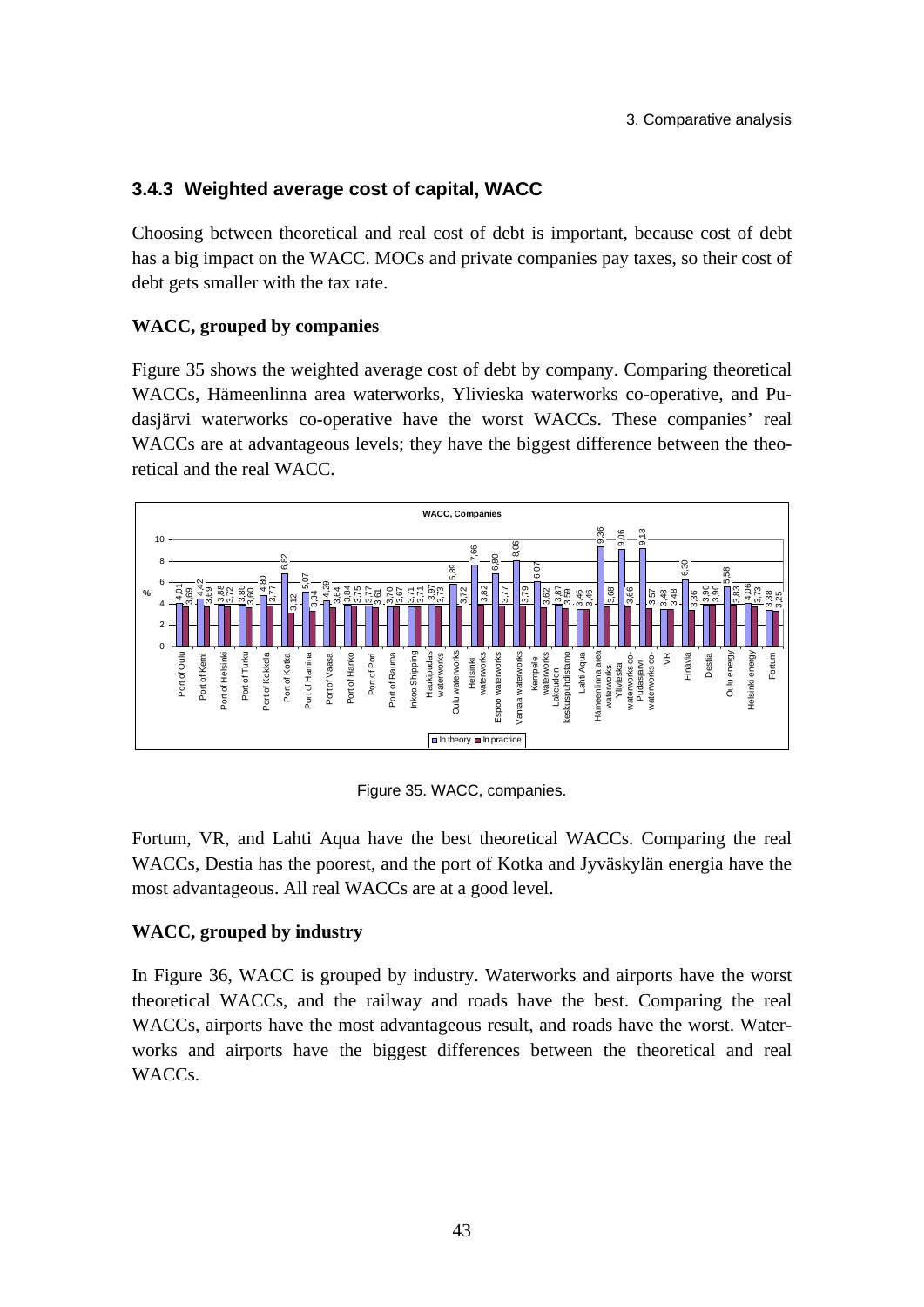### 3. Comparative analysis



Figure 36. WACC, grouped by industry.

## **WACC, grouped by ownership**

In Figure 37, WACC is grouped by ownership model. Private companies have the worst theoretical WACC, and state owned companies have the best. Comparing the real WACCs, municipality-owned enterprises have the worst WACCs, and the state ownedenterprise has the moat advantageous. Private companies have the biggest difference between theoretical and real WACCs.



Figure 37. WACC, grouped by ownership.

## **WACC, grouped by industry and ownership**

In Figure 38, WACC is grouped by industry and ownership model. Private waterworks have the worst theoretical WACCs, and the state-owned energy company and stateowned rail company have the most advantageous WACCs. Comparing the real WACCs, state-owned road company has the poorest, and municipality-owned port companies and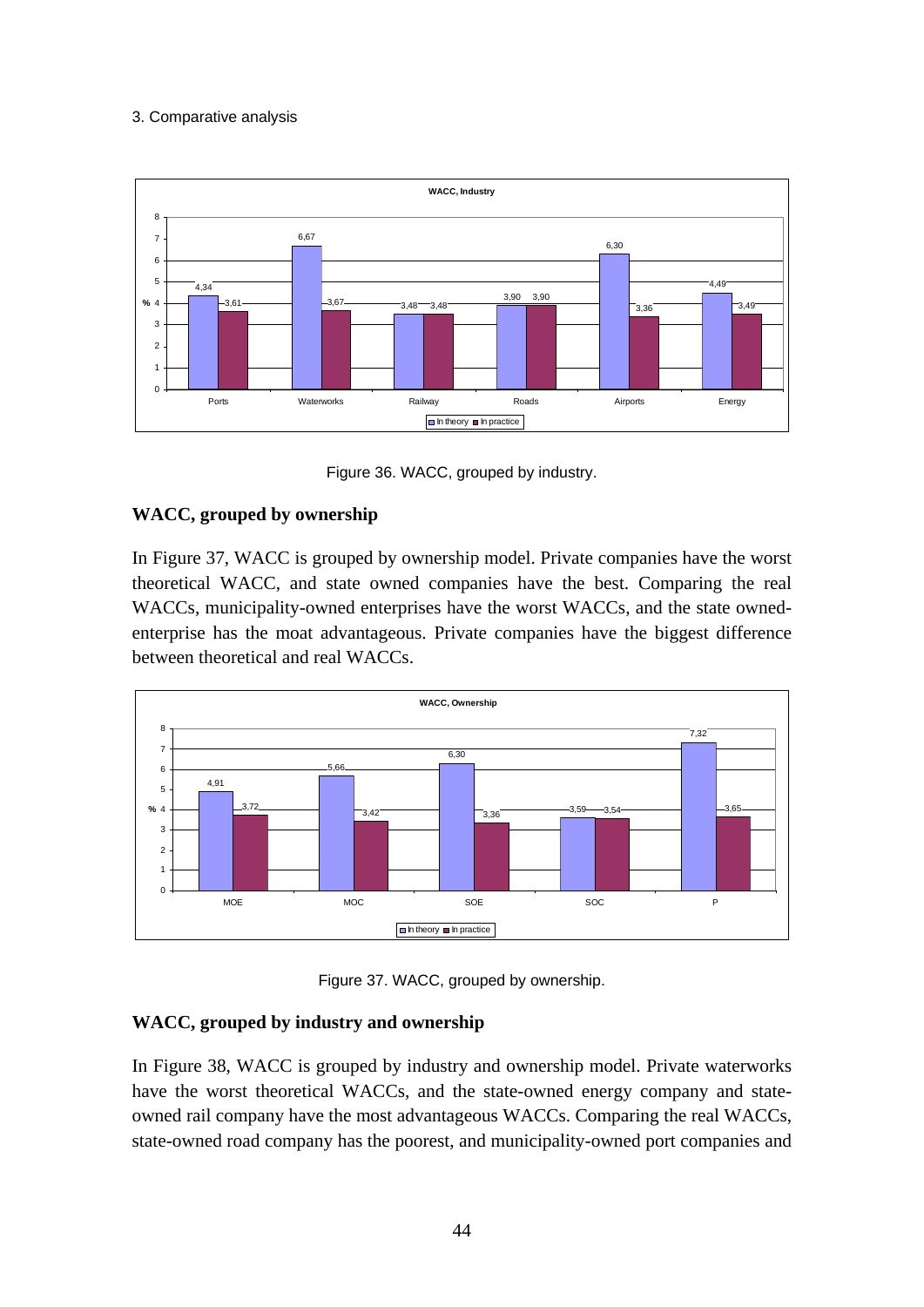the state-owned energy and airport companies have the most advantageous WACCs. Waterworks, municipality-owned port companies, and the state-owned airport enterprise have the biggest difference between theoretical and real WACCs.



Figure 38. WACC, grouped by industry and ownership.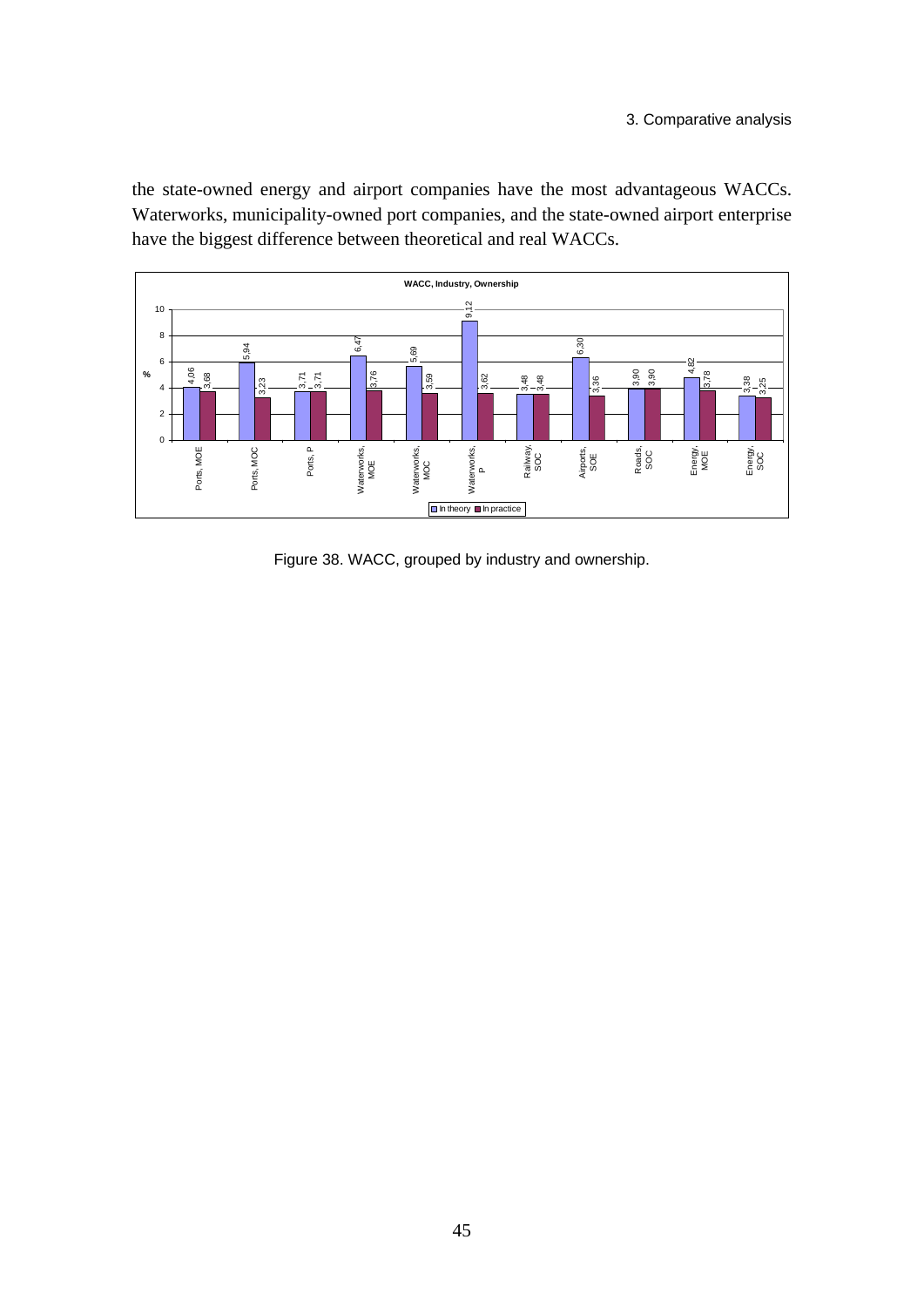# **4. Conclusion**

## **4.1 Limitation and scope**

As discussed earlier, the financial analyses had limitations that need to be considered when evaluating the conclusions. These limitations were:

- 1. Some of the entities do not produce complete financial statements.
- 2. With respect to certain industries, the sample size is small. However, in many respects, the sample is sufficient  $-$  e.g. in the case of ports the chosen sample represents a clear majority of freight volumes in Finland. In-depth additional studies in Annex 2 bring a significant extension to the empirical material.
- 3. Adjustments to income statements and balance sheets are kept to a minimum.
- 4. Analyses are presented as ex-post, and therefore do not automatically provide a full picture of the future situation.
- 5. Some entities have not paid taxes or this information is omitted from their financial statements. Furthermore, some entities may receive indirect subsidies or are requested to provide unpaid social service. It is not difficult to identify these entities.

The intention of the financial analyses is to promote interest in viewing the management of infrastructure networks as an economic activity. By doing so, without ignoring the socioeconomic and public service dimensions on which studies are still in their infancy, citizens are the ultimate beneficiaries in terms of more efficient and less expensive services, in terms of better condition of the networks that guarantee reliable service and avoid a maintenance backlog for future users to pay off. Homogenization of the financial indicators and development of a better understanding of the external costs will benefit not only the sector management but also the users of essential services.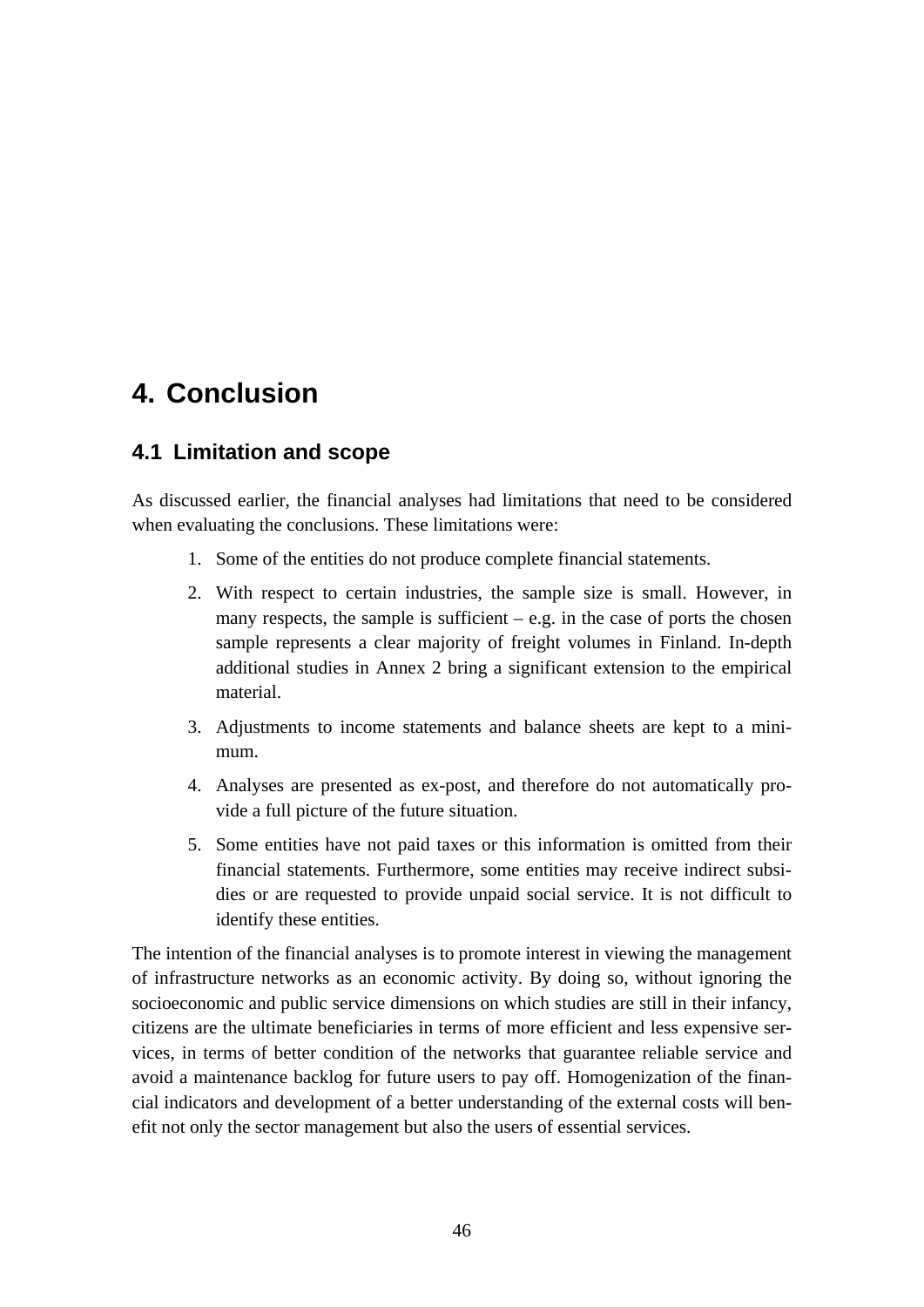We conclude with a summary assessment and rating of the companies and sectors from the financial point of view.

# **4.2 Sum-up grouped by companies**

We have tried to summarise the information from various analyses using a rough rating as follows:

```
1 = good 
2 = satisfactory 
3 =weak.
```
For each individual indicator, we have made the following estimation of the rating shown in Table 5.

|                                                        | <b>FCF</b> | ROA | ROI-<br>min | <b>ROE-</b><br>min | <b>ROCIM-</b><br>min | $ {\bf B} $ | Re    | Rd                                                   | <b>WACC</b> |
|--------------------------------------------------------|------------|-----|-------------|--------------------|----------------------|-------------|-------|------------------------------------------------------|-------------|
| Good                                                   | >20        | >10 | >5          | >5                 | >5                   | < 0.2       | $<$ 5 | < 5.08                                               |             |
| $\vert$ Satisfactory $\vert$ 0–20 $\vert$ 5–10 $\vert$ |            |     | $0 - 5$     | $0 - 5$            | $0 - 5$              |             |       | $\vert 0.2 - 1 \vert 5 - 10 \vert 5.08 - 9.58 \vert$ | $5 - 10$    |
| Weak                                                   |            |     | $< \!\! 0$  | $< \!\! 0$         | < 0                  |             | >10   | >9.58                                                | >10         |

Table 5. Indicator ratings.

Table 6 shows the summary of all the studied entities and their performance in the indices applied. Then the average of the results is calculated, and the entity's overall performance is obtained.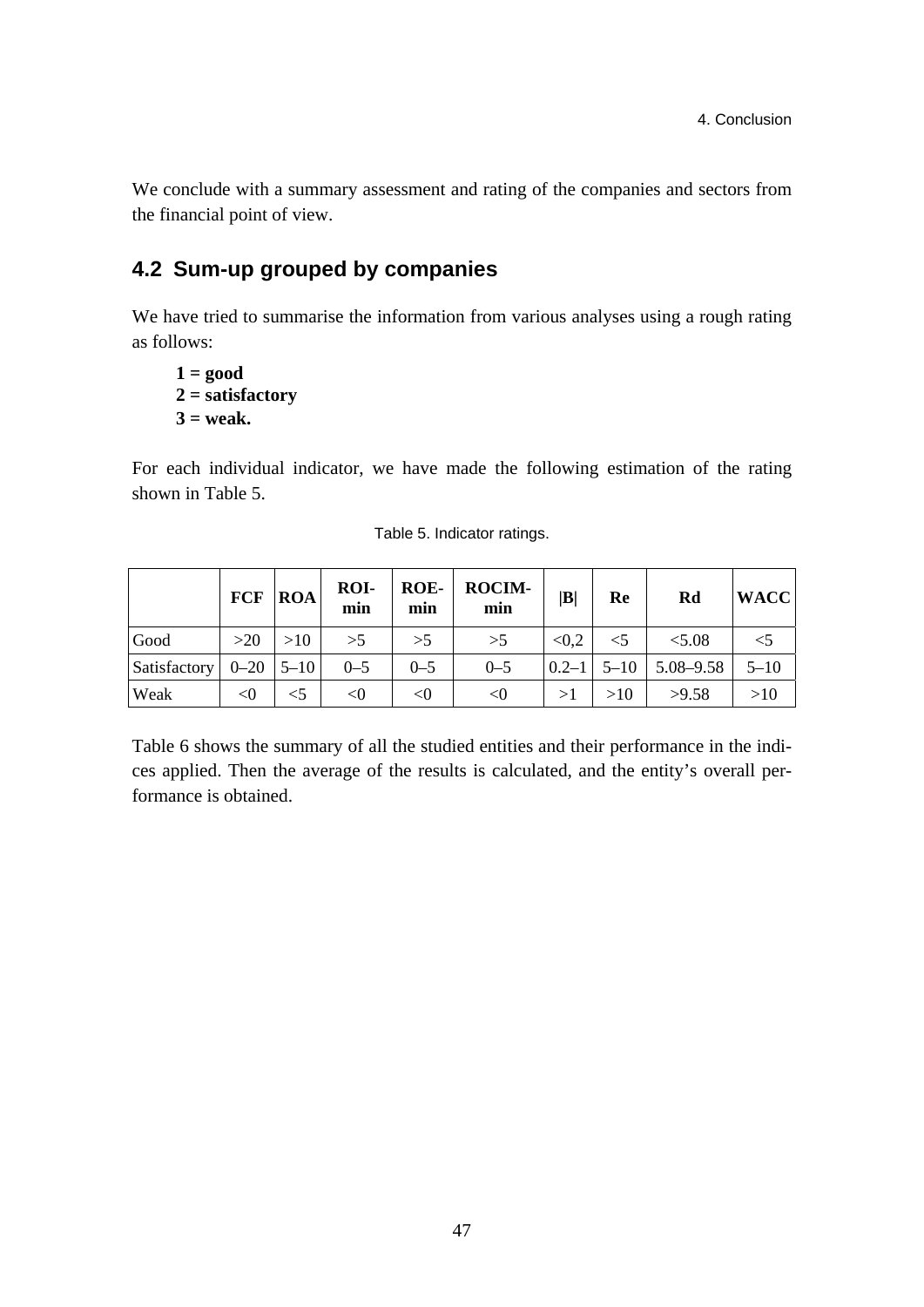### 4. Conclusion

| Company                               |                | R<br>$\Omega$<br>A      | R<br>$\mathbf 0$<br>I   | $\mathbf R$<br>O<br>E   | R<br>$\Omega$<br>$\mathbf C$<br>I<br>M | B            | R<br>e       | R<br>d         | W<br>A<br>$\mathbf C$<br>$\mathbf C$ | Average |                     |
|---------------------------------------|----------------|-------------------------|-------------------------|-------------------------|----------------------------------------|--------------|--------------|----------------|--------------------------------------|---------|---------------------|
| <b>Port of Oulu</b>                   | 3              | $\overline{2}$          | $\overline{2}$          | $\overline{2}$          | $\overline{2}$                         | $\mathbf{1}$ | 1            | $\overline{2}$ | 1.5                                  | 1.83    | <b>Satisfactory</b> |
| Port of Kemi                          | 3              | $\overline{2}$          | $\overline{2}$          | $\overline{\mathbf{3}}$ | $\overline{2}$                         | $\mathbf{1}$ | 1            | $\overline{2}$ | 1.5                                  | 1.94    | Satisfactory        |
| Port of Helsinki                      | 3              | $\overline{2}$          | $\mathbf{1}$            | $\overline{2}$          | $\overline{2}$                         | $\mathbf{1}$ | $\mathbf{1}$ | $\mathbf{1}$   | $\mathbf{1}$                         | 1.56    | <b>Satisfactory</b> |
| <b>Port of Turku</b>                  | $\mathbf{1}$   | $\overline{2}$          | $\overline{2}$          | $\overline{\mathbf{3}}$ | $\overline{2}$                         | $\mathbf{1}$ | $\mathbf{1}$ | $\overline{2}$ | $\mathbf{1}$                         | 1.67    | <b>Satisfactory</b> |
| Port of Kokkola                       | $\overline{2}$ | $\overline{2}$          | $\overline{2}$          | $\overline{2}$          | $\mathbf{1}$                           | $\mathbf{1}$ | $\mathbf 1$  | $\overline{2}$ | 1.5                                  | 1.61    | <b>Satisfactory</b> |
| <b>Port of Vaasa</b>                  | 1              | $\overline{2}$          | $\overline{2}$          | $\overline{\mathbf{3}}$ | $\overline{2}$                         | 1            | 1            | $\overline{2}$ | 1.5                                  | 1.72    | <b>Satisfactory</b> |
| <b>Port of Hanko</b>                  | 1              | 1                       | $\mathbf{1}$            | 1                       | $\mathbf{1}$                           | 1            | $\mathbf{1}$ | 1              | $\mathbf{1}$                         | 1.0     | Good                |
| <b>Port of Pori</b>                   | $\overline{2}$ | $\overline{2}$          | $\overline{2}$          | $\overline{3}$          | $\overline{2}$                         | $\mathbf{1}$ | $\mathbf{1}$ | $\overline{2}$ | $\mathbf{1}$                         | 1.78    | <b>Satisfactory</b> |
| <b>Port of Rauma</b>                  | $\overline{2}$ | $\mathbf{1}$            | $\mathbf{1}$            | $\overline{2}$          | $\mathbf{1}$                           | $\mathbf{1}$ | $\mathbf{1}$ | $\overline{2}$ | $\mathbf{1}$                         | 1.33    | Good                |
| Port of Kotka                         | $\overline{3}$ | $\overline{2}$          | $\overline{2}$          | $\mathbf{1}$            | $\mathbf{1}$                           | $\mathbf{1}$ | $\mathbf 1$  | $\overline{2}$ | $\overline{2}$                       | 1.67    | <b>Satisfactory</b> |
| Port of Hamina                        | 3              | $\overline{3}$          | $\overline{2}$          | $\overline{2}$          | $\overline{2}$                         | $\mathbf{1}$ | $\mathbf 1$  | $\overline{2}$ | $\overline{2}$                       | 2.0     | <b>Satisfactory</b> |
| <b>Inkoo Shipping</b>                 | $\overline{2}$ | $\mathbf 1$             | $\mathbf{1}$            | $\mathbf{1}$            |                                        | $\mathbf{1}$ | 1            | $\mathbf{1}$   | 1                                    | 1.13    | Good                |
| <b>Haukipudas waterworks</b>          | 3              | $\overline{\mathbf{3}}$ | $\overline{2}$          | $\overline{\mathbf{3}}$ | $\overline{\mathbf{3}}$                | $\mathbf{1}$ | $\mathbf{1}$ | $\mathbf{1}$   | $\mathbf{1}$                         | 2.0     | <b>Insufficient</b> |
| <b>Oulu waterworks</b>                | $\overline{2}$ | $\overline{2}$          | $\overline{2}$          | $\overline{3}$          | $\mathbf{1}$                           | $\mathbf{1}$ | $\mathbf{1}$ | $\overline{2}$ | $\overline{2}$                       | 1.78    | <b>Satisfactory</b> |
| Helsinki waterworks                   | $\mathbf{1}$   | $\overline{2}$          | $\overline{2}$          | $\overline{\mathbf{3}}$ | $\mathbf{1}$                           | $\mathbf{1}$ | $\mathbf 1$  | $\overline{3}$ | $\overline{2}$                       | 1,78    | <b>Satisfactory</b> |
| Espoo waterworks                      | $\overline{2}$ | $\overline{2}$          | $\overline{2}$          | $\overline{3}$          | $\overline{2}$                         | 1            | 1            | 3              | $\overline{2}$                       | 2.0     | <b>Satisfactory</b> |
| Vantaa waterworks                     | 1              | $\overline{2}$          | 3                       | $\overline{\mathbf{3}}$ | $\overline{2}$                         | 1            | $\mathbf{1}$ | $\overline{3}$ | $\overline{2}$                       | 2.0     | <b>Satisfactory</b> |
| <b>Kempele waterworks</b>             | 3              | $\overline{\mathbf{3}}$ | $\overline{\mathbf{3}}$ | $\overline{\mathbf{3}}$ | $\overline{\mathbf{3}}$                | $\mathbf{1}$ | $\mathbf{1}$ | $\overline{3}$ | $\overline{2}$                       | 2.44    | Poor                |
| Lakeuden keskuspuhdistamo             | $\overline{3}$ | $\overline{3}$          | $\overline{2}$          | $\overline{3}$          | $\overline{\mathbf{3}}$                | $\mathbf{1}$ | $\mathbf{1}$ | $\mathbf{1}$   | $\mathbf{1}$                         | 2.0     | <b>Insufficient</b> |
| Lahti Aqua                            | $\overline{3}$ | $\overline{3}$          | $\overline{2}$          | $\overline{3}$          | $\overline{3}$                         | $\mathbf{1}$ | $\mathbf{1}$ | $\mathbf{1}$   | $\mathbf{1}$                         | 2.0     | <b>Insufficient</b> |
| Hämeenlinna area waterworks           | 3              | $\overline{3}$          | $\overline{\mathbf{3}}$ | $\overline{3}$          | $\overline{\mathbf{3}}$                | $\mathbf{1}$ | $\mathbf 1$  | $\overline{3}$ | $\overline{2}$                       | 2.44    | <b>Insufficient</b> |
| Ylivieska waterworks co-operative     | 3              | $\overline{\mathbf{3}}$ | $\overline{\mathbf{3}}$ | $\overline{\mathbf{3}}$ |                                        | $\mathbf{1}$ | 1            | $\overline{3}$ | $\overline{2}$                       | 2.38    | Poor                |
| Pudasjärvi waterworks<br>co-operative | 3              | 3                       | $\overline{2}$          | 3                       |                                        | $\mathbf{1}$ | 1            | 3              | $\overline{2}$                       | 2.25    | <b>Insufficient</b> |
| VR-Group Ltd.                         | $\overline{2}$ | 3                       | $\overline{2}$          | $\overline{2}$          |                                        | 1            | 1            | 1              | 1                                    | 1.63    | Satisfactory        |
| Finavia Corp.                         | $\overline{2}$ | 3                       | $\overline{2}$          | $\overline{2}$          |                                        | $\mathbf{1}$ | 1            | 3              | $\overline{2}$                       | 2.0     | Satisfactory        |
| Destia Ltd.                           | $\overline{2}$ | $\overline{3}$          | $\mathbf{1}$            | $\mathbf{1}$            |                                        | $\mathbf{1}$ | $\mathbf{1}$ | $\mathbf{1}$   | $\mathbf{1}$                         | 1.38    | Good                |
| Oulun energia                         | $\overline{2}$ | $\mathbf{1}$            | $\mathbf{1}$            | $\mathbf{1}$            | $\mathbf{1}$                           | $\mathbf{1}$ | $\mathbf{1}$ | $\overline{2}$ | $\overline{2}$                       | 1.33    | Good                |
| <b>Helsingin energia</b>              | $\mathbf{1}$   | 1                       | $\mathbf{1}$            | $\mathbf{1}$            | $\mathbf{1}$                           | 1            | 1            | $\mathbf{1}$   | 1.5                                  | 1.06    | Good                |
| Fortum Corp.                          | $\overline{2}$ | 1                       | $\mathbf{1}$            | $\mathbf{1}$            |                                        | 1            | 1            | 1              | 1                                    | 1.13    | Good                |

Table 6. Performance order, grouped by companies.

**Return under risk-free rate Negative return** 

**Insufficient = company makes less profit than the risk-free rate Poor = company makes a loss for investors and owners**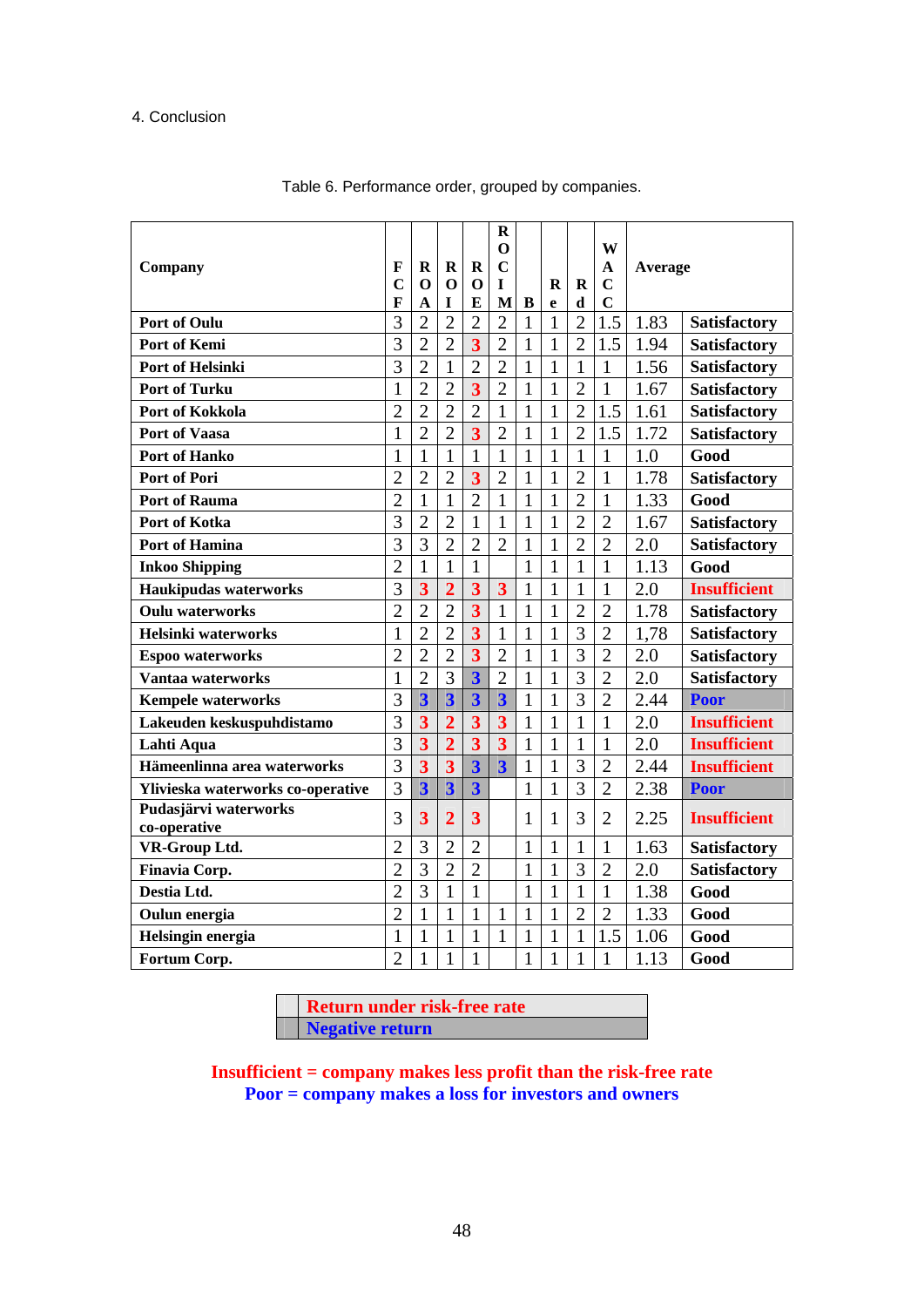## **4.3 Sum-up grouped by industry**

In Figure 39, the beta and ROI form a graph that shows industries' profit and risk compared to the security market line. Industries above the security market line (SML) are good investments, as they have made a good profit with a small risk.



Figure 39. Beta-ROI, grouped by industry.

Every studied industry has a small risk, but most of them do not have an associated high profit. Waterworks and airports have almost the same profit and risk as the riskless rate. Ports and energy companies have small risks, but associated with the highest profits in the sampled industries.

In Table 7 ratios are grouped by industry. Waterworks have made smaller profits than the risk-free return.

| <b>Industry</b>   | <b>Number of cases</b> | F<br>C<br>F | R<br>O<br>A | R<br>$\mathbf{\Omega}$ | R<br>$\mathbf{\Omega}$<br>E | R<br>$\mathbf{\Omega}$<br>$\mathbf C$<br>M | B | R<br>e | R<br>d         | W<br>A<br>C<br>C | Average |                     |
|-------------------|------------------------|-------------|-------------|------------------------|-----------------------------|--------------------------------------------|---|--------|----------------|------------------|---------|---------------------|
| <b>Ports</b>      | 12                     | 2.5         | っ           |                        | ◠                           |                                            |   |        | $\overline{2}$ |                  | 1.50    | <b>Satisfactory</b> |
| <b>Waterworks</b> | 11                     | 2.5         | 3           | 2                      | 3                           | ◠                                          |   |        | 3              | റ<br>∠           | 2.17    | <b>Insufficient</b> |
| Railway           |                        | っ           | 3           | ◠                      | っ<br>∠                      |                                            |   |        | м              |                  | 1.63    | <b>Satisfactory</b> |
| <b>Airports</b>   |                        | 3           | 3           | ◠                      | 3                           |                                            |   |        | 3              |                  | 2.13    | <b>Satisfactory</b> |
| <b>Roads</b>      |                        | ⌒           | 3           |                        |                             |                                            |   |        |                |                  | 1.38    | Good                |
| <b>Energy</b>     | 4                      | ↑           |             |                        |                             |                                            |   |        | ↑              | 1.5              | 1.28    | Good                |

Table 7. Performance order, grouped by industry.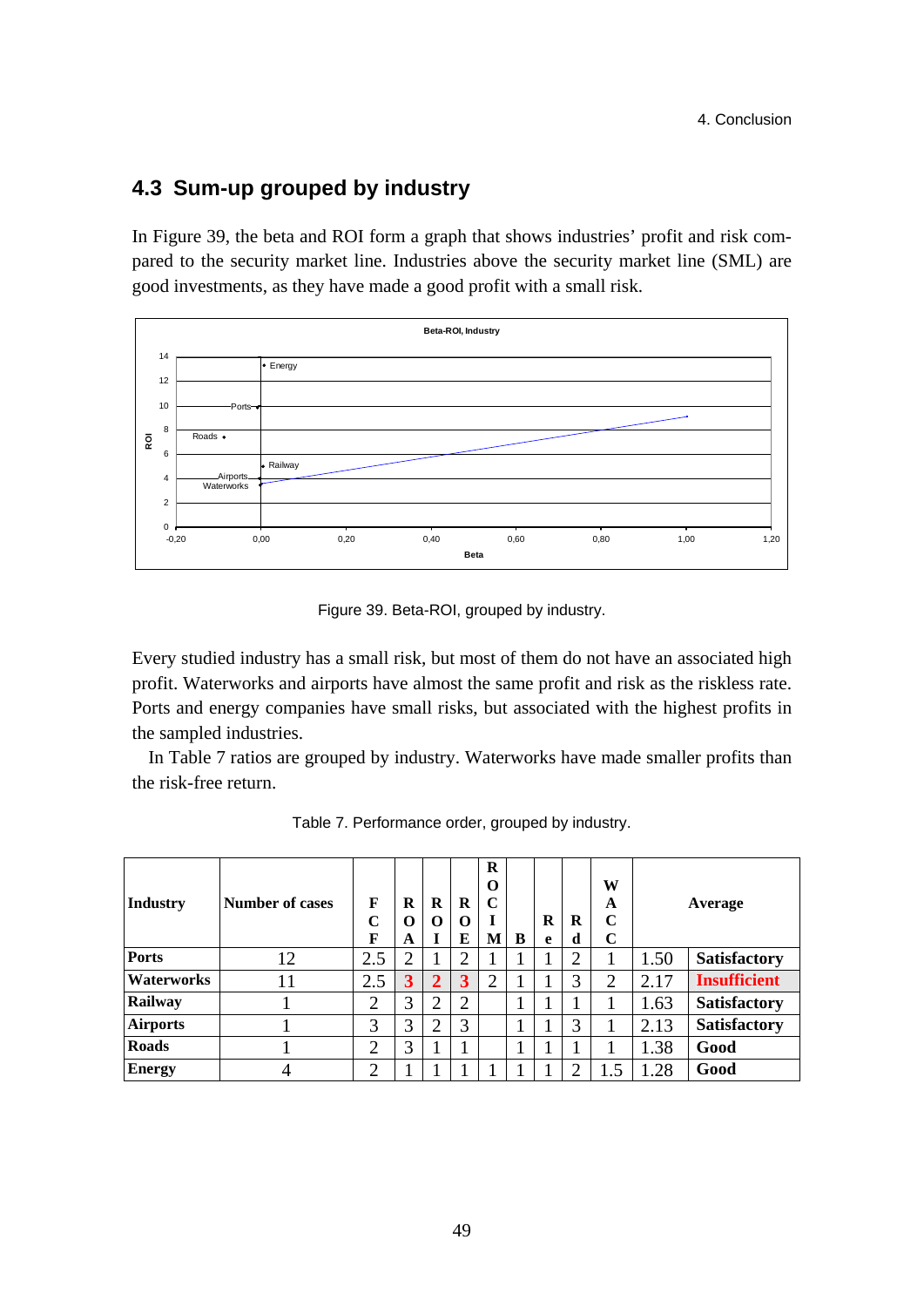4. Conclusion

## **4.4 Grouped by ownership**

In Figure 40, the beta and ROI are grouped by ownership model. The risks of MOEs and MOCs are almost the same, but the profits of MOEs are better than those of MOCs.



Figure 40. Beta-ROI, grouped by ownership.

MOCs and SOEs have almost the same profit and risk as the risk-free rate. All the other ownership models have made higher profits than the risk-free return, and their risks are small.

In Table 8 ratios are grouped by ownership model. Every ownership model has had at least satisfactory results.

| Owner-<br>ship | Number of cases | F<br>$\mathbf C$<br>F | R<br>O<br>A | R<br>$\left($ | $\bf{R}$<br>O<br>Е | R<br>$\Omega$<br>C<br>M | B | R<br>e | R<br>d | W<br>A<br>$\mathbf C$<br>$\mathbf C$ | Average |                     |
|----------------|-----------------|-----------------------|-------------|---------------|--------------------|-------------------------|---|--------|--------|--------------------------------------|---------|---------------------|
| <b>MOE</b>     | 16              |                       | ◠           | ി             | っ                  |                         |   |        | ⌒      |                                      | 1.50    | <b>Satisfactory</b> |
| <b>MOC</b>     |                 | 3                     | 3           | ◠             | っ                  | ◠                       |   |        | 3      | າ                                    | 2.11    | <b>Satisfactory</b> |
| <b>SOE</b>     |                 | ◠<br>∠                | 3           | ി             | $\gamma$           |                         |   |        | っ      | າ                                    | 2.0     | <b>Satisfactory</b> |
| <b>SOC</b>     |                 | ി<br>↩                | ◠           |               |                    |                         |   |        |        |                                      | .25     | Good                |
| P              | 2               | 2,5                   | ◠           |               | $\bigcirc$         |                         |   |        | ⌒      | っ                                    | 1.81    | <b>Satisfactory</b> |

Table 8. Performance order, grouped by ownership.

One of the most interesting results of this study is that the MOEs outperform MOCs in almost all sectors and all measures. The reasons for this could be the following:

- Taxation differences
- Valuing of assets
- "Creative" accounting, different cost accounting practices
- MOEs could have easier access to equity capital.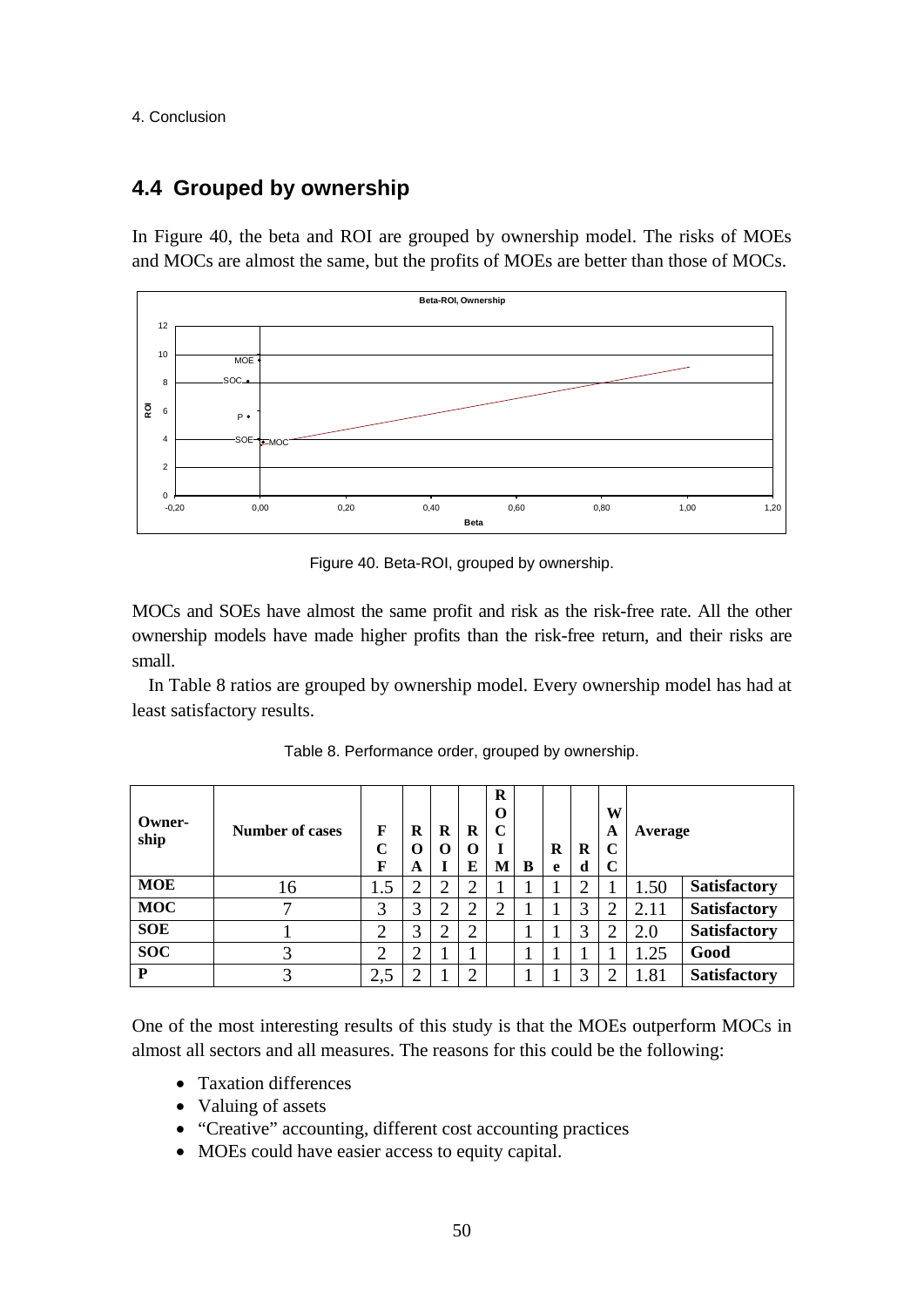MOE may be a good operational model for waterworks, as they operate as a natural monopoly within their area of operation without competition. This results in tax treatment being a neutral factor as there are no commercial/private service providers to compete with the MOEs. The industry is also heavily controlled by legislation so the market operations are regulated and do not allow for much room to deliberate. The waterworks face important risks when the owning municipalities demand higher returns or maintain lower prices at the expense of investments, both of which would increase the maintenance backlog. Municipalities have more control over the MOE than a MOC so the demands can also be tougher.

MOE (or a SOE) as a concept may not be possible in a situation where the market also has other operators.

## **4.5 Grouped by industry and ownership**

In Figure 41, the beta and ROI are grouped by industry and ownership model. All groups have small risks, but some have their ROI above the security market line (SML) and some have it below the SML. The private port and municipality-owned energy enterprises have made the highest profit. MOEs have made better profit than MOCs in every industry. Municipally owned waterworks companies and private waterworks have made a smaller profit than the risk-free rate.



Figure 41. Beta-ROI, grouped by industry and ownership.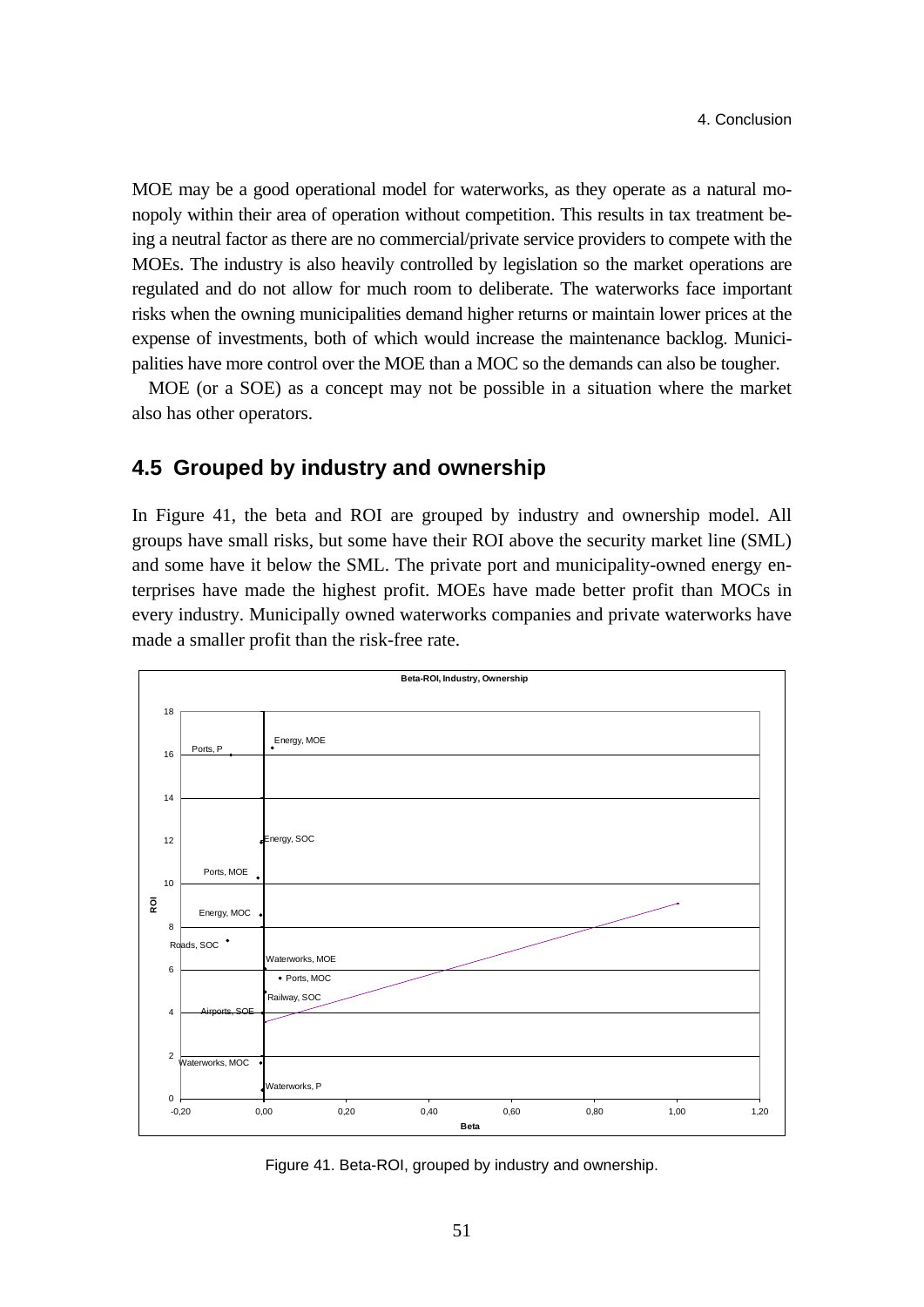#### 4. Conclusion

In Table 9, ratios are grouped by industry and ownership model. Municipality-owned waterworks and private waterworks have made smaller profits than the risk-free rate would assume.

| <b>Industry</b> | Owner-<br>ship | <b>Number</b><br>of cases | $\mathbf{F}$<br>C<br>F | $\bf{R}$<br>O<br>A | R<br>O<br>I    | R<br>O<br>E    | R<br>O<br>$\mathbf C$<br>I<br>М | B | $\bf{R}$<br>e | R<br>d         | W<br>A<br>C<br>C | Average                     |                     |
|-----------------|----------------|---------------------------|------------------------|--------------------|----------------|----------------|---------------------------------|---|---------------|----------------|------------------|-----------------------------|---------------------|
|                 | <b>MOE</b>     | 9                         | 2.5                    | $\overline{2}$     | 1              | $\overline{2}$ |                                 |   | 1             | $\overline{2}$ | 1                | 1.50<br><b>Satisfactory</b> |                     |
| <b>Ports</b>    | <b>MOC</b>     | $\overline{2}$            | 3                      | $\overline{2}$     | $\overline{2}$ | $\overline{2}$ | $\overline{2}$                  |   |               | $\overline{2}$ | $\overline{2}$   | 1.89                        | <b>Satisfactory</b> |
|                 | P              | 1                         | $\overline{2}$         | $\mathbf{1}$       | 1<br>л.        |                |                                 |   | 1             |                | 1                | 1.13                        | Good                |
|                 | <b>MOE</b>     | 5                         | 1.5                    | $\overline{2}$     | $\overline{2}$ | 3              | $\overline{2}$                  |   | 1             | 3              | $\overline{2}$   | 1.94                        | <b>Satisfactory</b> |
| Water-<br>works | <b>MOC</b>     | 4                         | 3                      | 3                  | $\overline{2}$ | 3              | 3                               |   | 1             | 3              | $\overline{2}$   | 2.33                        | <b>Insufficient</b> |
|                 | P              | $\overline{2}$            | 3                      | 3                  | 3              | 3              |                                 |   | 1             | 3              | $\overline{2}$   | 2.38                        | <b>Insufficient</b> |
| <b>Railway</b>  | <b>SOC</b>     | 1                         | $\overline{2}$         | 3                  | $\overline{2}$ | $\overline{2}$ |                                 |   | 1             |                | 1                | 1.63                        | <b>Satisfactory</b> |
| <b>Airports</b> | <b>SOE</b>     |                           | $\overline{2}$         | 3                  | $\overline{2}$ | $\overline{2}$ |                                 |   | 1             | 3              | $\overline{2}$   | 2.0                         | <b>Satisfactory</b> |
| <b>Roads</b>    | <b>SOC</b>     | 1                         | $\overline{2}$         | 3                  | 1<br>л.        |                |                                 |   | 1             |                | 1                | 1.38                        | Good                |
| <b>Energy</b>   | <b>MOE</b>     | $\overline{2}$            |                        | 1                  |                |                |                                 |   | 1             | $\overline{2}$ | 1.5              | 1.17                        | Good                |
|                 | <b>SOC</b>     | 1                         | $\overline{2}$         |                    |                |                |                                 |   |               |                |                  | 1.13                        | Good                |

Table 9. Performance order, grouped by industry and ownership.

In the case of waterworks, the results can be biased as four of the five case studies are among Finland's biggest municipalities. Haukipudas, the only smaller-sized municipality, represents the majority of Finnish municipalities, which are small or medium-sized. The larger municipalities have opted for the MOE model, possibly due to the fact that this is a way to generate revenue for the municipality. Cooperatives are working on a much smaller scale of operations, which also explains their "modest" results.

## **4.6 Final remarks**

We stated in the preface that municipalities might have tougher times ahead. The analyses have shown that municipalities tend to benefit perhaps more than anticipated from the cash flows generated by networks and utilities. This has two potential implications: for those cases where the municipalities' returns are below average, revenues can be increased through more radical pricing. However, for those already receiving high returns, the question remains whether they have already reached the limit. More importantly, as some industries continue with restructuring from MOEs to MOCs, is the current setting sustainable in the near future?

We can conclude that the municipalities may use this information to evaluate the impact of corporatization on their revenues, also from the point of view of what could be dividend paid to shareholders. In those cases where the municipalities at present receive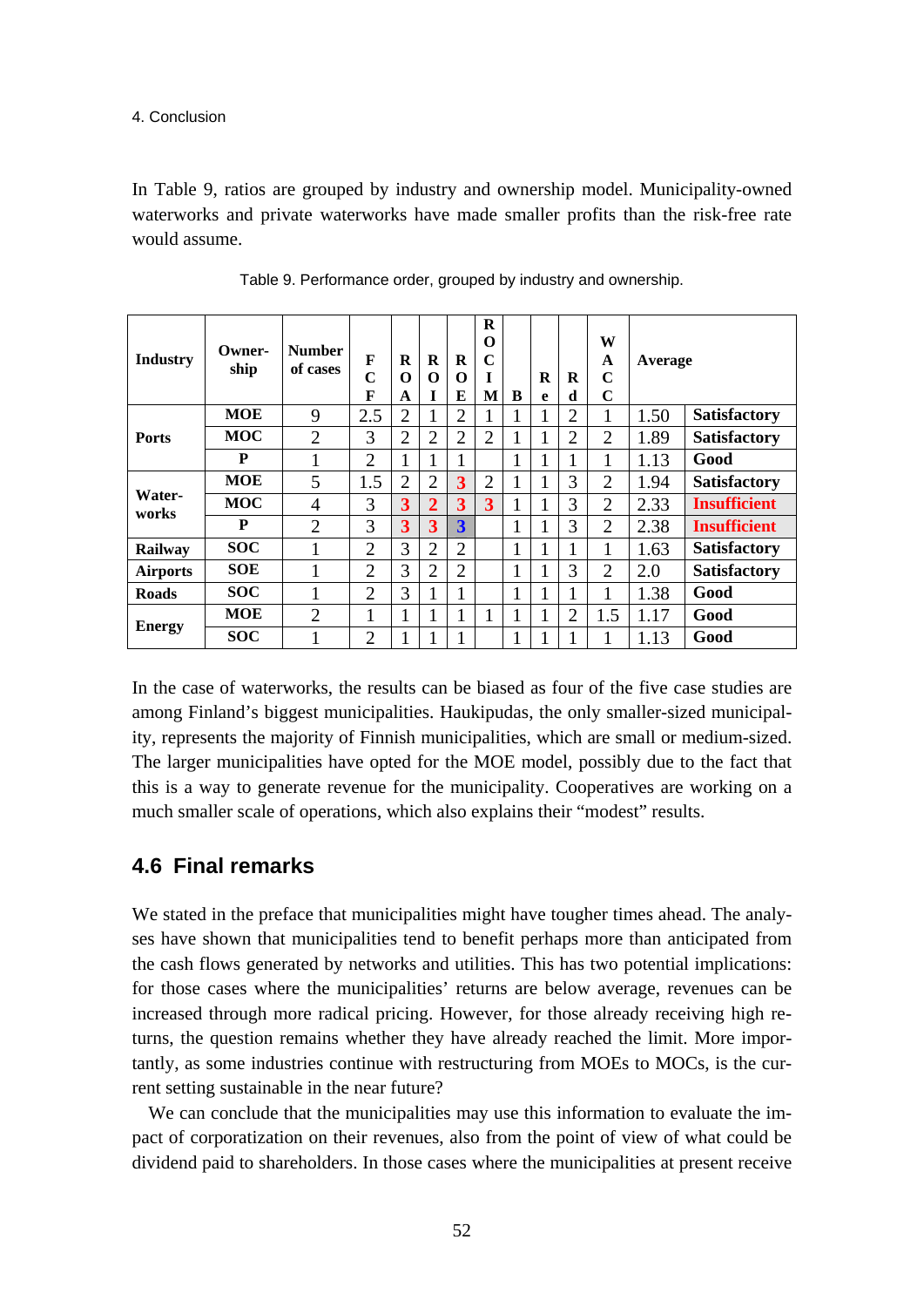fixed, non-result-based compensation, the question is how this arrangement should be formulated in the future. One of the observations of reviewing the financial data has been that the income statement can be more or less manipulated. It would be fair and just to increase the transparency of accounting information by publishing statements in standard format, as all limited liability companies do. There is nothing that hinders this.

Finally, if we consider the possibilities to involve the private sector in ownership of the infrastructure networks in the future, the current returns are attractive to investors, given that the industries are practically market risk neutral. If building jointly owned MOCs, for example, investors could be expected to lay down capital for these low-risk entities. This is turn could facilitate more rational behaviour to keep the networks and utilities in good technical and financial shape also in the future. What should be avoided is opportunistic investor behaviour with cash-in-and-run philosophy. The key word is long-term commitment that can always be enforced by shareholding contracts.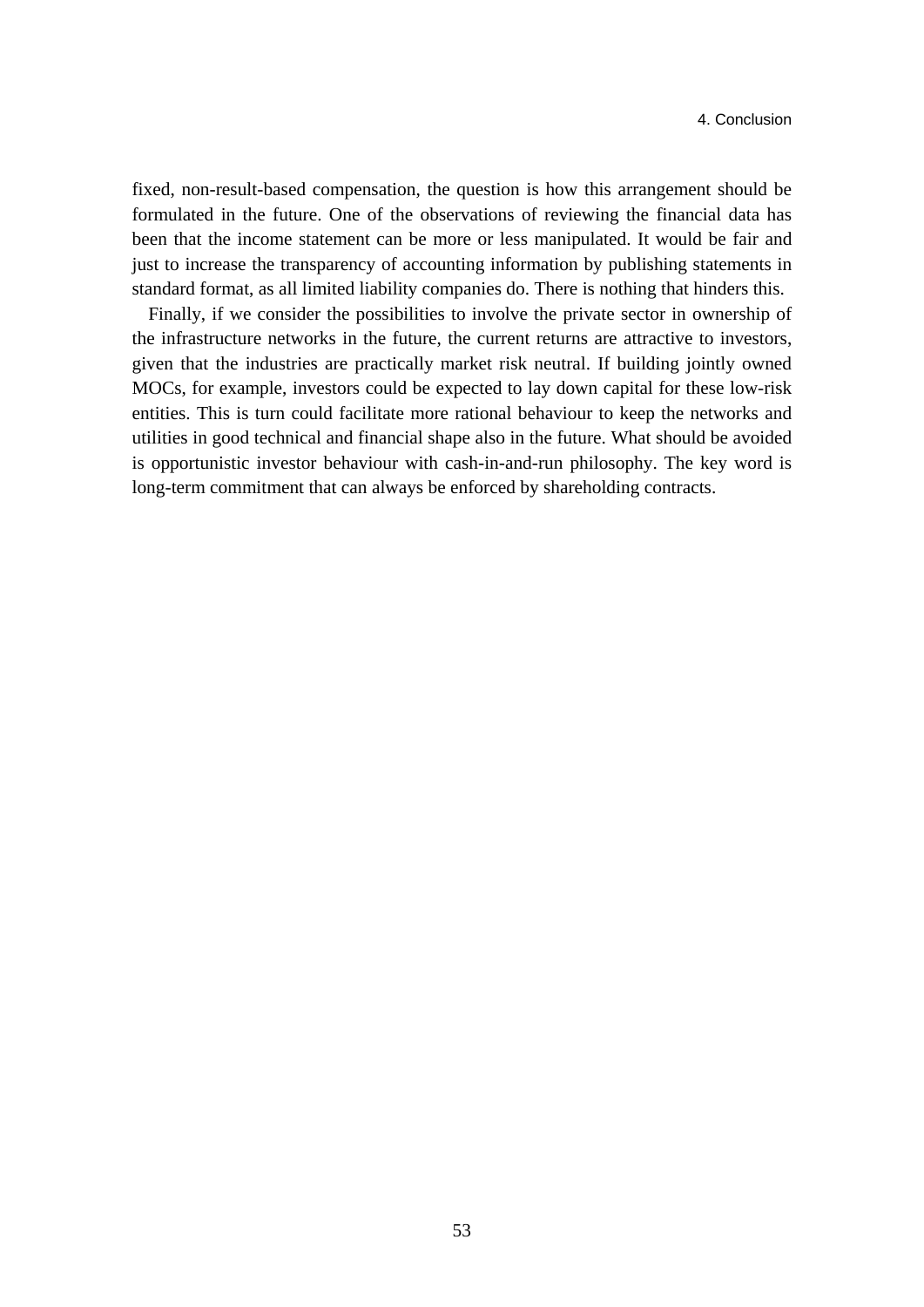# **Acknowledgements**

The researchers wish to thank Tekes and other funding partners (Federation of Finnish Municipalities, Pension Fennia, Finnish Transport Agency Trafi, Ministry of Finance, Ministry of Transport and Communications, Destia, City of Oulu and HSL, Helsinki City Transport) of the C-Business project for their financial support in producing this report. The comments received through the project steering committee at various stages of the project have benefited the research enormously and we remain thankful to all those who have contributed.

We also wish to thank our colleagues from the University of Oulu (Prof. Harri Haapasalo, Maila Herrala) and Aalto University (Antti Talvitie, Pekka Pakkala), with whom we have jointly produced several work packages of the C-Business project. A lot of the material presented in this working paper is a result of the research conducted in cooperation with our colleagues throughout the C-Business project. We are grateful for the comments and suggestions received from all of them. Any expressed opinions, concluding statement or errors remaining in this report are those of the authors.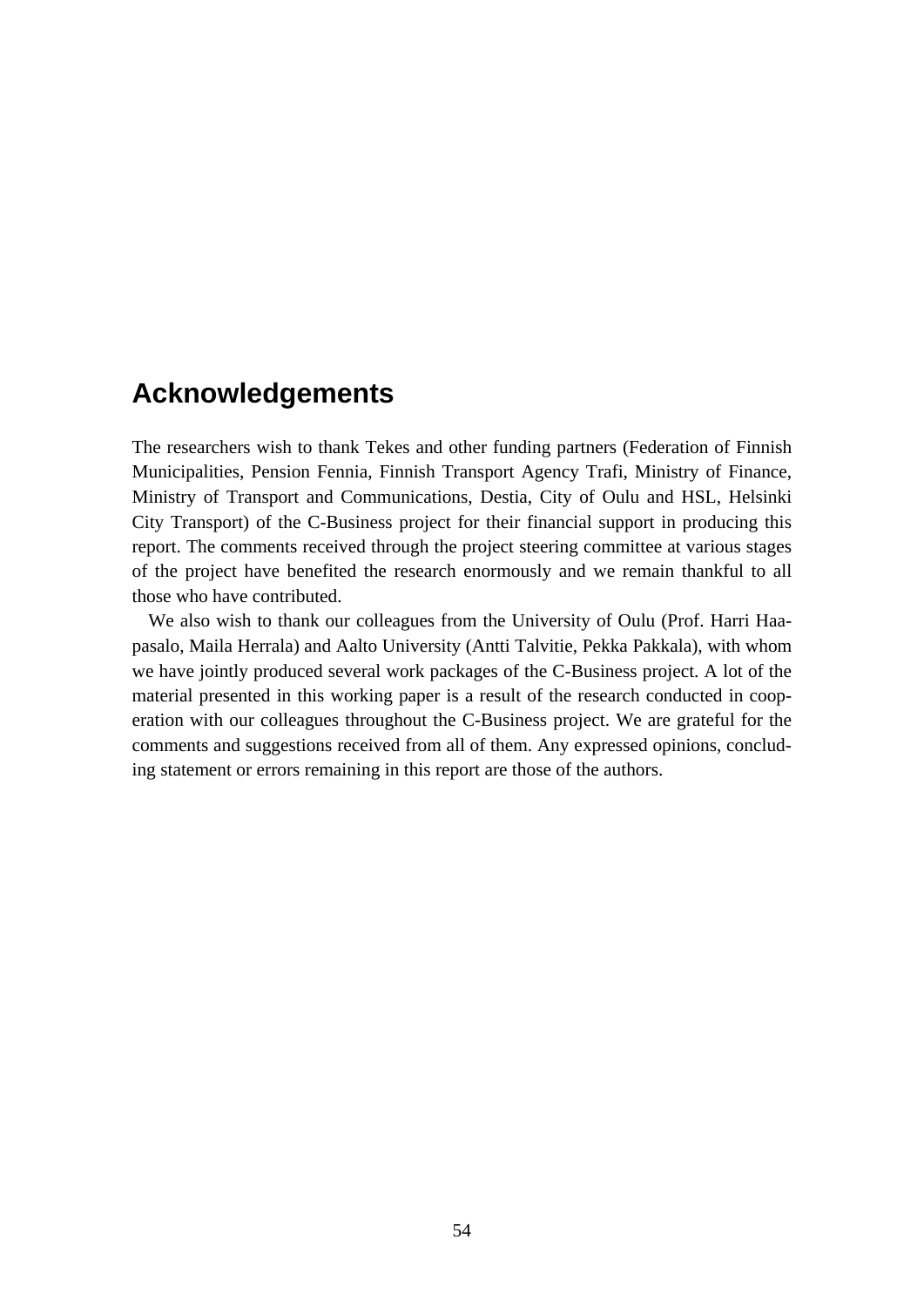# **Literature**

- Ahti, A., Tikkanen, R. & Viljanen, J. Konsernitilinpäätös. RT-Print Oy, Pieksämäki, 2001. ISBN 951-885-162-X.
- Brealey, R.A. & Myers, S.C. Principles of corporate finance. McGraw–Hill ,1991. ISBN 0-07-007405-4.
- Bodie, Z., Kane, A. & Marcus, A.J. Investments. McGraw–Hill, 2009. 8th ed. ISBN 978-007- 127828-7.
- Bowers, J. & Young, M. Valuing Externalities: A Methodology for Urban Water Use. CSIRO Urban Water Program, Australia, 2000.
- Committee for Corporate Analysis: The Guide to the Analysis of Financial Statements of Finnish Companies. Gaudeamus, 2006. ISBN 951-662-990-3, ISBN13 978-951-662-990-5.
- European Commission: External costs. Research results on socio-environmental damages due to electricity and transport. European Commission, Brussels, 2003.
- Hull, J.C. Risk management and financial institutions. Pearson, 2010. 2nd ed. ISBN 13: 978-0- 13-800617-4, ISBN 10: 0-13-800617-2.
- Kallunki, J.-P., Kytönen, E. & Martikainen, T. Uusi tilinpäätösanalyysi. Gummerus Kirjapaino Oy, Jyväskylä, 2002. ISSN 1455-2418, ISBN 952-14-0618-6.
- Kallunki, J.-P., Lantto, A.-M. & Sahlström, P. Tilinpäätösanalyysi IFRS-maailmassa. Talentum, Helsinki, 2008. ISSN 1796-1130, ISBN 978-952-14-1251-6.
- Kuntaliitto: Kunnallinen liikelaitos palvelujen tuottamis- ja yhteistoimintamallina.
- Kasanen, E., Lundström, T., Puttonen, V. & Veijola, R. Rahoitusriskit yrityksessä. WSOY, Porvoo, 1997. ISBN 951-0-20451-X.
- KHT-yhdistys: Osakeyhtiön tilinpäätösmalli. Edita Prima, 2008. ISBN 978-952-218-000-1.
- KHT-yhdistys: IFRS-tilinpäätösmalli. Edita Prima Oy, 2007. ISBN 978-952-5392-98-2.
- Laitinen, E.K. Yrityksen talouden mittarit. Weilin + Göös, Espoo, 1989. ISBN 951-35-4585-7.
- Lehenkari, Mi. Fundamentals of corporate finance. Oulu University 2008.
- Leviäkangas, P. Private finance of transport infrastructure projects. Value and risk analysis of a Finnish shadow toll road project. Espoo: VTT Publications 624, 2007. 238 p. + app. 22 p. ISBN 978-951-38-6880-2; 978-951-38-6881-9. <http://www.vtt.fi/inf/pdf/publications/> 2007/P624.pdf.
- Leppiniemi, J. Kirjanpidon ja tilinpäätöksen ongelmat. KILAn ratkaisuja ja ohjeita. WS Bookwell Oy, Juva 2004. ISBN 951-0-29879-4.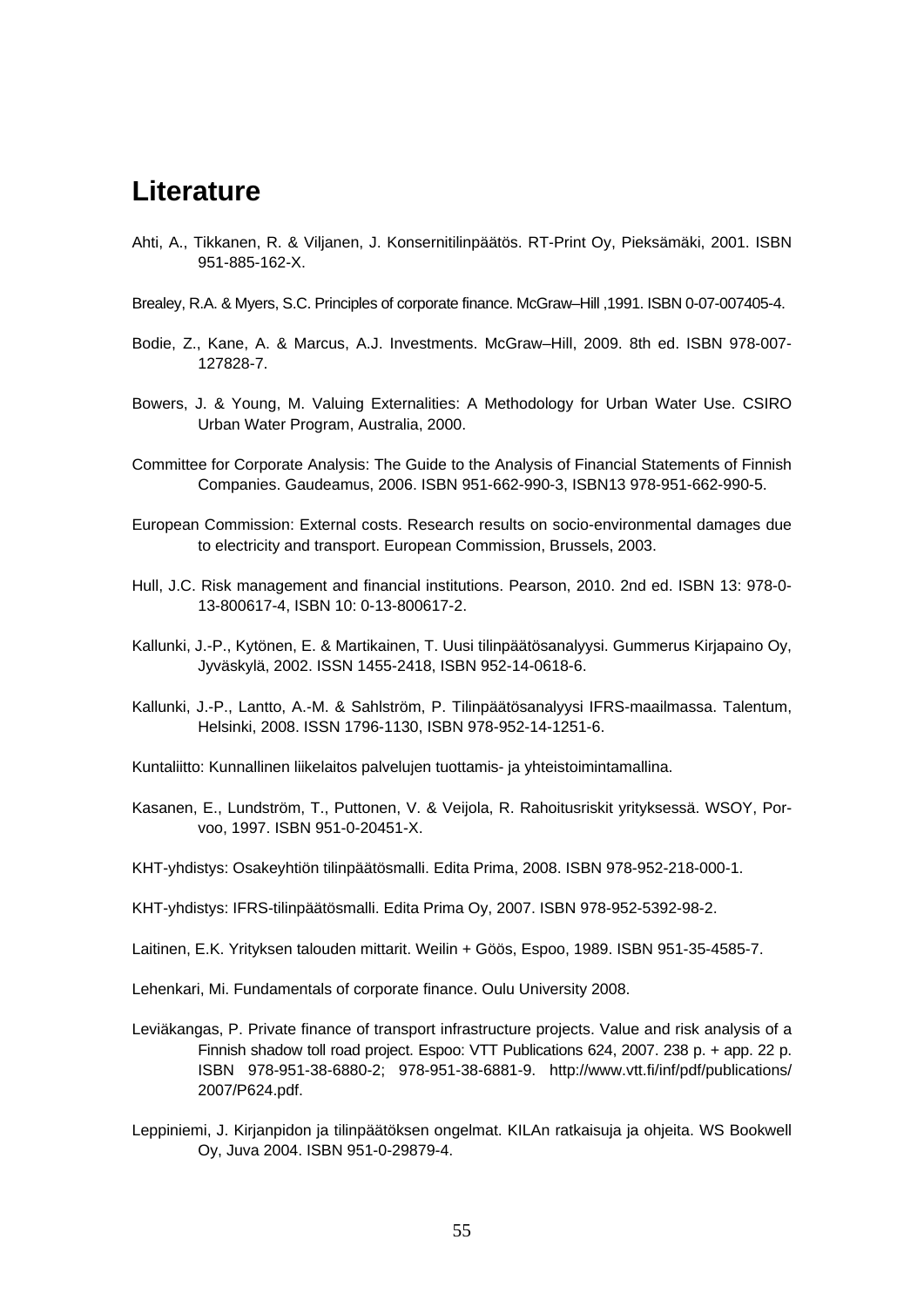- Leppiniemi, J. & Kykkänen, T. Kirjanpito, tilinpäätös ja tilinpäätöksen tulkinta. WS Bookwell Oy, Juva, 2007. ISBN 978-951-0-33212-2.
- Leppiniemi, J., Kykkänen, T. & Toiviainen, K. Tuloslaskenta ja harjoitukset. Werner Söderström Oy, Helsinki, 2005. ISBN 951-0-28700-8.
- Leppiniemi, J. & Leppiniemi, R. Tilinpäätöksen tulkinta. Werner Söderström Oy, Helsinki, 2000. ISBN 951-0-24520-8.
- Murphy, J.J. Technical analysis of the financial markets. New York Institute of finance, 1999. ISBN 0-7352-0066-1.
- Mäkinen, L. Kirjanpito 2000-luvulla tilinpäätös. Oy Edita Ab, Helsinki 2000. ISBN 951-37-3037-9.
- Niskanen, J. & Niskanen, M. Tilinpäätösanalyysi. Edita Prima Oy, Helsinki 2003. ISBN 951-37- 3701-2.
- Ross, S.A., Westerfield, R.W. & Jordan, B.D. Fundamentals of corporate finance. McGraw–Hill, 2003. 6th ed. ISBN 0-07-115103-6.
- Soffer, L. & Soffer, R. Financial statement analysis: a valuation approach. Prentice Hall, New Jersey, 2003. ISBN 0-13-032834-0.
- Tiehallinto. Tieliikenteen ajokustannusten yksikköarvot. Suunnitteluvaiheen ohjaus. Tiehallinto 2005, Helsinki.
- van Bueren, M. & MacDonald, D. Addressing water-related externalities: Issues for consideration. Paper presented at a Water Policy Workshop convened by the Australian Agricultural and Resource Economics Society. 10th February 2004. Melbourne, 2004.
- Wild, J.J., Subramanyam, K.R. & Halsey, R.F. Financial statement analysis. McGraw–Hill, 2007. 9th ed. ISBN 007-125441-2.
- [http://www.investinganswers.com/term/free-cash-flow-1000.](http://www.investinganswers.com/term/free-cash-flow-1000)

[http://www.investopedia.com/terms/r/returnonassets.asp.](http://www.investopedia.com/terms/r/returnonassets.asp) 

[http://www.kauppalehti.fi/5/i/porssi/porssikurssit/osake/ohjeet.jsp?request\\\_ahaa\\\_info=true.](http://www.kauppalehti.fi/5/i/porssi/porssikurssit/osake/ohjeet.jsp?request\_ahaa\_info=true) 

[http://pages.stern.nyu.edu/~adamodar/pdfiles/acf2E/presentations/optmix.pdf.](http://pages.stern.nyu.edu/~adamodar/pdfiles/acf2E/presentations/optmix.pdf)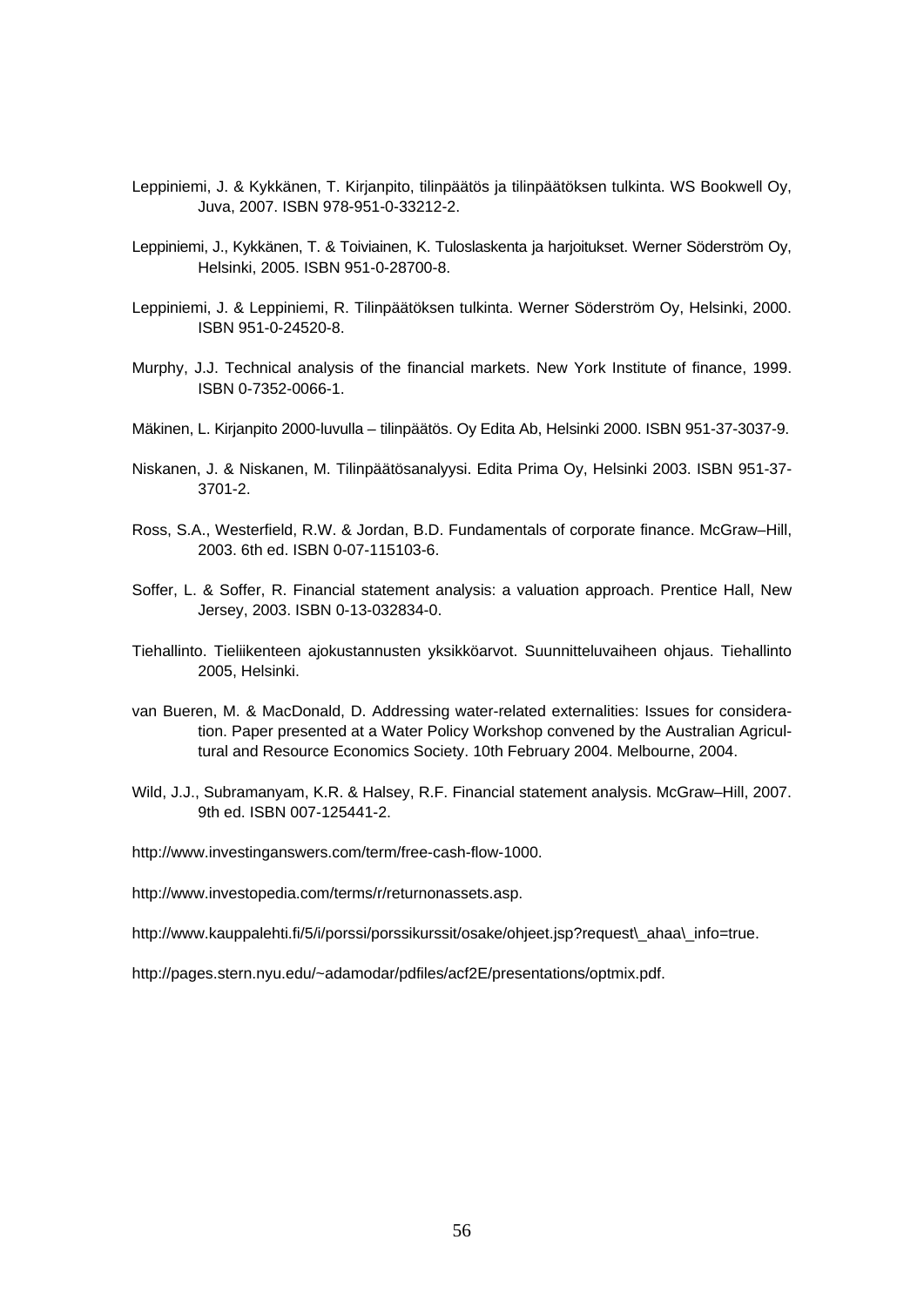# **Annex 1: Income statement and balance sheet**

Source: Committee for Corporate Analysis: The Guide to the Analysis of Financial Statements of Finnish Companies. Gaudeamus 2006. ISBN 951-662-990-3, ISBN13 978-951-662-990-5.

## **Official income statement**

**NET SALES (TURNOVER) Change in finished goods and work-in-progress inventories Production for own use Other operating income**  *Support and aid from municipality*  **Materials and services**  Materials, supplies and goods Purchases during the fiscal period Change in raw material inventories Outsourced services **Personnel expenses**  Salaries and wages Social security expenses Pension expenses Other social security expenses **Depreciation and reductions in value**  Depreciation according to plan Reductions in value of fixed and other non-current assets Exceptional reductions in value of current assets **Other operating expenses OPERATING PROFIT (LOSS) Financial income and expenses**  Income on investments in group companies Income on investments in associated companies Income on investments in other fixed assets Other interest and financial income Reductions in value of investments held as fixed and other non-current assets Reductions in value of investments held as current assets *Compensation to municipality from share capital Interest paid to municipality* 

Interest and other financial expenses

#### **PROFIT (LOSS) BEFORE EXTRAORDINARY ITEMS**

#### **Extraordinary items**

 Extraordinary income Extraordinary expenses

#### **PROFIT (LOSS) BEFORE CLOSING ENTRIES AND TAXES Closing entries**

 Change in depreciation difference Change in voluntary provisions

**Income taxes Other direct taxes** 

#### **PROFIT (LOSS) FOR THE FISCAL PERIOD**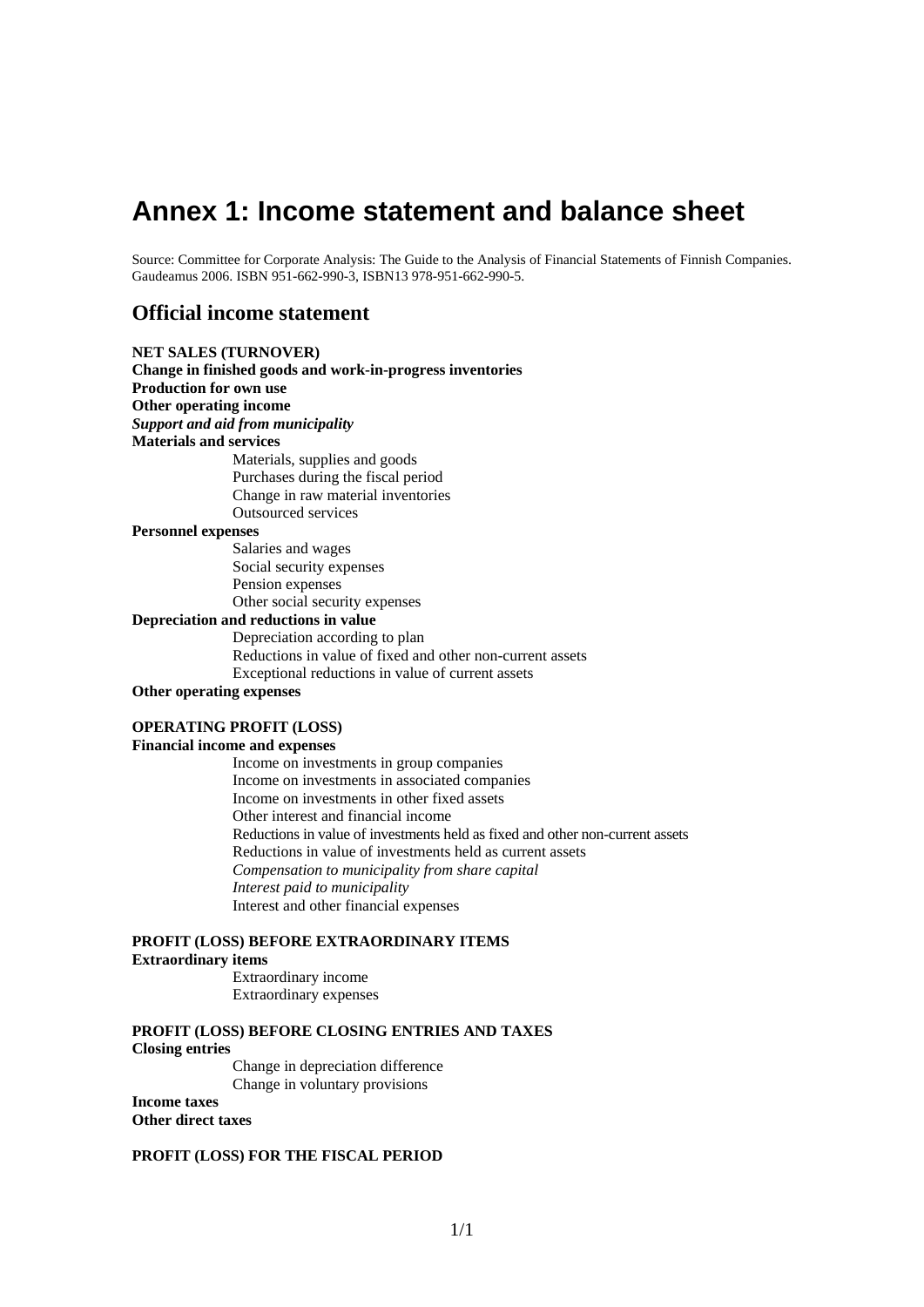Annex 1: Income statement and balance sheet

### **Adjusted income statement**

 **Net sales (turnover)** 

### + Other operating income

## **= TOTAL OPERATING INCOME**

- Materials and supplies used
- Outsourced services
- Personnel expenses
- Adjustment to entrepreneur's salary
- Other operating expenses
- +/- Increase/Decrease in finished goods and work-in-progress inventories

### **= OPERATING MARGIN (EBITDA)**

- Depreciation according to plan
- Reductions in value of fixed and other non-current assets
- Exceptional reductions in value of current assets

### **= OPERATING RESULT (EBIT)**

- + Income on shares/similar rights of ownership and other investments
- + Other interest and financial income
- Interest and other financial expenses
- +/- Foreign exchange gains/losses
- Reductions in value of investments in fixed and other non-current and current assets
- Direct taxes

#### **= NET RESULT**

- + Extraordinary income
- Extraordinary expenses

### **= TOTAL RESULT**

- -/+ Increase/Decrease in depreciation difference
- -/+ Increase/Decrease in voluntary provisions
- + Adjustment to entrepreneur's salary
- +/- Changes in market value
- +/- Other adjustments to profit

#### **= RESULT FOR THE FISCAL PERIOD**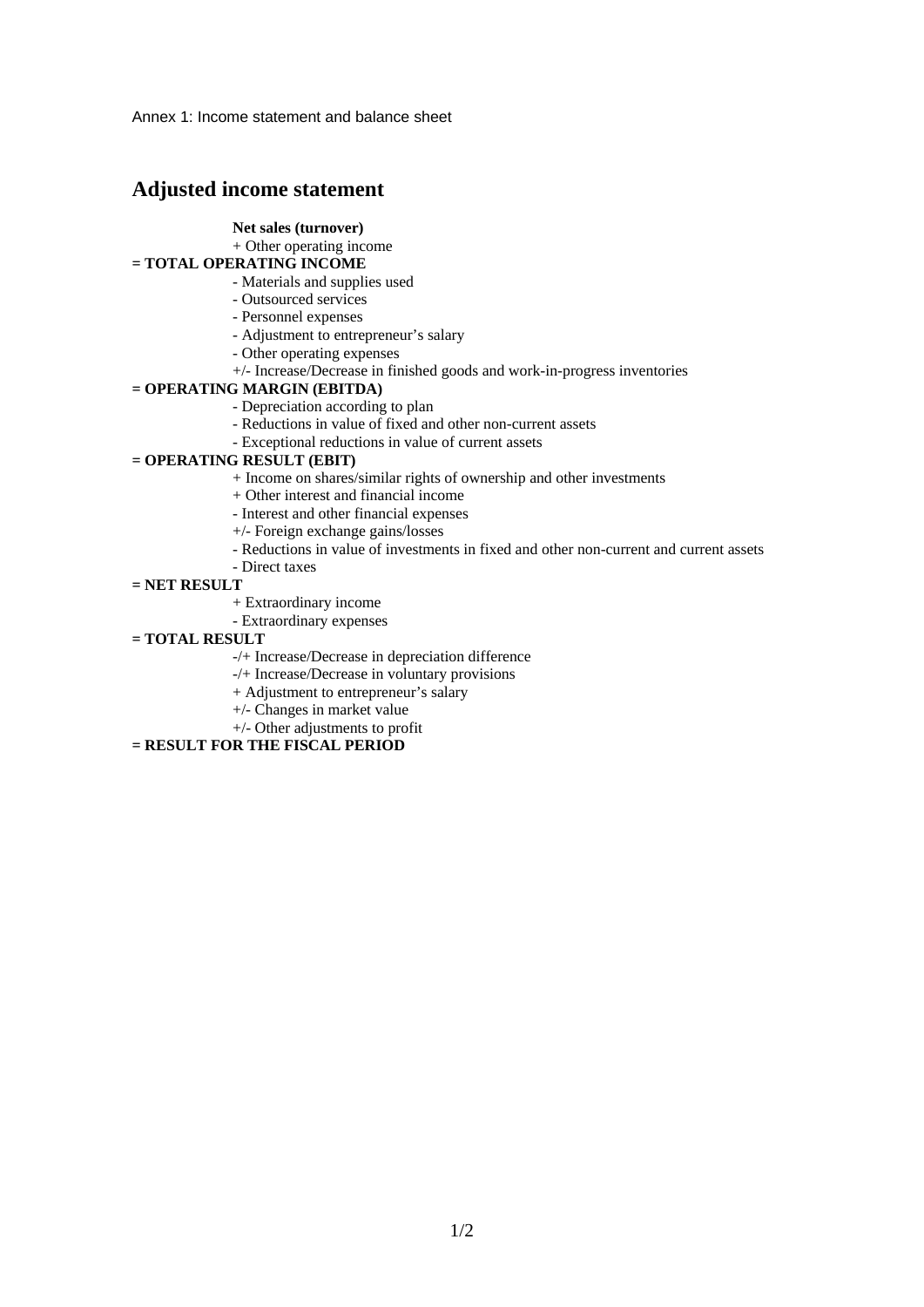## **Official balance sheet**

### *ASSETS*

#### **FIXED AND OTHER NON-CURRENT**

#### **Intangible assets**

 Development expenses Intangible rights Goodwill Other capitalized expenses Advances paid

#### **Tangible assets**

 Land and water areas Buildings and constructions Machinery and equipment Other tangible assets Advances paid and fixed assets under construction

#### **Investments**

 Shares/Similar rights of ownership in group companies Receivables from group companies Shares/Similar rights of ownership in associated companies Receivables from associated companies Shares/Similar rights of ownership in other companies

Other receivables

#### **CURRENT ASSETS**

#### **Inventories and work-in-progress**

- Materials and supplies Work-in-progress Finished goods
- Other inventories
- Advances paid

#### **Receivables**

#### **Long-term receivables**

- Trade receivables
- Receivables from group companies
- Receivables from associated companies
- Loan receivables
- Other receivables
- Unpaid shares/Similar rights of ownership
- Prepaid expenses and accrued income

### **Short-term receivables**

- Trade receivables
- Receivables from group companies
- Receivables from associated companies
- Loan receivables
- Other receivables
- Unpaid shares/Similar rights of ownership

#### Prepaid expenses and accrued income

#### **Financial assets**

 Shares/Similar rights of ownership in group companies Other shares/similar rights of ownership Other securities

 **Cash in hand and at bank** 

#### **TOTAL ASSETS**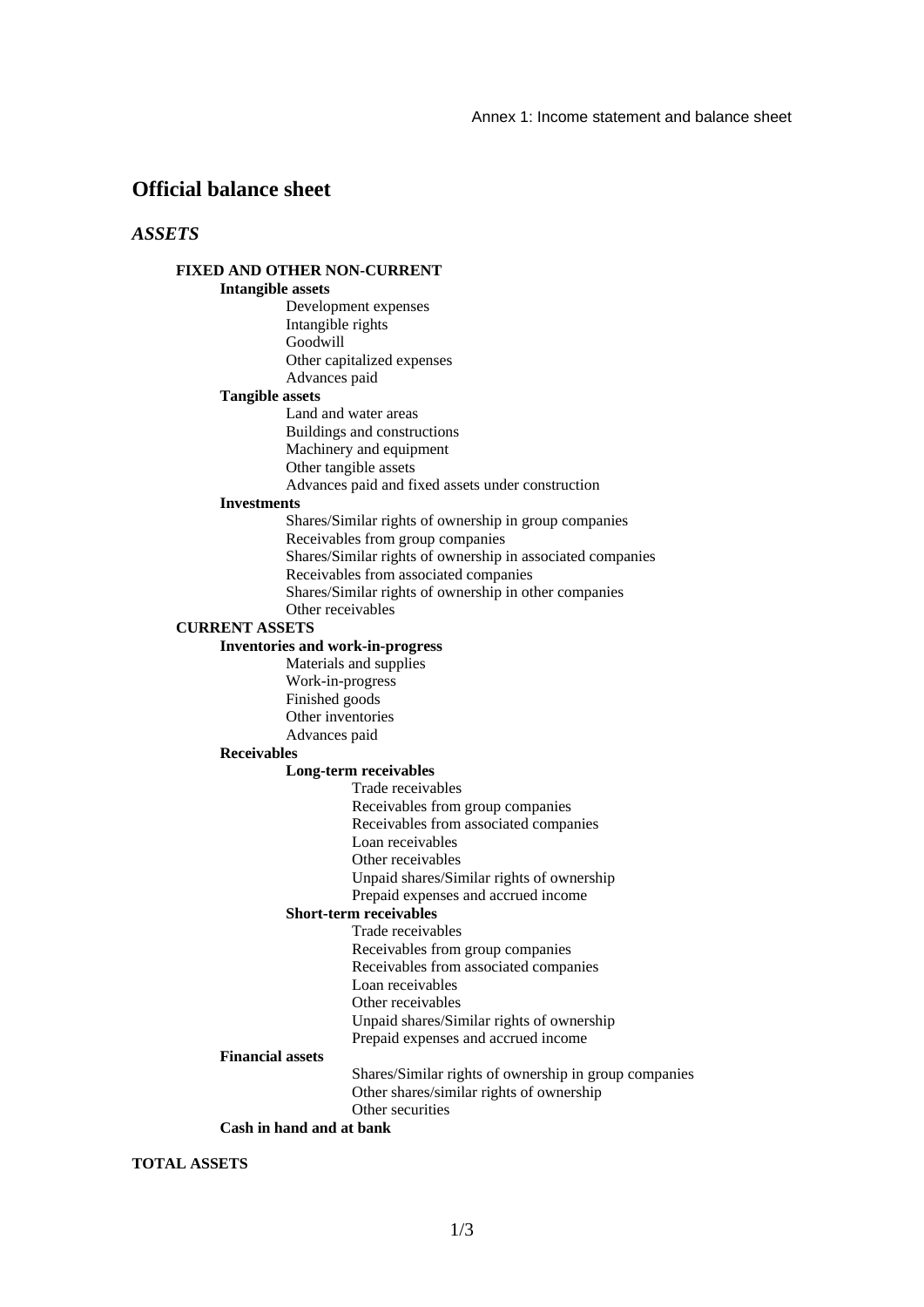Annex 1: Income statement and balance sheet

#### *SHAREHOLDER'S EQUITY AND LIABILITIES*  **SHAREHOLDERS' EQUITY Share capital, subscribed capital of a co-operative or other capital Share premium Revaluation reserve Fair value reserve Other reserves**  Contingency reserve Reserves according to the articles of association or bylaws Other reserves  **Retained earnings (losses) Net profit (loss) for the fiscal period Accumulated closing entries**  Depreciation difference Voluntary provisions **Compulsory provisions**  Pension provision Tax provision Other compulsory provision  **LIABILITIES Long-term**  Bonds and notes Convertible bonds Capital loans Loans from financial institutions Loans from pension institutions Advances received Trade payables Bills of exchange payable Loans from and other liabilities to group companies Loans from and other liabilities to associated companies *Loans from municipality* Other loans and liabilities Deferred income and accrued expenses  **Short-term**  Bonds and notes Convertible bonds Capital loans Loans from financial institutions Loans from pension institutions Advances received Trade payables Bills of exchange payable Loans from and other liabilities to group companies Loans from and other liabilities to associated companies *Loans from municipality*  Other loans and liabilities Deferred income and accrued expenses

### **TOTAL SHAREHOLDERS' EQUITY AND LIABILITIES**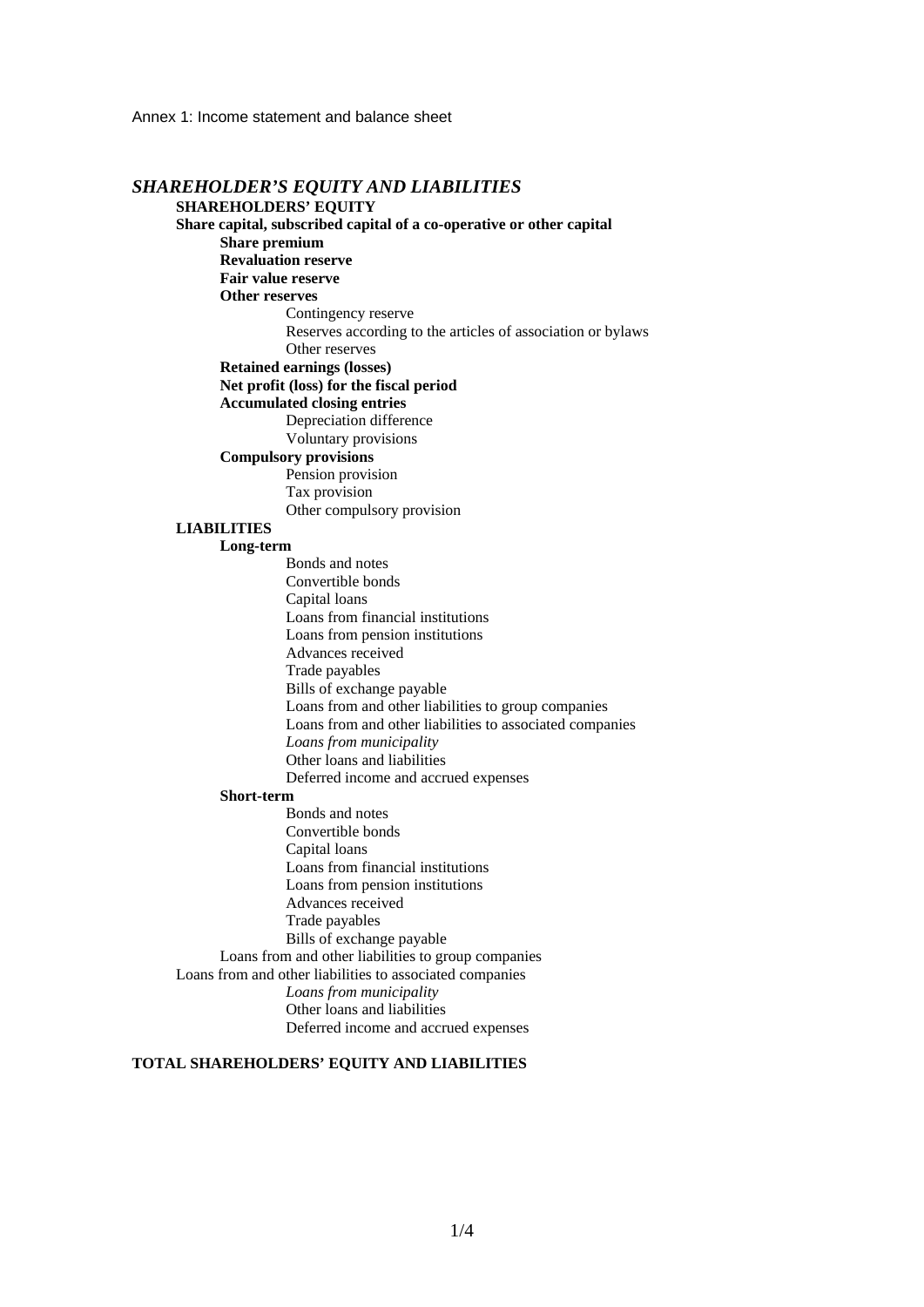## **Adjusted balance sheet**

### *ASSETS*

#### **FIXED ASSETS Intangible assets**  Development expenses Goodwill Other intangible assets  **Tangible assets**  Land and water areas Buildings and constructions Machinery and equipment Other tangible assets  **Long-term investments and receivables**  Shares/Similar rights of ownership in group companies Shares/Similar rights of ownership in other companies Receivables from group companies Other investments and receivables  **Leasing commitments CURRENT ASSETS Inventories and work-in-progress**  Materials and supplies Work-in-progress Finished goods Other inventories  **Short-term receivables**  Trade receivables Trade receivables from group companies Other receivables from group companies Other receivables  **Cash and marketable securities**

#### **TOTAL ASSETS**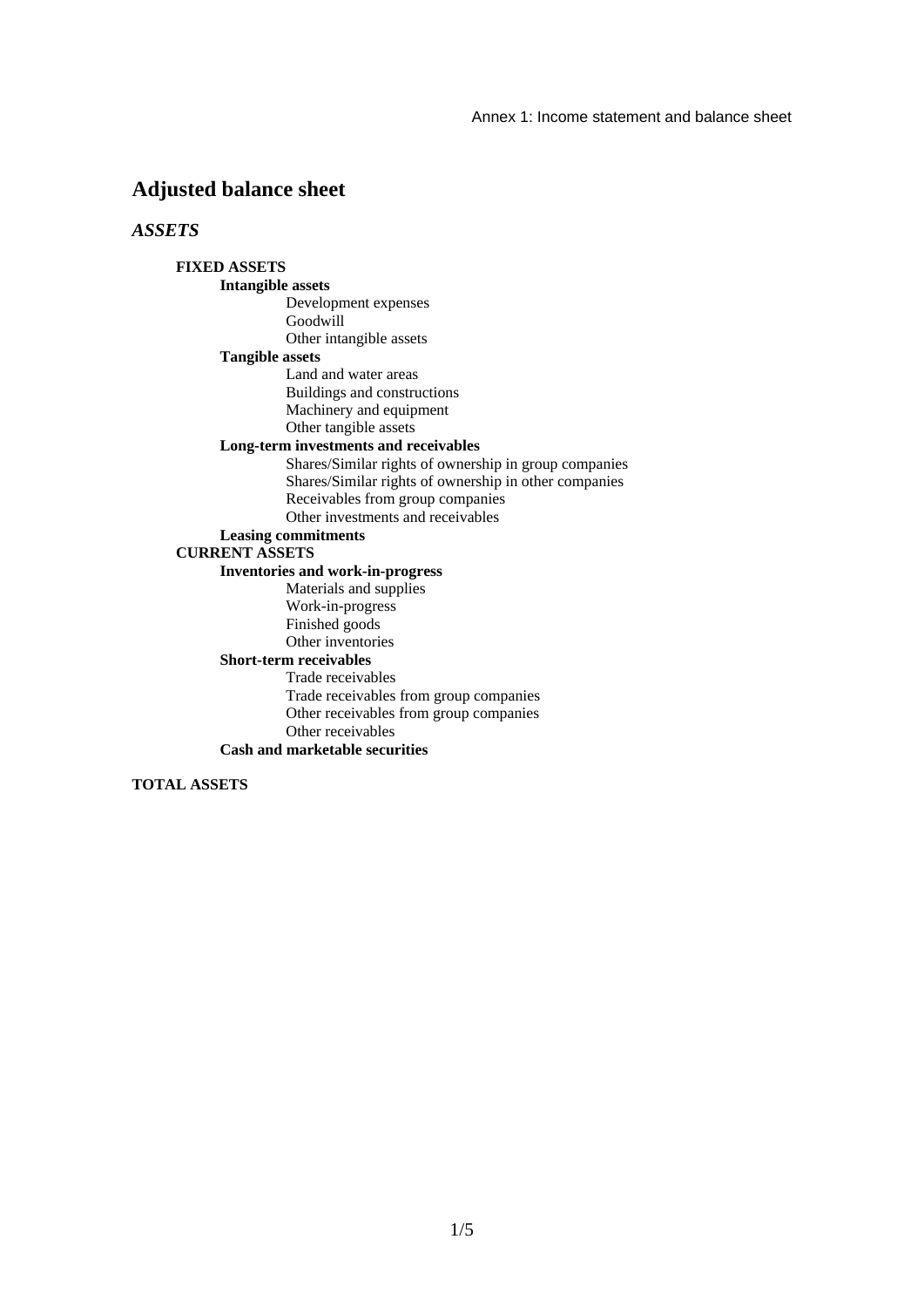Annex 1: Income statement and balance sheet

#### *SHAREHOLDERS' EQUITY AND LIABILITIES*  **SHAREHOLDERS' EQUITY Shareholders' equity**

 Share capital, subscribed capital of a co-operative or other capital Share premium and revaluation reserve Fair value reserve Other reserves Retained earnings (losses) Net profit (loss) for the fiscal period Capital loans  **Depreciation difference and voluntary provisions**  Depreciation difference Voluntary provisions  **Adjustments to shareholders' equity Adjusted shareholders' equity LIABILITIES Long-term liabilities**  Capital loans Loans from financial institutions Loans from pension institutions Advances received Loans from and other liabilities to group companies Other long-term liabilities  **Deferred taxes Compulsory provisions Leasing commitments Short-term liabilities**  Short-term interest-bearing liabilities Advances received Trade payables Trade payables to group companies Other interest-bearing liabilities to group companies Other non-interest-bearing liabilities to group companies Other short-term non-interest-bearing liabilities  **Adjusted liabilities** 

### **TOTAL SHAREHOLDERS' EQUITY AND LIABILITIES**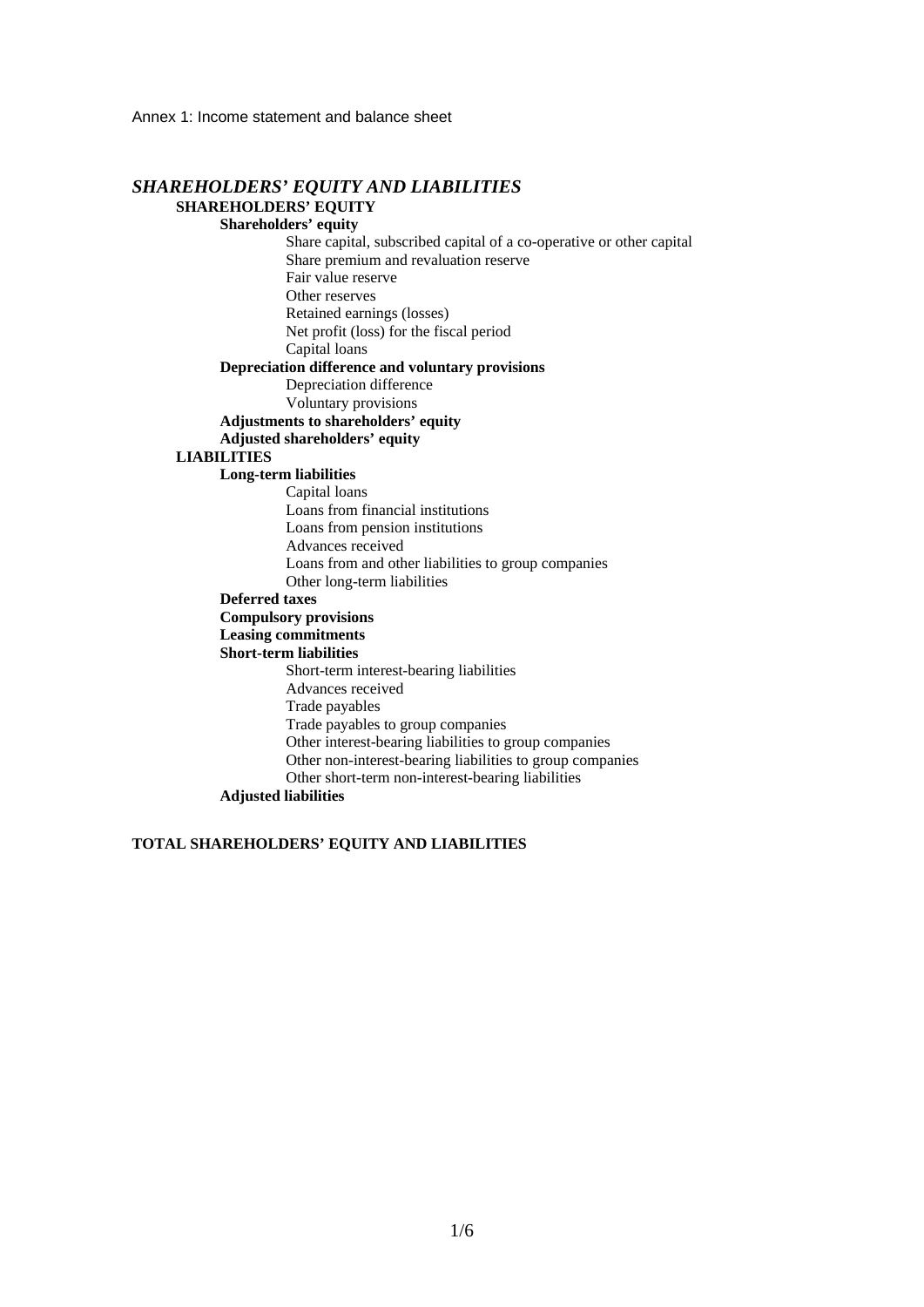# **Annex 2: Sector-specific in-depth studies**

## **Ports**

This section of the report provides some more in-depth look into ports studies in the project. We have selected four ports for a more thorough analysis and we have added Naantali Port to the analyses, which was not included in the comparative analyses in Chapter 3. Four ports are analysed in greater detail. The selection criteria for the four ports has been to choose two better and two more poorly performing ports. Looking at the free cash flows, we can note that the Port of Helsinki result has been weakened by the Vuosaari Port investments. Figure 42 shows the free cash flow of ports.



Figure 42. Ports, free cash flow, average 2002–2009.

Figures 43 and 44 show the ports grouped by ownership. The first figure represents the average free cash flow percentage over the period 2002–2009, and second the weighted free cash flow with respect to turnover. As there is only one private and one municipal port, the results remain the same for both groups. The free cash flow of ports in the MOE group becomes negative in the case of weighted average, due to the Port of Helsinki's influence through its large net sales.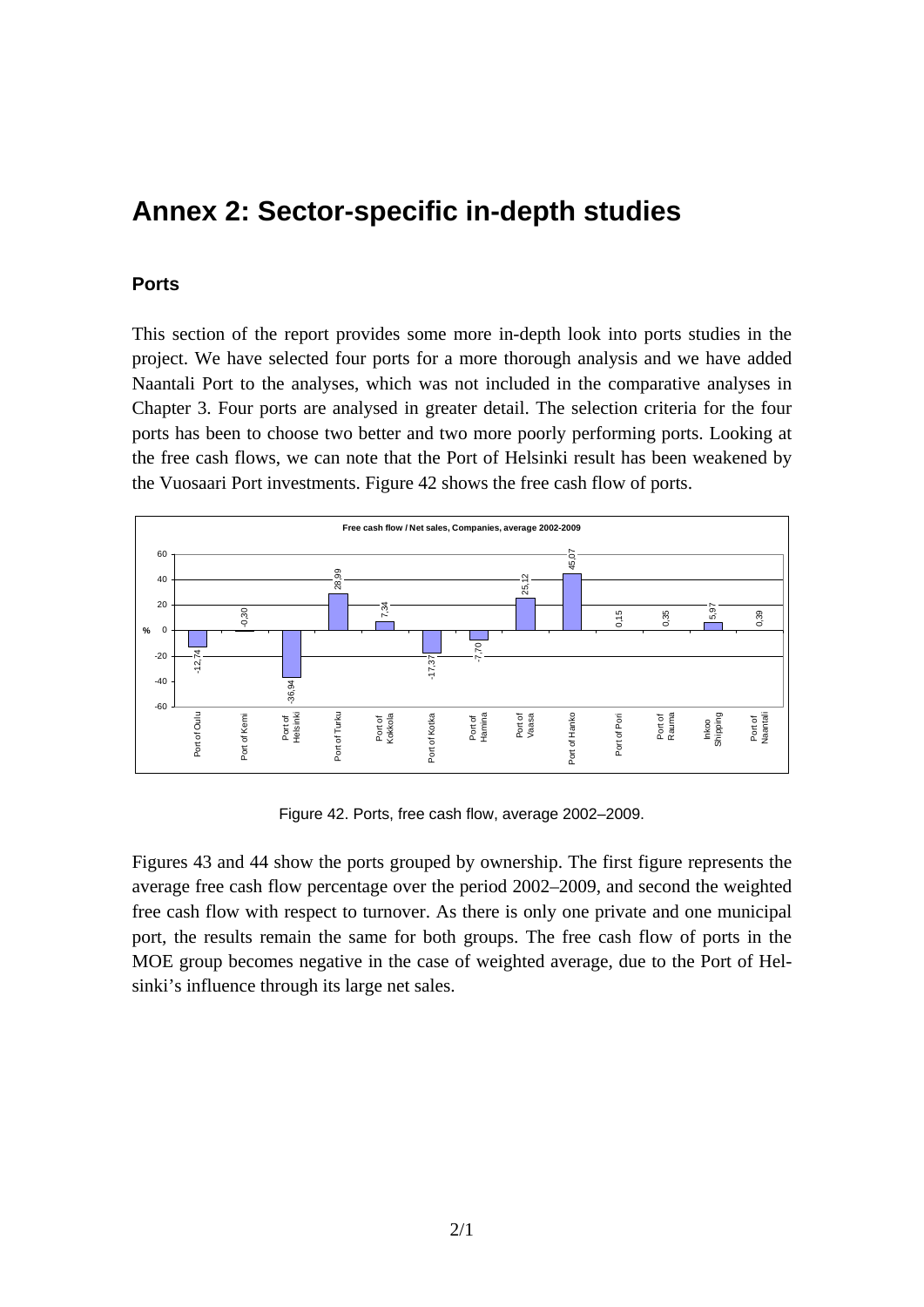



Figure 43. Average free cash flow of ports by ownership.



Figure 44. Weighted average free cash flow of ports by ownership.

The two specialised ports, Naantali and Hanko, had a better return on assets (ROA) than other ports. However, all the ports have performed at least satisfactorily. Figure 45 shows the average ROA for ports for 2002–2009.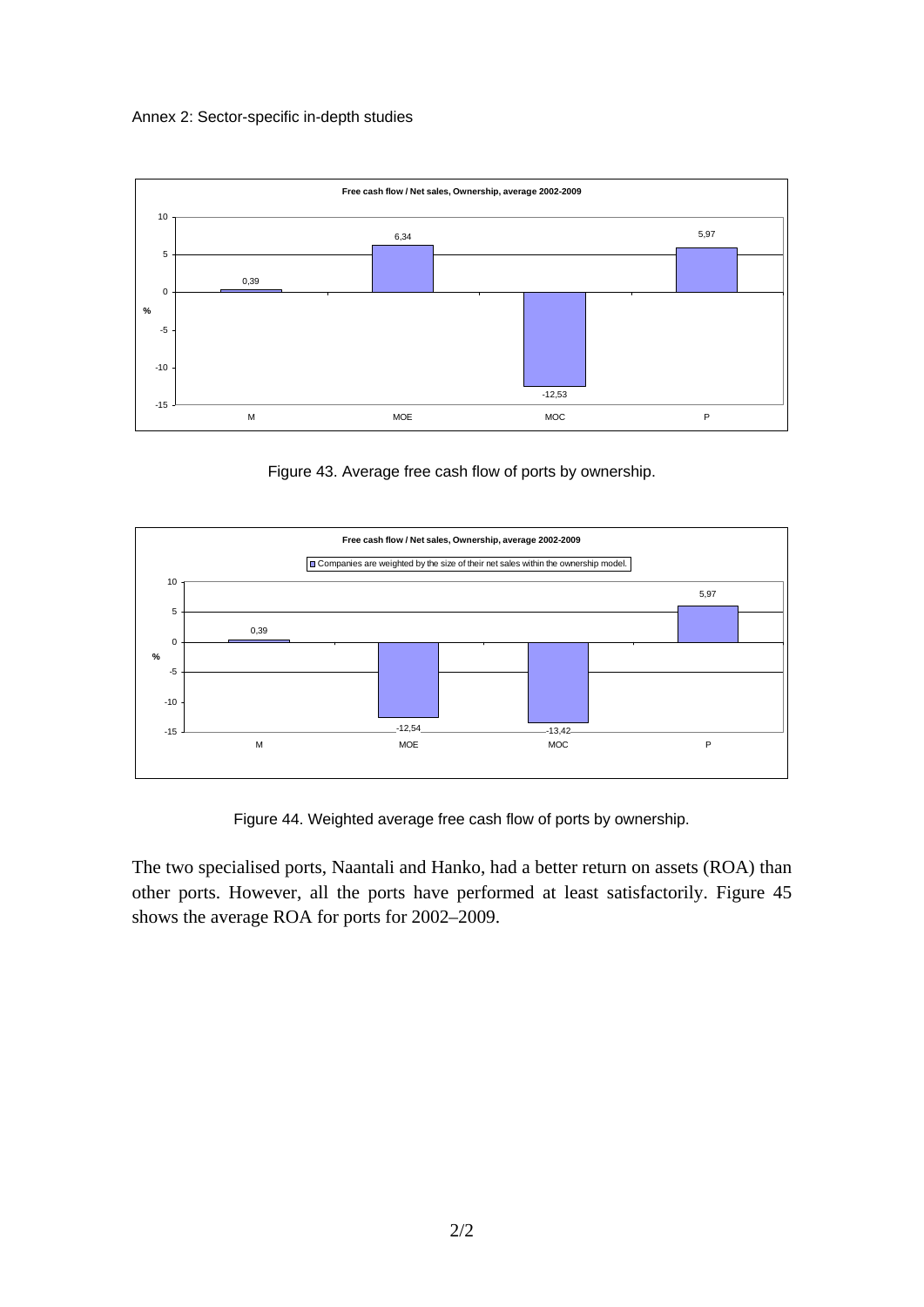

Figure 45. Port ROA, average 2002–2009.

In the grouping by ownership model, again groups M (Naantali) and P (Inkoo Shipping) consist of only a single entity. As a group the MOEs have performed better than MOCs. Again, all the groups have reached at least a satisfactory result.



Figure 46. Port ROA grouped by ownership, average 2002–2009.

Return on investment (ROI) is better than the required minimum (calculated as the expected minimum return on investment) for all the ports, as shown in Figure 47. The Port of Naantali has the highest value of ROI but the required minimum has also been the highest. Naantali, Hanko and Inkoo Shipping have the best performance with respect to absolute and required minimum requirements.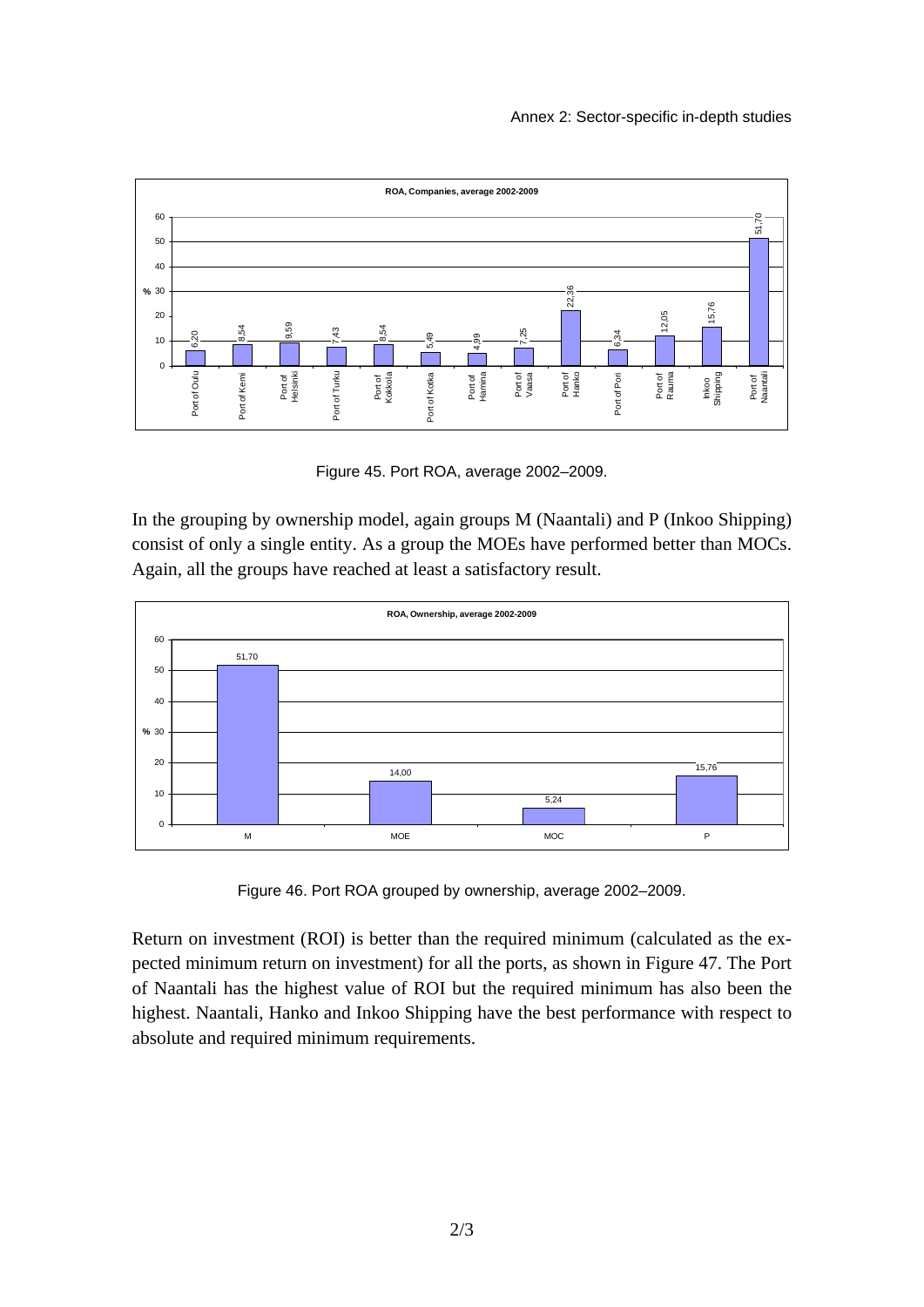Annex 2: Sector-specific in-depth studies



Figure 47. Port ROI, average 2002–2009.

When the ports are grouped by ownership, all groups have achieved a higher ROI than the required minimum, as shown in Figure 48. Again MOEs have exceeded MOCs with respect to both the absolute and required minimum.



Figure 48. Port ROI grouped by ownership, average 2002–2009.

The ports of Hanko, Naantali and Inkoo Shipping have, as in the case of ROA, performed better than other ports for their revenue on equity (ROE). The ports of Kemi, Turku, Vaasa and Pori have performed worse than their required minimum, as seen in Figure 49. Their performance has also been lower than the risk-free revenue from government bonds (3.58%).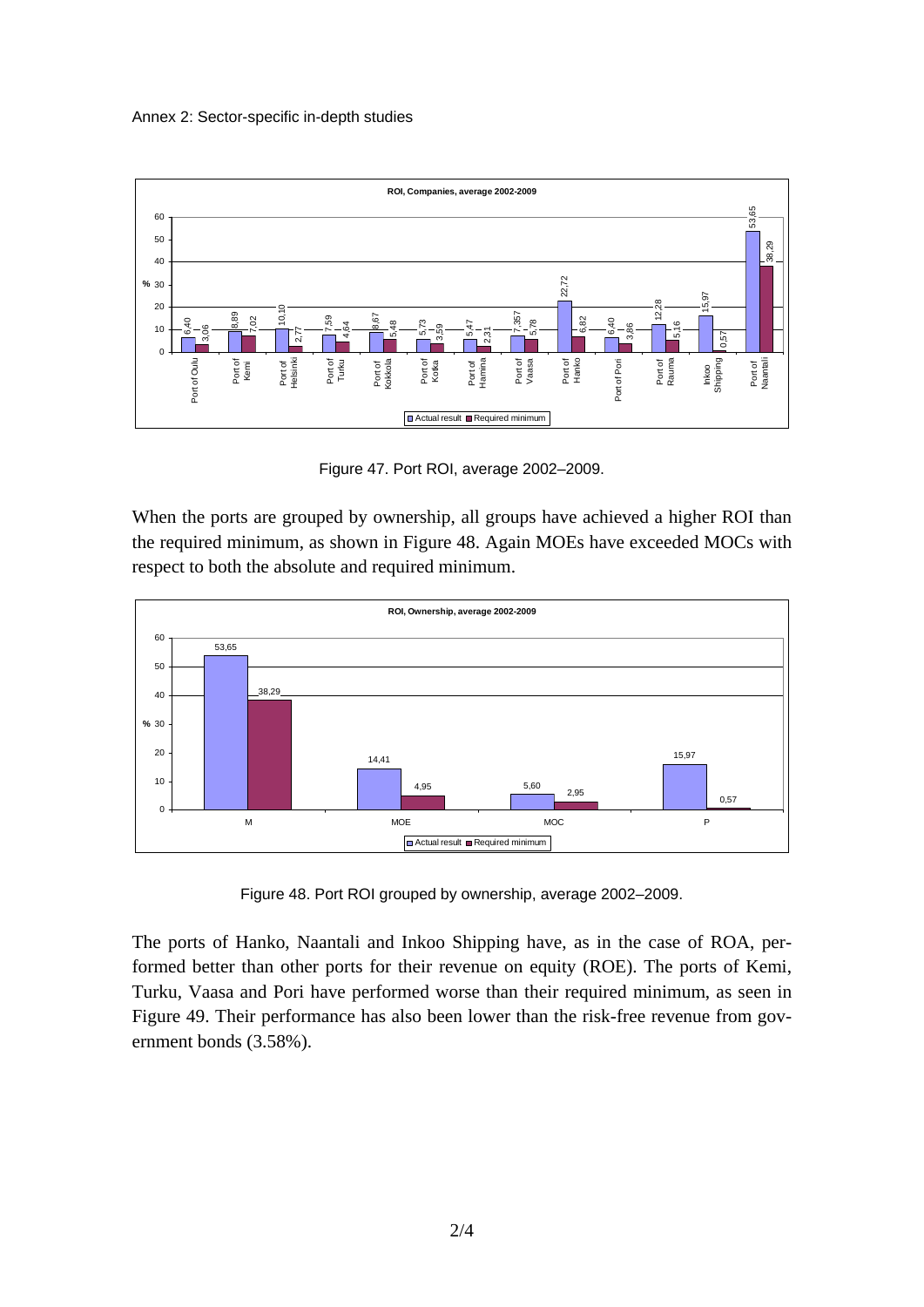

Figure 49. Port ROE, average 2002–2009 contrasted with required minimum.

Comparison of ROE grouped by industry in Figure 50 shows that MOCs have performed slightly better than MOEs. The other groups again have only one entity each.



Figure 50. Port ROE grouped by ownership, average 2002–2009.

When revenue on capital invested by municipality (ROCIM) is calculated, we can see that all the ports have exceeded the required minimum level and the risk-free interest rate of government bonds. In this respect, investing the money in ports has been a good investment decision from the municipality. Figure 51 shows the results.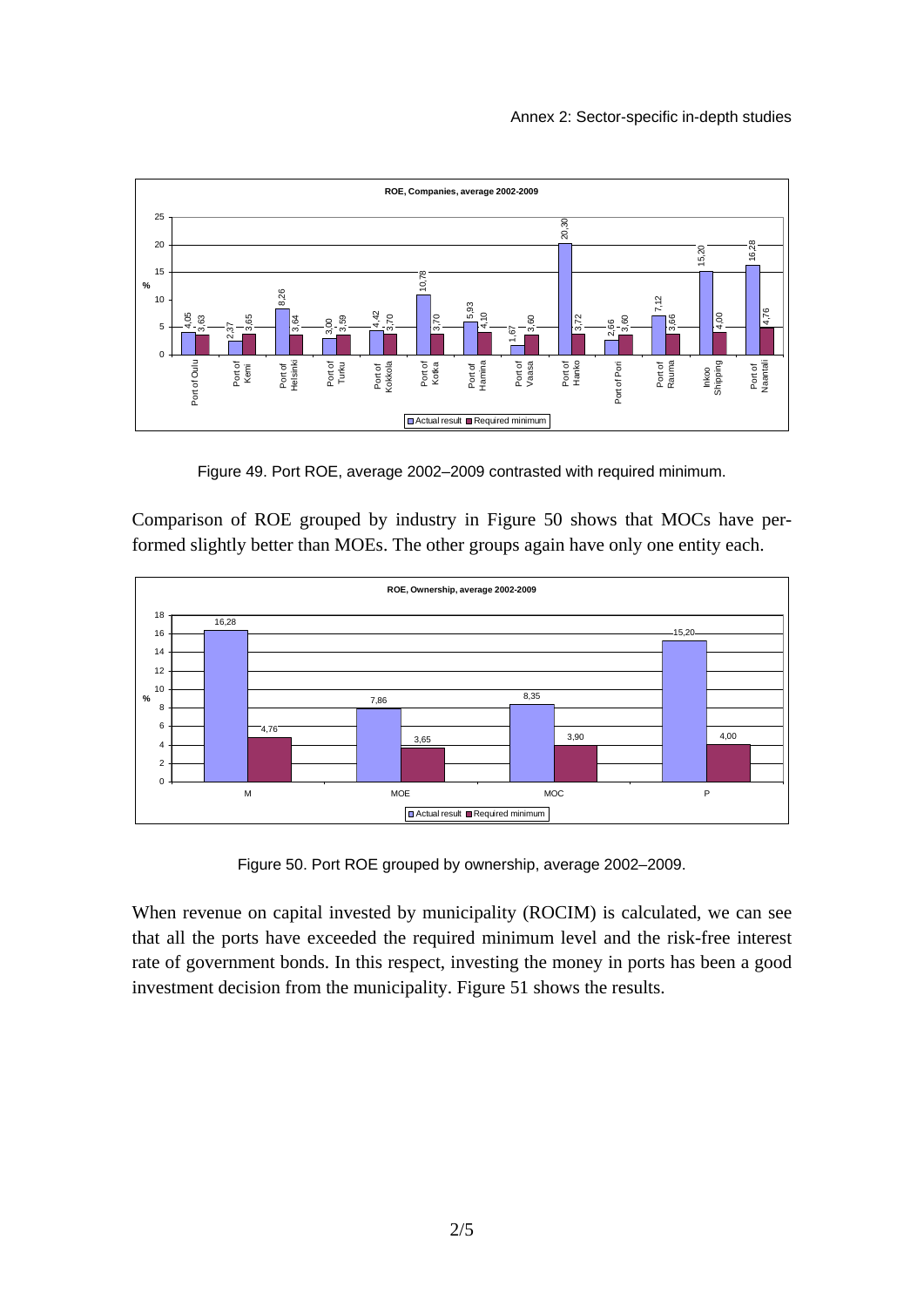Annex 2: Sector-specific in-depth studies



Figure 51. Port ROCIM, average 2002–2009.

Grouped again by ownership, MOEs have provided more returns for municipalities than MOCs. As municipal ports consist of the Port of Naantali only, the results of group "M" cannot be generalized, especially since Naantali is a specialized port.



Figure 52. Port ROCIM, by ownership, average 2002–2009.

The beta values were also calculated for all ports. The results in Figure 53 show that the beta values are close to zero, which means that they have reacted only slightly to changes in the markets. When an individual year's results are taken into consideration, the 2009 figures were weaker than other years for all the ports.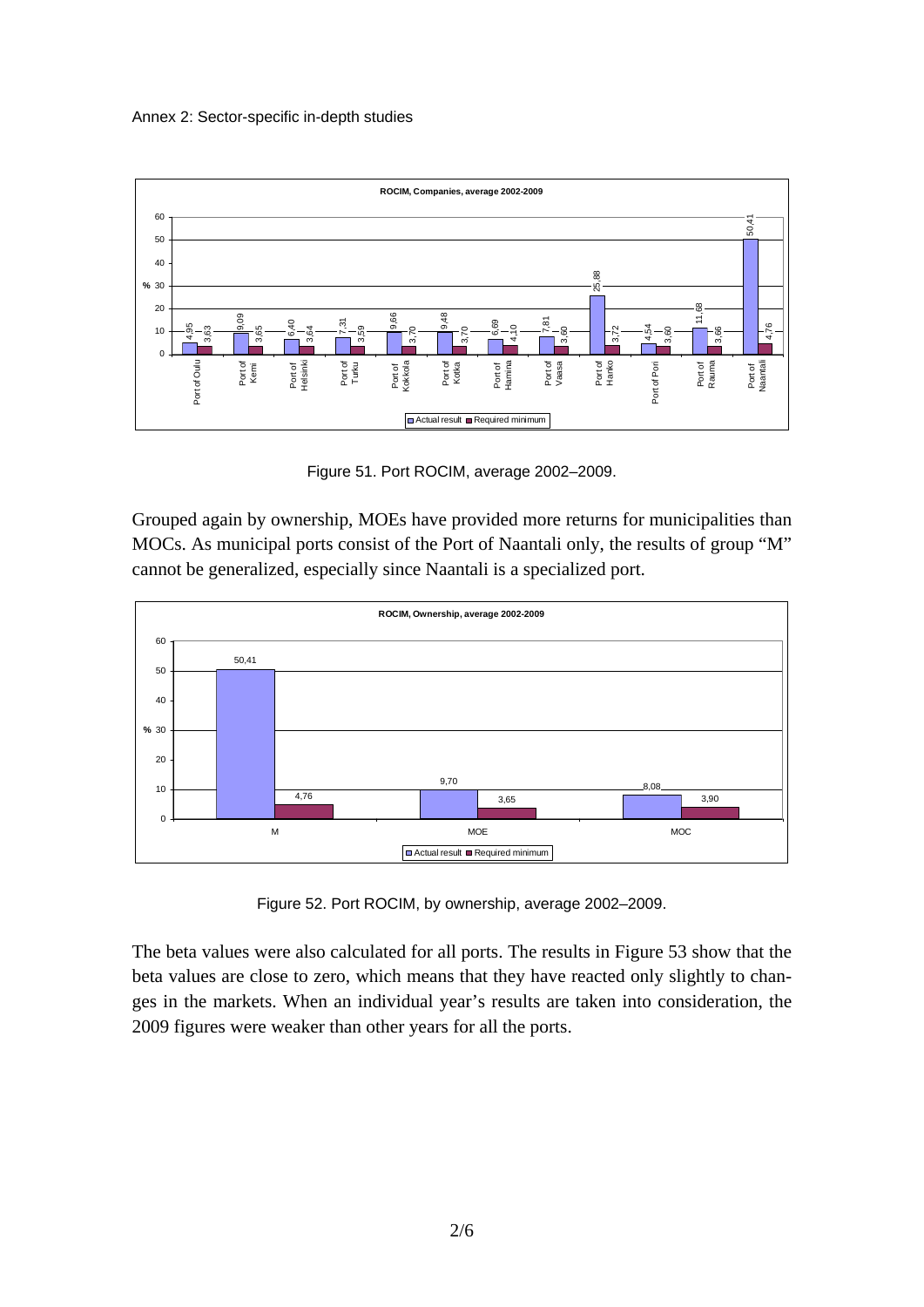

Figure 53. Beta values for ports.

As all the beta values are close to zero, the cost of equity for all the ports is close to the risk-free interest rate of 3.58% as shown in Figure 54.



Figure 54. Ports, cost of equity.

Based on information from financial statements, none of the ports has performed badly; the worst rating would be B-. Inkoo Shipping would receive the best credit rating AAA. Because every other port is more closely connected to the municipality, they receive loans with better terms than their credit rating would suggest. The cost of debt is shown in Figure 55.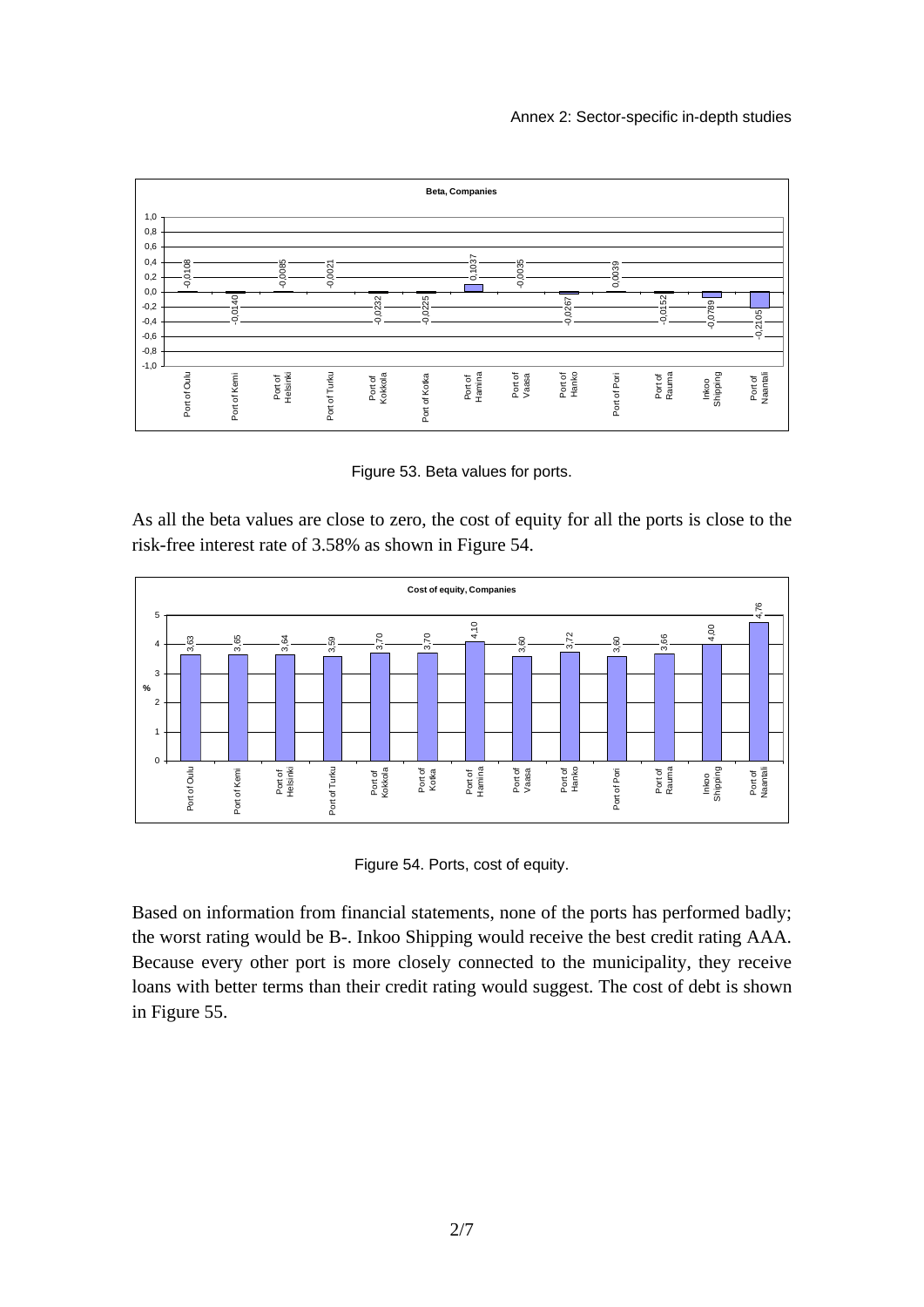Annex 2: Sector-specific in-depth studies



Figure 55. Ports, cost of debt in theory and in practice.

According to cost of debt figures (Figure 56), the financial statement information of MOCs would suggest they should pay a higher interest rate on their loans than MOEs. However, due to the municipality connections and access to finance, in reality the rates are likely to be identical.



Figure 56. Ports, cost of debt by ownership.

Figure 57 shows the WACC for ports. The taxes paid by ports lower the WACC for Kotka, Hamina and Inkoo Shipping, which pay taxes. The Port of Kotka has the smallest WACC and the Port of Naantali the largest.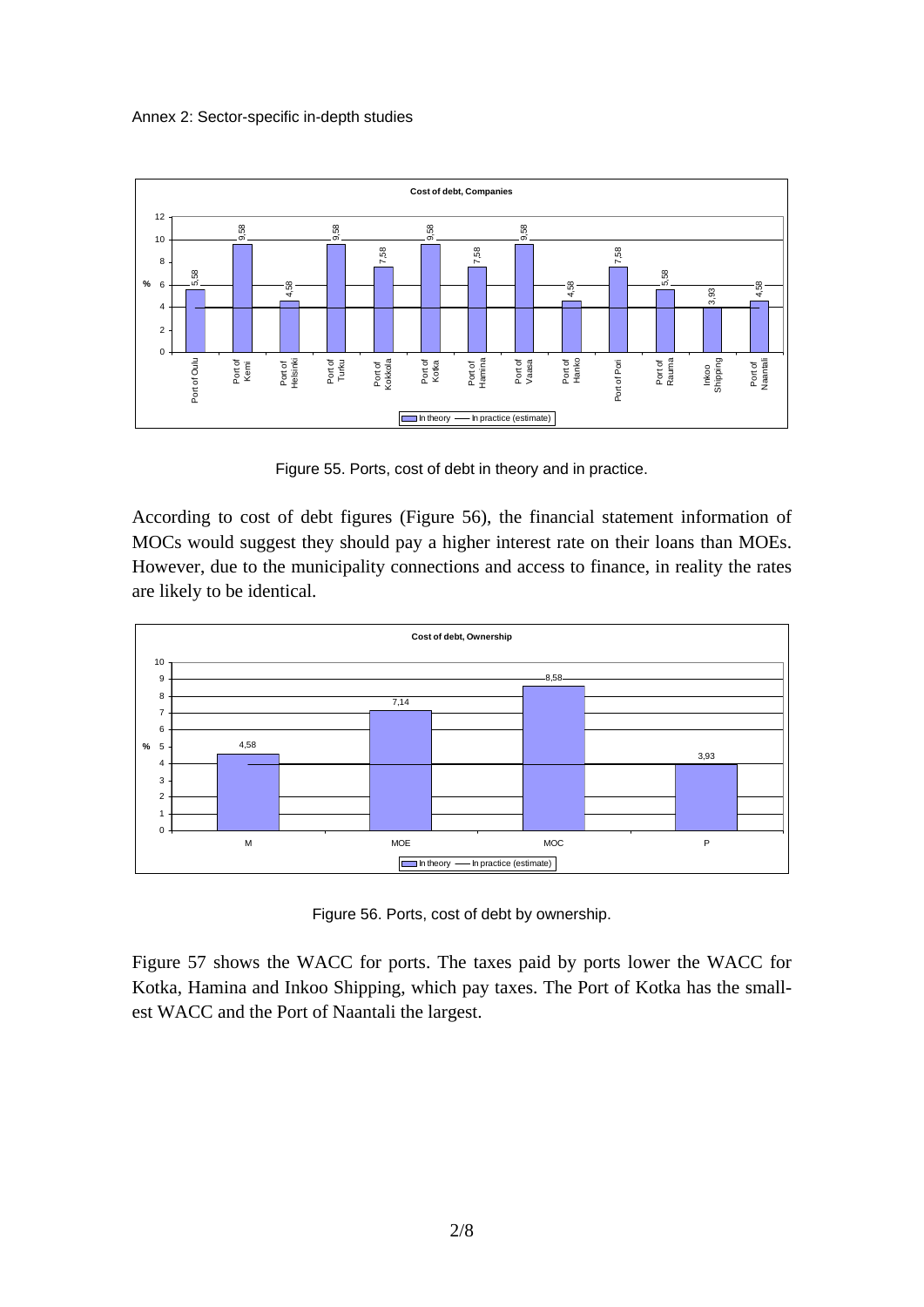

Figure 57. Ports, WACC in theory and in practice.

When organized by ownership, the theoretical WACC of MOCs is greater than that of MOEs, however in practice it is lower than MOEs. Again, the taxation of MOCs is the determining factor.



Figure 58. Ports, WACC by ownership, in theory and in practice.

Figures 59–66 take a more thorough look at the financial information of four ports (Kotka, Hamina, Naantali and Hanko). Naantali was not included in the comparative analyses in Chapter 3, as it had an exceptional financial performance, which could have altered the results of Naantali's ownership group significantly. This would have overshadowed the performance of the other entities in the group. We have included Naantali in this part of the analysis in order to better assess the reasons for good performance.

The net sales at the Port of Kotka have increased steadily with the exception of the decline in 2009. This decline is most likely the result of the worsening economy in Finland during the year. The amount of free cash flow correlates with gross investment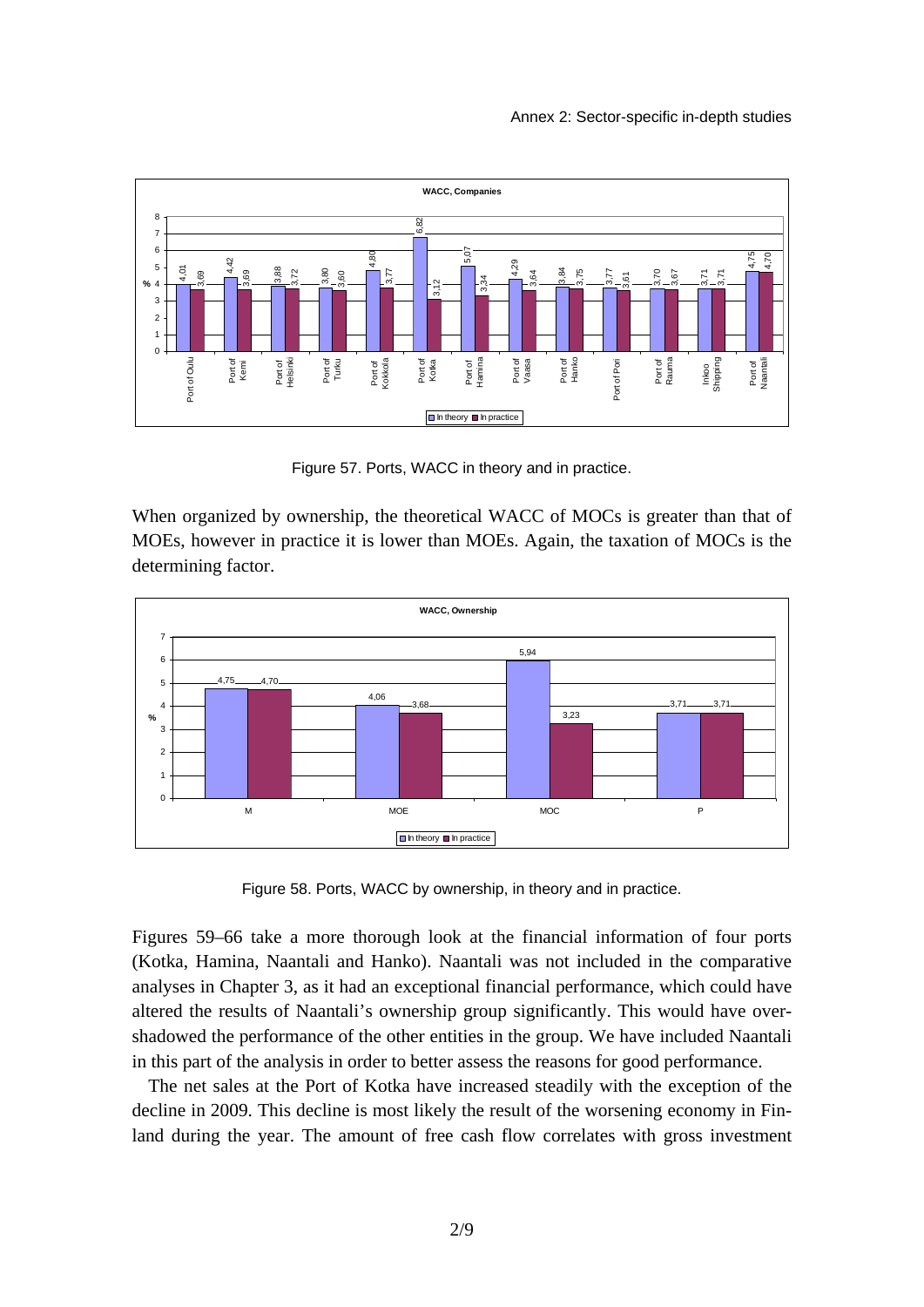fluctuations. Thus, the negative free cash flow is an indicator of investments rather than poor financial performance.



Figure 59. Port of Kotka financial data, 2002–2009.

Looking at the financial indicators in Figure 60, we can see that the Port of Kotka has generated positive returns every year. The returns are mostly affected by the fluctuations in net result. The municipality has received varying but positive returns every year. Interestingly, the return does not directly link to free cash flow or net sales.



Figure 60. Port of Kotka financial indicators, 2002–2009.

The Port of Hamina does not have financial statements available for 2009. Until 2008 net sales had increased steadily. In 2008 the Port of Hamina sold its assets worth 11 million euro, which explains the positive free cash flow for the year.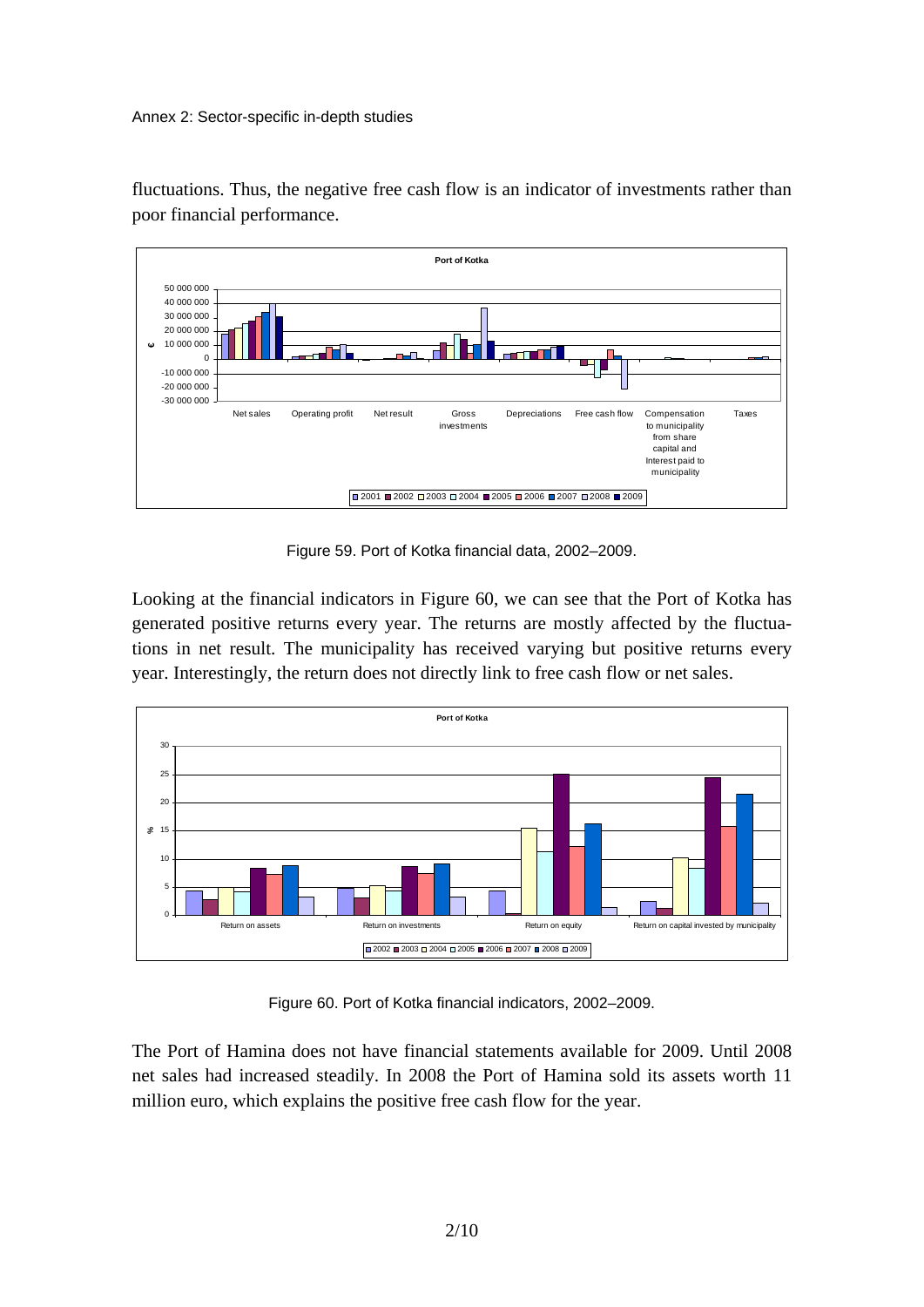

Figure 61. Port of Hamina financial information, 2002–2008.

Looking at the financial indicators in Figure 62, in 2007 the Port of Hamina caused a loss to the owners (return on equity) and in 2008 to both owners and investors (return on equity and ROCIM).



Figure 62. Port of Hamina financial indicators, 2002–2008.

The net sales of the Port of Hanko have varied from one year to another but the net result has remained positive. The free cash flow has also remained positive despite large gross investment volumes. The Port of Hanko has given the municipality a fixed transfer every year, leaving resources available for investments and savings. The Port of Hanko specializes in car exports and this has apparently been a good strategy.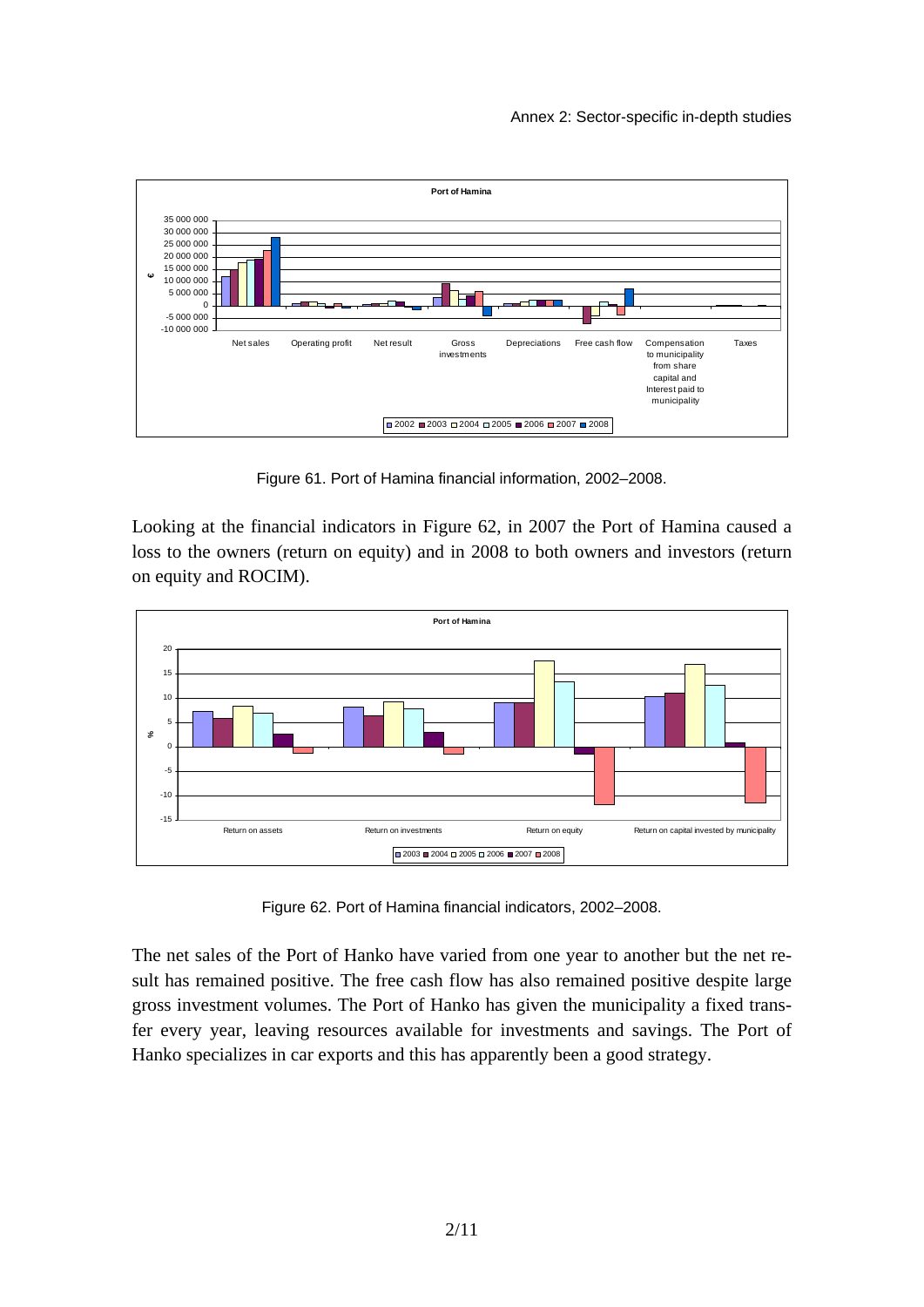Annex 2: Sector-specific in-depth studies



Figure 63. Port of Hanko, financial data, 2002–2009.

Looking at the Port of Hanko financial indicators in Figure 64, we note that the port has brought good returns to owners and investors, with the 2009 result being the exception. This again is the result of the overall economic situation in Finland.



Figure 64. Port of Hanko financial indicators, 2002–2009.

The net sales (see Figure 65) of the Port of Naantali have increased steadily with the exception of 2009, which seems to have affected most ports. The net result has been positive every year and the free cash flow has been negative only when major investments took place. The compensation to municipality has varied but when contrasted with net sales the transfers have been relatively large.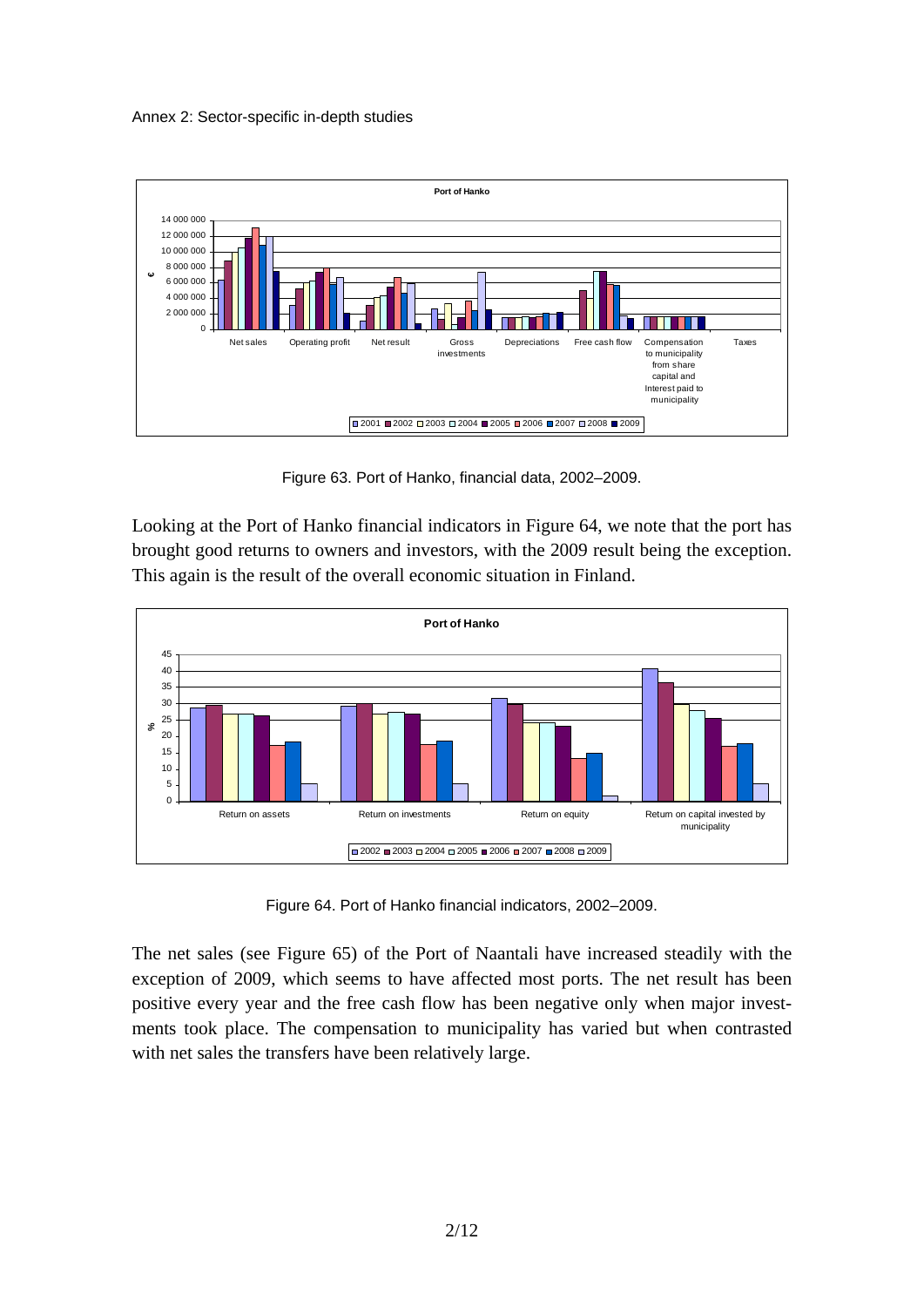

Figure 65. Port of Naantali basic financial data.

The net result has been positive every year, which has resulted in high returns. Particularly the ROA and ROI have been good, and the returns to municipality have also been high but varying from one year to another.



Figure 66. Port of Naantali financial indicators, 2002–2009.

#### **Waterworks**

For most of the waterworks, data were available for only 2 years, typically covering 2007–2009, so this information was not used in the previous analyses covering the longer time period. The analyses presented here cover all the waterworks for the same shorter period to allow for comparisons. Our sample consists of 10 municipal departments, 12 municipality-owned enterprises, eight municipality-owned companies and three co-operatives. The sample presented covers 33 entities in total. For some water-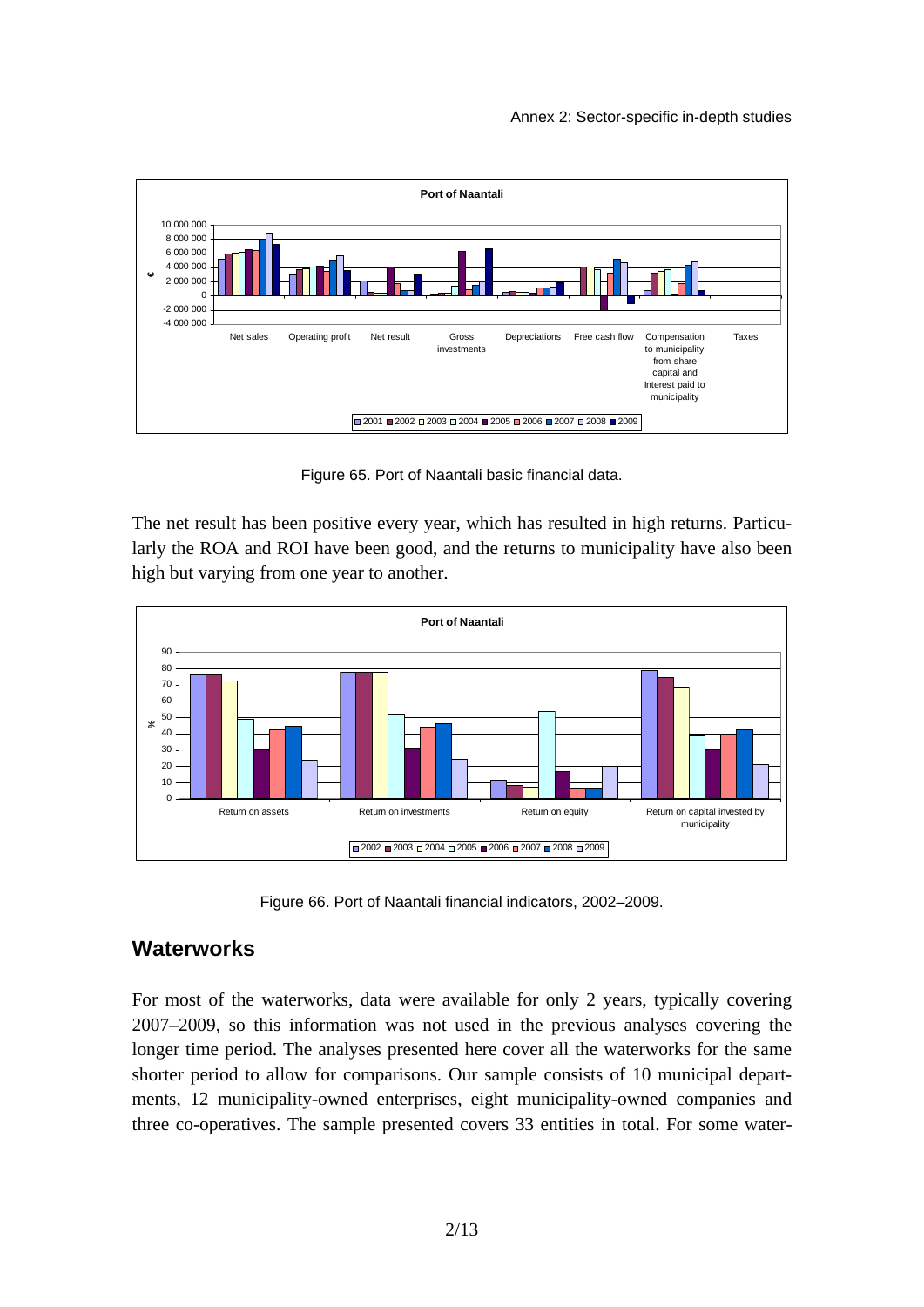works, data from 2007 and 2008 was available: Mäntyharju (traditional model), Tampere (MOE), Kuopio (MOE), Keminmaa (MOE) and Raahe (MOE).

Among the waterworks analysed, there are some that have a substantial negative free cash flow over the period. For all of these waterworks the explanatory factor is large investment over the period. Thus, free cash flow indicates that these entities have been actively investing in their assets. This is relevant for the sector as there is a growing maintenance backlog, which can only be addressed through replacement investments.



Figure 67. Free cash flow for waterworks, 2007–2009 average.

When grouped by the ownership model as in Figure 68, the MOE group is the only one which has an overall positive free cash flow. However, the investments made by this group are also smaller than those of the other groups. There can be several reasons for this, as major investments may still lie in the future or because the waterworks of major cities are in the MOE group and may benefit from servicing more clients with a similar network than smaller municipalities.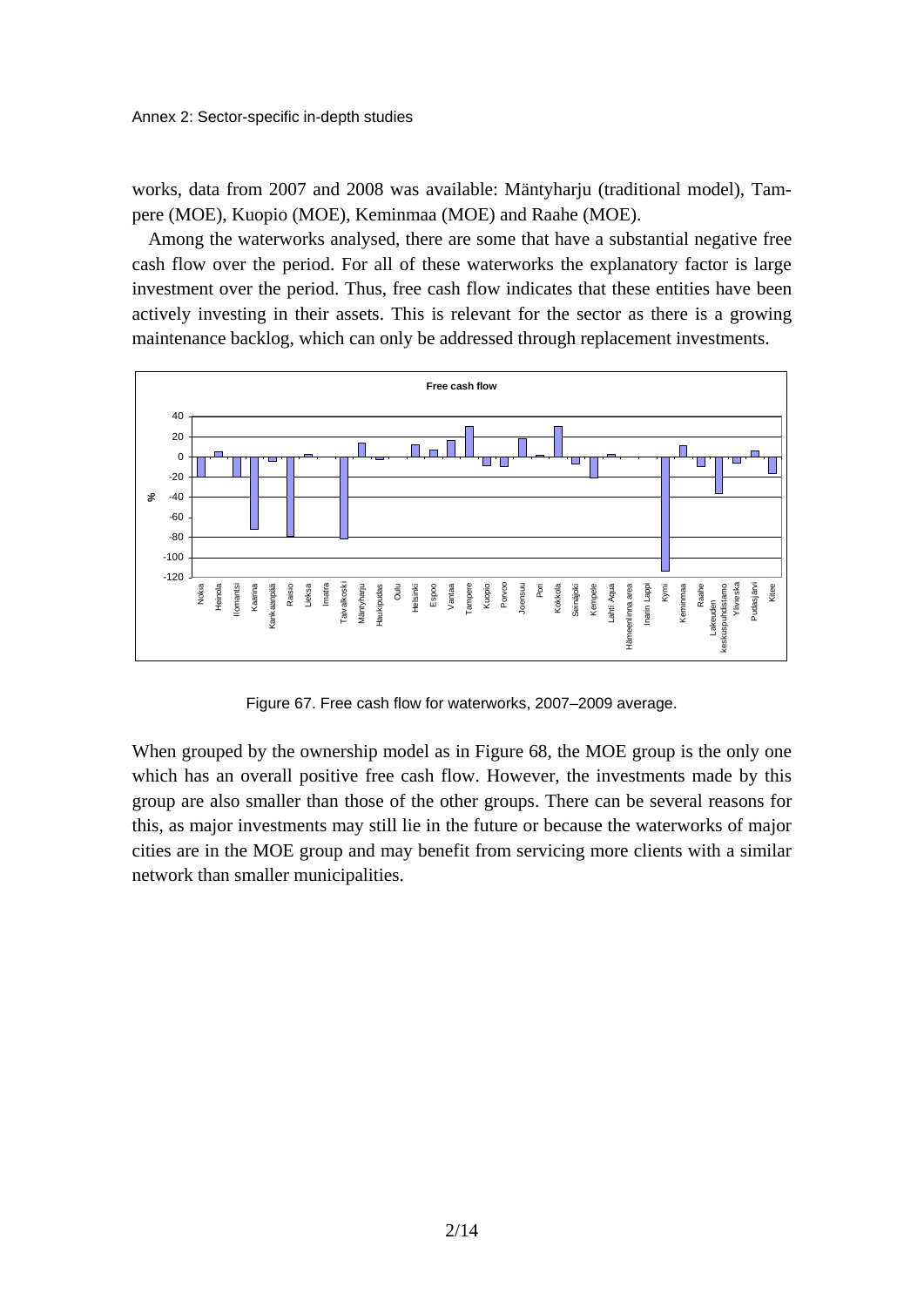

Figure 68. Waterworks free cash flow grouped by ownership model, absolute and weighted values.

For return on assets (ROA), only two waterworks (Kankaanpää and Tampere) have an ROA exceeding 10%, which was the limit for a good ROA value. Ten other waterworks reached a satisfactory level between 5% and 10%, 15 reached a poor result and six made a loss on their total assets.



Figure 69. Waterworks ROA, 2007–2009 average.

Regarding the return on investment (ROI), according to the financial statements 13 waterworks were not able to cover their financing and interest payments. Their ROI is below the required level, as shown in Figure 70. As waterworks are essential operators from the municipality's point of view, they are financially backed by the municipality, which ensures their eligibility to borrow despite poor financial performance.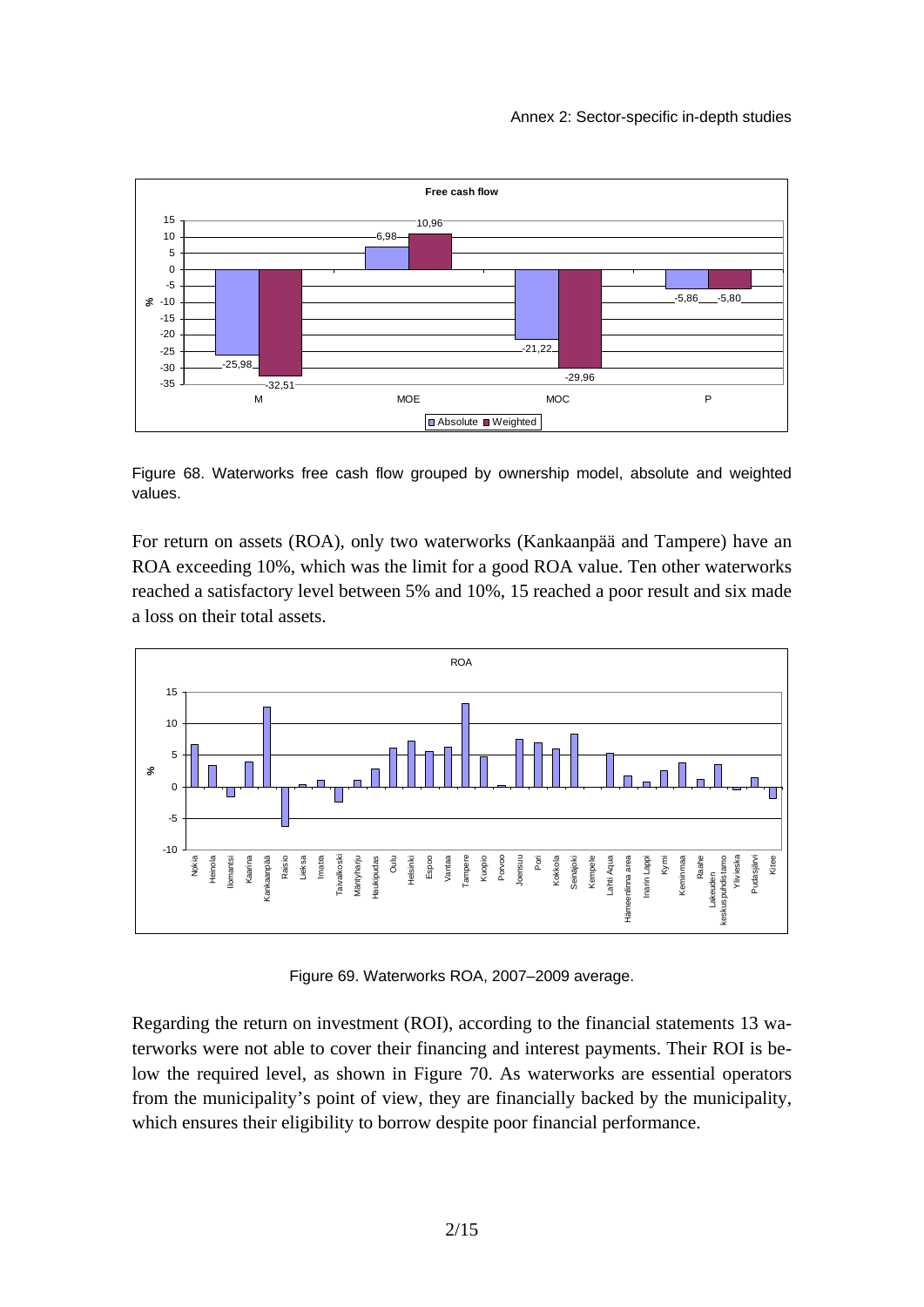Annex 2: Sector-specific in-depth studies



Figure 70. Waterworks ROI, average 2007–2009.

The return on equity (ROE) measures the return on shareholder equity. According to this measure 11 waterworks generated a loss for their owners as shown in Figure 71. The result for Raisio stands out as a particularly poor performance. The large increase in depreciation according to plan is the dominant factor, but the net result would have been negative even without the increase in depreciation.



Figure 71. Waterworks ROE, average 2007–2009.

Return on capital invested by municipality (ROCIM) measures the return a municipality yields from the waterworks. Out of 33, four waterworks had a negative ROCIM, resulting from poor revenue. The best ROCIM values were noted for Kankaanpää, Tampere and Helsinki waterworks.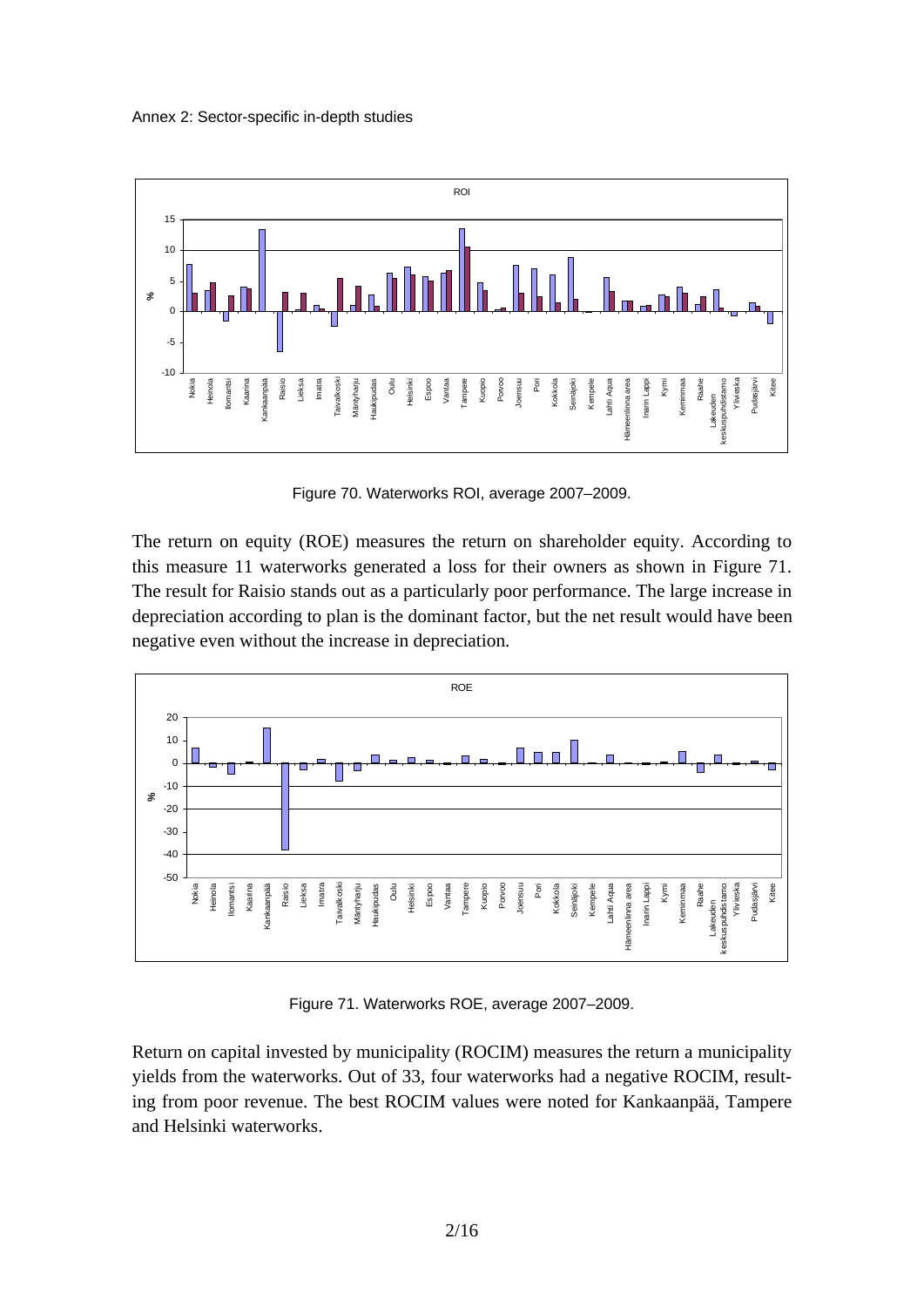

Figure 72. Waterworks ROCIM, 2007–2009 average.

In the comparison of waterworks by ownership model, MOEs produced the best results for ROA, ROI, ROE and ROCIM. This is shown in Figure 73. Cooperative waterworks made losses, but their business model is a non-profit service, which provides owners with the necessary water supply at the lowest cost. Due to the poor financial performance of Raisio (M), the overall performance of the group is much lower than if Raisio had been excluded. Municipal departments would most likely in that case outperform MOCs.



Figure 73. Waterworks returns by ownership, average 2007–2009.

As noted earlier in the general analyses, waterworks at the industry level do not correlate with market risk, as measured by the beta values. All values are almost insignificantly different from zero. This makes sense as water is a basic utility the demand for which does not respond to market fluctuations.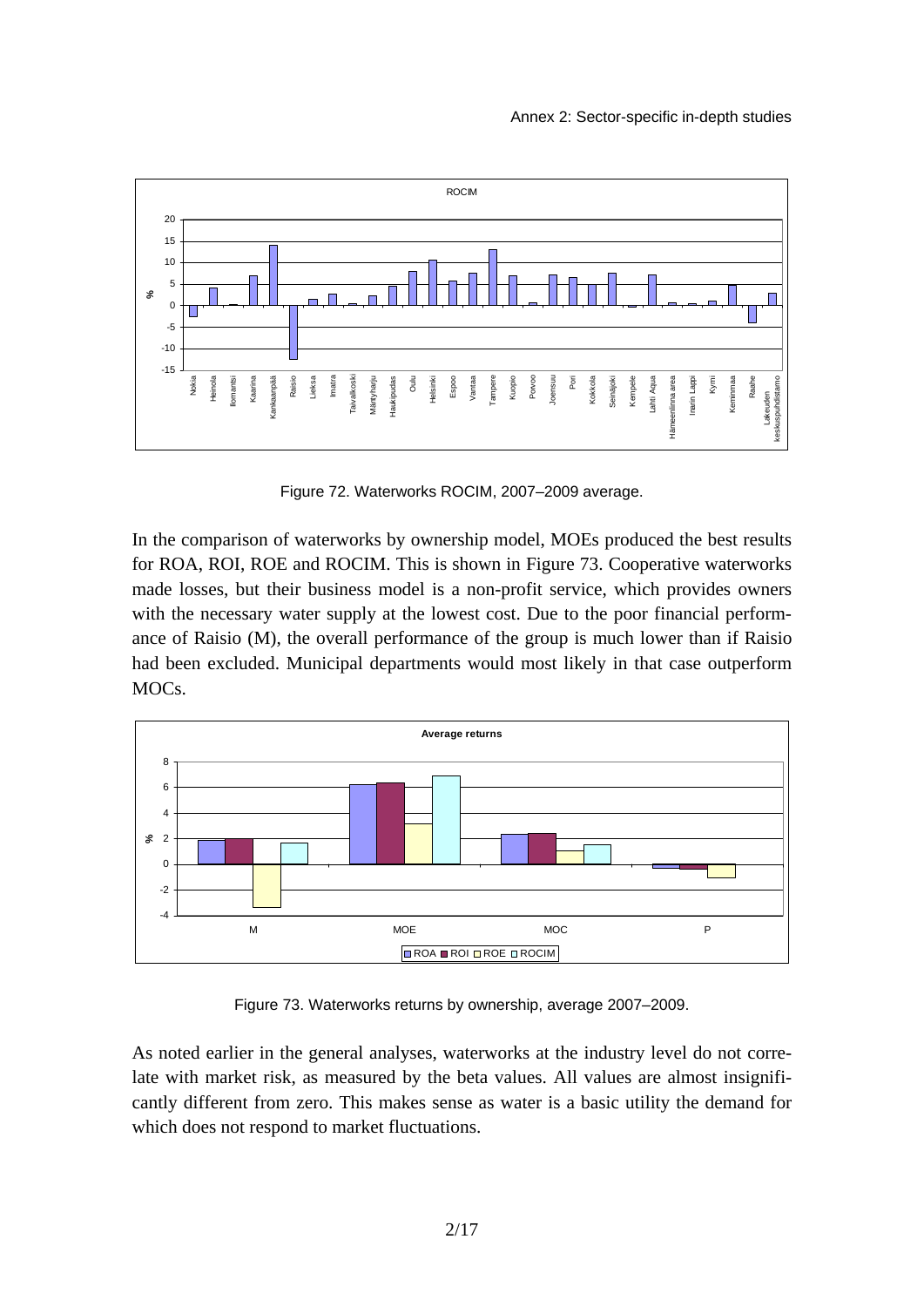

Figure 74. Waterworks beta values, average 2007–2009.

The cost of equity measures the requirements of revenue with respect to shareholder equity. Figure 75 shows that nearly all waterworks have a requirement for cost of equity close to the risk-free interest rate of 3.58%. The greater the beta value and the associated risk is, the greater the required revenue.



Figure 75. Waterworks cost of equity, average 2007–2009.

If waterworks entered the financial markets to borrow money on the basis of their financial statements and operating results, they would face interest rates above 20%, if they were even considered eligible. A good rating (interest rate below 5.08%) would only apply to eight waterworks and the best rating would be for the Kankaanpää waterworks and Lahti Aqua. In reality, however, the backing of municipalities enables these waterworks to meet the market interest for lending.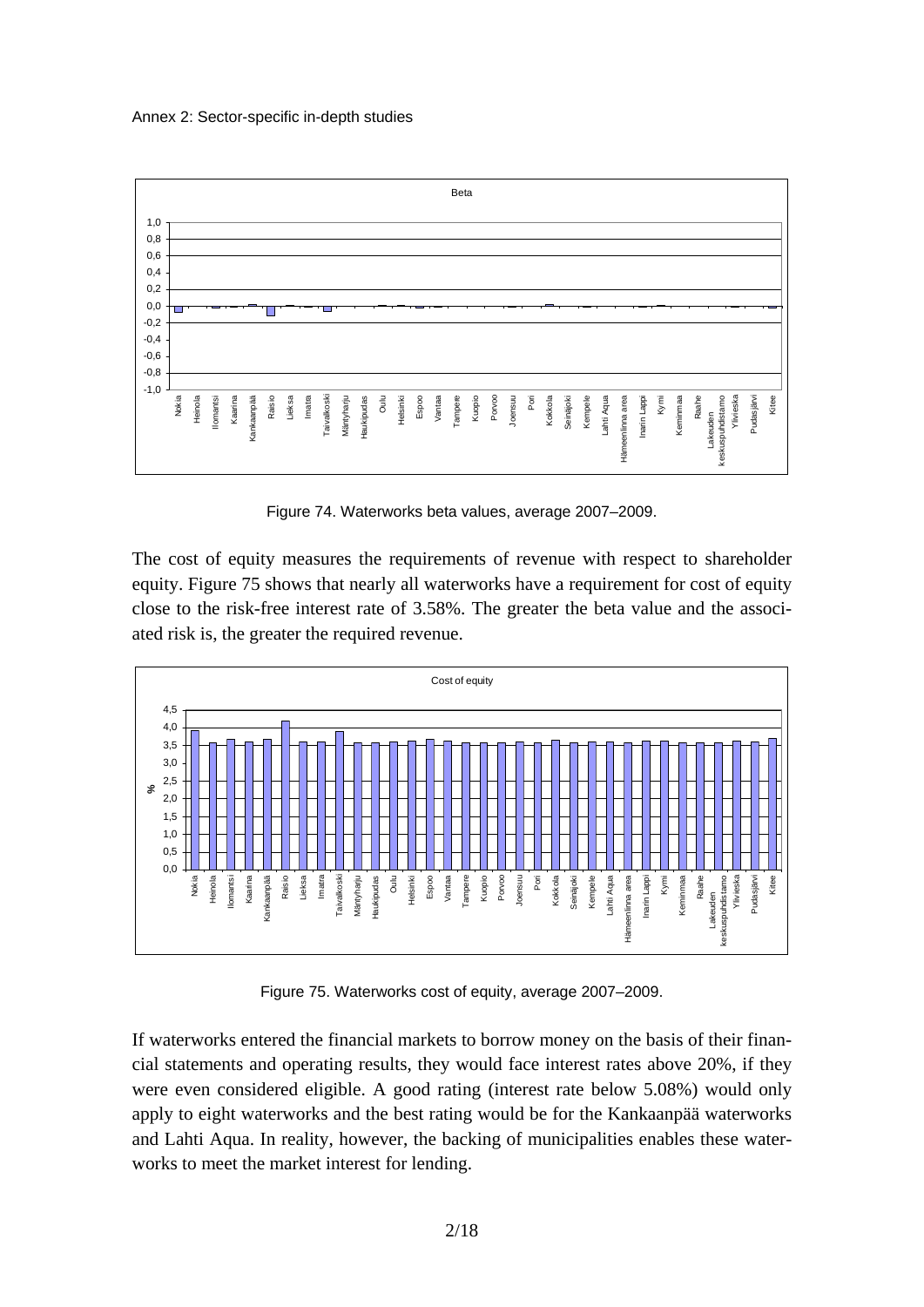

Figure 76. Waterworks cost of debt, average 2007–2009.

When analysed by ownership model, private waterworks would be classified in the worst credit rating based on their financial statements. They would face a high cost of debt. For MOEs the theoretical requirement for cost of capital is smallest for waterworks.



Figure 77. Waterworks cost of debt by ownership, average 2007–2009.

The weighted average cost of capital (WACC) is in some cases affected by the treatment of requirement of return on capital. For instance, the Raisio waterworks WACC would, if calculated theoretically, be above 18%, but in reality it has been closer to 4%. In practice, the expected value of WACC is relatively small, between 3.5% and and 4.0%.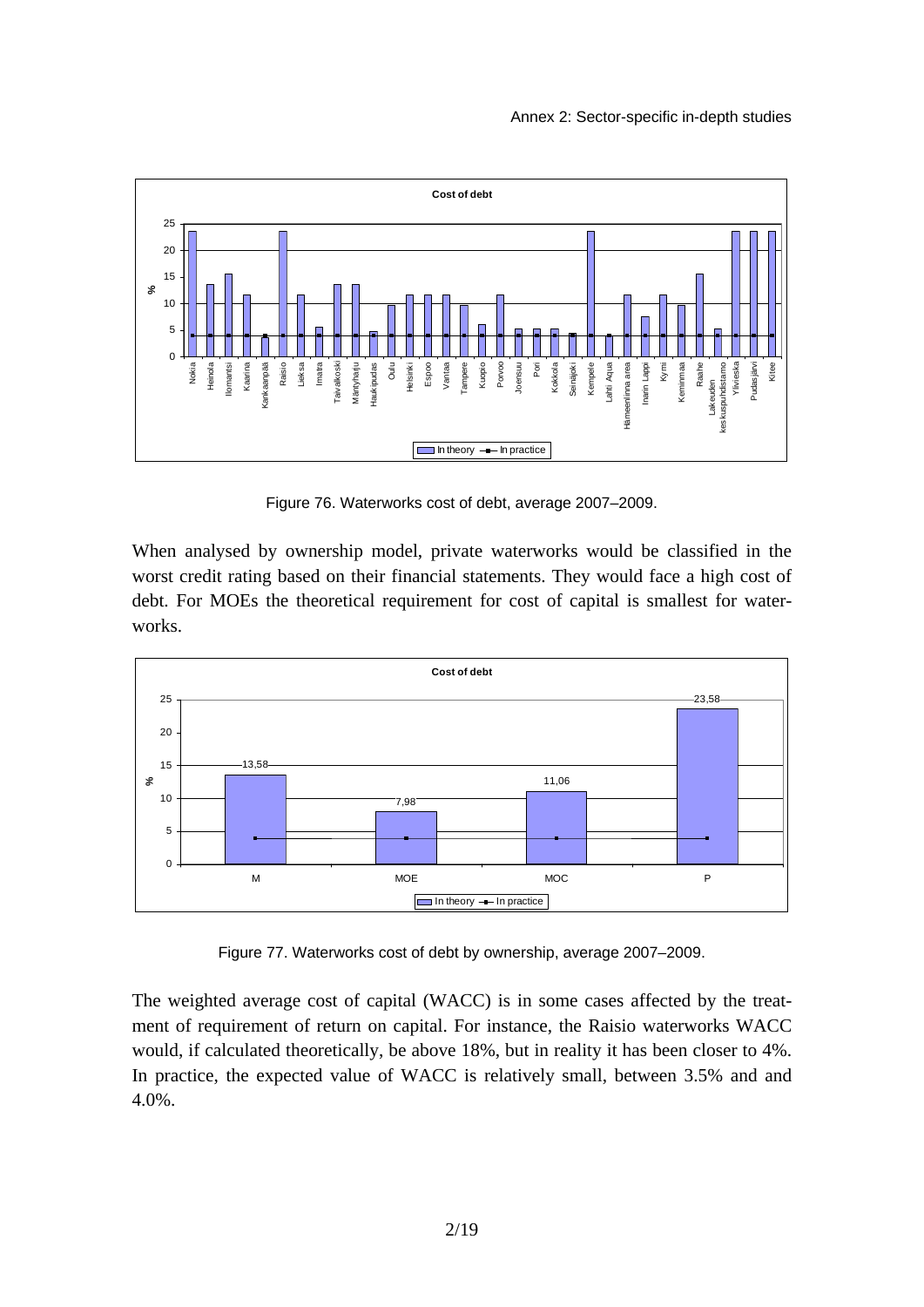Annex 2: Sector-specific in-depth studies



Figure 78. Waterworks weighted average cost of capital, WACC.

In theory the highest return expectations should be on private and municipal waterworks, but in practice there are no major differences between the returns. Due to taxes, MOCs have a lower requirement on return. This tax impact applies to cooperative waterworks as well, but in reality they had so few years of profit making that no taxes were paid. This has lowered the impact of taxation on returns.



Figure 79. Waterworks weighted average cost of capital, WACC, grouped by ownership.

Regardless of ownership, waterworks are free from market risk as measured by the beta value. The only group that has produced returns above the risk-free interest rate is MOEs. Others have performed below the risk free investment in government bonds. Private cooperatives have produced a loss, as shown in Figure 80.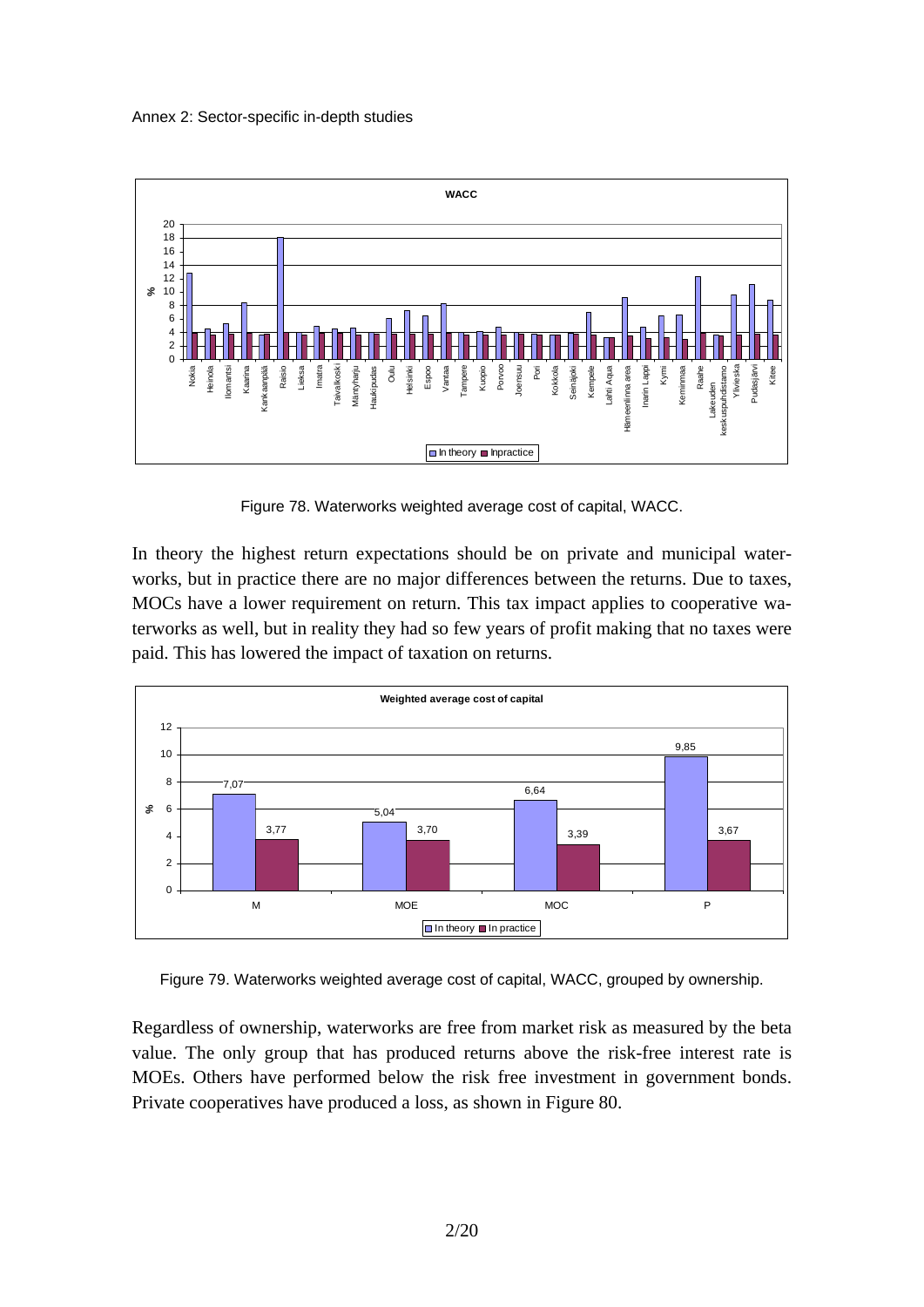

Figure 80. Beta-ROI relationships for waterworks.

We are looking at four waterworks in greater detail: Tampere, Nokia, Joensuu and Vantaa. These represent two good performers (Tampere and Joensuu) and two weak performers (Nokia and Vantaa). It is useful to see how their performance differs.

For Tampere, data for 2009 were not available. The information is based on financial data from 2005–2008. During the period the turnover grew steadily; the net result remained positive, as did the free cash flow. Investments were relatively moderate over the period and the City of Tampere received a fixed compensation over the period.



Figure 81. Tampere waterworks basic financial data 2005–2008.

Tampere waterworks has been a good investment opportunity for investors and the City of Tampere. It has provided a return for investors equal to the risk-free investment level.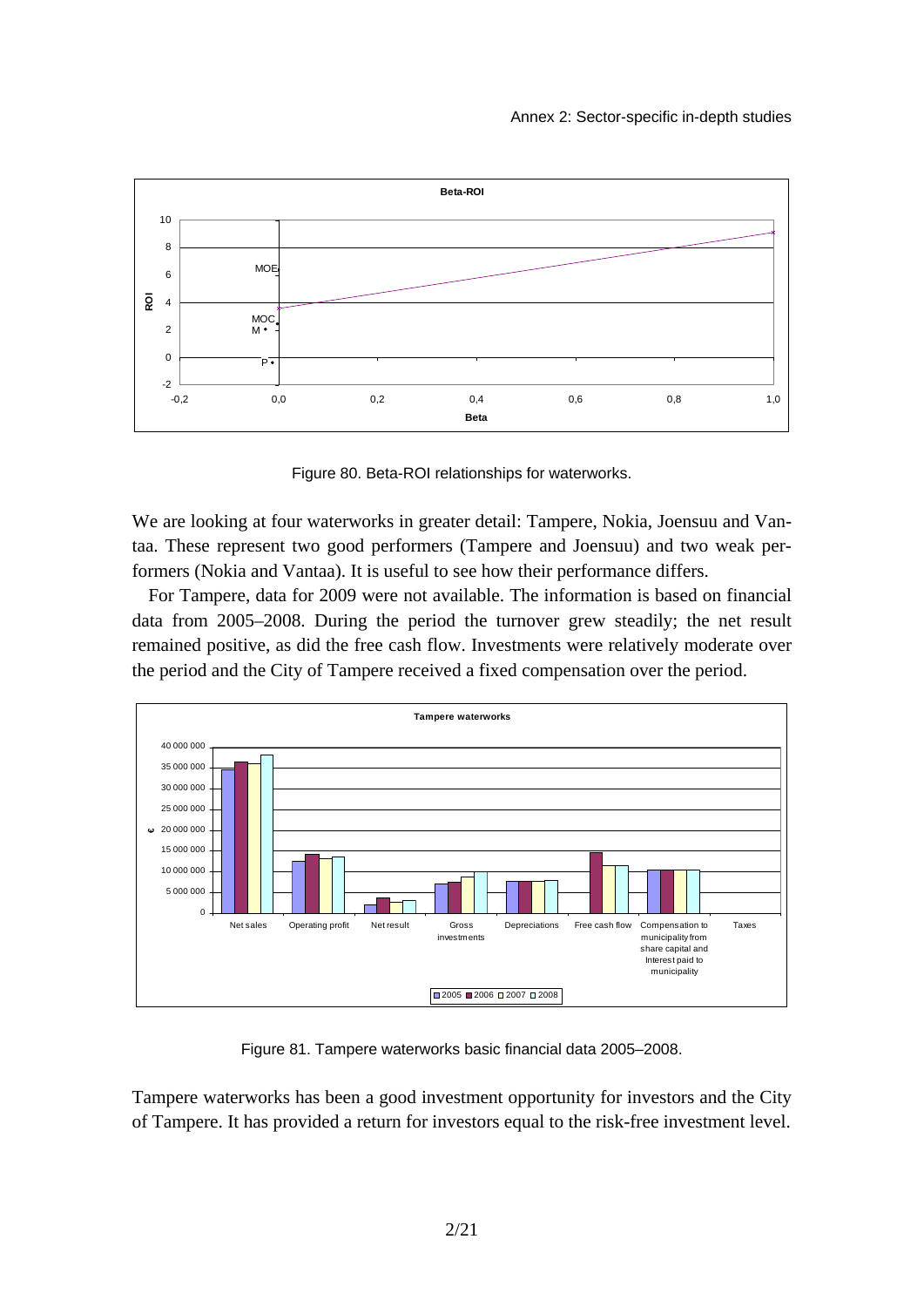

This is shown by the financial indicators in Figure 82.

Figure 82. Tampere waterworks financial indicators, 2006–2008.

The striking difference is the Nokia waterworks results for 2007, resulting from the crisis caused by leakage of non-purified water into the pipelines. This example shows how sensitive waterworks are with respect to major disasters. However, the returns to the municipality remained the same even during the crisis.



Figure 83. Tampere waterworks financial indicators, 2005–2009.

The impact of the 2007 crisis is also seen in the returns calculated in Figure 84. The crisis was not prolonged, and the 2008 result was above the pre-crisis level. The fact that water supply is a necessity helps the waterworks to provide good financial results despite temporary setbacks.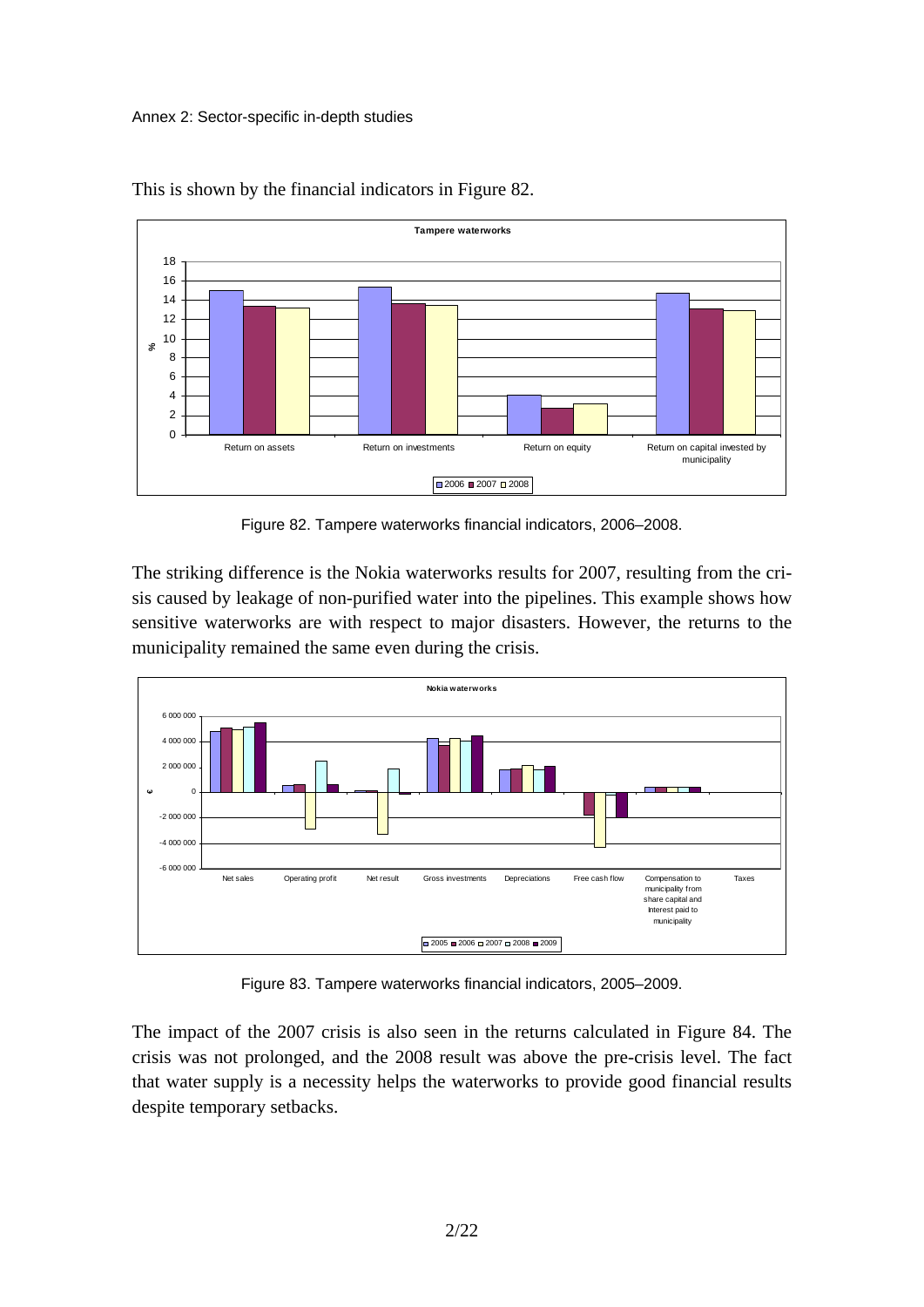

Figure 84. Nokia waterworks financial indicators, 2006–2008.

Joensuu waterworks has continued to improve its net sales, highlighted by the highest turnover in 2009. The entity has not been affected by the economic downturn. The net result and free cash flow are positive and the City of Joensuu has received a relatively stable compensation over the period of analysis, as shown in Figure 85.



Figure 85. Joensuu waterworks financial information, 2005–2009.

Joensuu waterworks has provided good returns for its investors, owners and the municipality. The level of returns has declined but has been greater than the risk-free investment requirement.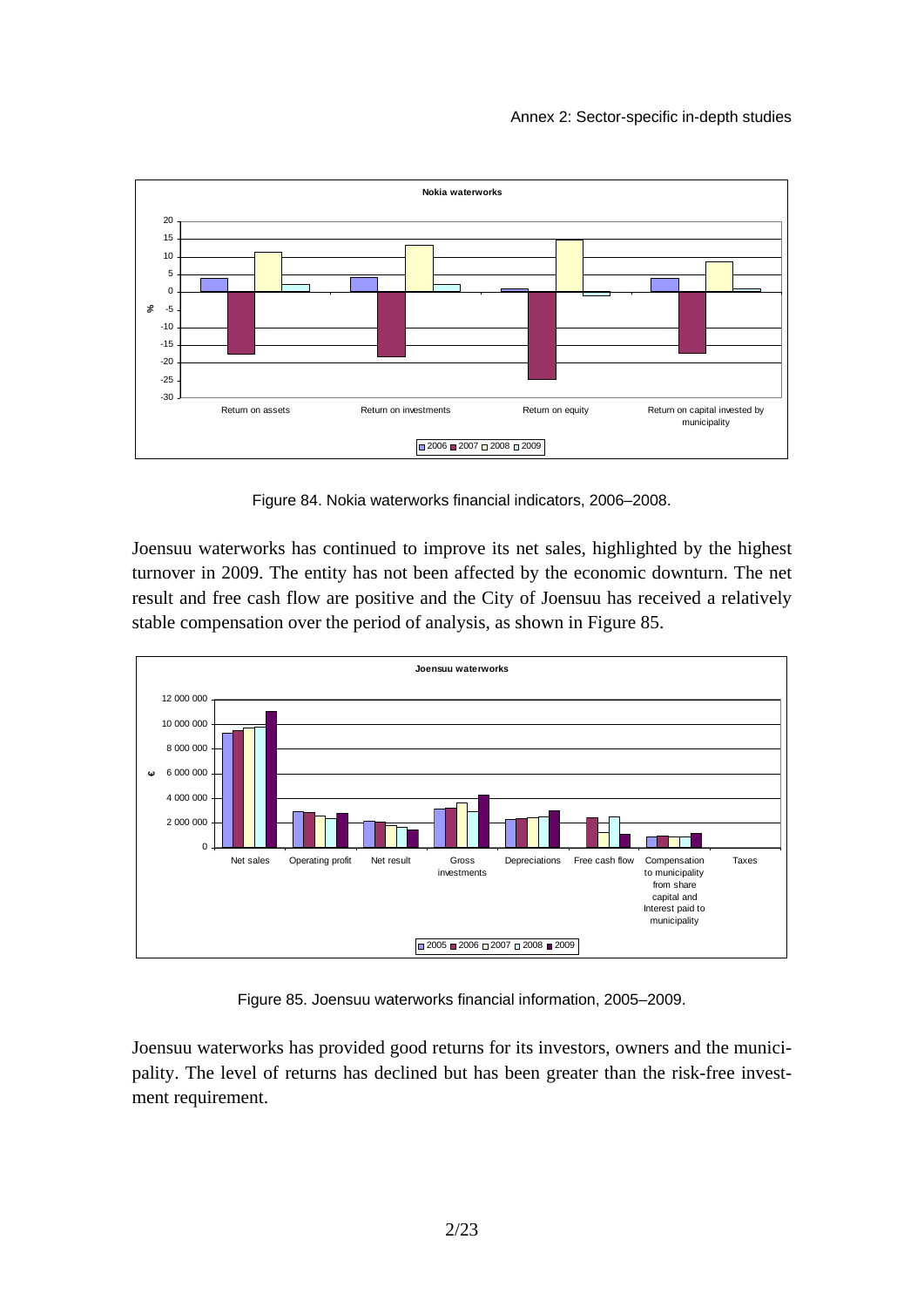Annex 2: Sector-specific in-depth studies



Figure 86. Joensuu waterworks financial indicators, 2006–2009.

Vantaa Waterworks has produced a negative net result, despite its large operational volume. The reason for this could be the competition set up in the Helsinki region. Free cash flow is positive and the City of Vantaa has received a steady revenue. Since the beginning of 2010 Vantaa Waterworks has been part of the Helsinki Region Environmental Services cluster (HSY) together with Helsinki, Kauniainen and Espoo Waterworks.



Figure 87. Vantaa waterworks basic financial data, 2002–2009.

Vantaa waterworks has provided a good return for the City of Vantaa and also good ROA and ROI values. However, return on equity (ROE) has been negative, meaning that owners have taken a loss. Other investors have received revenues exceeding the risk-free level. Key financial indicators for Vantaa waterworks are shown in Figure 88.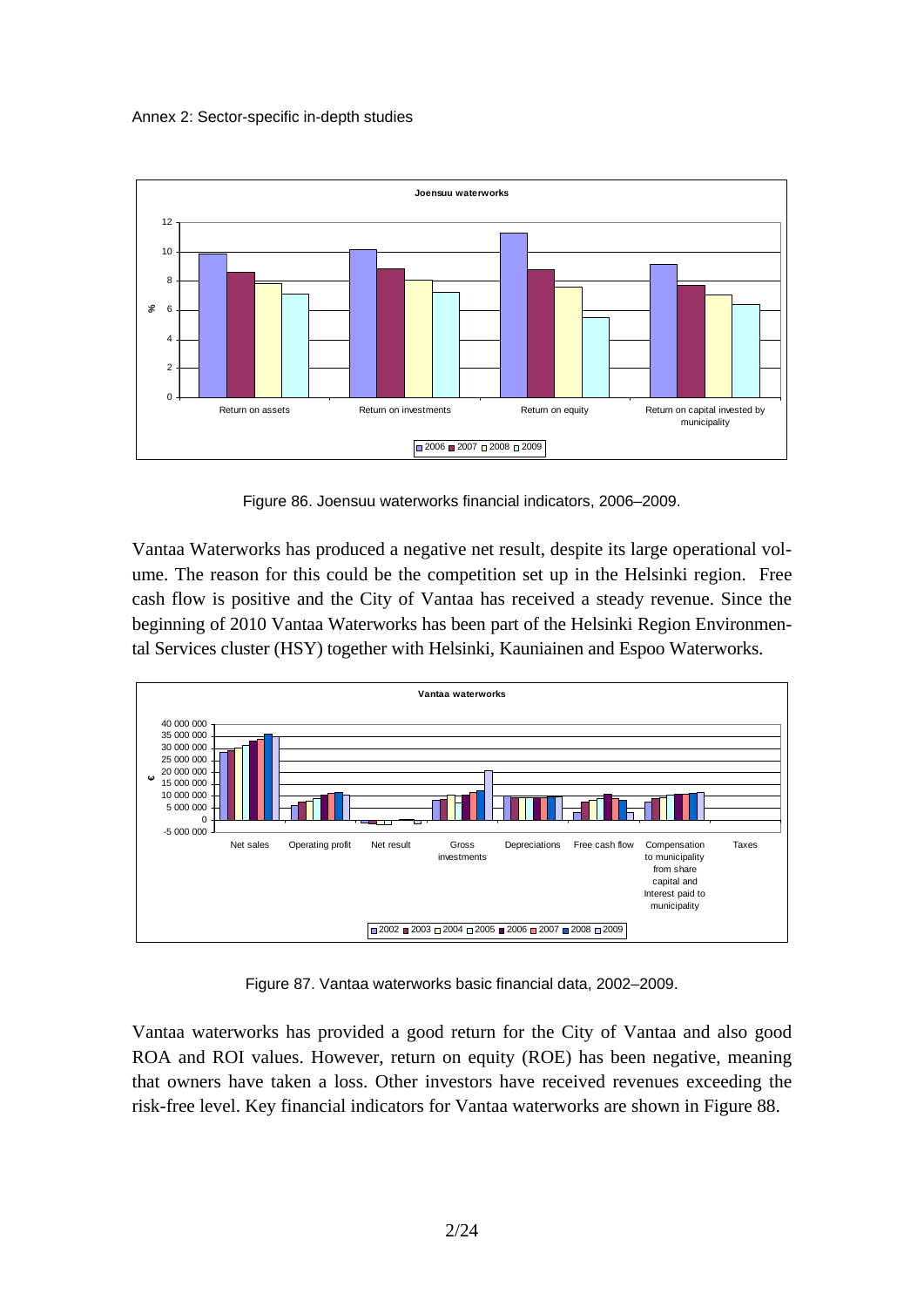

Figure 88. Vantaa waterworks key financial indicators, 2002–2009.

#### **Energy**

For the energy sector we have analysed three of the four companies in our sample: Oulu energy, Helsinki energy and Fortum. Jyväskylä Energy requested that their data not be published separately so these were omitted from the analyses.

The turnover of Oulu energy has nearly doubled over the period of 9 years. The net result has remained positive but in 2009 the result halved compared to the previous year. The company has invested with a steady flow, the free cash flow has remained positive in all but one year. The compensation to municipality has been on roughly the same level for all the years of analysis.



Figure 89. Oulu energy basic financial data.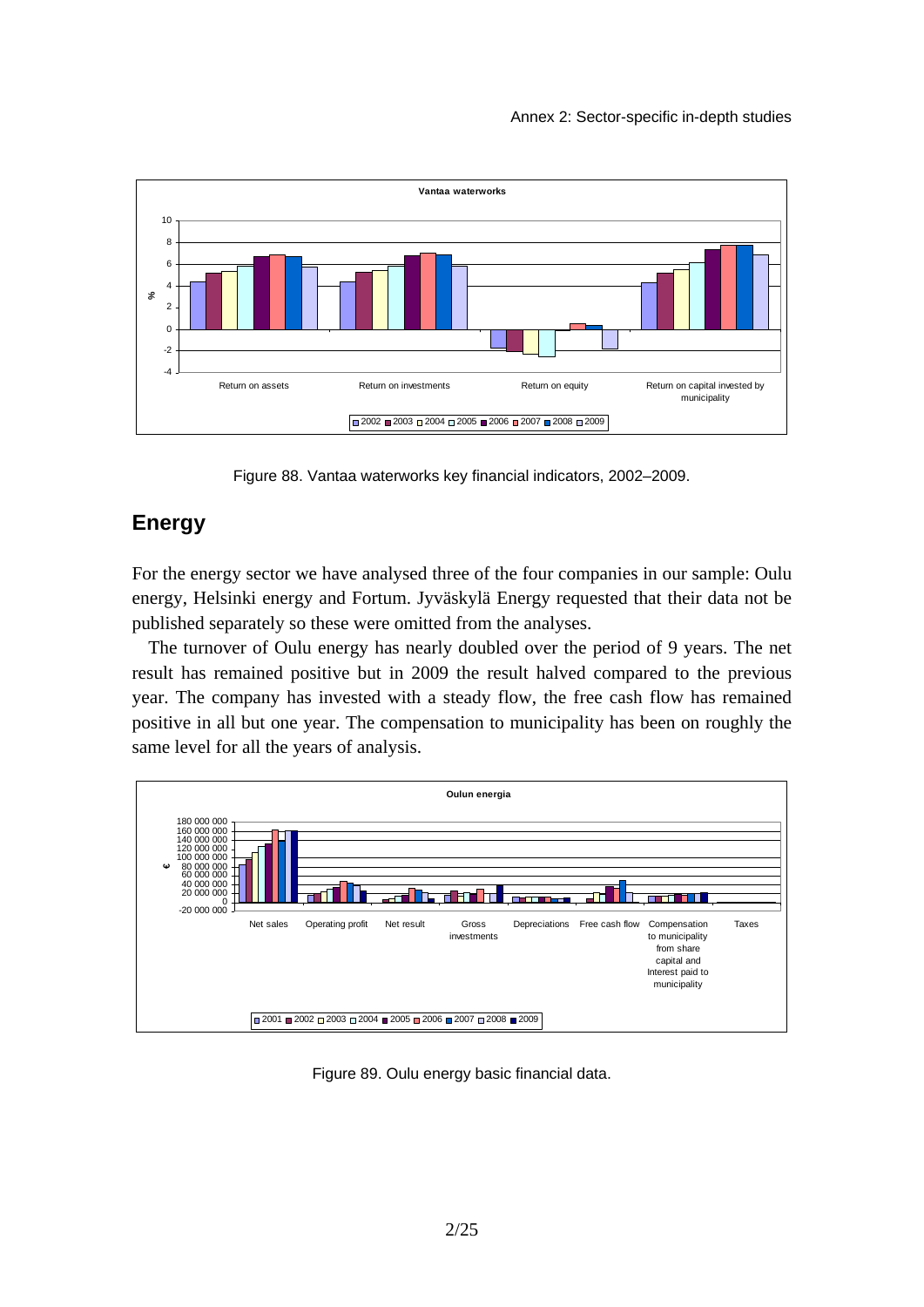Looking at the basic financial indicators of Oulun energy in Figure 90, we can note that according to all indicators, Oulu energy generated for its investors a return of more than 10%. From 2006 onwards the return has declined substantially.



Figure 90. Oulu energy basic financial indicators.

For Helsinki energy, the net sales continued to increase over the period, including 2009 despite the worsening situation of the Finnish economy. The net result and free cash flow have remained positive and the company has compensated the City of Helsinki a fixed return every year as shown in Figure 91.



Figure 91. Helsinki energy basic financial information.

Helsinki Energy has been able to generate good revenue for the City of Helsinki and other stakeholders; in several years the returns exceeded 15%, as shown in Figure 92.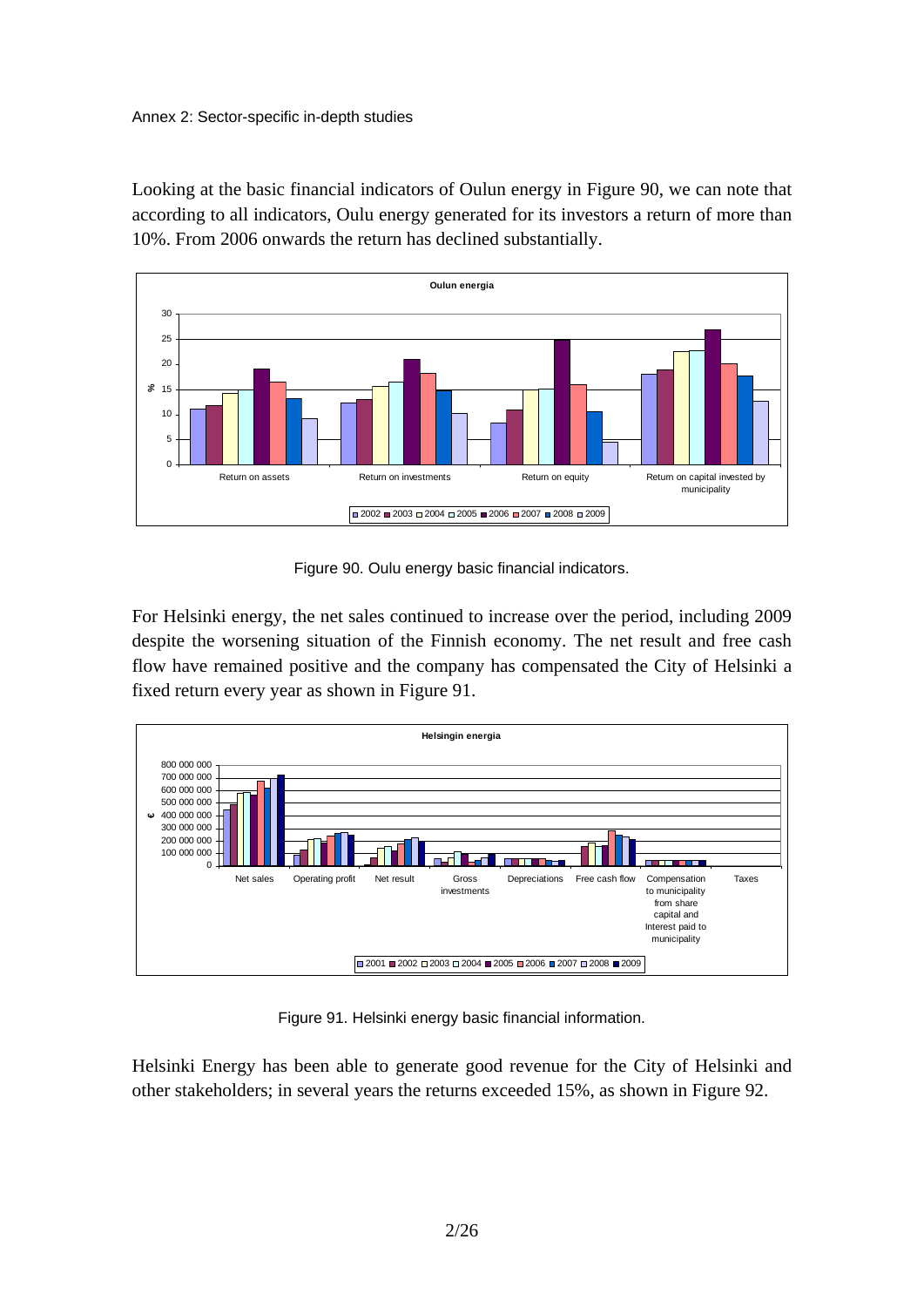

Figure 92. Helsinki Energy key financial indicators.

Despite the halving of Fortum's net sales in 2005, the net result has remained positive. Free cash flow has responded to changes in gross investments. Fortum having sold off its assets in 2005 is one of the factors contributing to the decline in net sales. Figure 93 shows the basic financial data for Fortum.



Figure 93. Fortum basic financial data.

As seen in Figure 94, Fortum has been able to provide a stream of revenue to the state and other stakeholders over the period of analysis. The only slight decline is observed in 2008–2009, when the indicators showed a modest drop in revenues received by investors.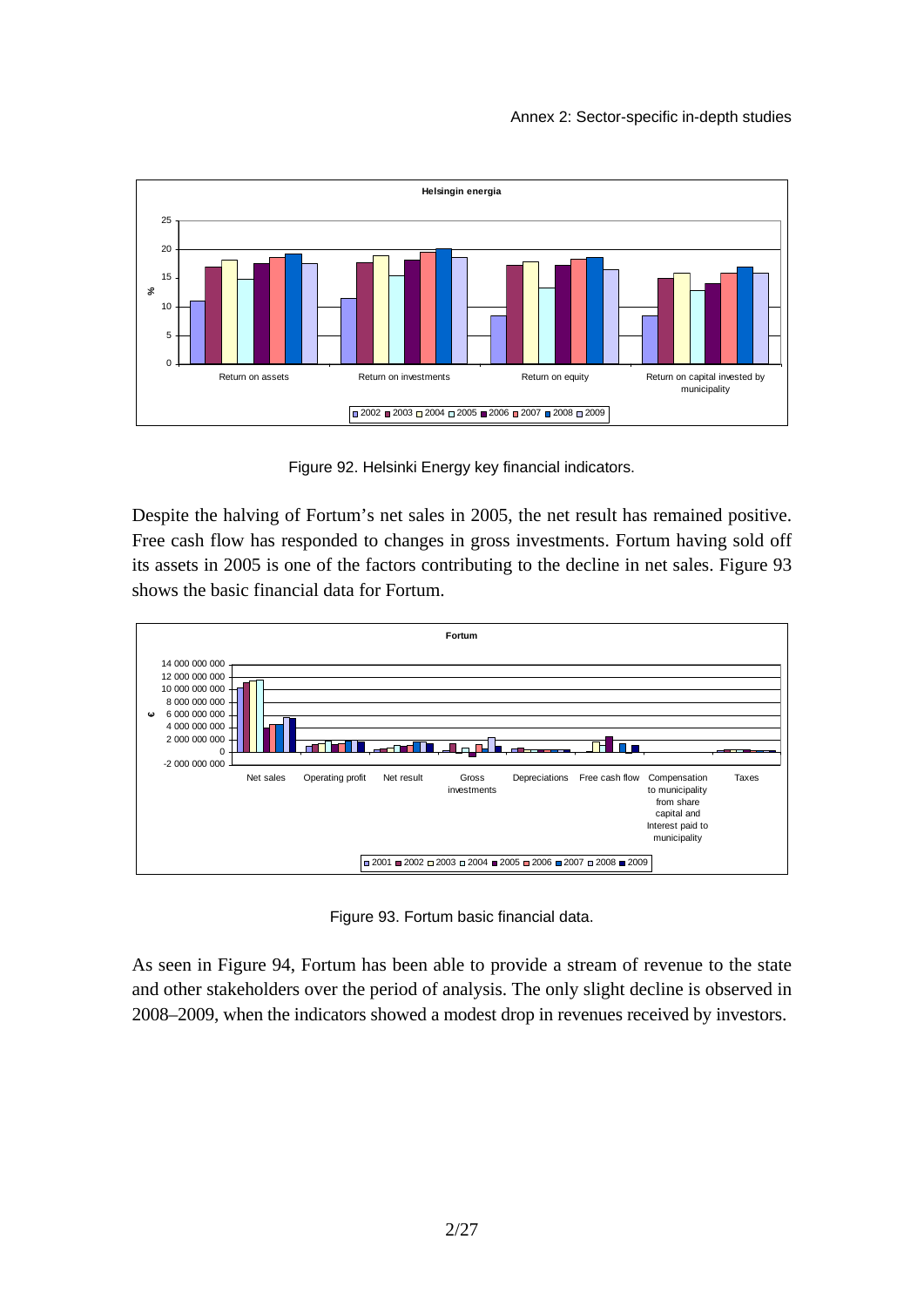Annex 2: Sector-specific in-depth studies



Figure 94. Fortum key financial indicators.

#### **Returns to municipality**

One of the issues that have come up in the financial analyses is what the roles are of the MOCs and MOEs for the municipality in terms of the revenue they generate to the municipality. The first observation was that MOCs do not pay compensation to municipalities; the agreement between a MOC and the municipality on any compensation mechanism in these cases is not clear from the financial information. The second observation, highlighted in Table 5, is that municipalities tend to receive a relatively large proportion of the net sales as compensation from the MOEs. For instance, for ports the average compensation received by municipalities ranges between 5.7% and 27%. For waterworks, the big waterworks tend return a greater compensation to the municipalities than the small ones.

The ROCIM figures are also listed in Table 10 as the average of the period. With the exception of some waterworks, the entities have been good investments for municipalities. The ROCIM values show that municipalities have in most cases received a return exceeding the risk-free rate (3.58%). For both perspectives, the municipalities can view the industries as a potential for collecting revenues that are both stable and significant to the municipality's economy.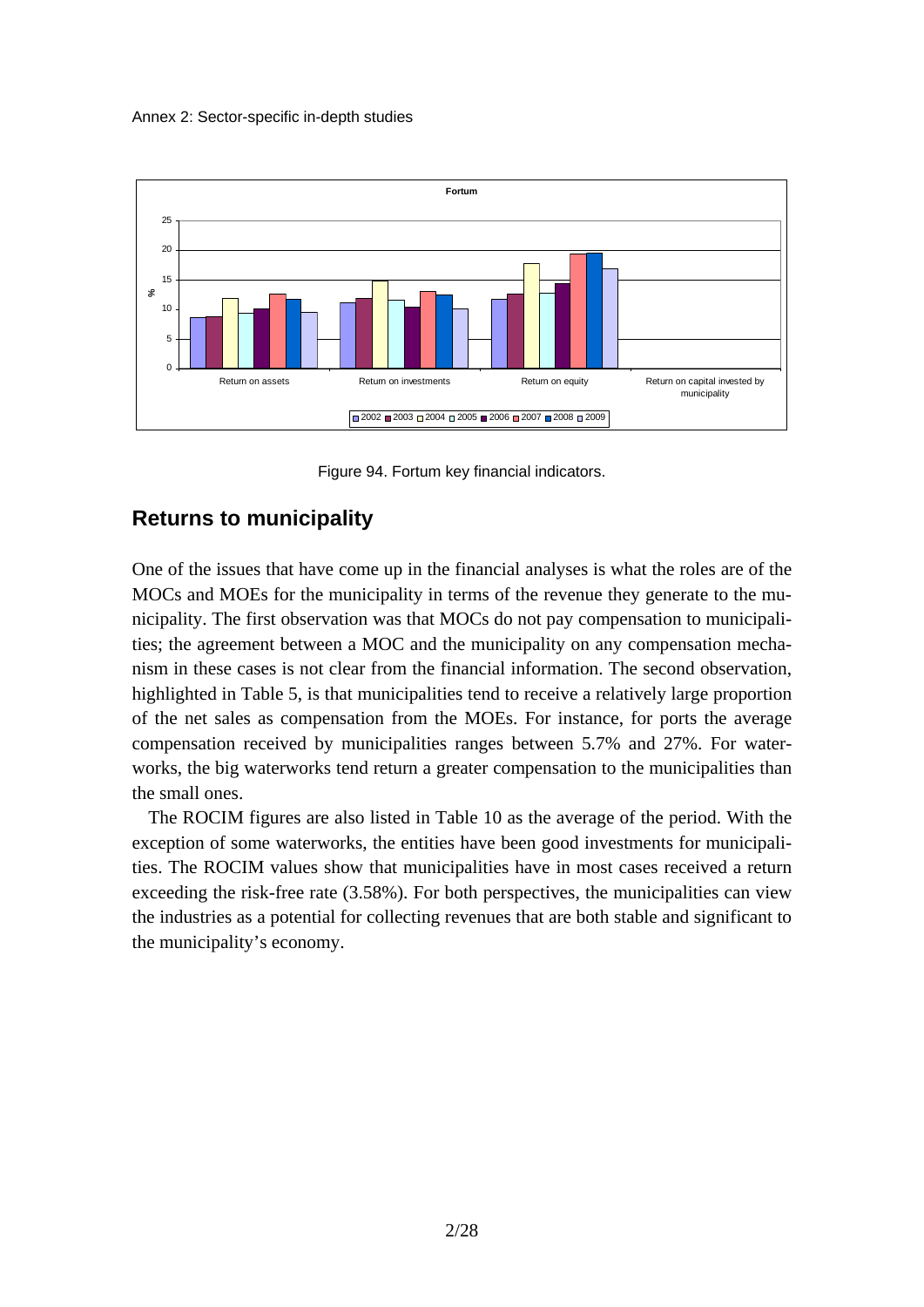#### Table 10.

|                             | Compensation to municipality and interest paid to municipality/Net sales, % |         |      |         |         |         |         |         |          | ROCIM, % |         |
|-----------------------------|-----------------------------------------------------------------------------|---------|------|---------|---------|---------|---------|---------|----------|----------|---------|
|                             | 2001                                                                        | 2002    | 2003 | 2004    | 2005    | 2006    | 2007    | 2008    | 2009     | Average  | Average |
| Port of Naantali            | 15.6                                                                        | 53.6    | 56.5 | 60.4    | 3.7     | 26.3    | 53.7    | 54.4    | 9.7      | 37.10    | 50.41   |
| Port of Oulu                | 14.0                                                                        | 13.0    | 12.6 | 12.5    | 13.2    | 12.1    | 17.4    | 21.5    | 20.6     | 15.21    | 4.95    |
| Port of Kemi                | 14.1                                                                        | 12.0    | 10.6 | 18.1    | 21.3    | 25.8    | 24.6    | 27.5    | 18.5     | 19.17    | 9.09    |
| Port of Helsinki            | 11.7                                                                        | 11.0    | 10.6 | 9.6     | 9.3     | 8.8     | 7.4     | 7.2     | 8.2      | 9.30     | 6.40    |
| Port of Turku               | 22.3                                                                        | 21.9    | 21.4 | 21.1    | 21.3    | 20.2    | 19.5    | 20.0    | 21.0     | 20.98    | 7.31    |
| Port of Kokkola             | 27.5                                                                        | 29.3    | 30.1 | 27.8    | 25.5    | 21.0    | 21.7    | 18.3    | 18.1     | 24.38    | 9.66    |
| Port of Vaasa               | 30.2                                                                        | 24.5    | 32.6 | 32.7    | 29.3    | 32.3    | 32.5    | 14.5    | 14.9     | 27.05    | 7.81    |
| Port of Hanko               | 26.5                                                                        | 19.1    | 17.0 | 16.1    | 14.2    | 12.8    | 15.5    | 14.0    | 22.7     | 17.55    | 25.88   |
| Port of Pori                | 0.0                                                                         | 0.0     | 0.0  | 0.0     | 0.0     | 12.1    | 12.7    | 14.4    | 11.9     | 5.69     | 4.54    |
| Port of Rauma               | 20.2                                                                        | 18.6    | 17.7 | 16.3    | 16.6    | 14.3    | 13.2    | 13.6    | 16.0     | 16.28    | 11.68   |
| Port of Kotka               | 0.8                                                                         | 1.0     | 0.8  | 3.7     | 3.1     | 2.7     | 0.2     | 0.8     | 0.2      | 1.49     | 9.48    |
| Port of Hamina              |                                                                             | 0.0     | 0.0  | 0.0     | 0.0     | 0.0     | 0.0     | 0.0     |          | 0.00     | 6.69    |
| Nokia waterworks            |                                                                             |         |      |         | 9.0     | 8.6     | 8.7     | 8.4     | 7.9      | 8.53     | $-0.02$ |
| Heinola waterworks          |                                                                             |         |      |         |         |         | 19.7    | 20.2    | 20.0     | 19.98    | 4.08    |
| Ilomantsi waterworks        |                                                                             |         |      |         | 10.0    | 8.7     | 8.7     | 8.5     | 9.0      | 8.98     | 1.41    |
| Kaarina waterworks          |                                                                             |         |      |         | 25.0    | 24.1    | 23.1    | 22.1    | 23.2     | 23.50    | 6.16    |
| Kankaanpää waterworks       |                                                                             |         |      |         | 0.0     | 0.0     | 0.0     | 0.0     | 0.0      | 0.00     | 13.37   |
| Raisio waterworks           |                                                                             |         |      |         | 15.5    | 14.9    | 16.5    | 10.0    | 9.0      | 13.19    | $-8.30$ |
| Lieksa waterworks           |                                                                             |         |      |         |         | 7.9     | 8.6     | 9.2     | 9.2      | 8.73     | 2.58    |
| Imatra waterworks           |                                                                             |         |      | 5.8     | 5.1     | 4.7     | 4.4     | 4.0     | 3.7      | 4.62     | 2.95    |
| Taivalkoski waterworks      |                                                                             |         | 10.7 | 10.6    | 10.8    | 9.7     | 20.3    | 25.7    | 21.2     | 15.57    | 3.91    |
| Mäntyharju waterworks       |                                                                             |         |      |         |         |         | 11.8    | 17.0    |          | 14.41    | 2.28    |
| Haukipudas waterworks       | 0.0                                                                         | 0.0     | 0.5  | 3.4     | 5.2     | 5.4     | 5.1     | 4.9     | 5.0      | 3.27     | 2.30    |
| Oulu waterworks             | 20.9                                                                        | 19.3    | 21.2 | 18.3    | 22.1    | 20.4    | 22.5    | 22.0    | 20.8     | 20.83    | 9.26    |
| Helsinki waterworks         | 37.2                                                                        | 34.1    | 33.5 | 32.2    | 31.5    | 29.0    | 28.8    | 27.6    | 25.7     | 31.08    | 14.00   |
| Espoo waterworks            | 29.0                                                                        | 27.5    | 25.3 | 21.8    | 21.1    | 20.9    | 17.6    | 17.2    | 20.1     | 22.28    | 6.06    |
| Vantaa waterworks           |                                                                             | 26.5    | 30.8 | 32.2    | 33.8    | 32.5    | 32.2    | 31.6    | 33.1     | 31.61    | 6.37    |
| Tampere waterworks          |                                                                             |         |      |         | 30.3    | 28.9    | 29.1    | 27.6    |          | 28.98    | 13.62   |
| Kuopio waterworks           |                                                                             |         |      |         | 12.1    | 13.2    | 13.0    | 13.1    |          | 12.85    | 7.73    |
| Porvoo waterworks           |                                                                             |         |      |         |         |         | 2.3     | 2.3     | 4.5      | 3.02     | 0.59    |
| Joensuu waterworks          |                                                                             |         |      |         | 9.4     | 10.2    | 9.0     | 9.0     | 10.6     | 9.66     | 7.77    |
| Pori waterworks             |                                                                             |         |      |         |         |         | 12.6    | 10.0    | 10.2     | 10.92    | 6.53    |
| Kokkola waterworks          |                                                                             |         |      |         | 10.1    | 9.2     | 8.7     | 8.4     | 7.4      | 8.76     | 4.48    |
| Seinäjoki waterworks        |                                                                             |         |      |         |         |         | 4.5     | 4.0     | 5.7      | 4.73     | 7.55    |
| Kempele waterworks          | 0.0                                                                         | 0.0     | 0.0  | 0.0     | 0.0     | 0.0     | 0.0     | 0.0     | $_{0.0}$ | 0.00     | $-0.16$ |
| Lahti Aqua waterworks       | 0.0                                                                         | 0.0     | 0.0  | 0.0     | 0.0     | 0.0     | 0.0     | 0.0     | 0.0      | 0.00     | 3,33    |
| Hämeenlinna area waterworks | 0.0                                                                         | 0.0     | 0.0  | 0.0     | 0.0     | 0.0     | 0.0     | 0.0     | $_{0.0}$ | 0.00     | $-0.66$ |
| Inarin Lappi waterworks     |                                                                             |         |      | $0.0\,$ | $0.0\,$ | $0.0\,$ | $0.0\,$ | $0.0\,$ | 0.0      | 0.00     | 1.90    |
| Kymi waterworks             |                                                                             |         |      |         |         |         | $0.0\,$ | 0.0     | 0.0      | 0.00     | 0.97    |
| Keminmaa waterworks         |                                                                             |         |      |         |         |         | 13.0    | 12.3    |          | 12.64    | 4.70    |
| Raahe waterworks            |                                                                             |         |      |         |         |         | 0.0     | 0.0     |          | 0.00     | -4.11   |
| Lakeuden keskuspuhdistamo   | 0.0                                                                         | $0.0\,$ | 0.0  | 0.0     | 0.0     | $0.0\,$ | 0.0     | 0.0     | 0.0      | 0.00     | 1.40    |
| Oulu energy                 | 15.8                                                                        | 13.4    | 11.8 | 12.3    | 13.0    | 9.5     | 14.4    | 12.3    | 13.0     | 12.83    | 19.23   |
| Helsinki energy             | 10.7                                                                        | 9.7     | 8.3  | 8.1     | 8.4     | 7.0     | 7.6     | 6.8     | 6.6      | 8.13     | 13.26   |

Table 11 lists the compensation figures in euro. We can note that the averages are substantial for all ports, large waterworks and energy companies. The full data are shown in the table.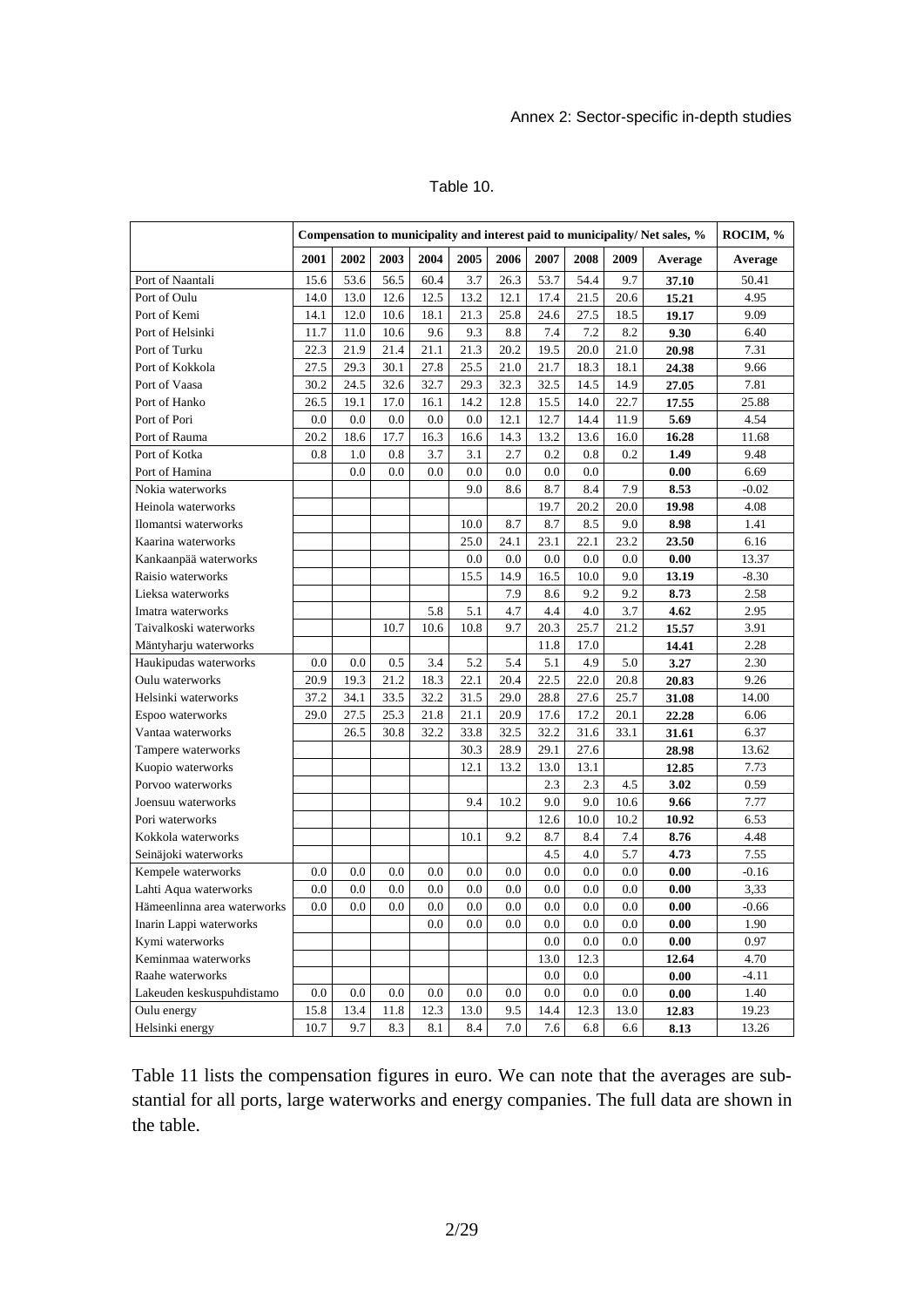#### Table 11.

|                                |                | Compensation to municipality and interest paid to municipality, $\epsilon$ |                |                |            |                |                |                |                |            |
|--------------------------------|----------------|----------------------------------------------------------------------------|----------------|----------------|------------|----------------|----------------|----------------|----------------|------------|
|                                | <b>2001</b>    | 2002                                                                       | 2003           | 2004           | 2005       | 2006           | 2007           | 2008           | 2009           | Average    |
| Port of Naantali               | 802 002        | 3 182 677                                                                  | 3 372 781      | 3719786        | 239 959    | 1697089        | 4 306 047      | 4 841 651      | 702 444        | 2540493    |
| Port of Oulu                   | 504 564        | 505 000                                                                    | 524 706        | 547 731        | 549 036    | 664 279        | 1 019 089      | 1 242 021      | 1 096 841      | 739 252    |
| Port of Kemi                   | 756846         | 738 700                                                                    | 646 000        | 1 066 250      | 1 324 038  | 1697956        | 1745875        | 1 658 299      | 920 548        | 1 172 724  |
| Port of Helsinki               | 8 009 659      | 7839966                                                                    | 7 670 747      | 7 501 529      | 7 332 310  | 7 163 092      | 6 9 9 3 8 7 4  | 6 824 655      | 6 6 5 4 4 3 7  | 7 332 363  |
| Port of Turku                  | 5 027 322      | 4 962 406                                                                  | 4 944 092      | 4918359        | 4 892 590  | 4 866 786      | 4841089        | 4 817 608      | 4 8 1 3 3 5 5  | 4898179    |
| Port of Kokkola                | 1 665 380      | 1658318                                                                    | 1 655 098      | 1697830        | 1731313    | 1 805 459      | 1799 584       | 1929 194       | 1945 311       | 1765276    |
| Port of Vaasa                  | 821 611        | 637 664                                                                    | 786 661        | 745 218        | 611 018    | 770 200        | 825 364        | 370 579        | 360 621        | 658771     |
| Port of Hanko                  | 1681879        | 1681879                                                                    | 1681879        | 1681879        | 1681879    | 1681900        | 1681879        | 1682037        | 1682011        | 1681914    |
| Port of Pori                   | 0              |                                                                            | $\Omega$       | $\Omega$       |            | 1 660 000      | 1 660 000      | 1 660 000      | 1 660 000      | 737 778    |
| Port of Rauma                  | 2 186 000      | 2 186 000                                                                  | 2 186 000      | 2 186 000      | 2 186 000  | 2 186 000      | 2 186 000      | 2 186 000      | 2 186 000      | 2 186 000  |
| Port of Kotka                  | 151 851        | 200 000                                                                    | 170 000        | 953 589        | 838 466    | 844 481        | 75 000         | 337 500        | 75 000         | 405 099    |
| Port of Hamina                 |                |                                                                            | $\Omega$       | $\Omega$       |            |                | $\Omega$       |                | $\Omega$       |            |
| Nokia waterworks               |                |                                                                            |                |                | 435 190    | 435 190        | 435 190        | 435 190        | 435 190        | 435 190    |
| Heinola waterworks             |                |                                                                            |                |                |            |                | 548 498        | 598 621        | 596414         | 581 178    |
| Ilomantsi waterworks           |                |                                                                            |                |                | 50 194     | 47926          | 48 071         | 46 315         | 46 144         | 47730      |
| Kaarina waterworks             |                |                                                                            |                |                | 833 975    | 833 975        | 857 481        | 784 229        | 1 017 628      | 865 458    |
| Kankaanpää water-              |                |                                                                            |                |                |            |                |                |                |                |            |
| works                          |                |                                                                            |                |                | $\Omega$   | 0              | C              |                | $\Omega$       | 0          |
| Raisio waterworks              |                |                                                                            |                |                | 692 308    | 746 247        | 892 483        | 650 659        | 540 005        | 704 340    |
| Lieksa waterworks              |                |                                                                            |                |                |            | 117 327        | 123 609        | 129 512        | 135 316        | 126 441    |
| Imatra waterworks              |                |                                                                            |                | 247 149        | 233 257    | 218 072        | 202 969        | 188 996        | 174 458        | 210 817    |
| Taivalkoski water-             |                |                                                                            |                |                |            |                |                |                |                |            |
| works                          |                |                                                                            | 30 4 96        | 29 7 86        | 31 899     | 30 227         | 69 9 26        | 96 178         | 82 324         | 52 977     |
| Mäntyharju water-<br>works     |                |                                                                            |                |                |            |                | 64 025         | 101 598        | $\Omega$       | 55 208     |
| Haukipudas water-              |                |                                                                            |                |                |            |                |                |                |                |            |
| works                          | $\Omega$       | $\theta$                                                                   | 8460           | 53 907         | 87 400     | 100 000        | 100 000        | 100 000        | 110 000        | 62 196     |
| Oulu waterworks                | 3 560 688      | 3 579 124                                                                  | 4 1 1 3 4 7 9  | 3 573 353      | 4 347 705  | 4 049 826      | 4 4 7 8 1 4 2  | 4 5 8 5 2 4 5  | 4 5 8 5 4 5 7  | 4 097 002  |
| Helsinki waterworks            | 32 018 000     | 31 431 000                                                                 | 30 847 000     | 30 259 000     | 29 676 000 | 29 113 000     | 28 501 000     | 27 915 000     | 27 328 990     | 29 676 554 |
| Espoo waterworks               | 9787717        | 9 659 584                                                                  | 9 5 3 1 4 3 3  | 8 4 9 3 6 4 8  | 8 409 344  | 8 3 2 5 0 4 0  | 8 240 735      | 8 156 431      | 8 8 5 3 1 1 6  | 8828561    |
| Vantaa waterworks              |                | 7463892                                                                    | 9 000 000      | 9 615 000      | 10 527 000 | 10 685 000     | 10 845 000     | 11 302 000     | 11 602 000     | 10 129 987 |
| Tampere waterworks             |                |                                                                            |                |                | 10 500 000 | 10 500 000     | 10 500 000     | 10 500 000     | $\Omega$       | 8 400 000  |
| Kuopio waterworks              |                |                                                                            |                |                | 1 545 700  | 1829000        | 1 813 000      | 1 800 000      |                | 1 397 540  |
| Porvoo waterworks              |                |                                                                            |                |                |            |                | 150 000        | 150 000        | 300 000        | 200 000    |
| Joensuu waterworks             |                |                                                                            |                |                | 879 526    | 970 258        | 872 268        | 883 068        | 1 171 399      | 955 304    |
| Pori waterworks                |                |                                                                            |                |                |            |                | 1 684 000      | 1 684 000      | 1 684 000      | 1684000    |
| Kokkola waterworks             |                |                                                                            |                |                | 426 360    | 428 569        | 429 254        | 430 690        | 490 230        | 441 021    |
| Seinäjoki waterworks           |                |                                                                            |                |                |            |                | 281 140        | 265 139        | 584 970        | 377 083    |
| Kempele waterworks             | $\mathbf{0}$   | $\Omega$                                                                   | $\mathbf 0$    | $\overline{0}$ | $\theta$   | $\overline{0}$ | $\theta$       | $\overline{0}$ | $\overline{0}$ | $\bf{0}$   |
| Lahti Aqua water-              | $\theta$       | 0                                                                          | $\Omega$       | $\overline{0}$ | $\theta$   | 0              |                | C              | 0              | $\bf{0}$   |
| works<br>Hämeenlinna area      |                |                                                                            |                |                |            |                |                |                |                |            |
| waterworks                     | $\Omega$       | $\Omega$                                                                   | $\Omega$       | $\Omega$       | $\Omega$   | $\overline{0}$ | $\Omega$       | $\overline{0}$ | $\overline{0}$ | $\bf{0}$   |
| Inarin Lappi water-<br>works   |                |                                                                            |                | $\Omega$       | $\Omega$   | $\overline{0}$ | 0              | $\Omega$       | $\theta$       | $\bf{0}$   |
| Kymi waterworks                |                |                                                                            |                |                |            |                | $\Omega$       |                | 0              | $\bf{0}$   |
| Keminmaa water-                |                |                                                                            |                |                |            |                |                |                |                |            |
| works                          |                |                                                                            |                |                |            |                | 184 097        | 184 097        | $\overline{0}$ | 122731     |
| Raahe waterworks               |                |                                                                            |                |                |            |                | $\overline{0}$ |                | $\overline{0}$ | 0          |
| Lakeuden ke-<br>skuspuhdistamo | $\overline{0}$ | $\Omega$                                                                   | $\overline{0}$ | $\overline{0}$ | $\theta$   | $\theta$       |                |                | 0              |            |
| Oulu energy                    | 13 349 000     | 13 008 000                                                                 | 13 012 000     | 15 450 000     | 16 930 000 | 15 430 000     | 19 730 000     | 19 839 000     | 21 053 000     | 16 422 333 |
| Helsinki energy                | 47 428 995     | 47 429 000                                                                 | 47 429 000     | 47 429 000     | 47 429 000 | 47 429 000     | 47 429 000     | 47 429 000     | 47 429 000     | 47 428 999 |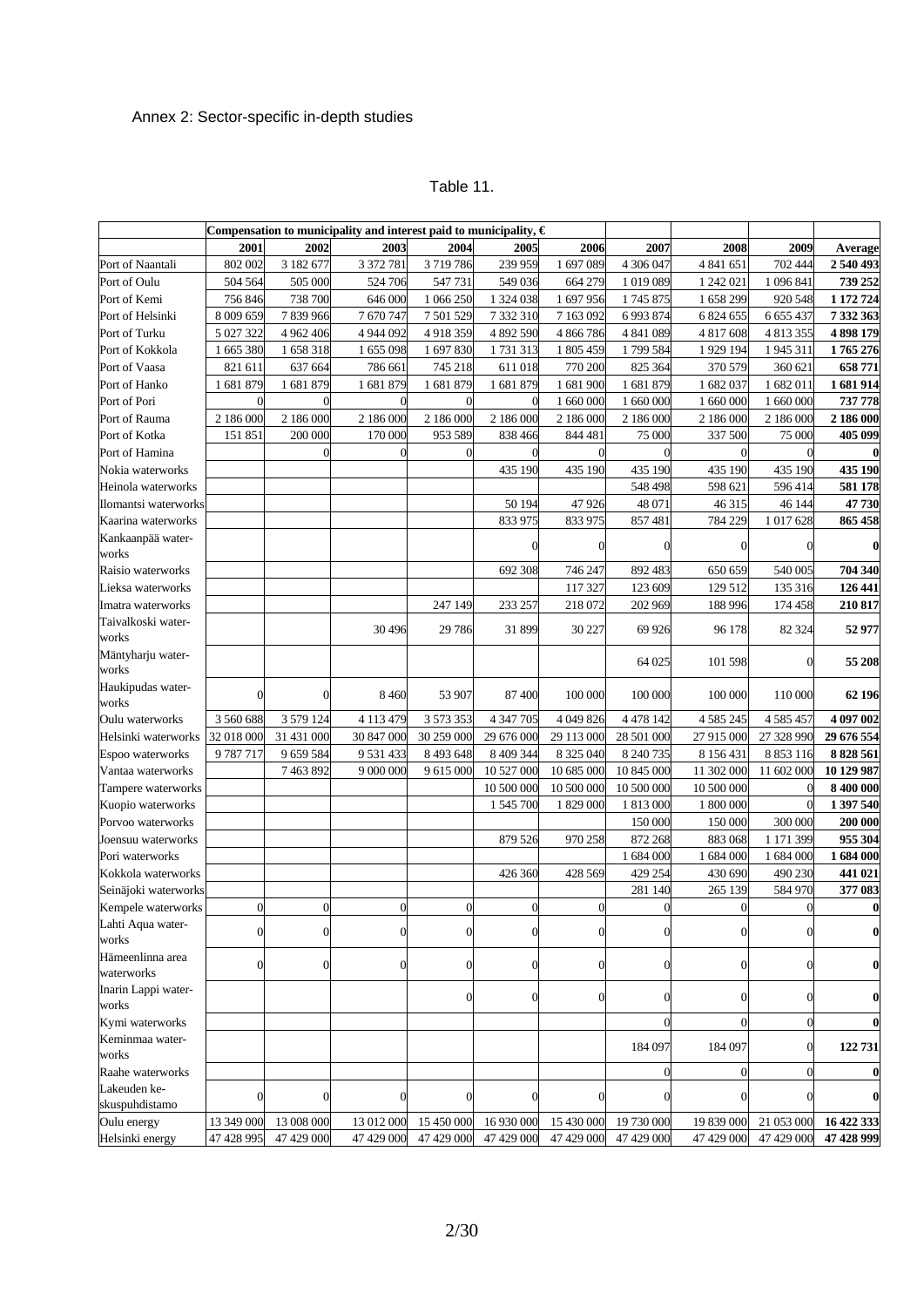#### **Port of Oulu**



Figure 95. Port of Oulu, financial data, 2001–2009.



Figure 96. Port of Oulu, return ratios, 2002–2009.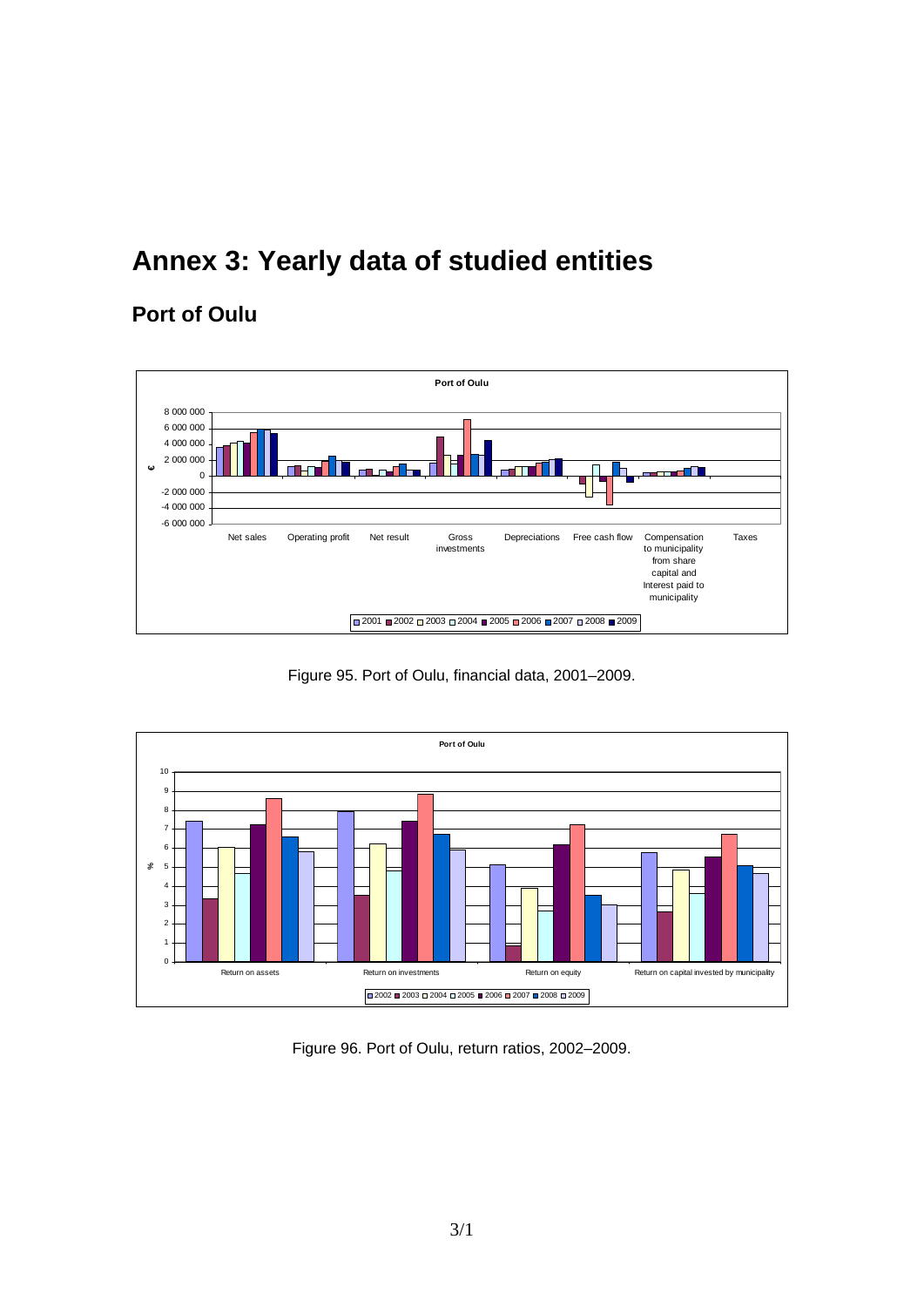#### **Port of Kemi**



Figure 97. Port of Kemi, financial data, 2001–2009.



Figure 98. Port of Kemi, return ratios, 2002–2009.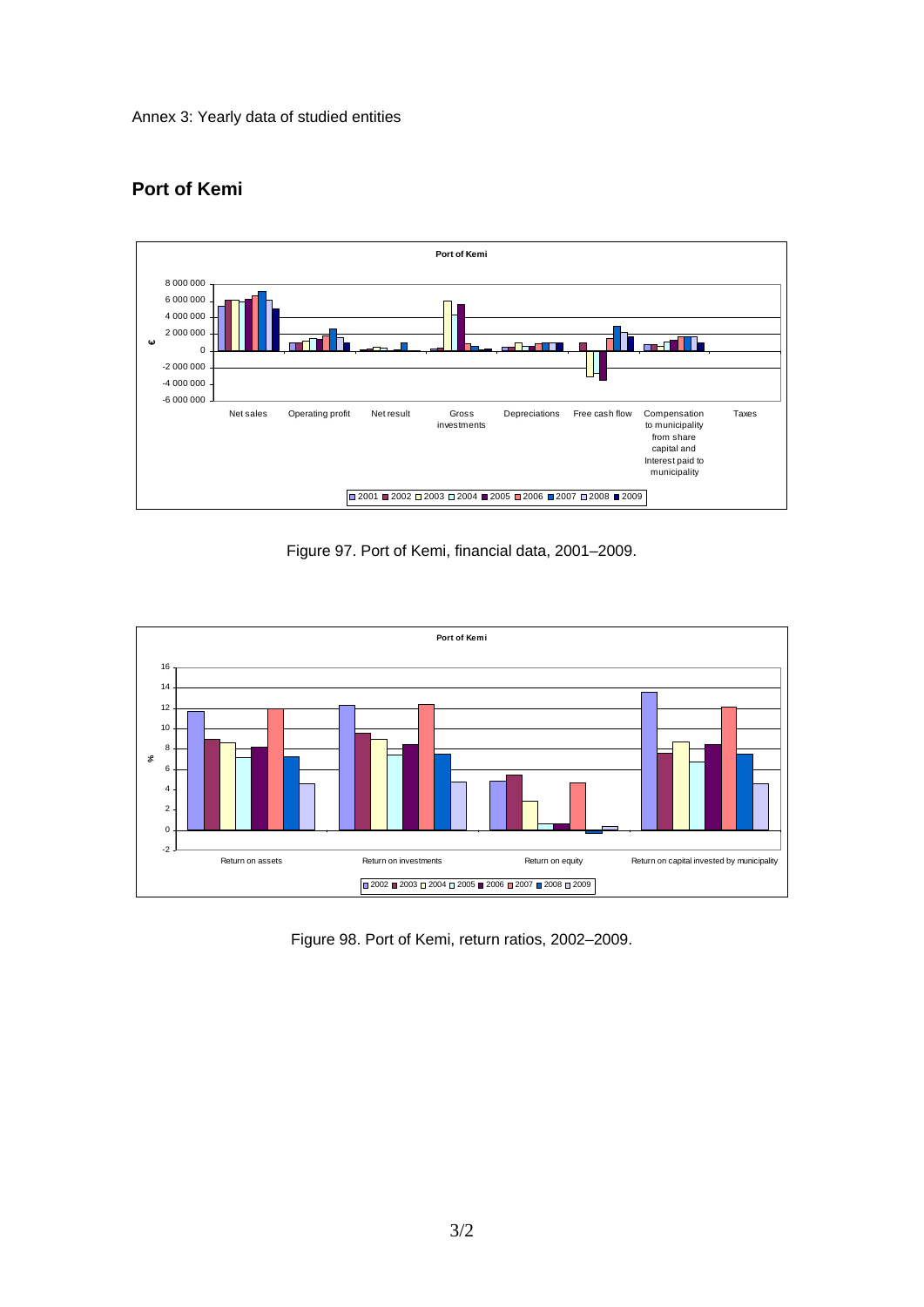### **Port of Helsinki**



Figure 99. Port of Helsinki, financial data, 2001–2009.



Figure 100. Port of Helsinki, return ratios, 2002–2009.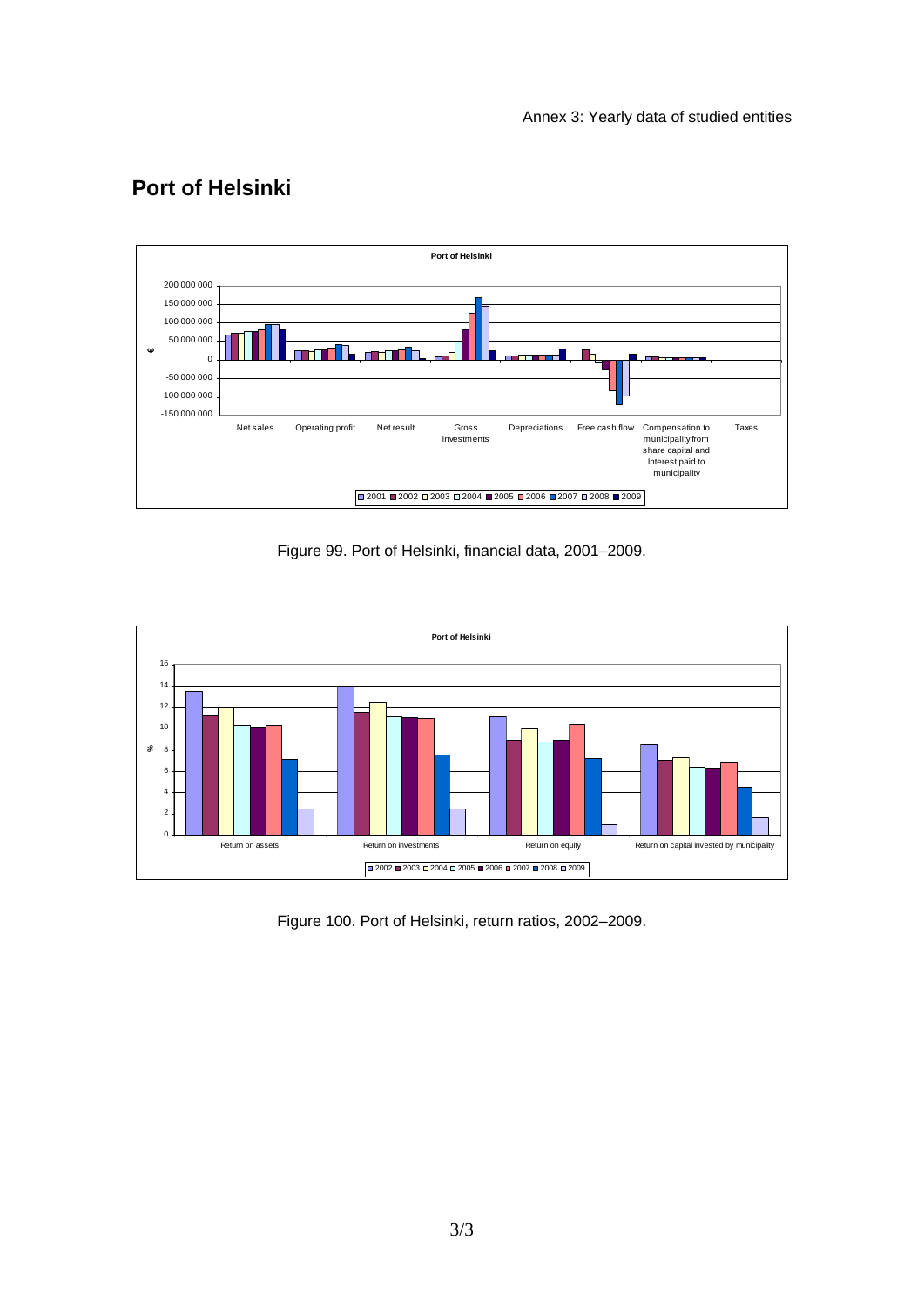# **Port of Turku**



Figure 101. Port of Turku, financial data, 2001–2009.



Figure 102. Port of Turku, return ratios, 2002–2009.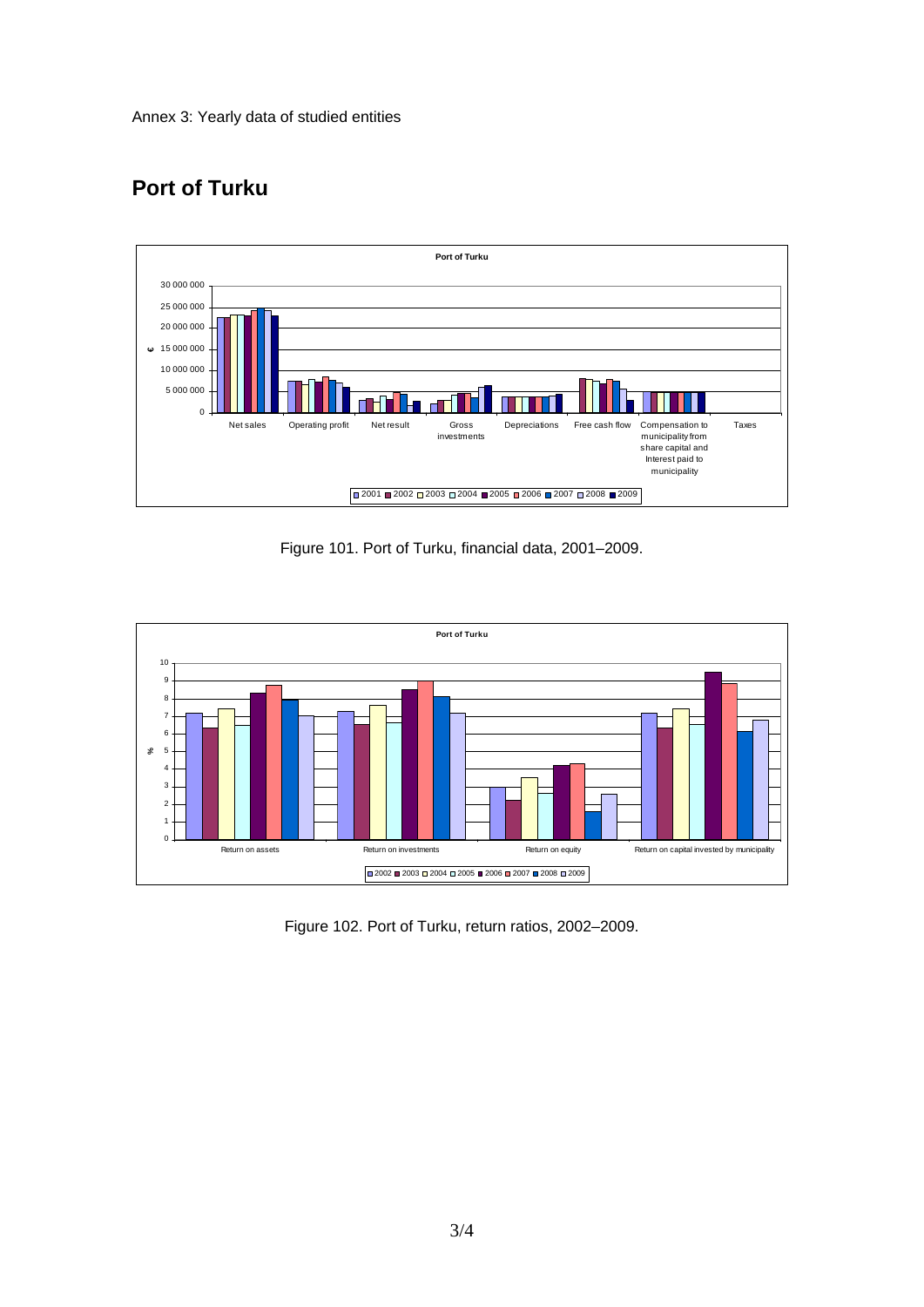# **Port of Kokkola**



Figure 103. Port of Kokkola, financial data, 2001–2009.



Figure 104. Port of Kokkola, return ratios, 2002–2009.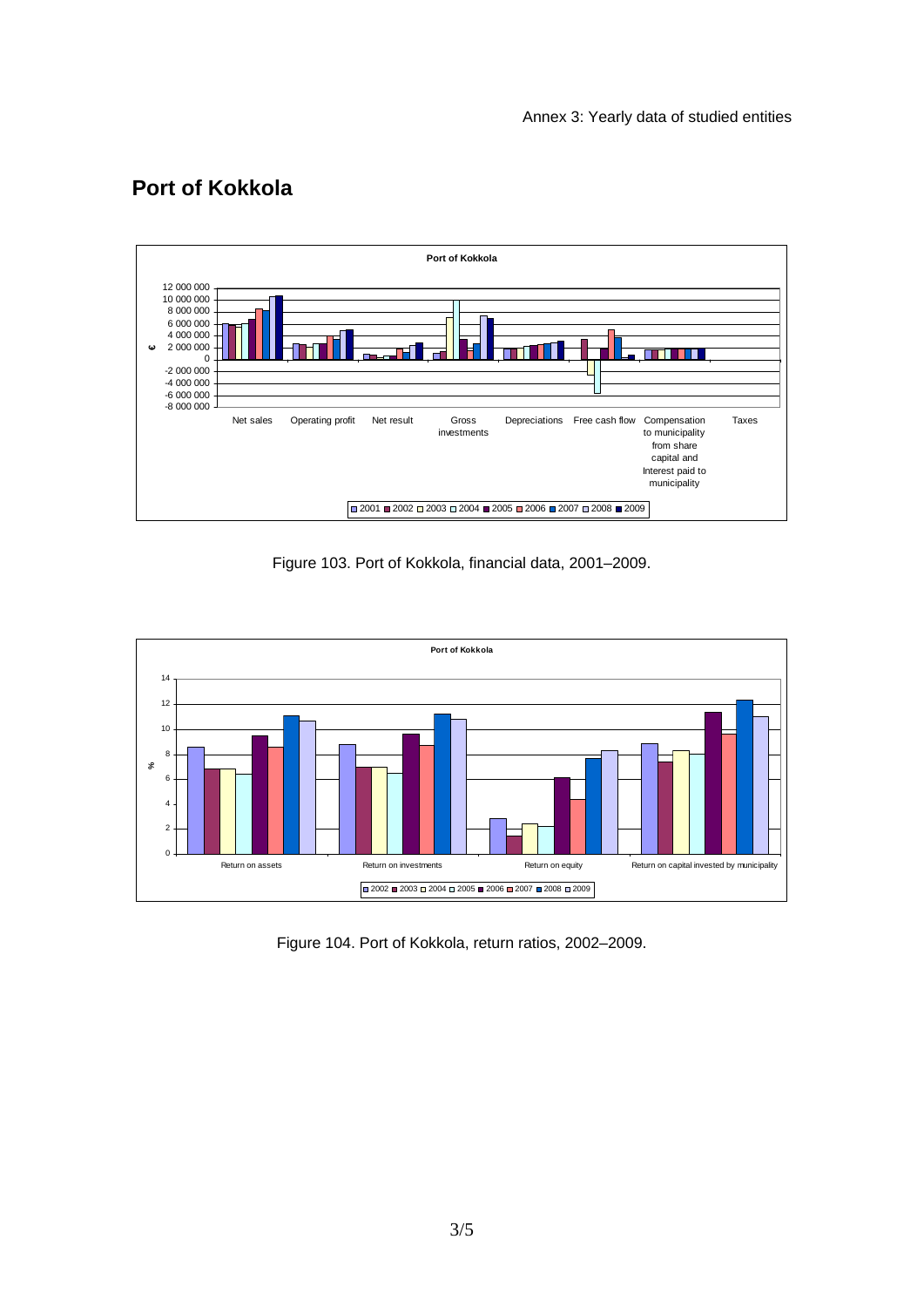# **Port of Kotka**



Figure 105. Port of Kotka, financial data, 2001–2009.



Figure 106. Port of Kotka, return ratios, 2002–2009.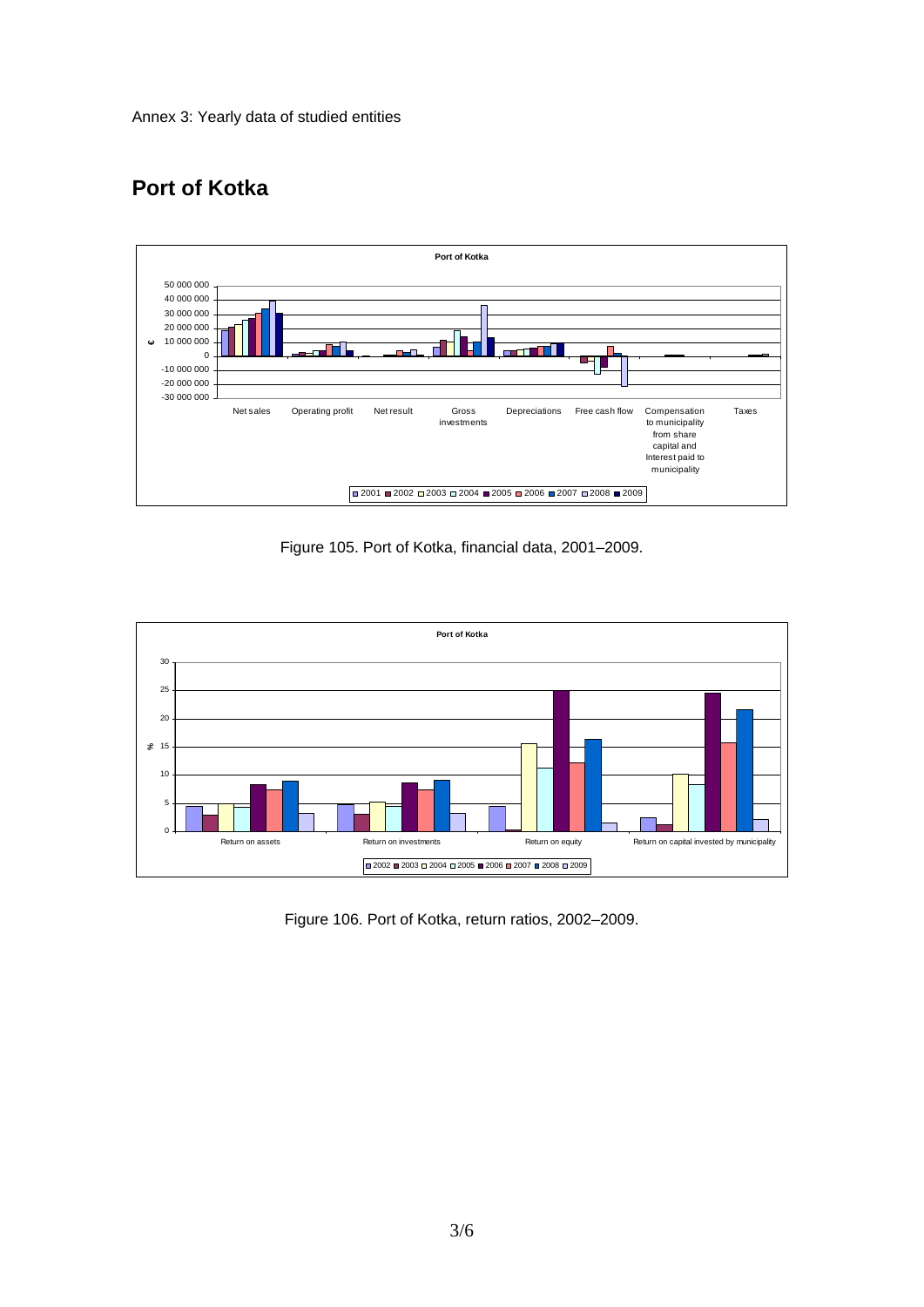### **Port of Hamina**



Figure 107. Port of Hamina, financial data, 2002–2008.



Figure 108. Port of Hamina, return ratios, 2003–2008.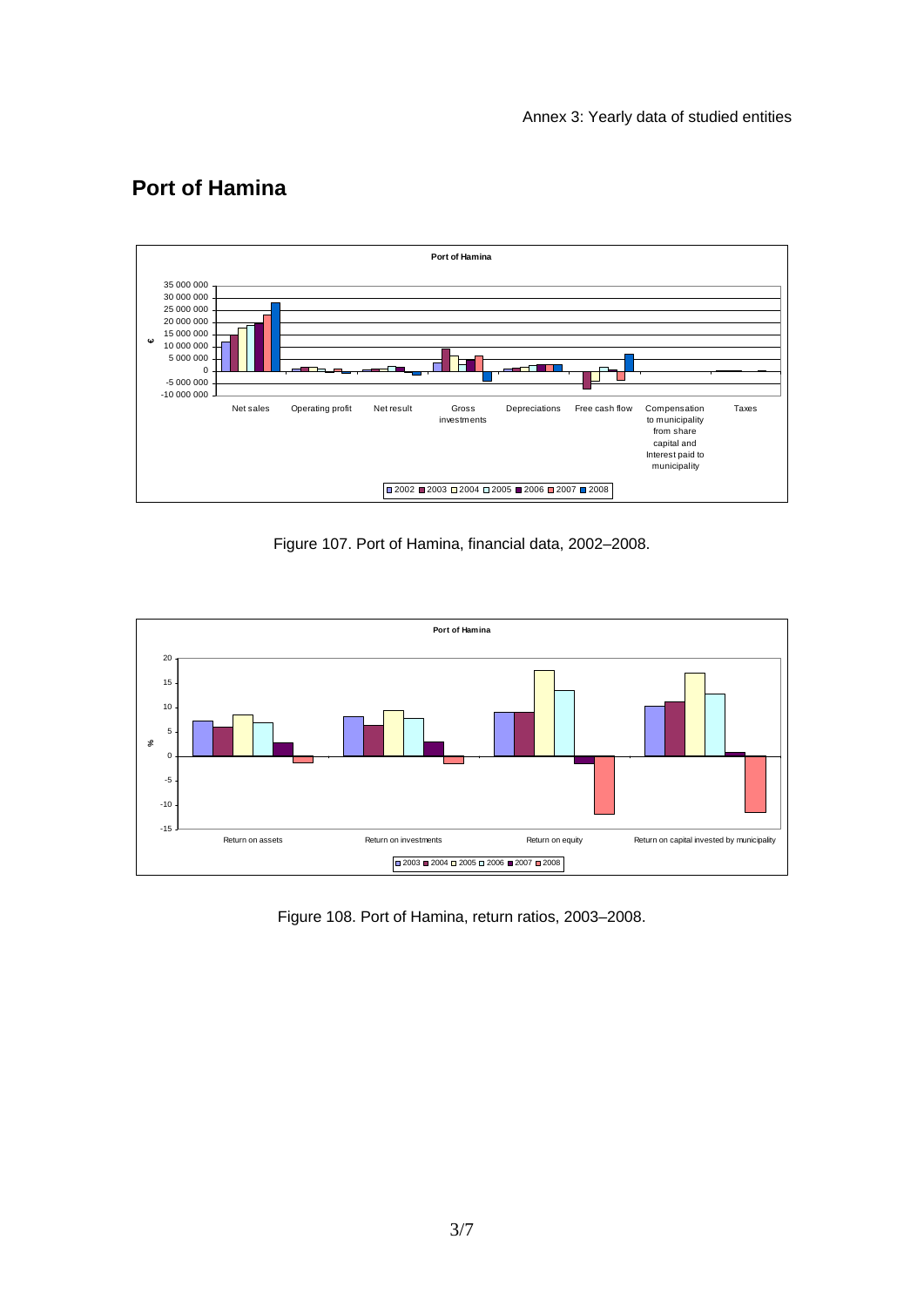# **Port of Vaasa**



Figure 109. Port of Vaasa, financial data, 2001–2009.



Figure 110. Port of Vaasa, return ratios, 2002–2009.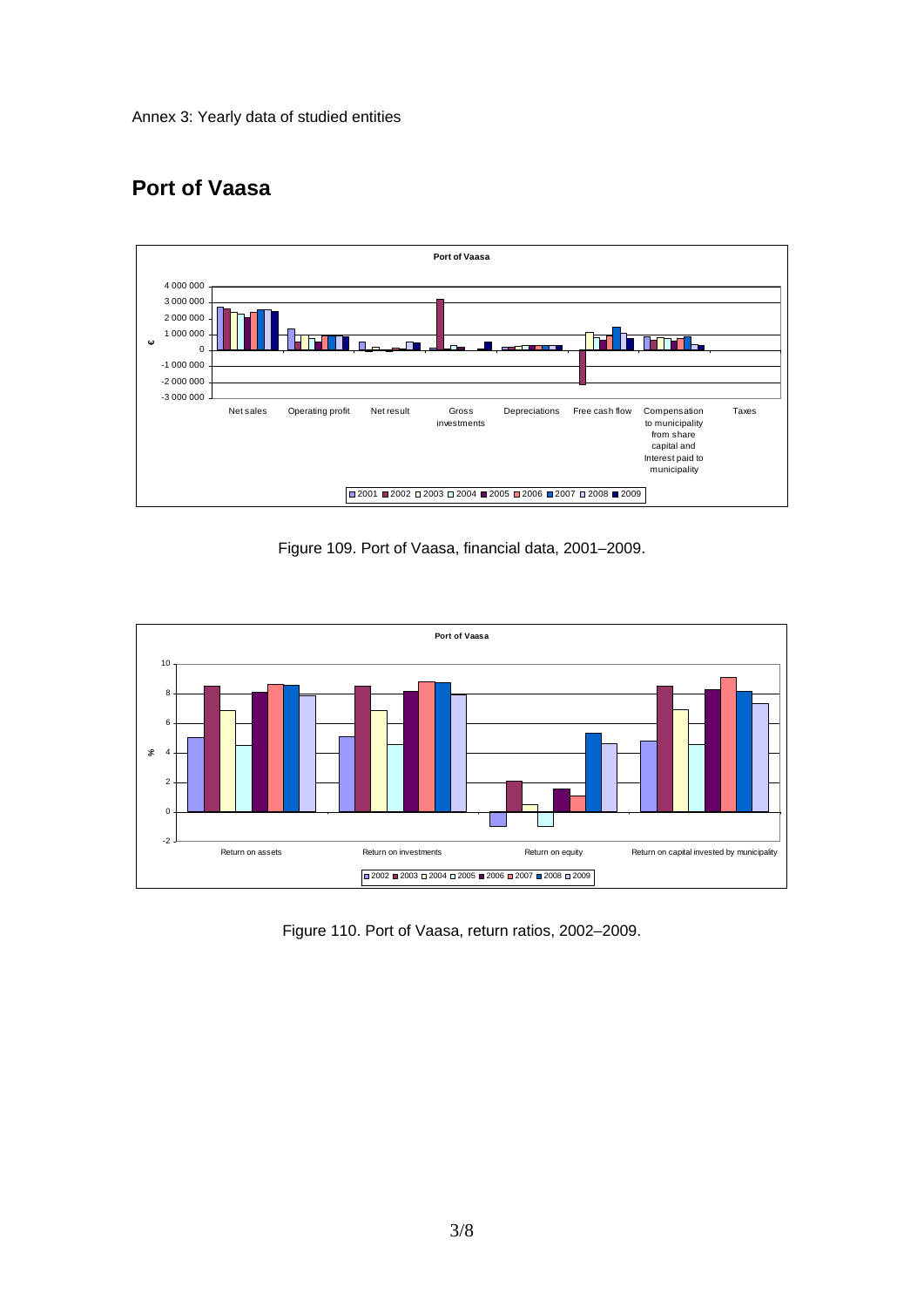### **Port of Hanko**



Figure 111. Port of Hanko, financial data, 2001–2009.



Figure 112. Port of Hanko, return ratios, 2002–2009.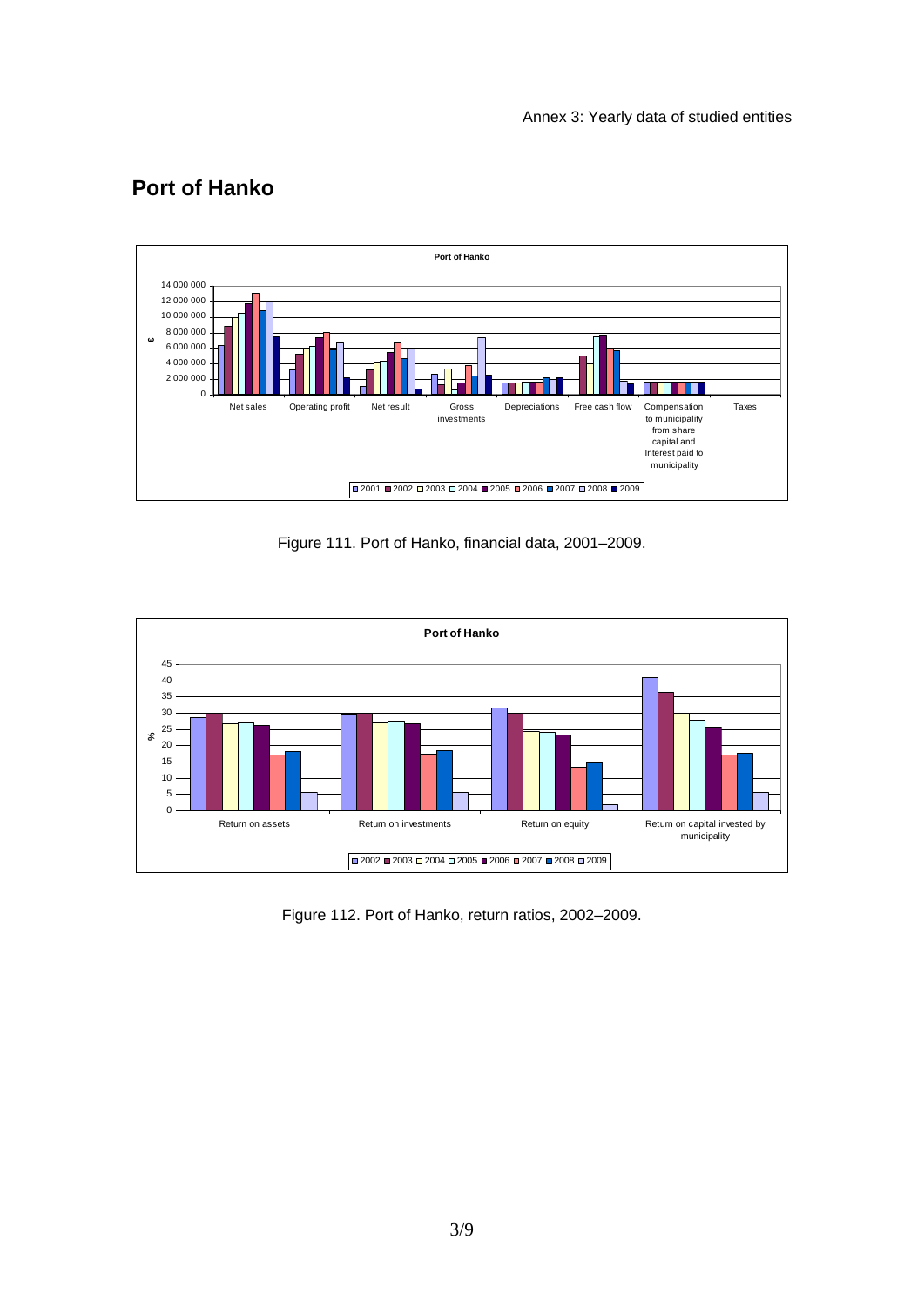# **Port of Naantali**



Figure 113. Port of Naantali, financial data, 2001–2009.



Figure 114. Port of Naantali, return ratios, 2002–2009.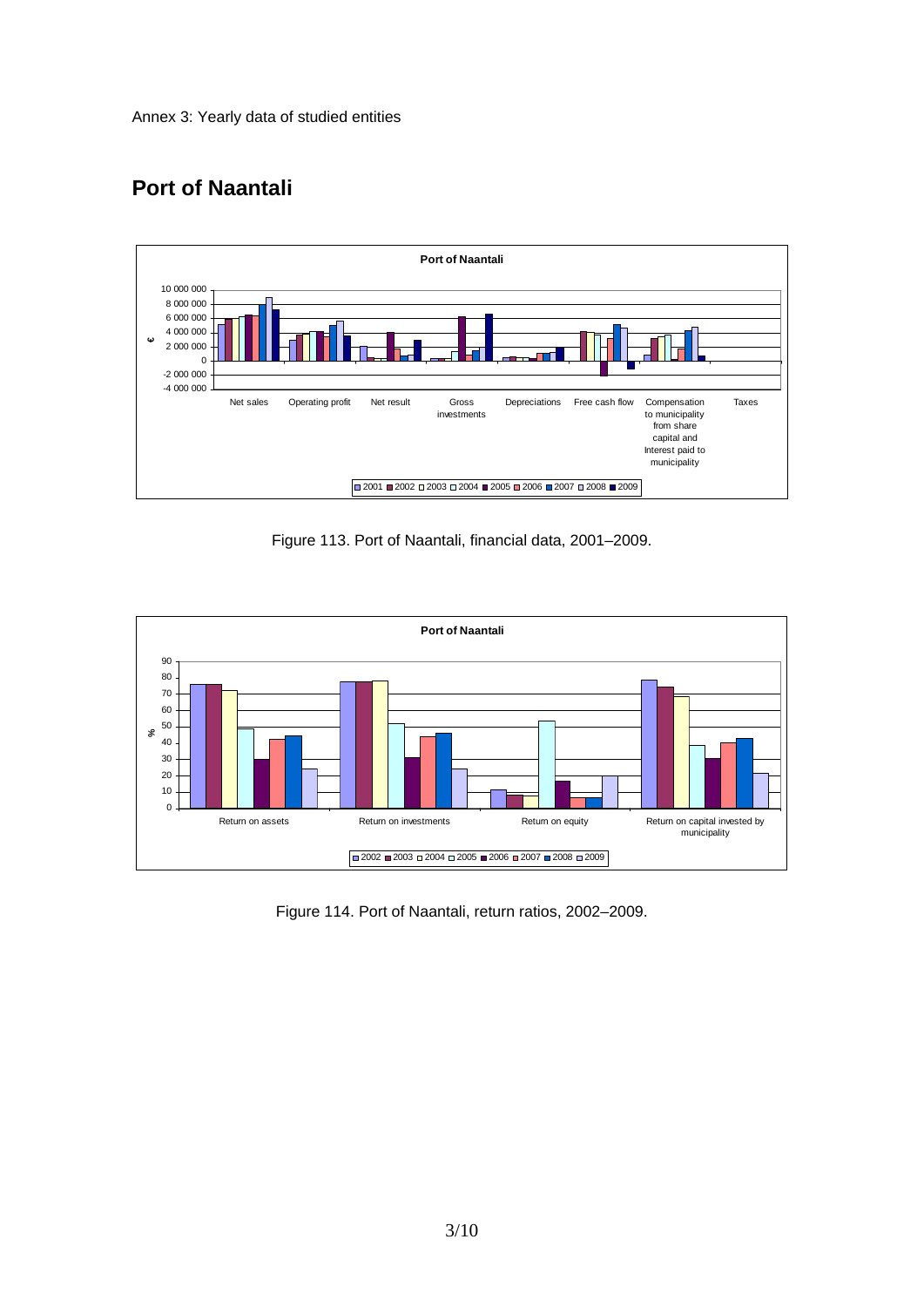# **Inkoo Shipping**



Figure 115. Inkoo Shipping, financial data, 2001–2009.



Figure 116. Inkoo Shipping, return ratios, 2002–2009.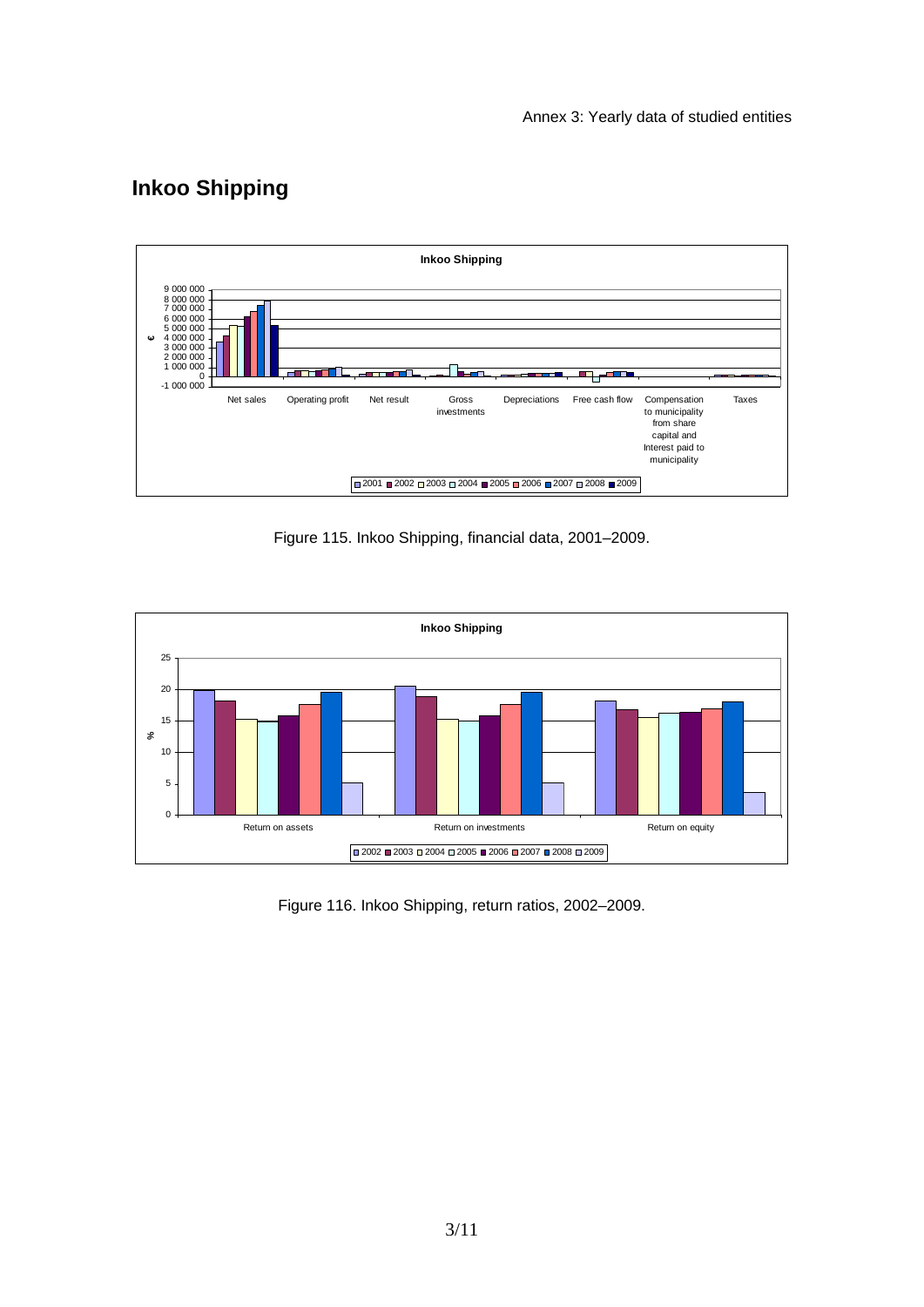# **Port of Pori**



Figure 117. Port of Pori, financial data, 2001–2009.



Figure 118. Port of Pori, return ratios, 2002–2009.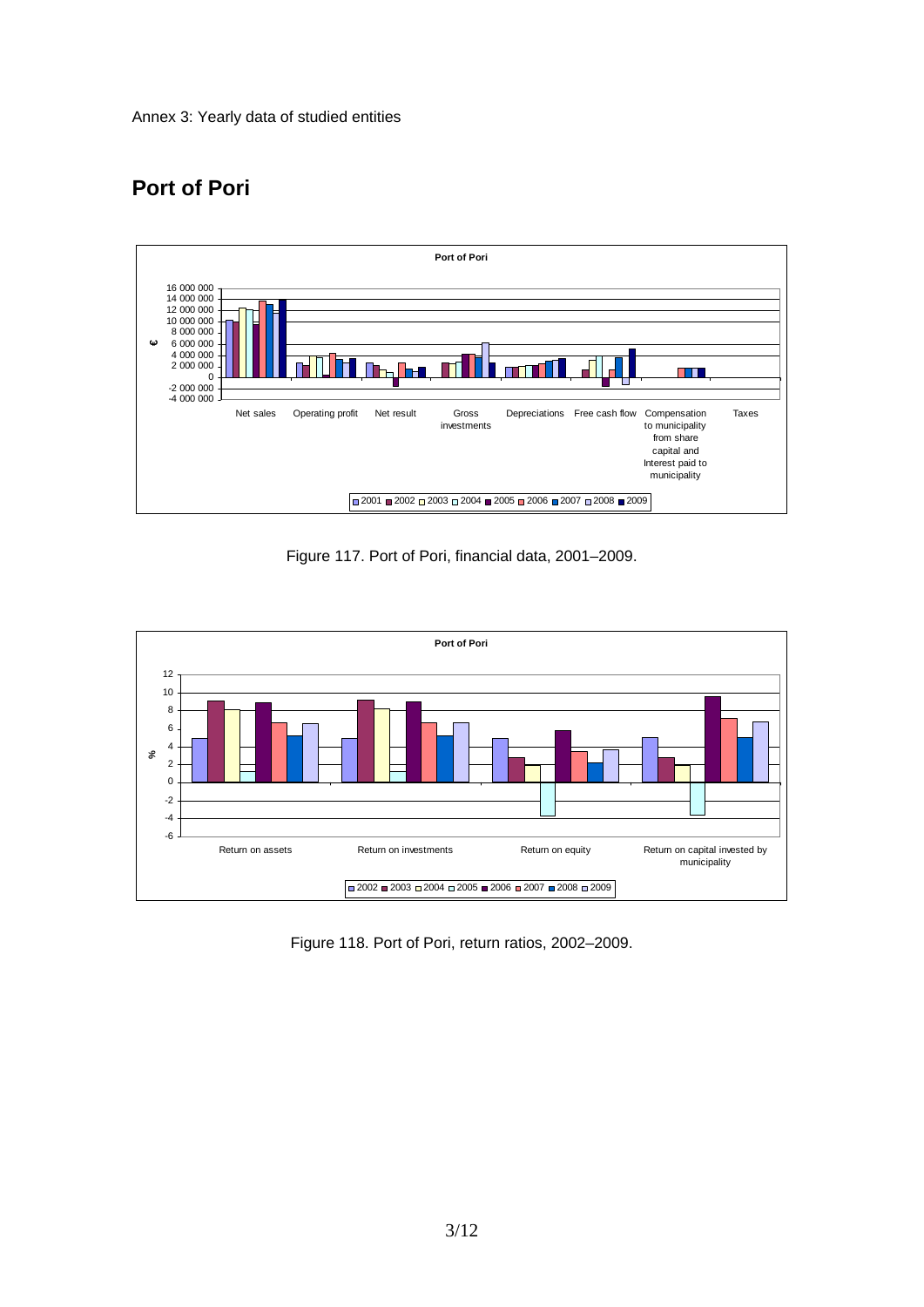### **Port of Rauma**



Figure 119. Port of Rauma, financial data, 2001–2009.



Figure 120. Port of Rauma, return ratios, 2002–2009.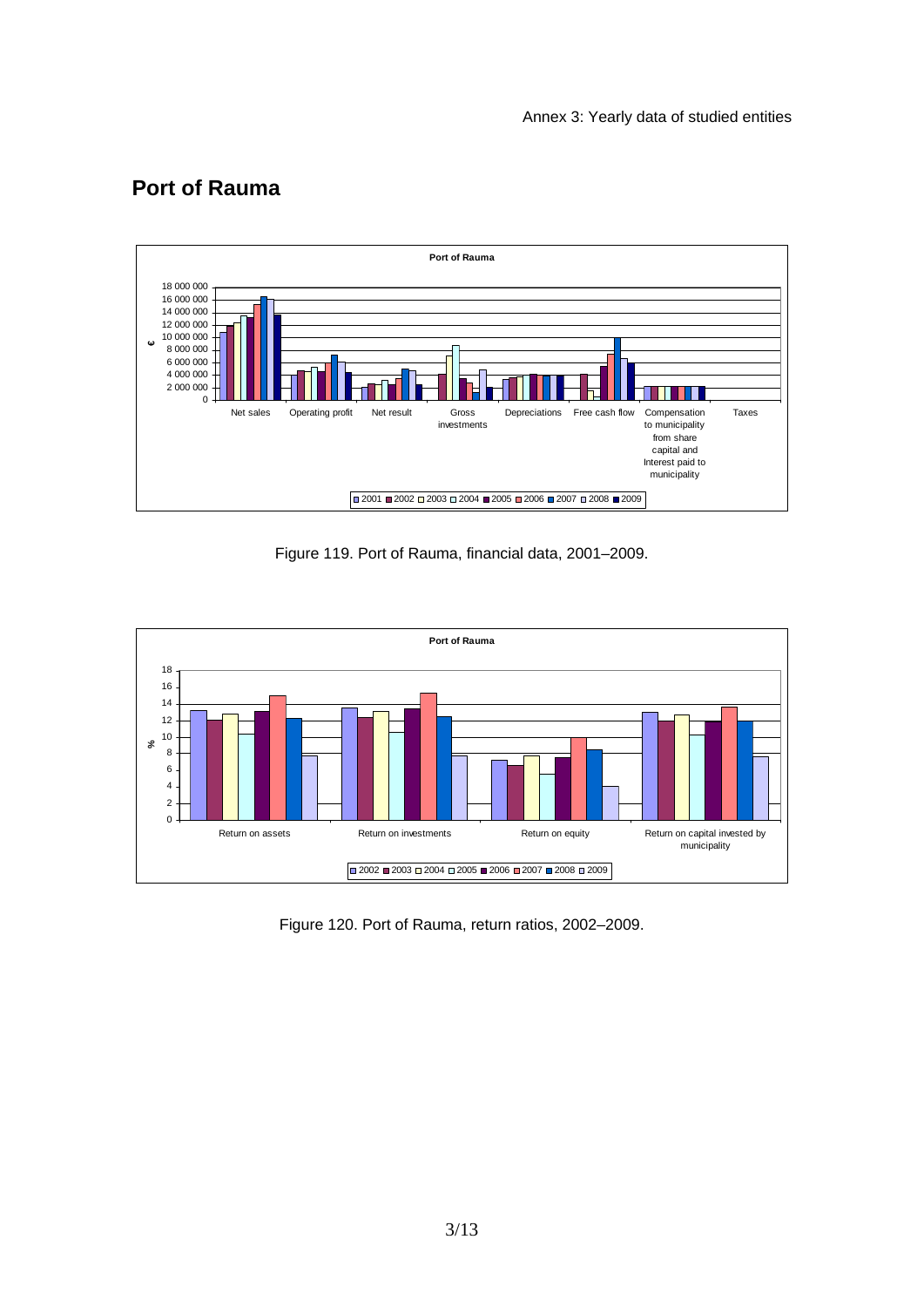#### **Nokia waterworks**



Figure 121. Nokia waterworks, financial data, 2005–2009.



Figure 122. Nokia waterworks, return ratios, 2006–2009.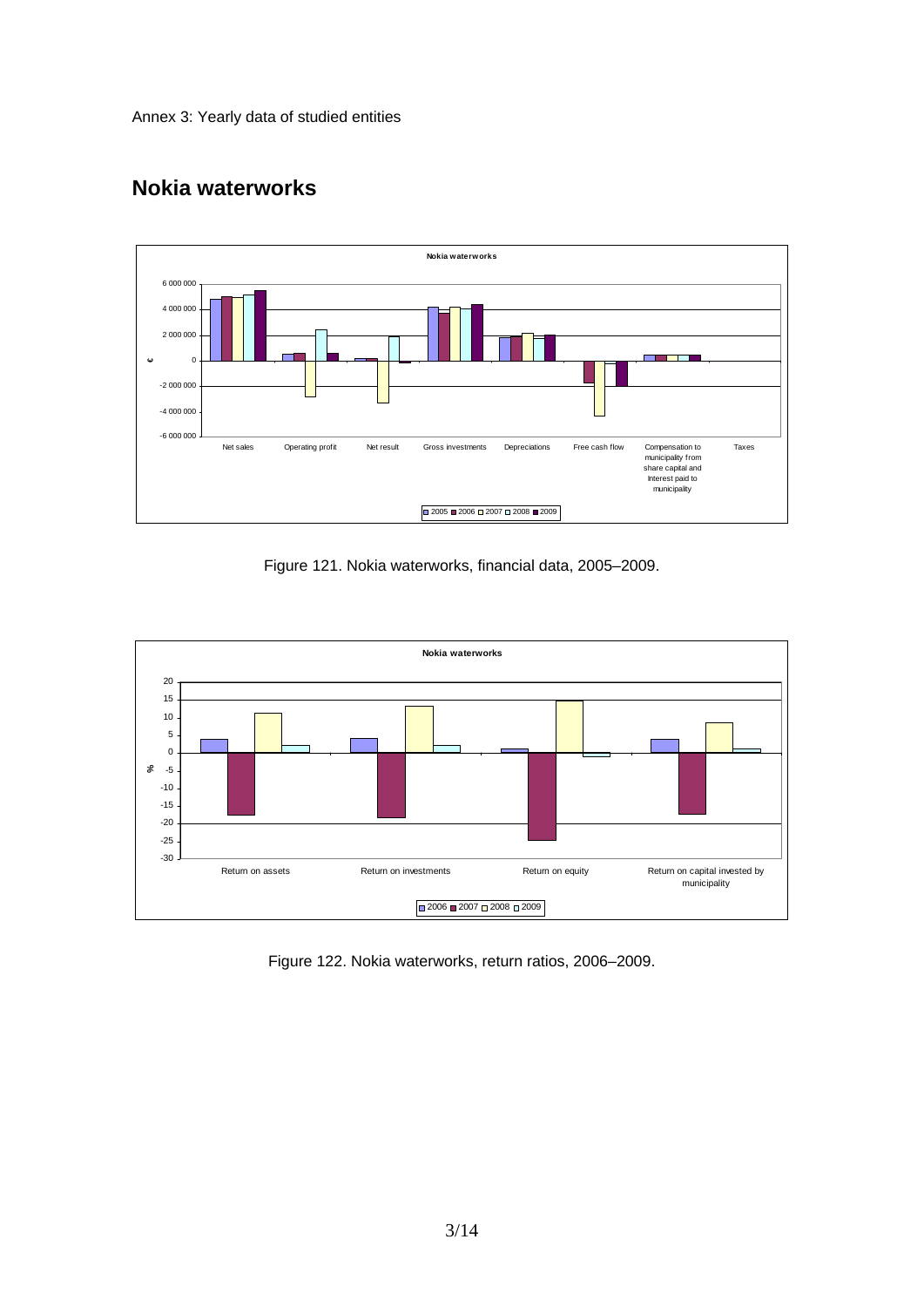

#### **Heinola waterworks**

Figure 123. Heinola waterworks, financial data, 2007–2009.



Figure 124. Heinola waterworks, return ratios, 2008–2009.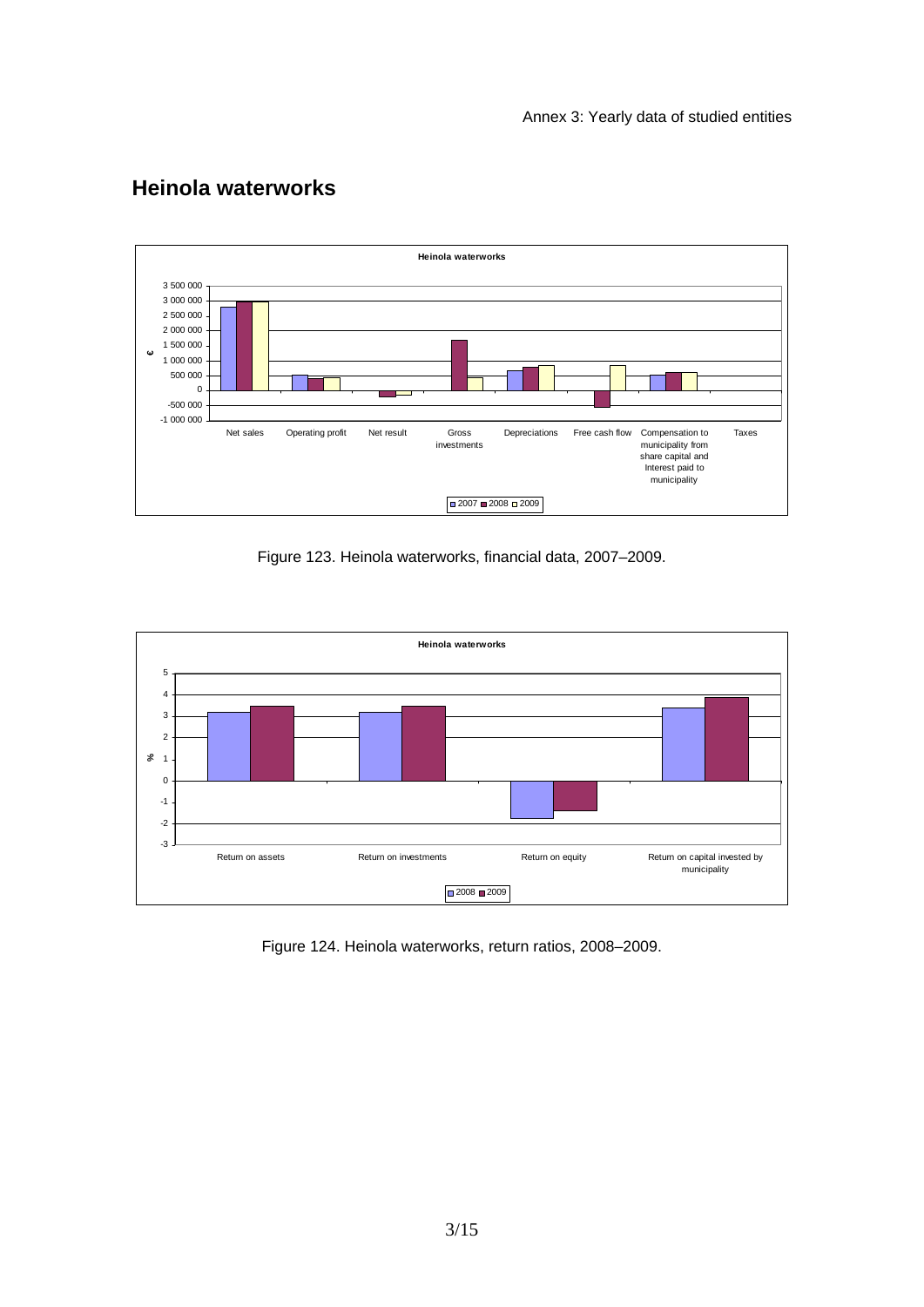

#### **Ilomantsi waterworks**

Figure 125. Ilomantsi waterworks, financial data, 2005–2009.



Figure 126. Ilomantsi waterworks, return ratios, 2006–2009.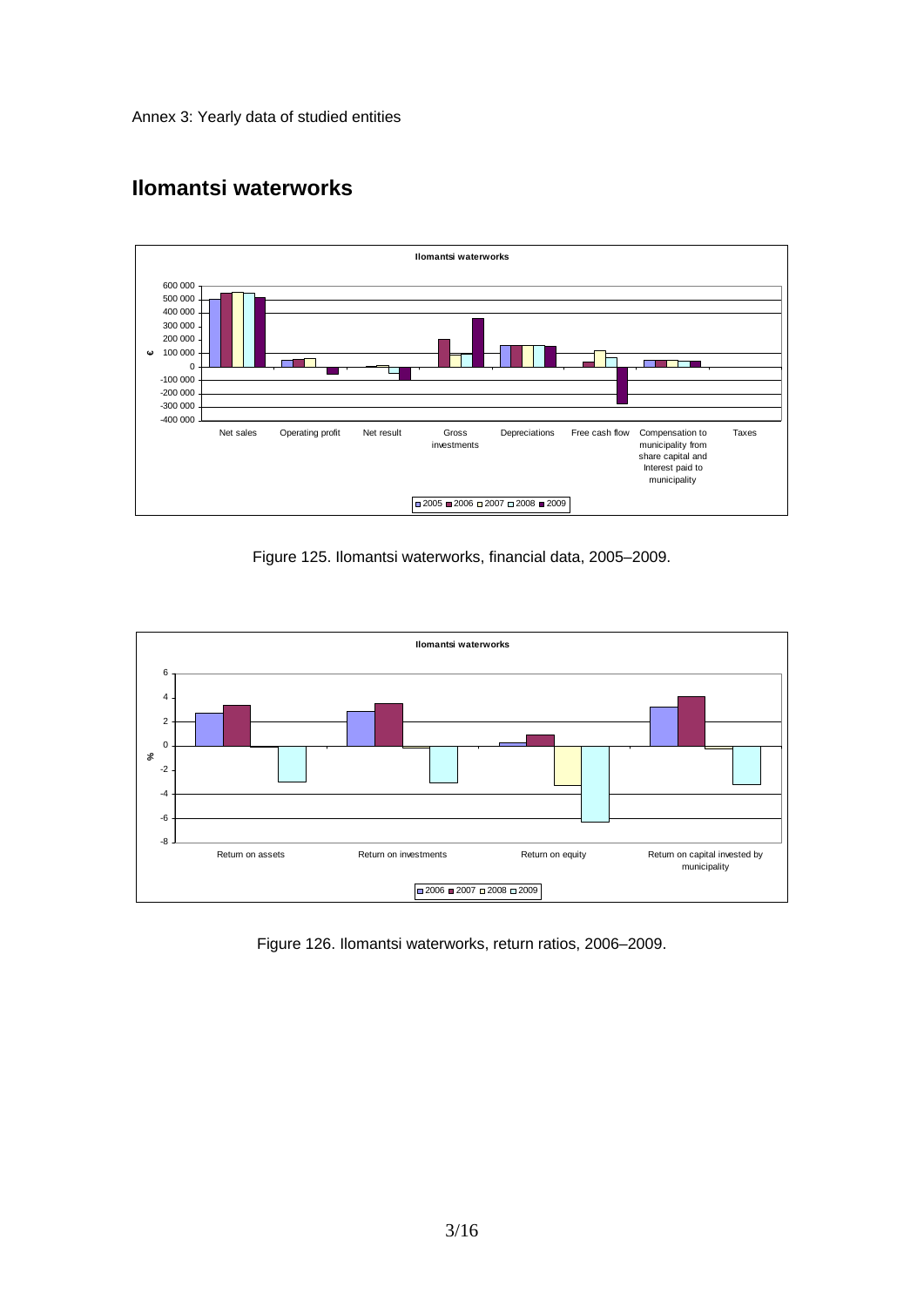

# **Kaarina waterworks**

Figure 127. Kaarina waterworks, financial data, 2005–2009.



Figure 128. Kaarina waterworks, return ratios, 2006–2009.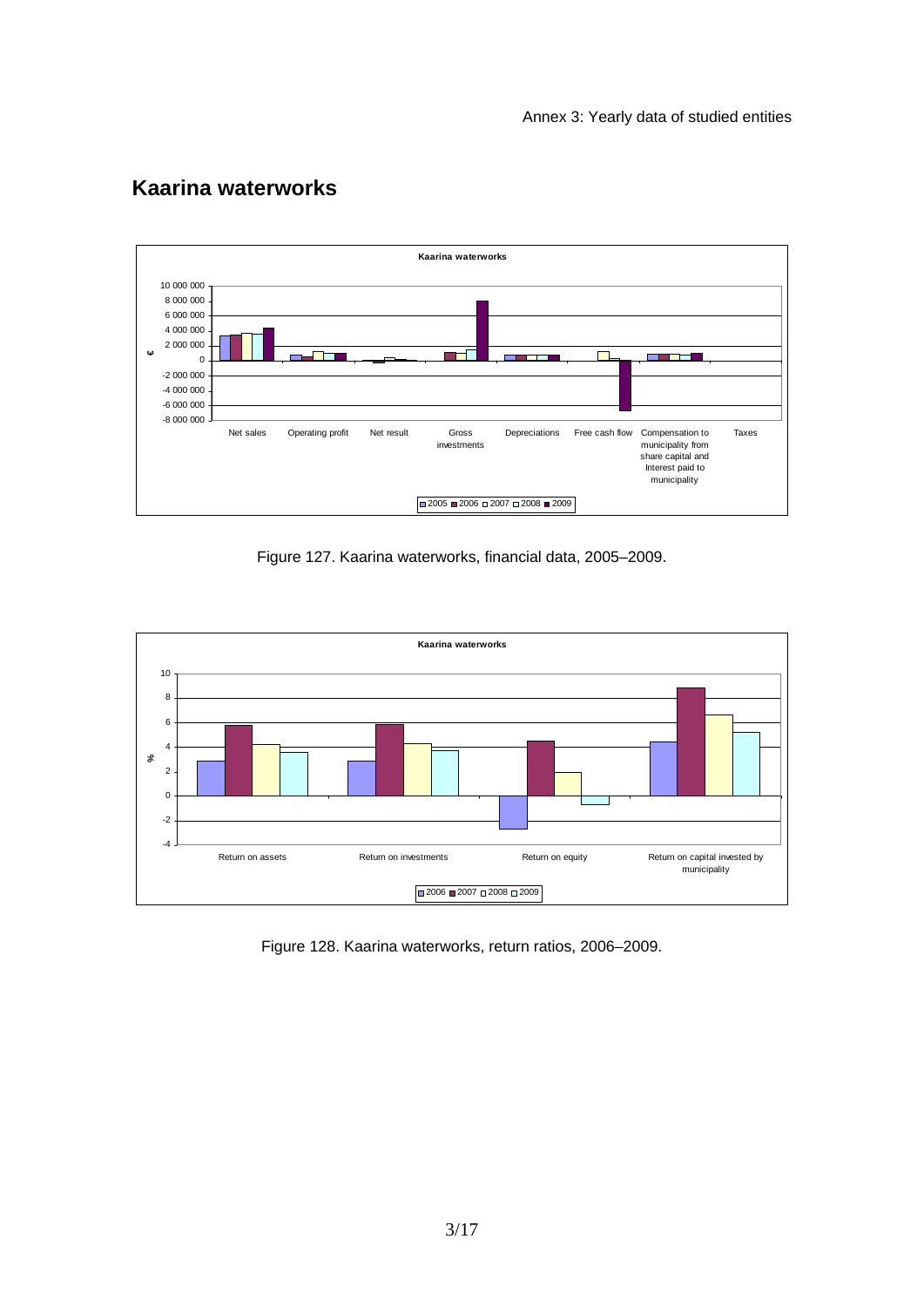

# **Kankaanpää waterworks**

Figure 129. Kankaanpää waterworks, financial data, 2005–2009.



Figure 130. Kankaanpää waterworks, return ratios, 2006–2009.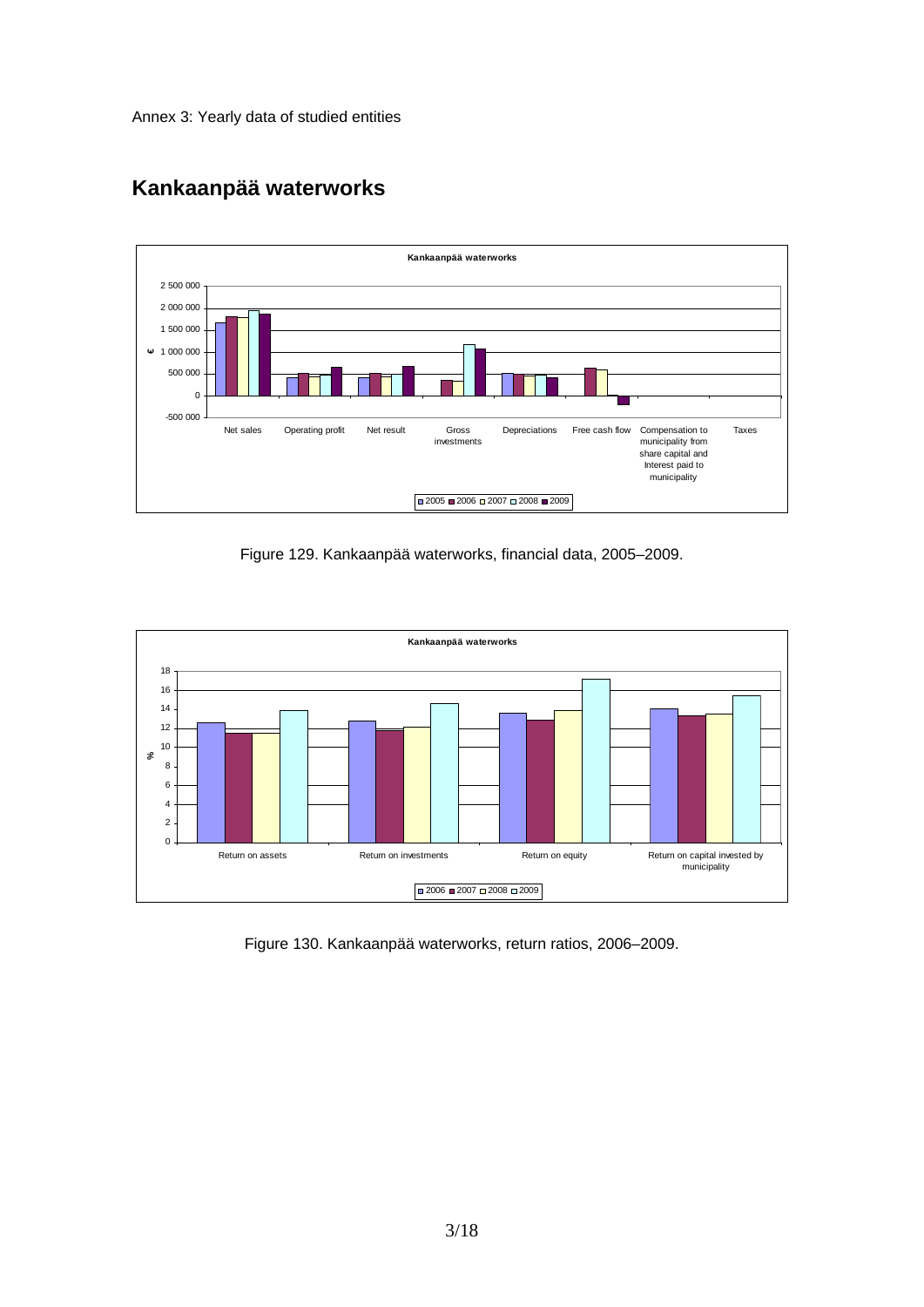

### **Raisio waterworks**

Figure 131. Raisio waterworks, financial data, 2005–2009.



Figure 132. Raisio waterworks, return ratios, 2006–2009.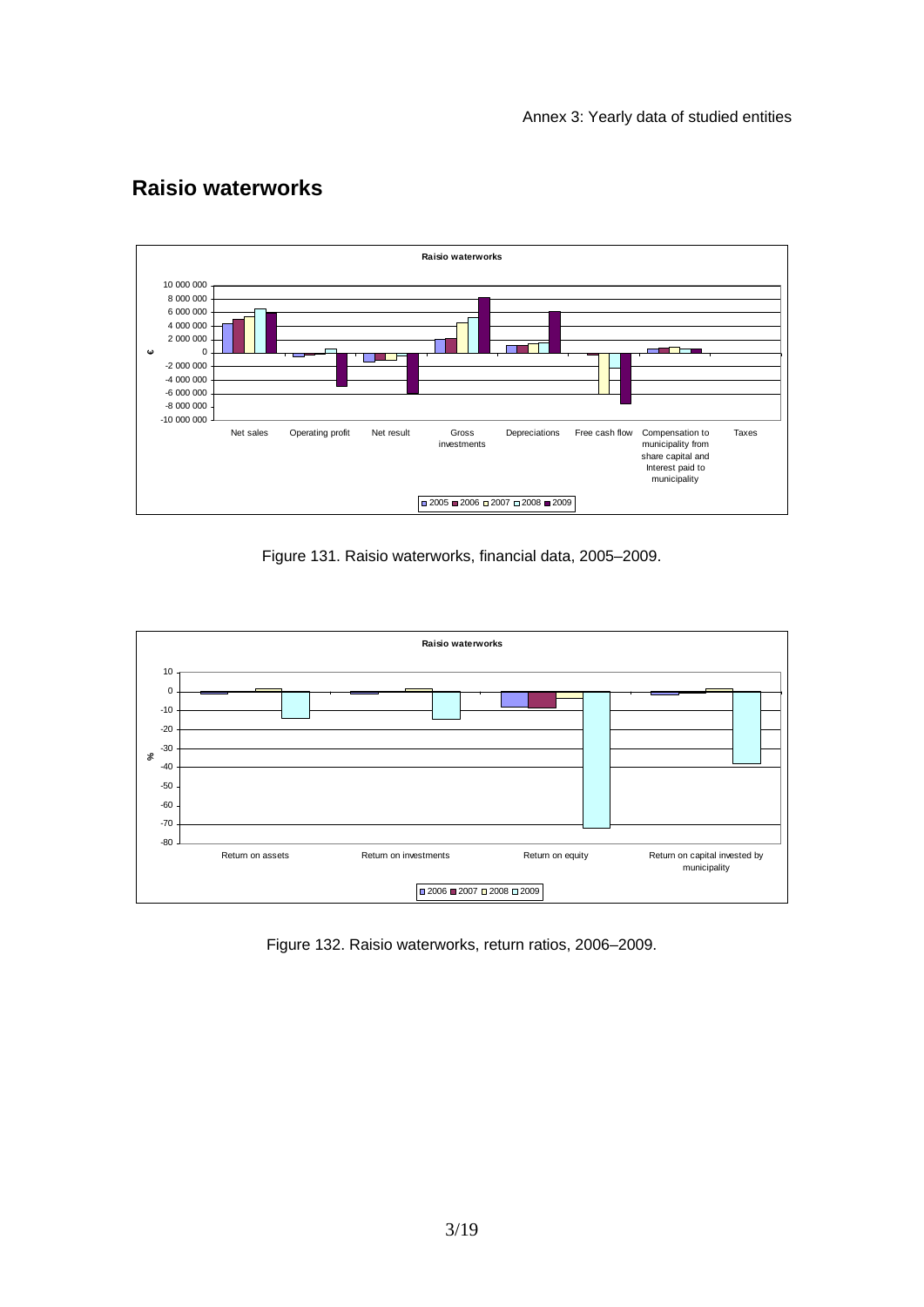### **Lieksa waterworks**



Figure 133. Lieksa waterworks, financial data, 2006–2009.



Figure 134. Lieksa waterworks, return ratios, 2007–2009.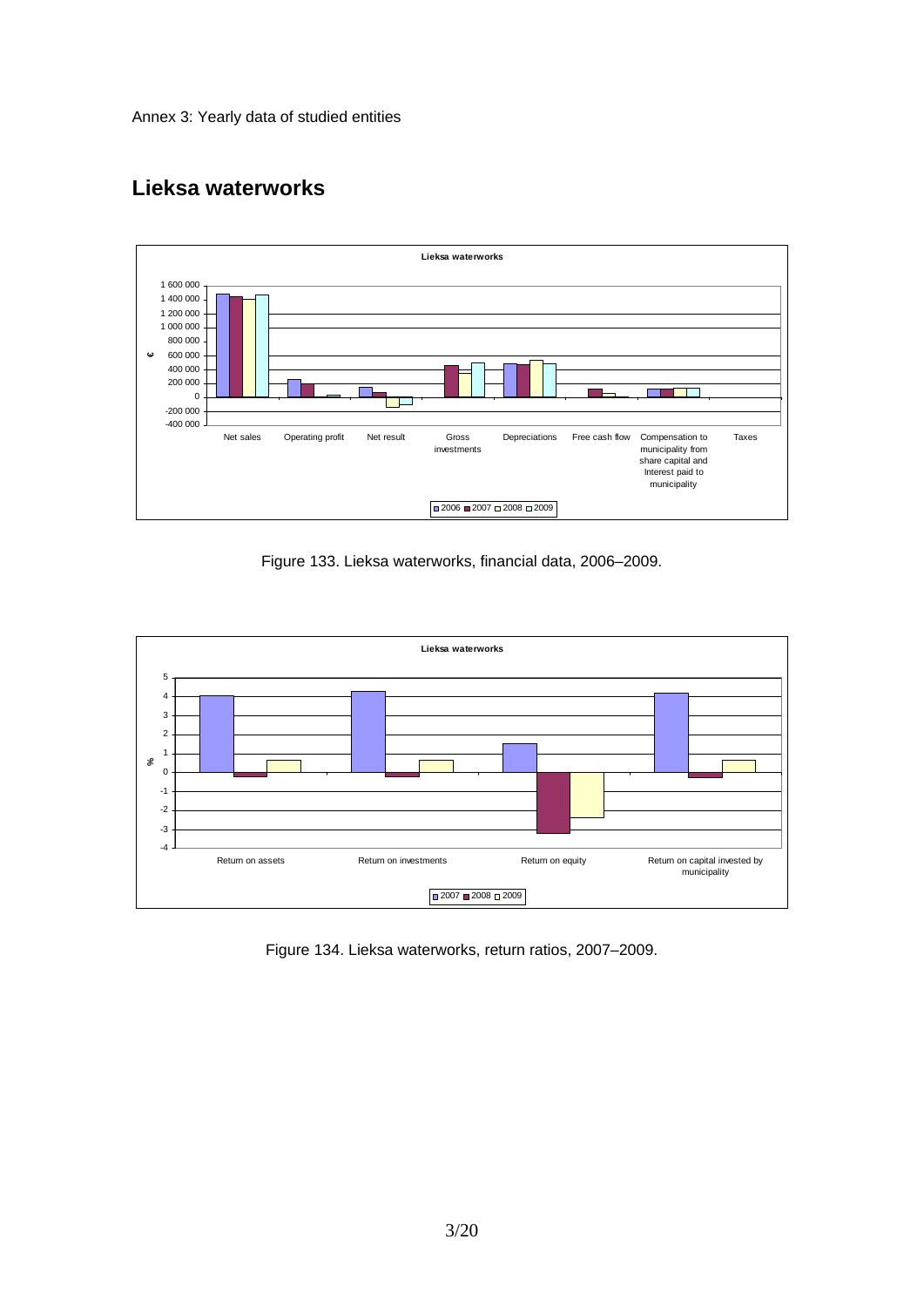

#### **Imatra waterworks**

Figure 135. Imatra waterworks, financial data, 2004–2009.



Figure 136. Imatra waterworks, return ratios, 2005–2009.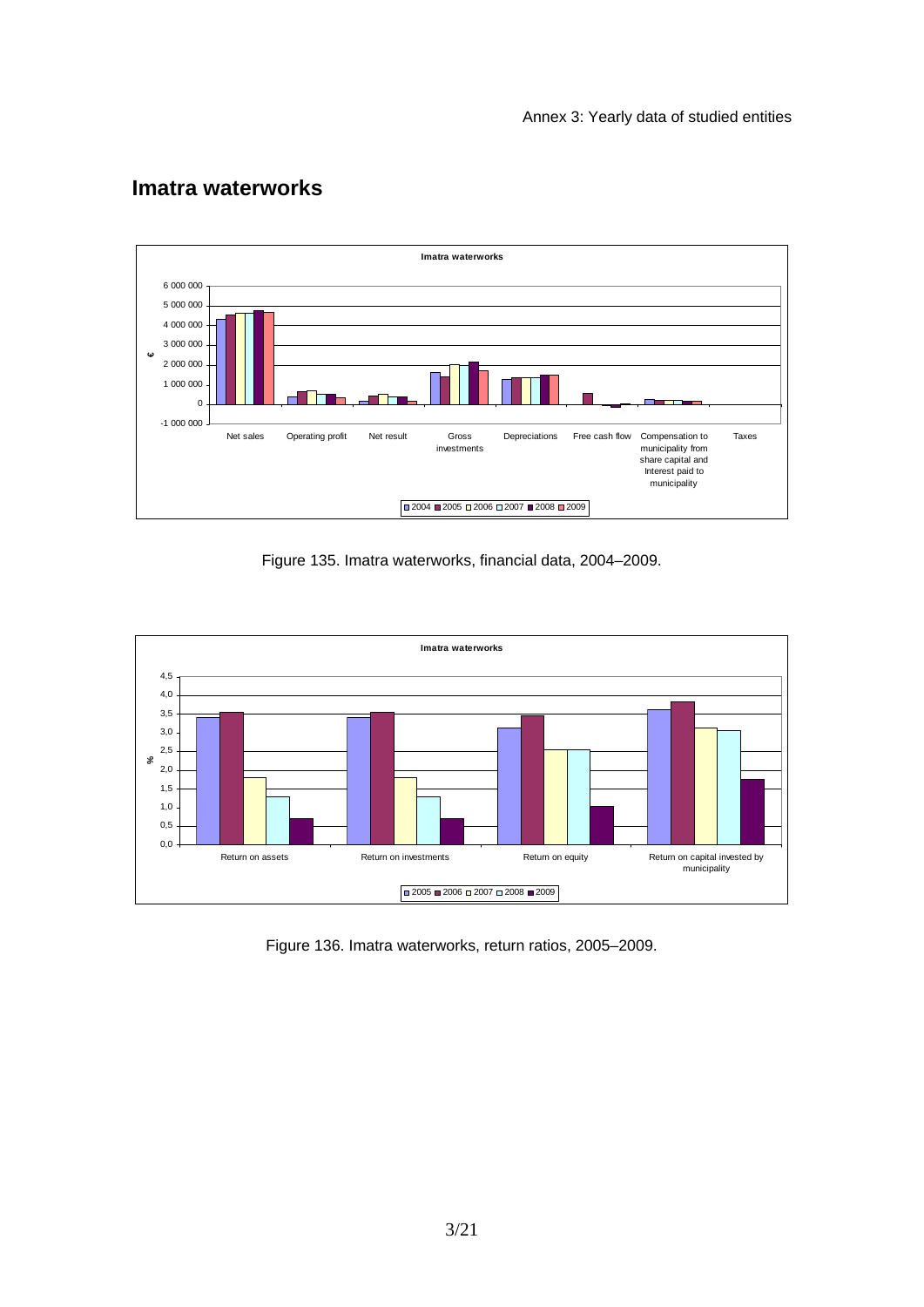

### **Taivalkoski waterworks**

Figure 137. Taivalkoski waterworks, financial data, 2003–2009.



Figure 138. Taivalkoski waterworks, return ratios, 2004–2009.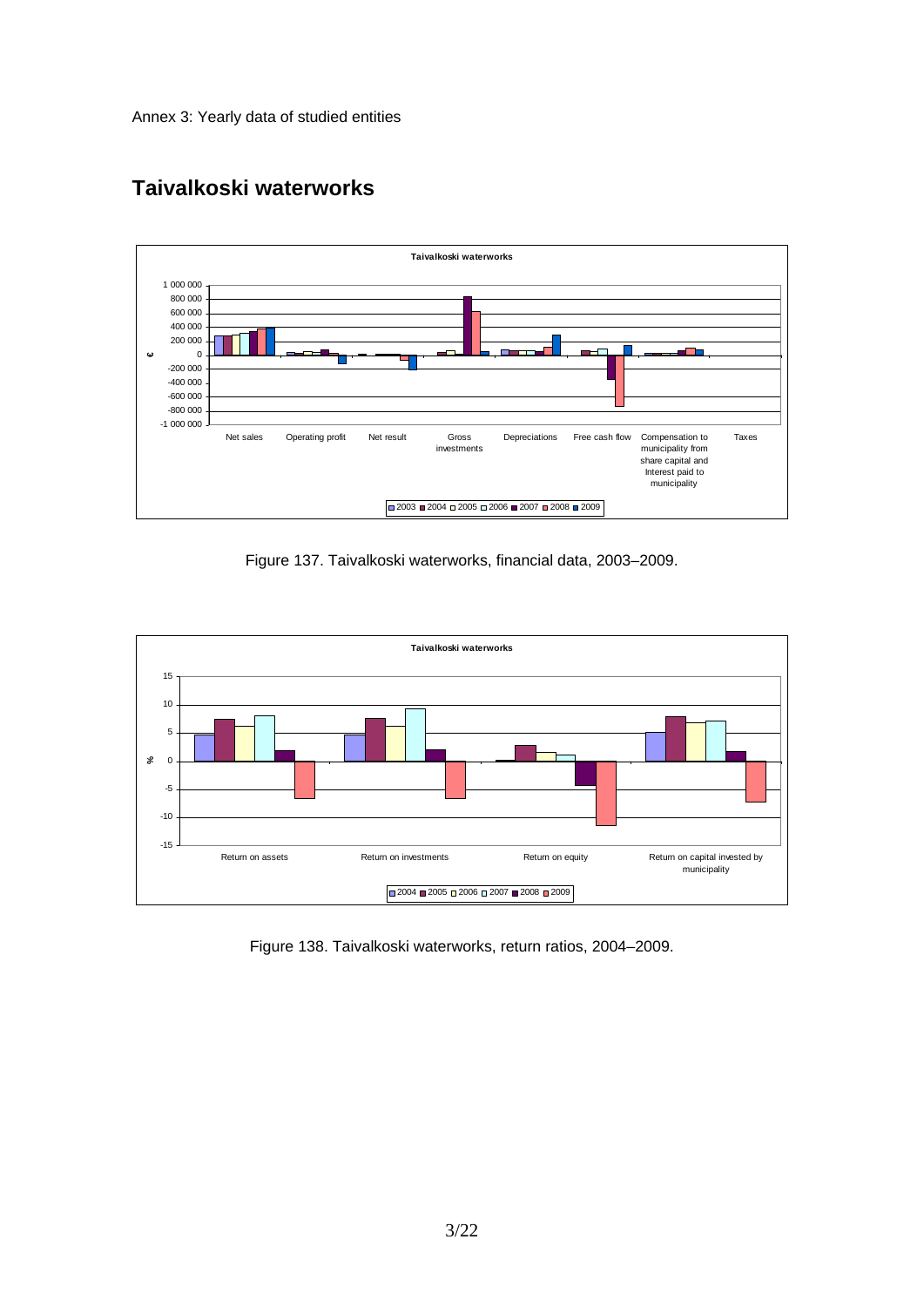

## **Mäntyharju waterworks**

Figure 139. Mäntyharju waterworks, financial data, 2007–2008.



Figure 140. Mäntyharju waterworks, return ratios, 2008.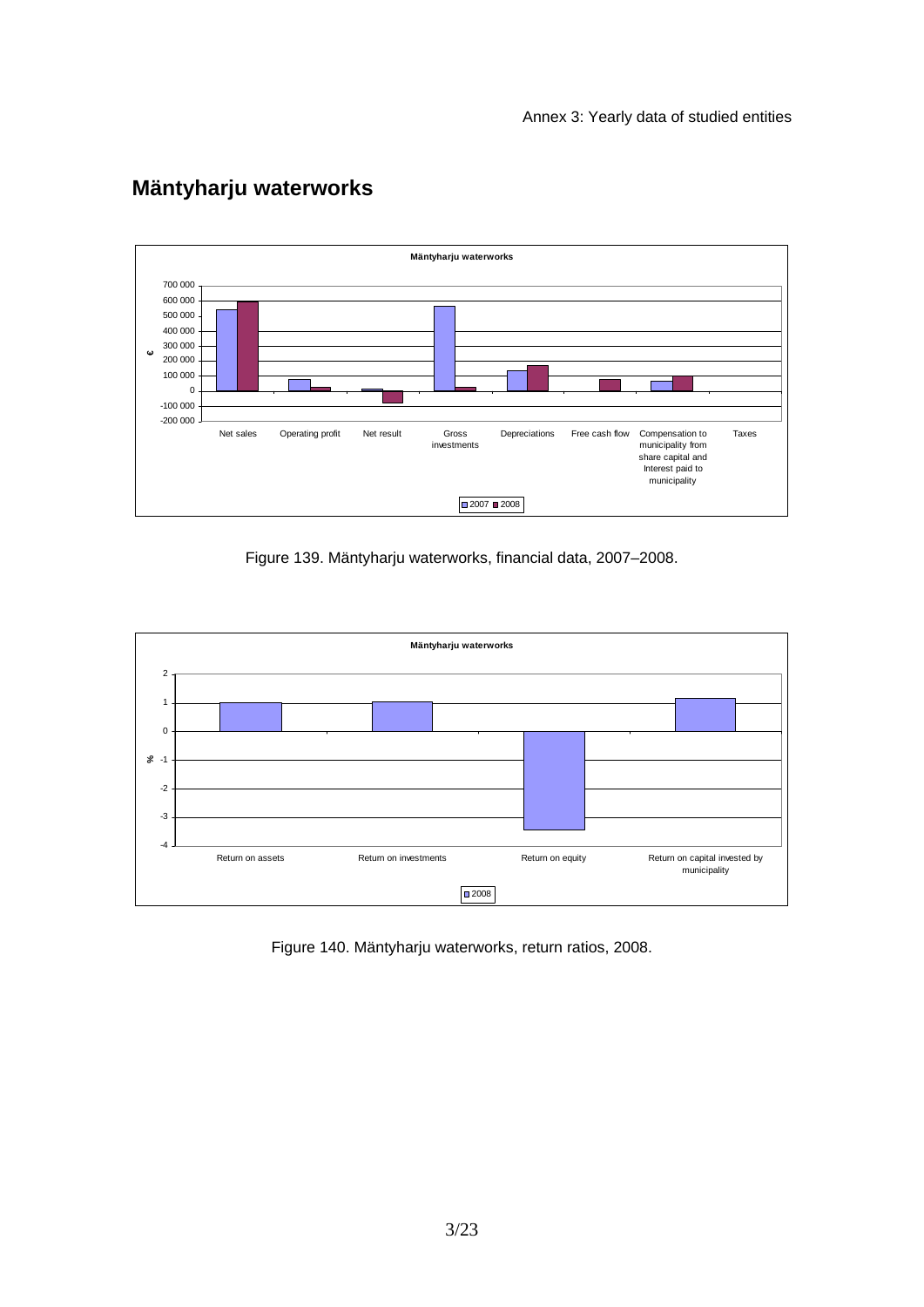

## **Haukipudas waterworks**

Figure 141. Haukipudas waterworks, financial data, 2001–2009.



Figure 142. Haukipudas waterworks, return ratios, 2002–2009.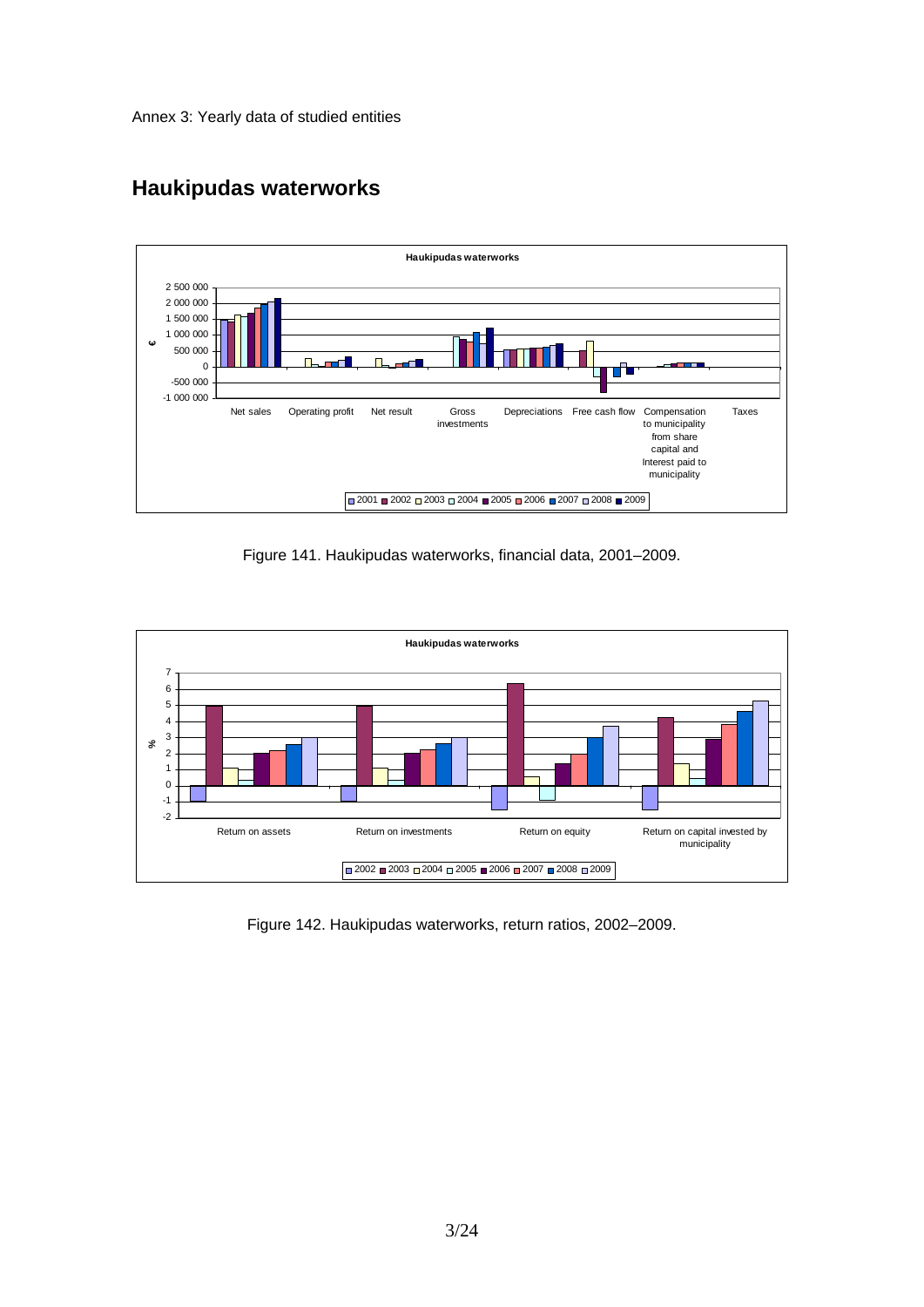### **Oulu waterworks**



Figure 143. Oulu waterworks, financial data, 2001–2009.



Figure 144. Oulu waterworks, return ratios, 2002–2009.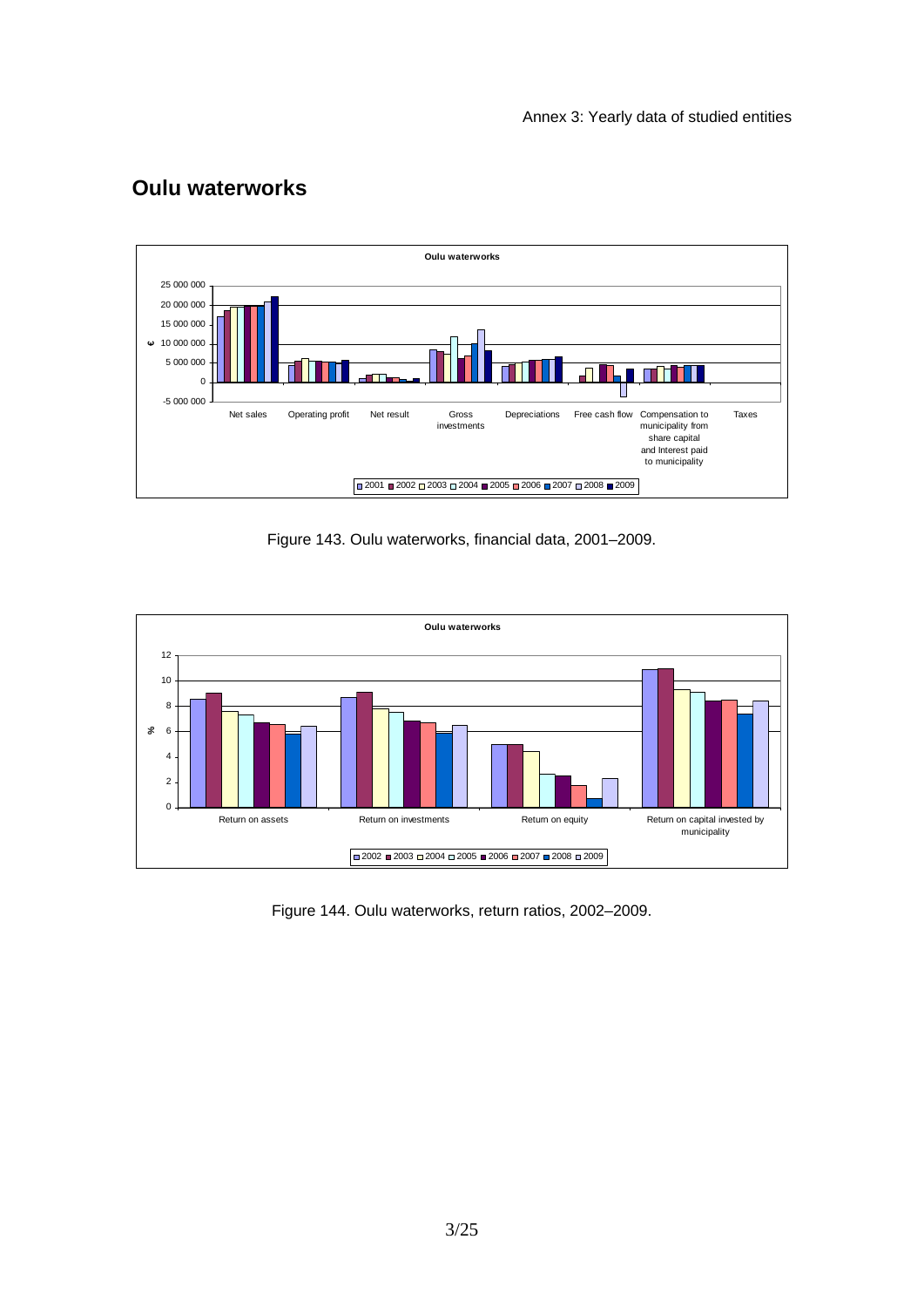

## **Helsinki waterworks**

Figure 145. Helsinki waterworks, financial data, 2001–2009.



Figure 146. Helsinki waterworks, return ratios, 2002–2009.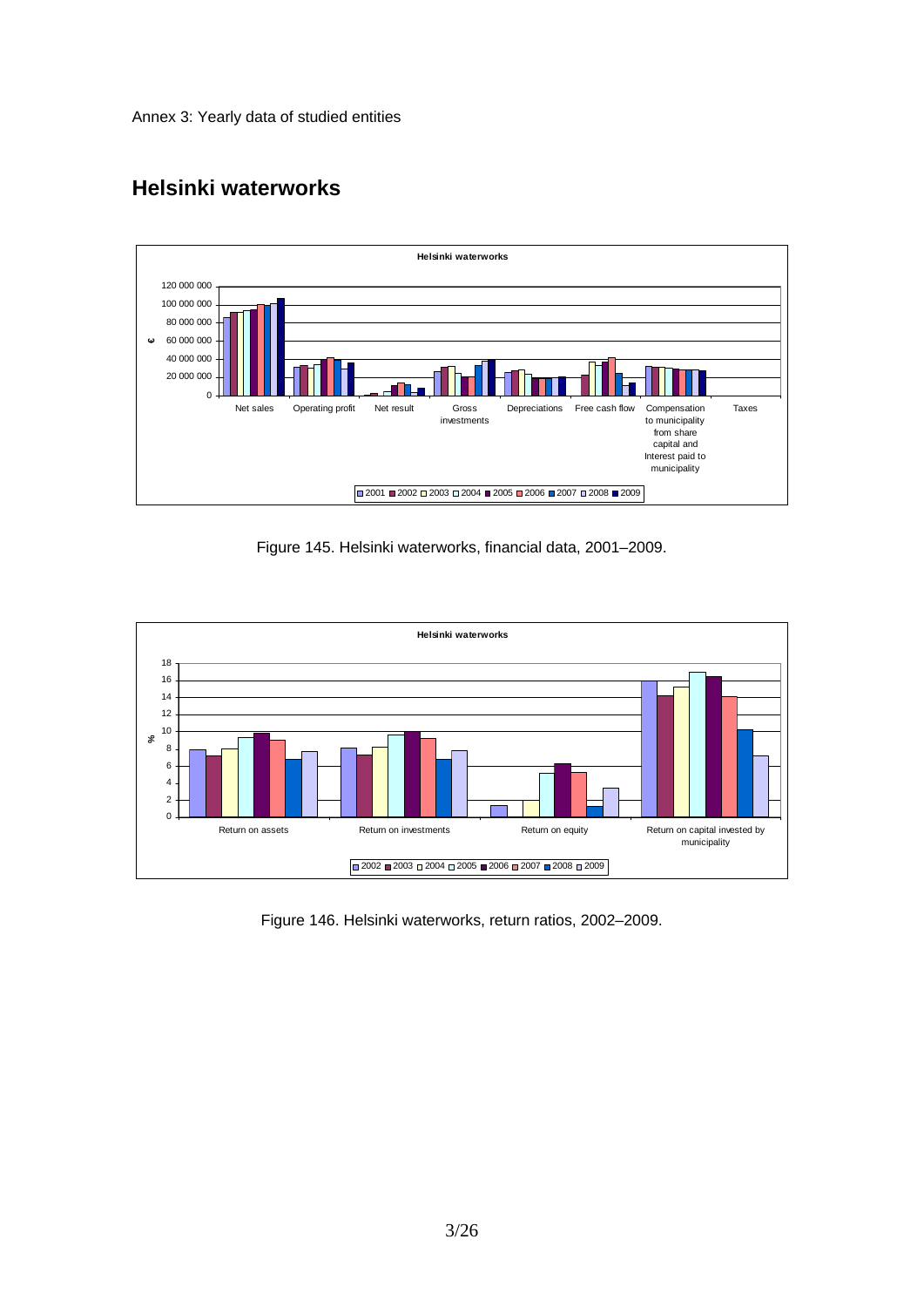### **Espoo waterworks**



Figure 147. Espoo waterworks, financial data, 2001–2009.



Figure 148. Espoo waterworks, return ratios, 2002–2009.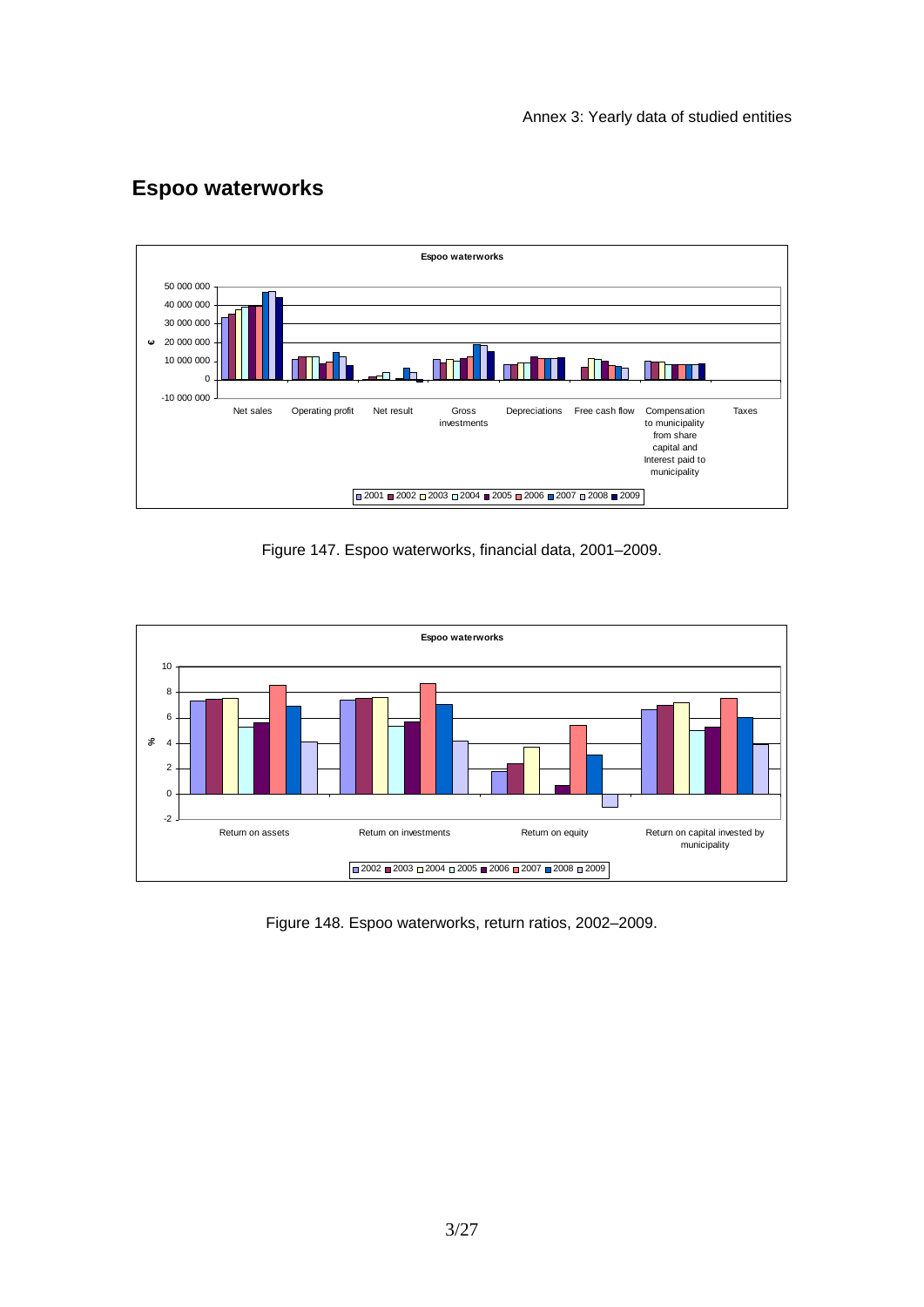### **Vantaa waterworks**



Figure 149. Vantaa waterworks, financial data, 2002–2009.



Figure 150. Vantaa waterworks, return ratios, 2002–2009.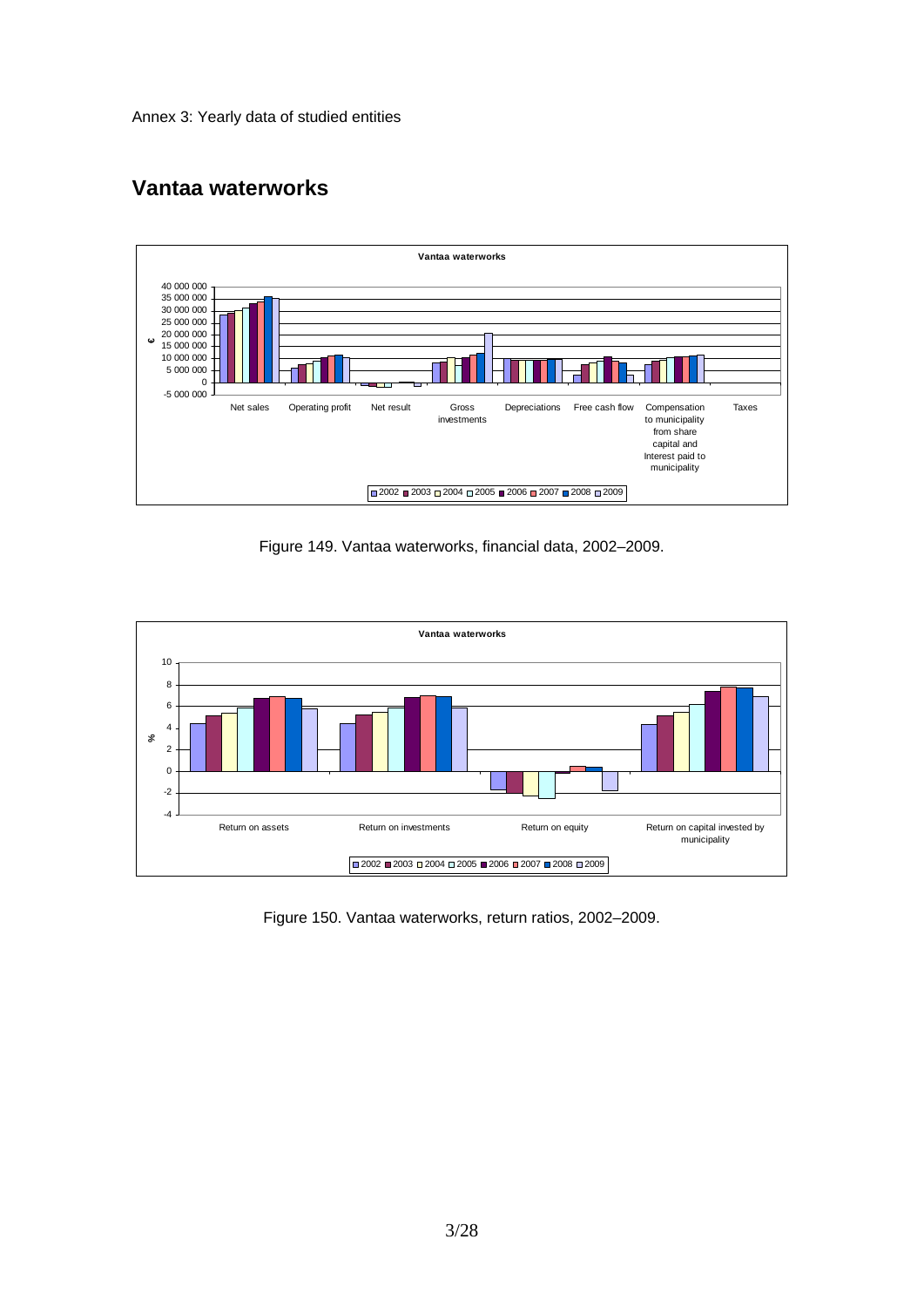

### **Kempele waterworks**

Figure 151. Kempele waterworks, financial data, 2001–2009.



Figure 152. Kempele waterworks, return ratios, 2002–2009.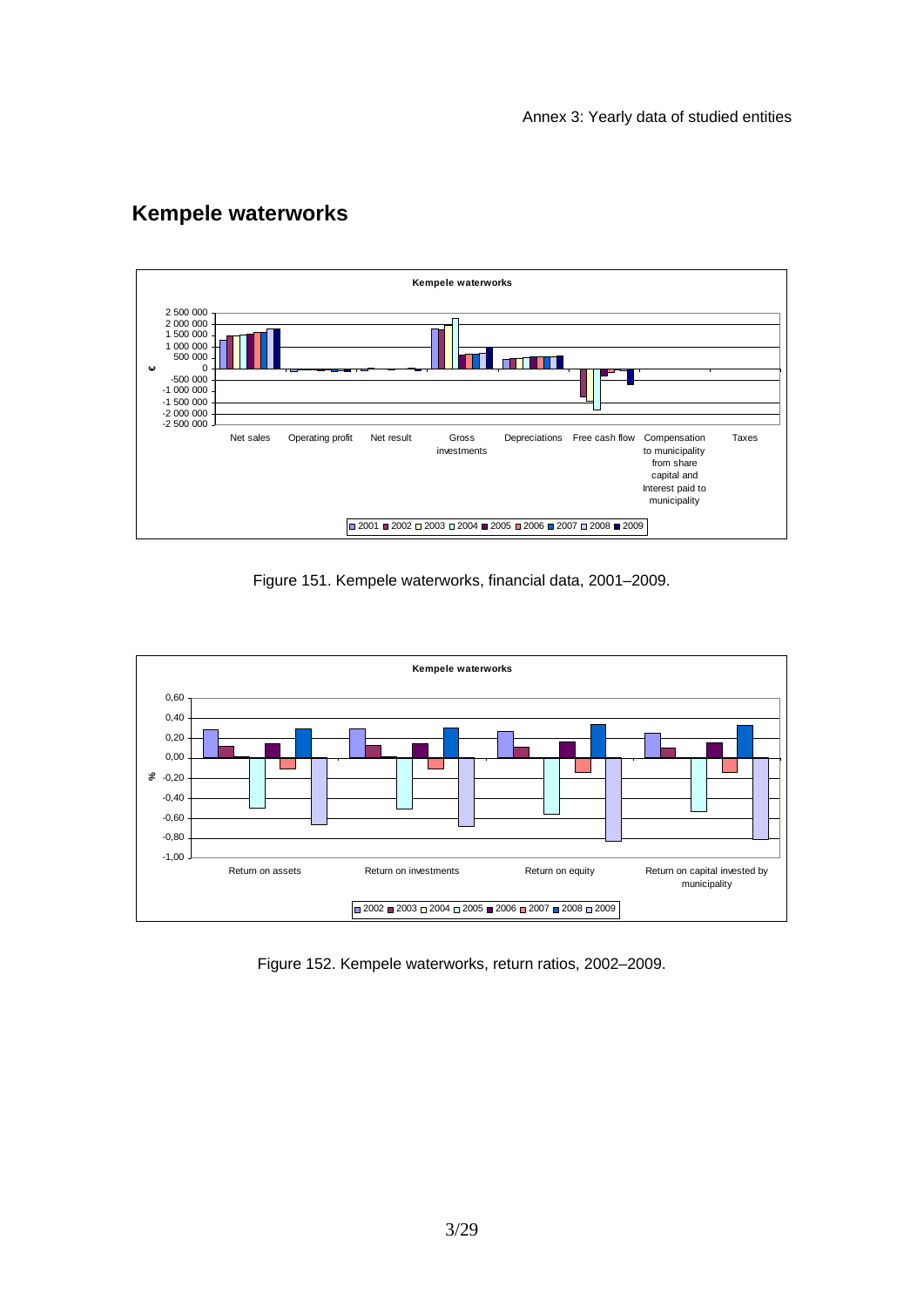

## **Lakeuden keskuspuhdistamo**

Figure 153. Lakeuden keskuspuhdistamo, financial data, 2001–2009.



Figure 154. Lakeuden keskuspuhdistamo, return ratios, 2002–2009.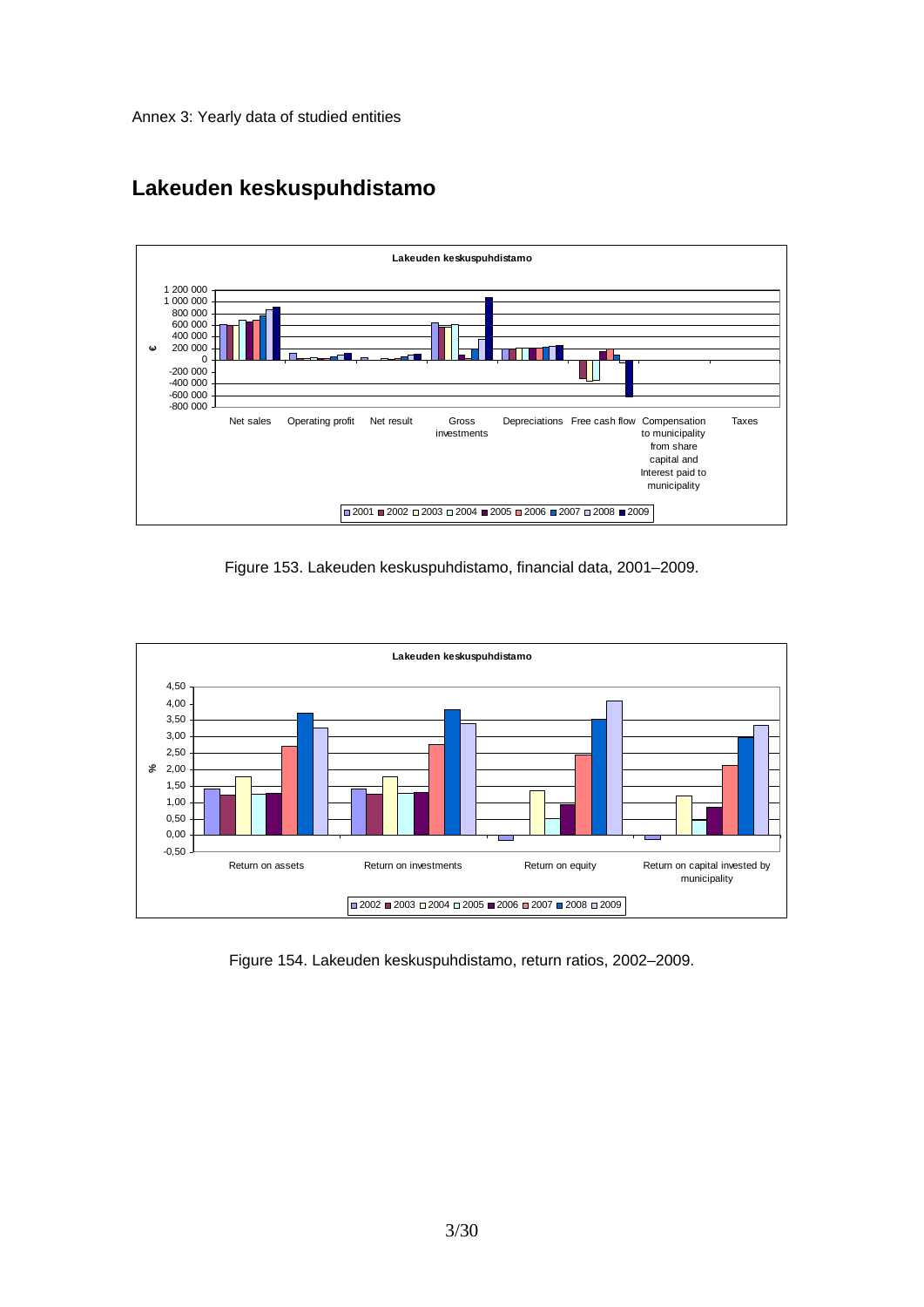



Figure 155. Lahti Aqua, financial data, 2001–2009.



Figure 156. Lahti Aqua, return ratios, 2002–2009.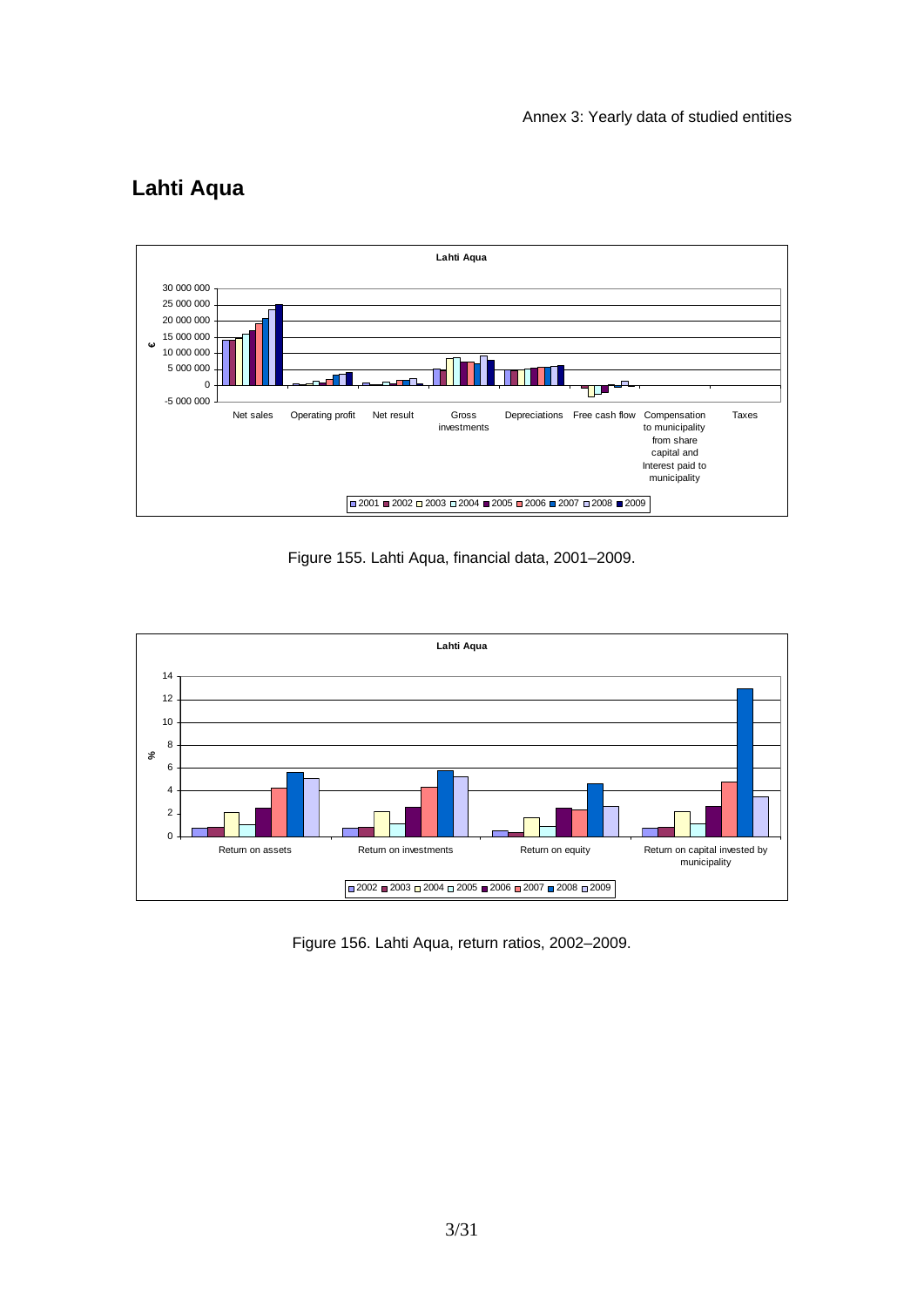

### **Hämeenlinna area waterworks**

Figure 157. Hämeenlinna area waterworks, financial data, 2001–2009.



Figure 158. Hämeenlinna area waterworks, return ratios, 2002–2009.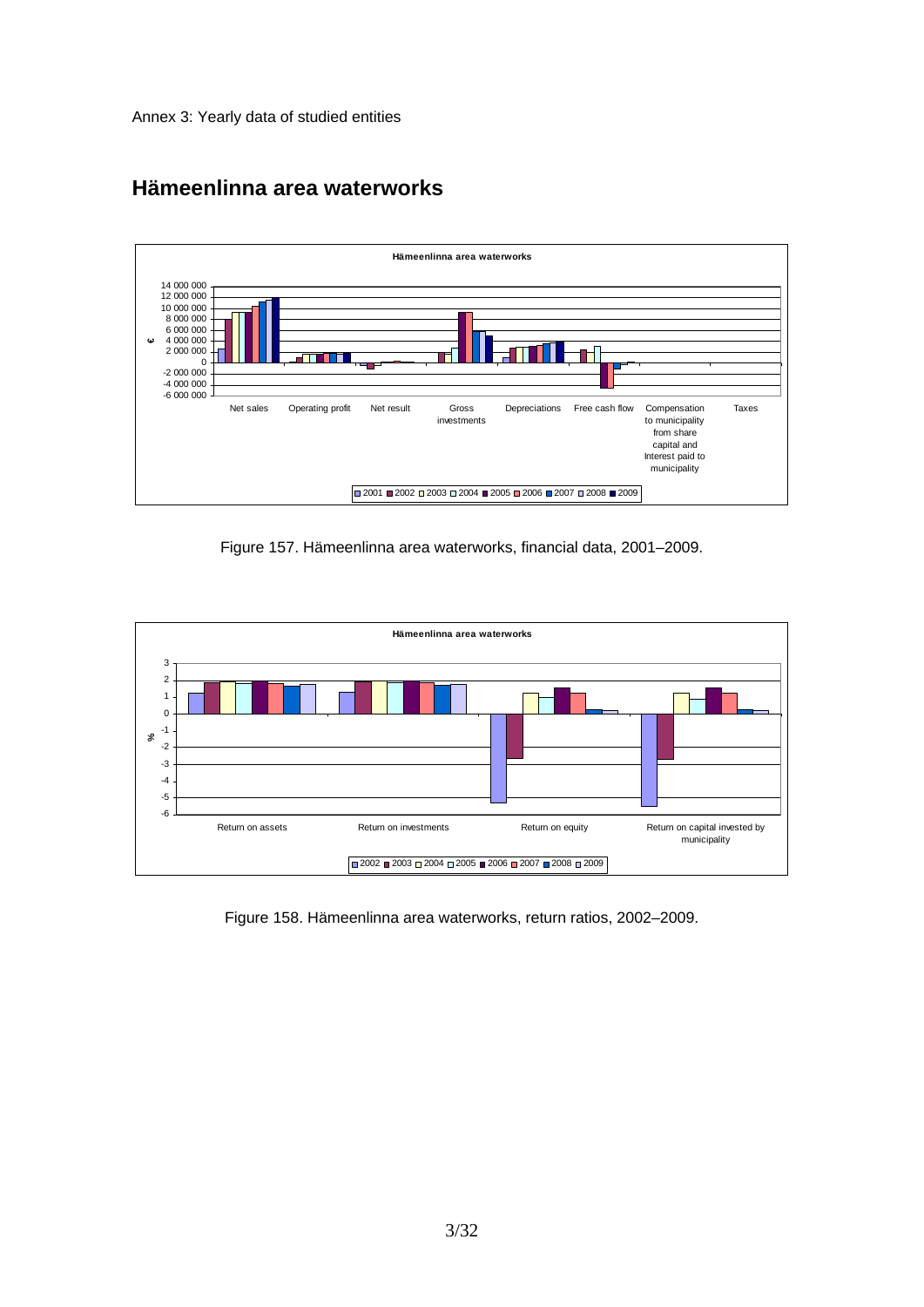

### **Tampere waterworks**

Figure 159. Tampere waterworks, financial data, 2005–2008.



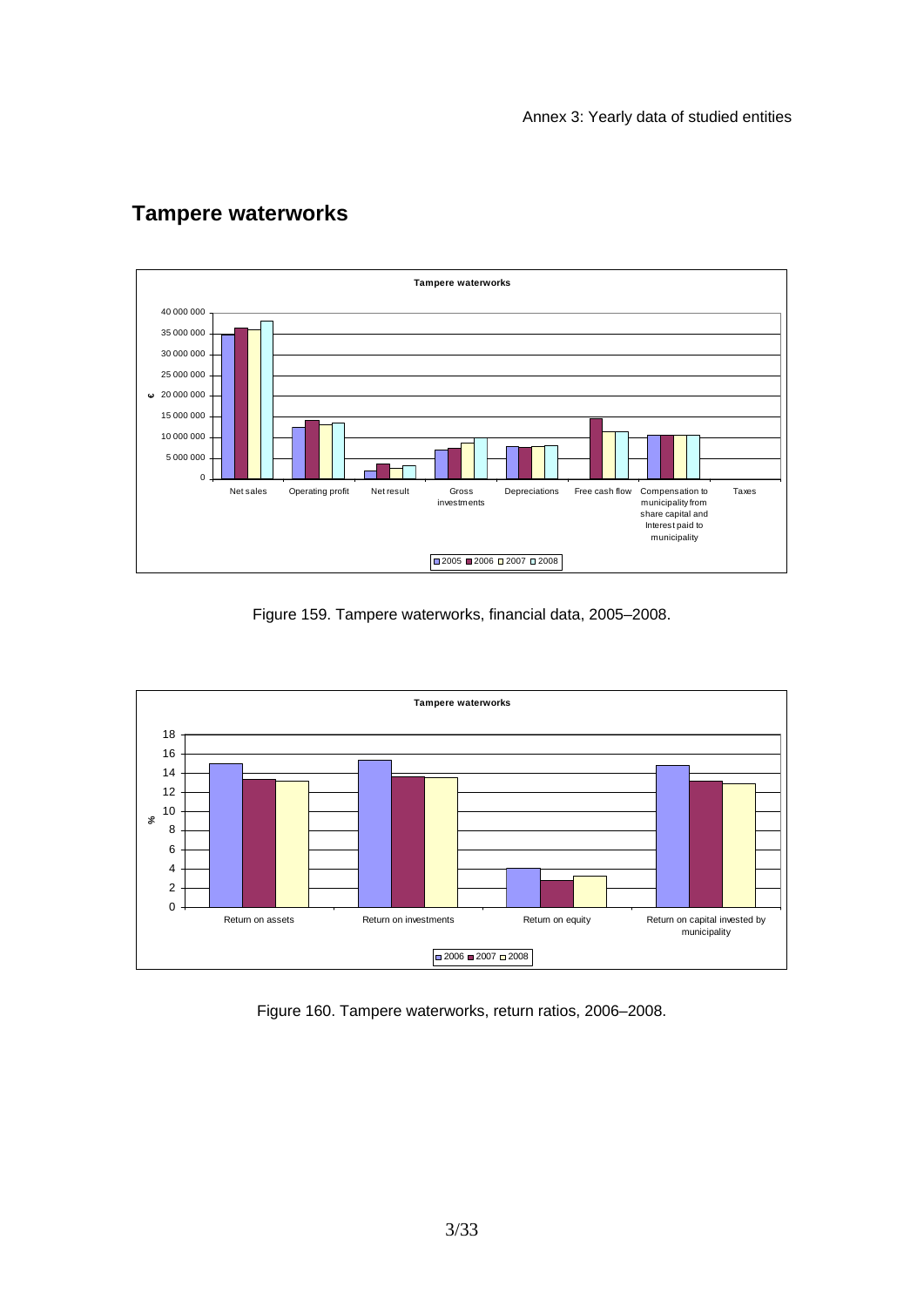

# **Kuopio waterworks**

Figure 161. Kuopio waterworks, financial data, 2005–2008.



Figure 162. Kuopio waterworks, return ratios, 2006–2008.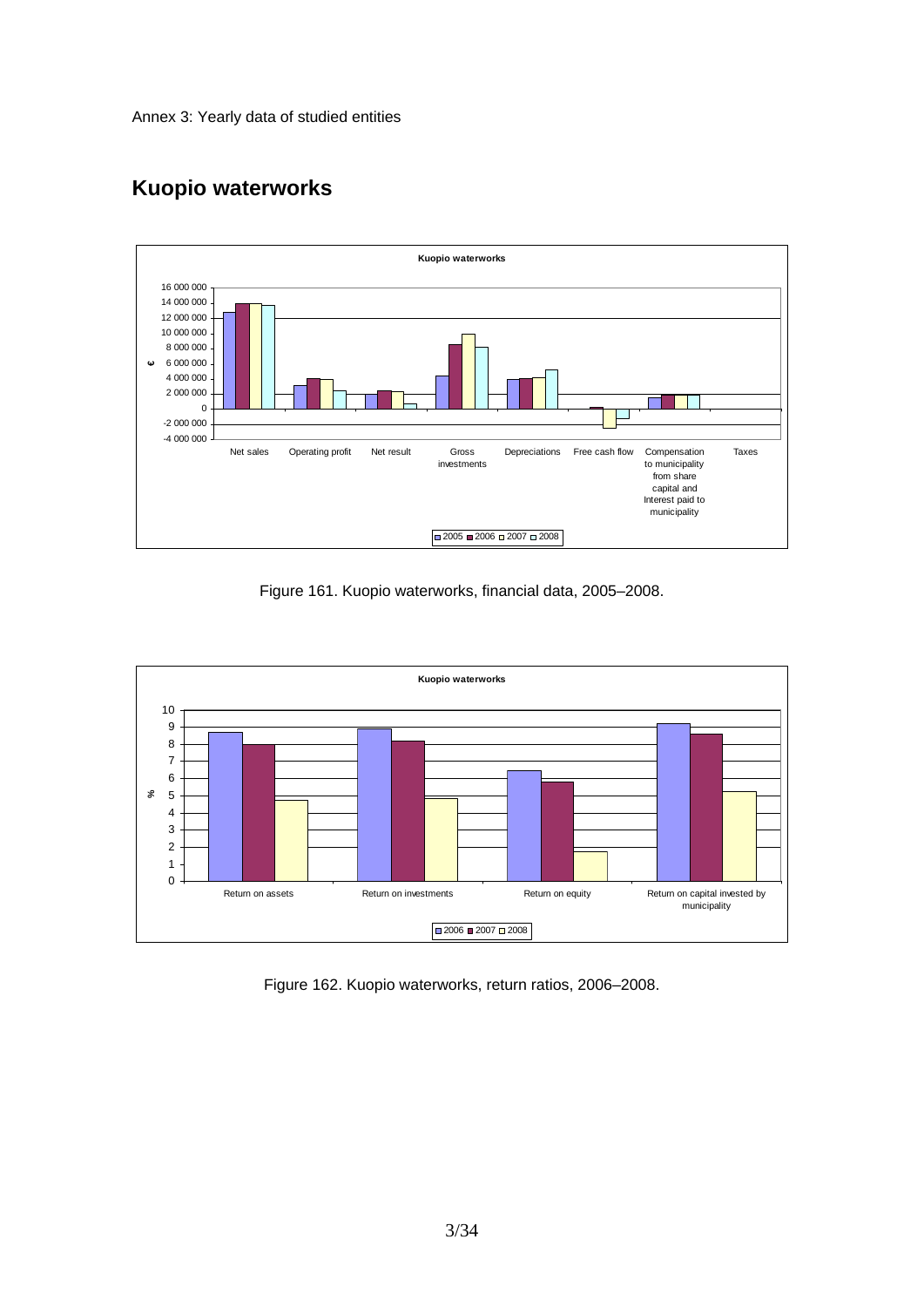

#### **Porvoo waterworks**

Figure 163. Porvoo waterworks, financial data, 2007–2009.



Figure 164. Porvoo waterworks, return ratios, 2008–2009.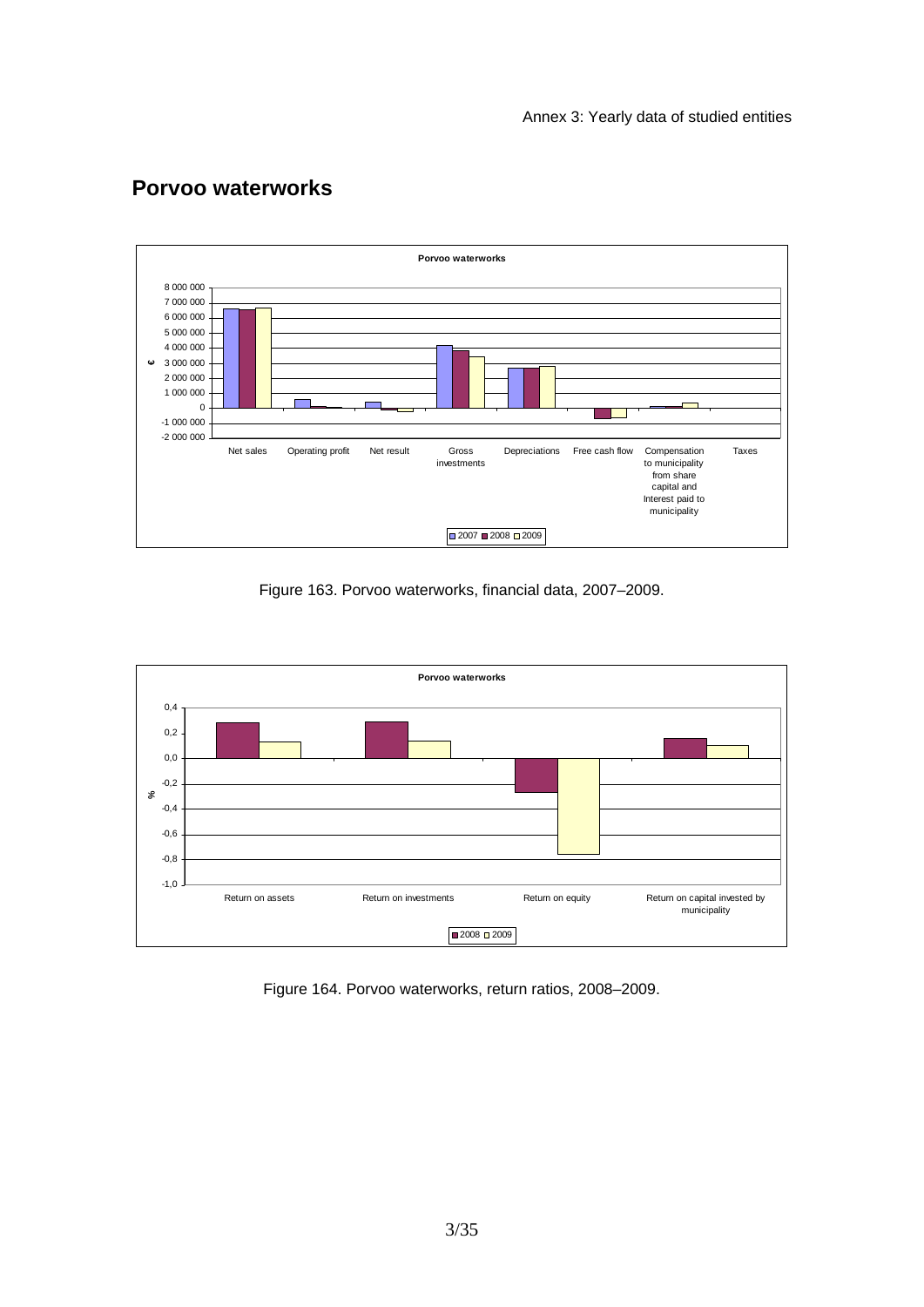

#### **Joensuu waterworks**

Figure 165. Joensuu waterworks, financial data, 2005–2009.



Figure 166. Joensuu waterworks, return ratios, 2006–2009.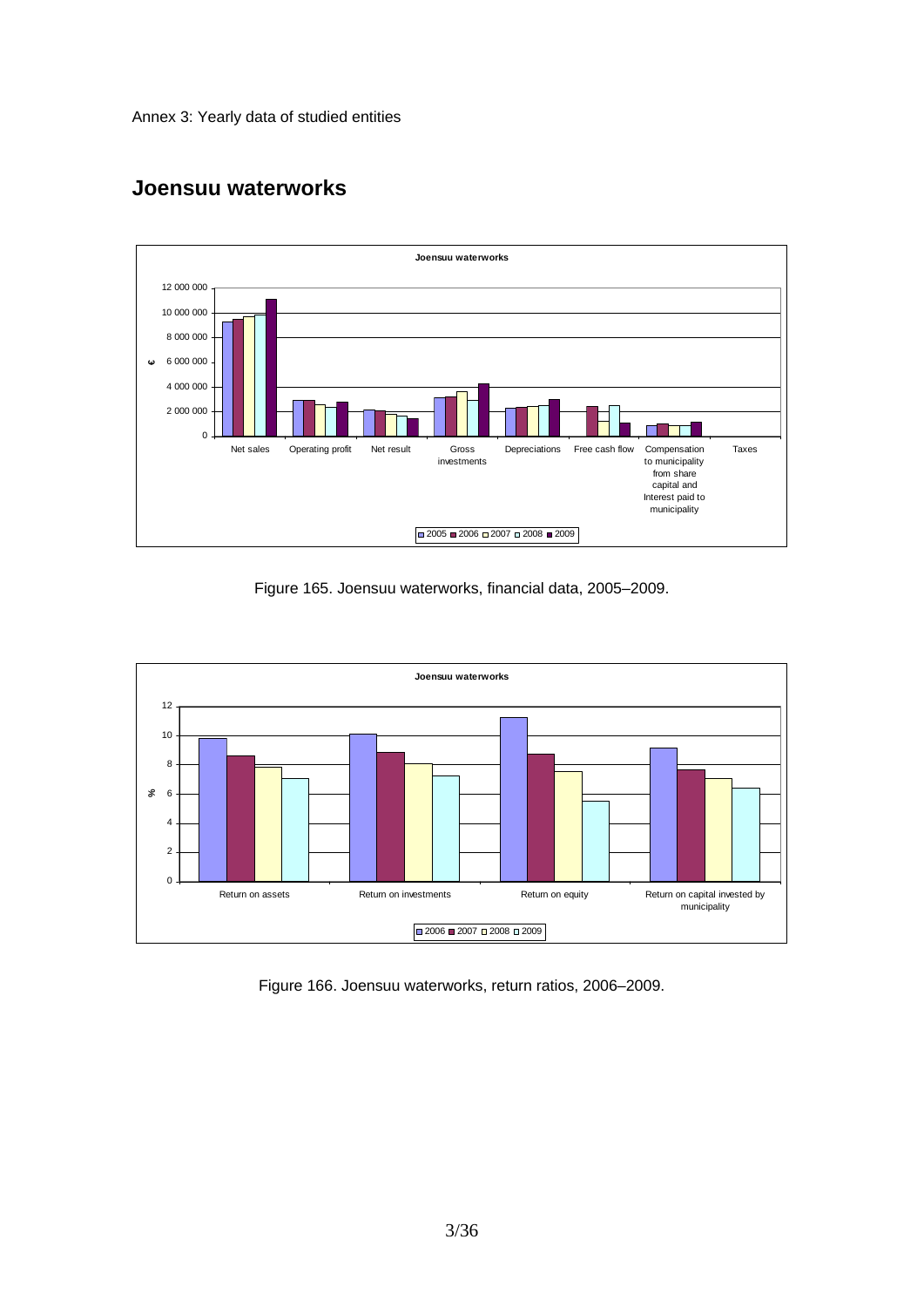



Figure 167. Pori waterworks, financial data, 2007–2009.



Figure 168. Pori waterworks, return ratios, 2008–2009.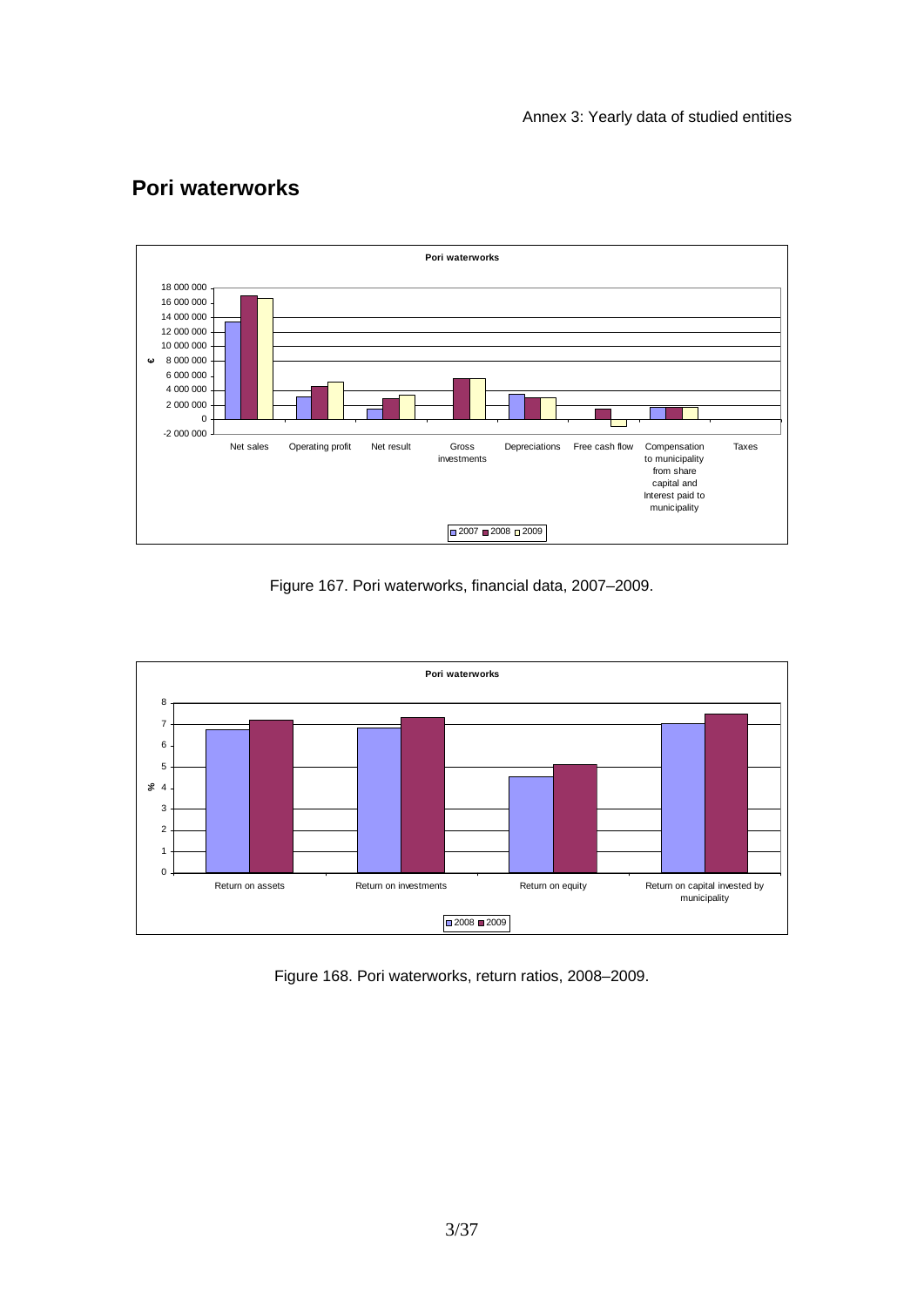

### **Kokkola waterworks**

Figure 169. Kokkola waterworks, financial data, 2005–2009.



Figure 170. Kokkola waterworks, return ratios, 2006–2009.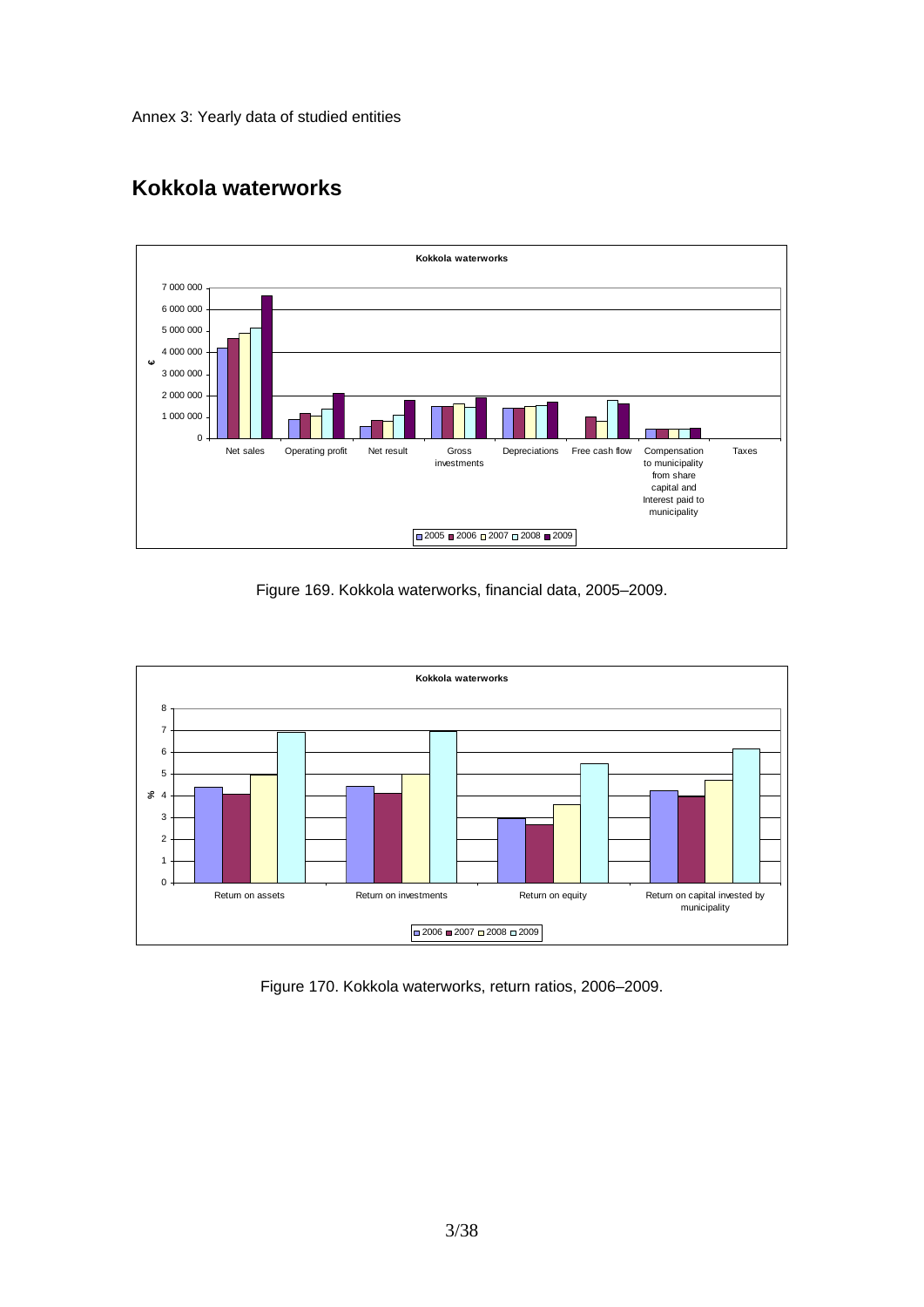

## **Seinäjoki waterworks**

Figure 171. Seinäjoki waterworks, financial data, 2007–2009.



Figure 172. Seinäjoki waterworks, return ratios, 2008–2009.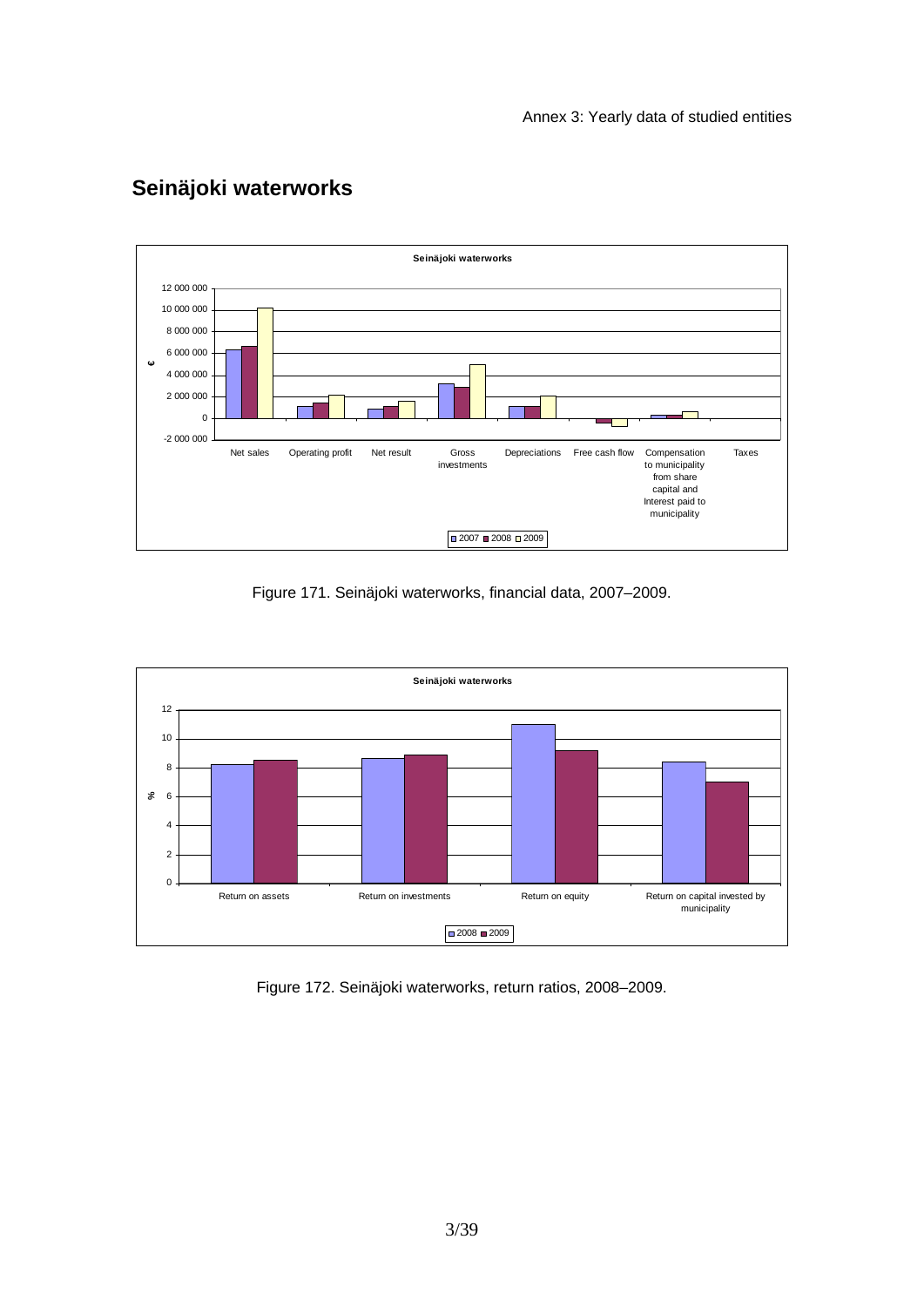

## **Inarin Lapin waterworks**

Figure 173. Inarin Lapin waterworks, financial data, 2004–2009.



Figure 174. Inarin Lapin waterworks, return ratios, 2005–2009.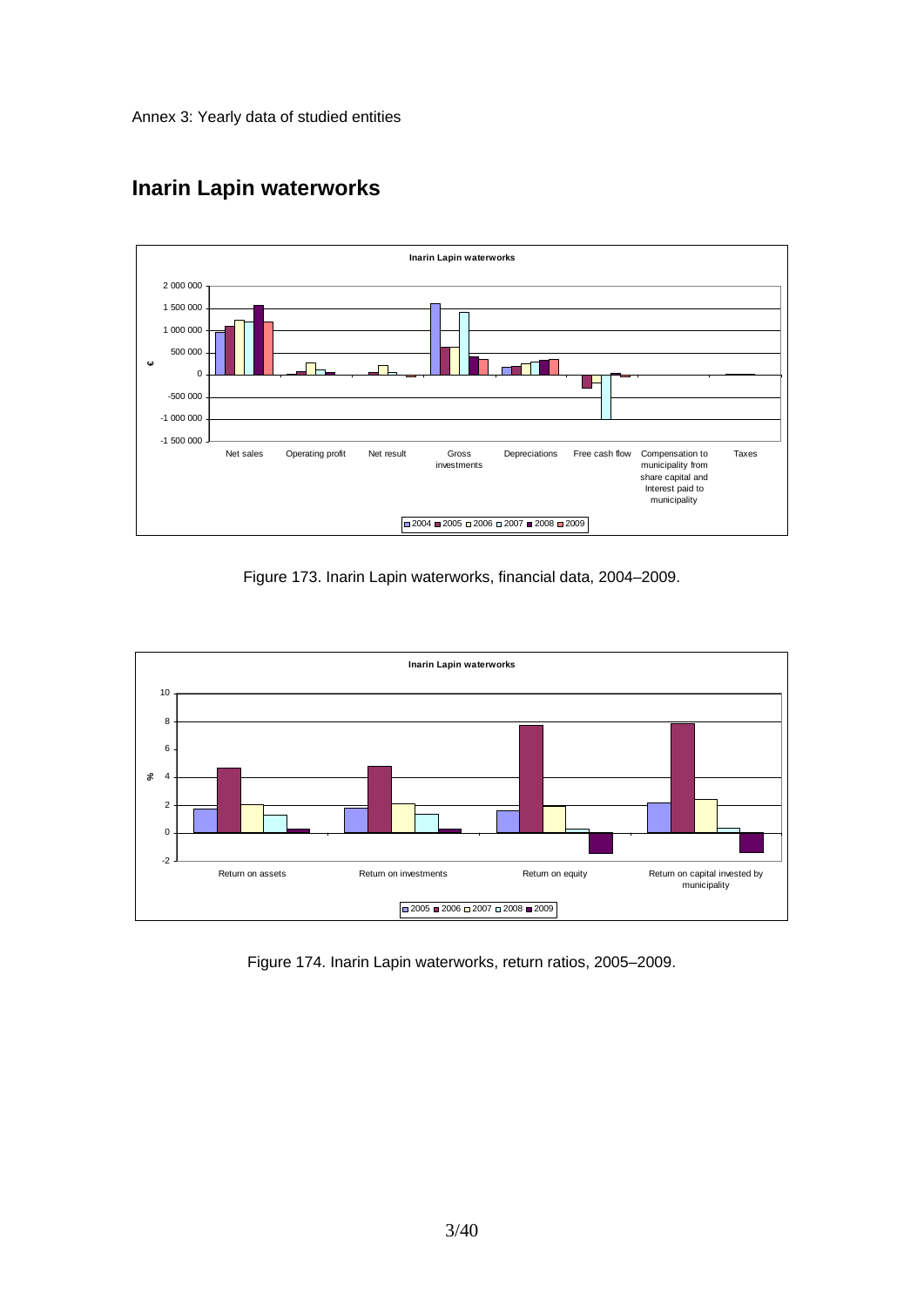Depreciations Free cash flow Compensation to

municipality from share capital and Interest paid to municipality

Taxes



Net sales Operating profit Net result Gross

## **Kymi waterworks**

**€**

0



 $2007 \n 2008 \n 2009$ 

<u>ranski politik (</u>

investments



Figure 176. Kymi waterworks, return ratios, 2008–2009.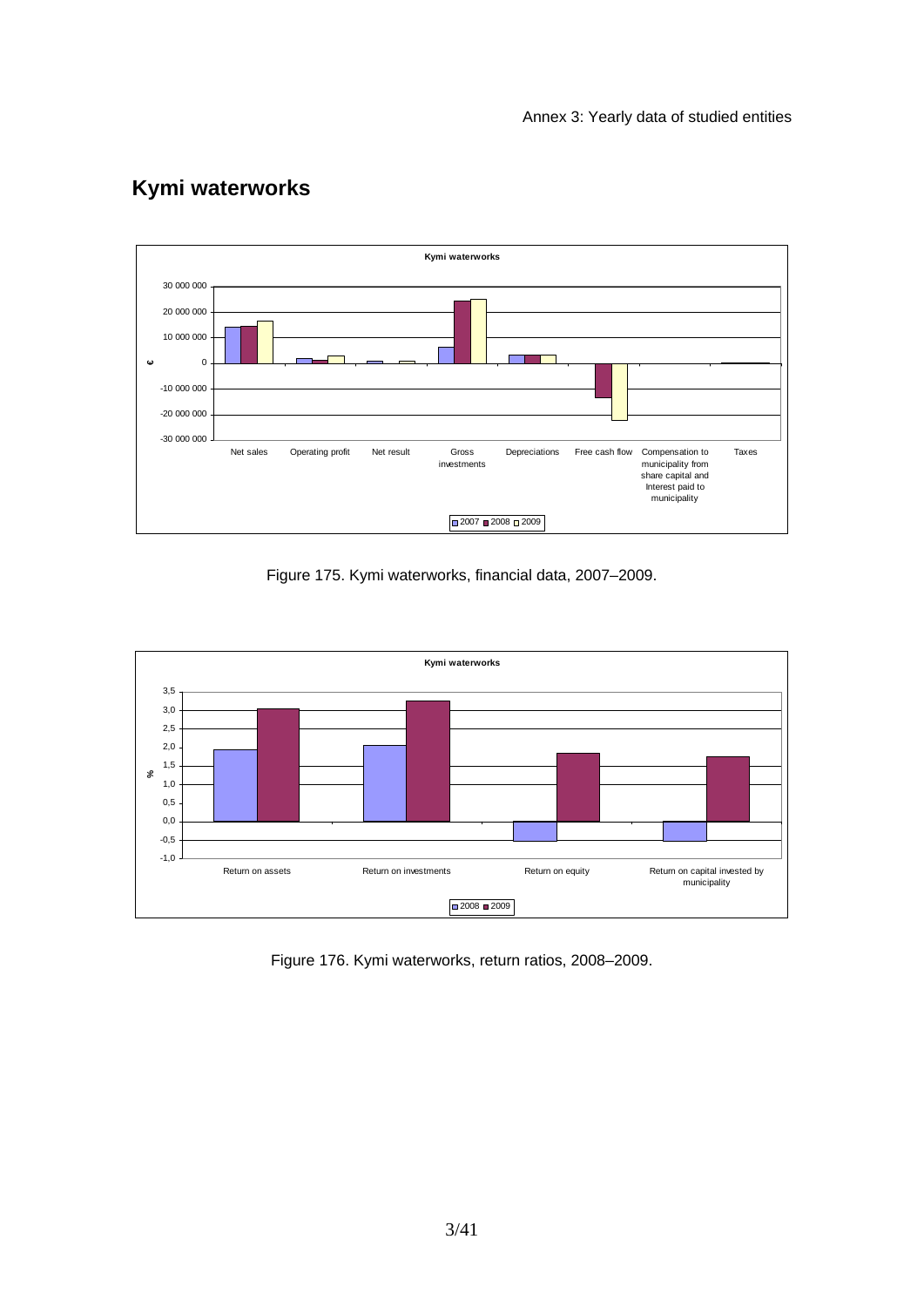

### **Keminmaa waterworks**

Figure 177. Keminmaa waterworks, financial data, 2007–2008.



Figure 178. Keminmaa waterworks, return ratios, 2008.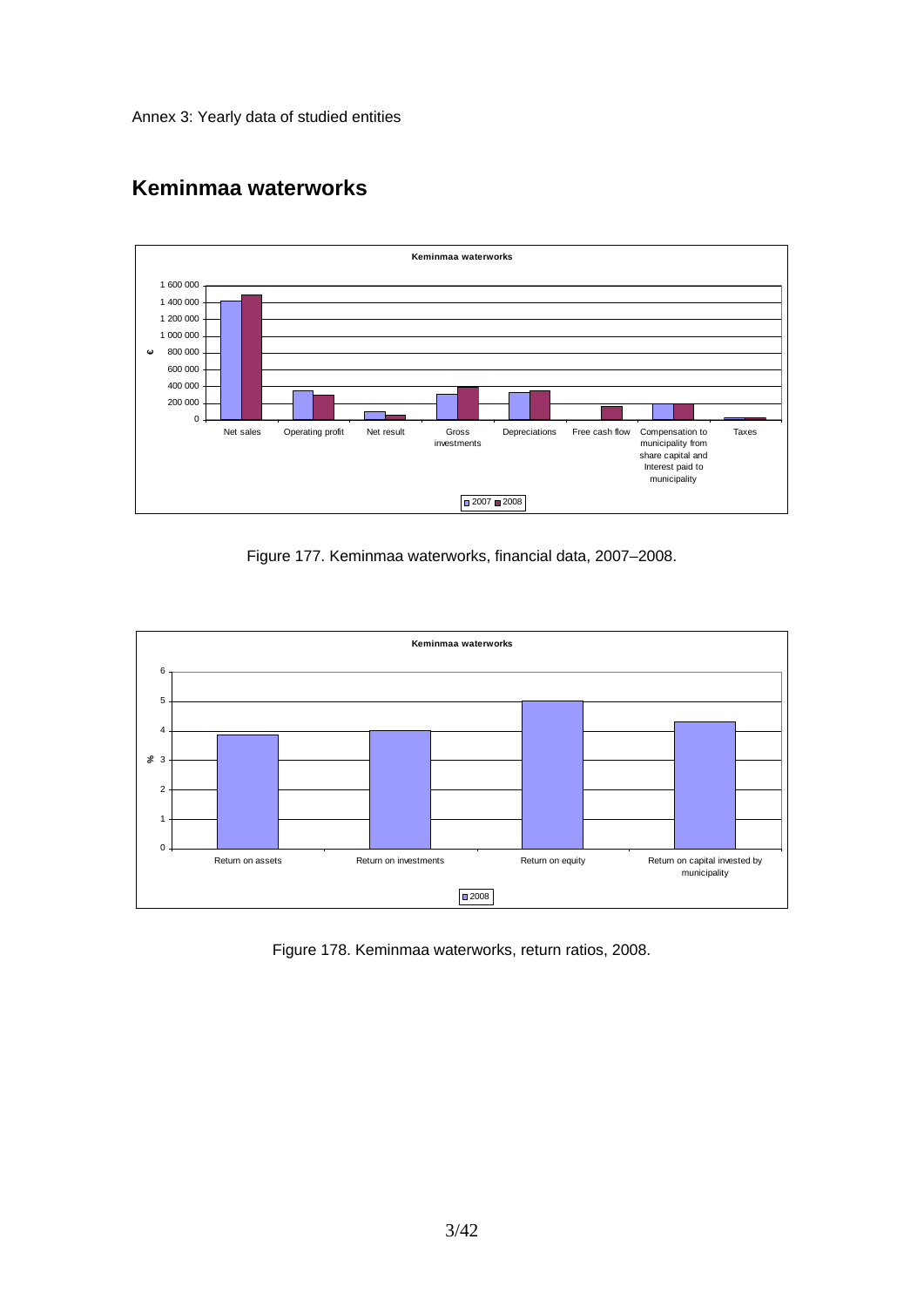

### **Raahe waterworks**

Figure 179. Raahe waterworks, financial data, 2007–2008.



Figure 180. Raahe waterworks, return ratios, 2008.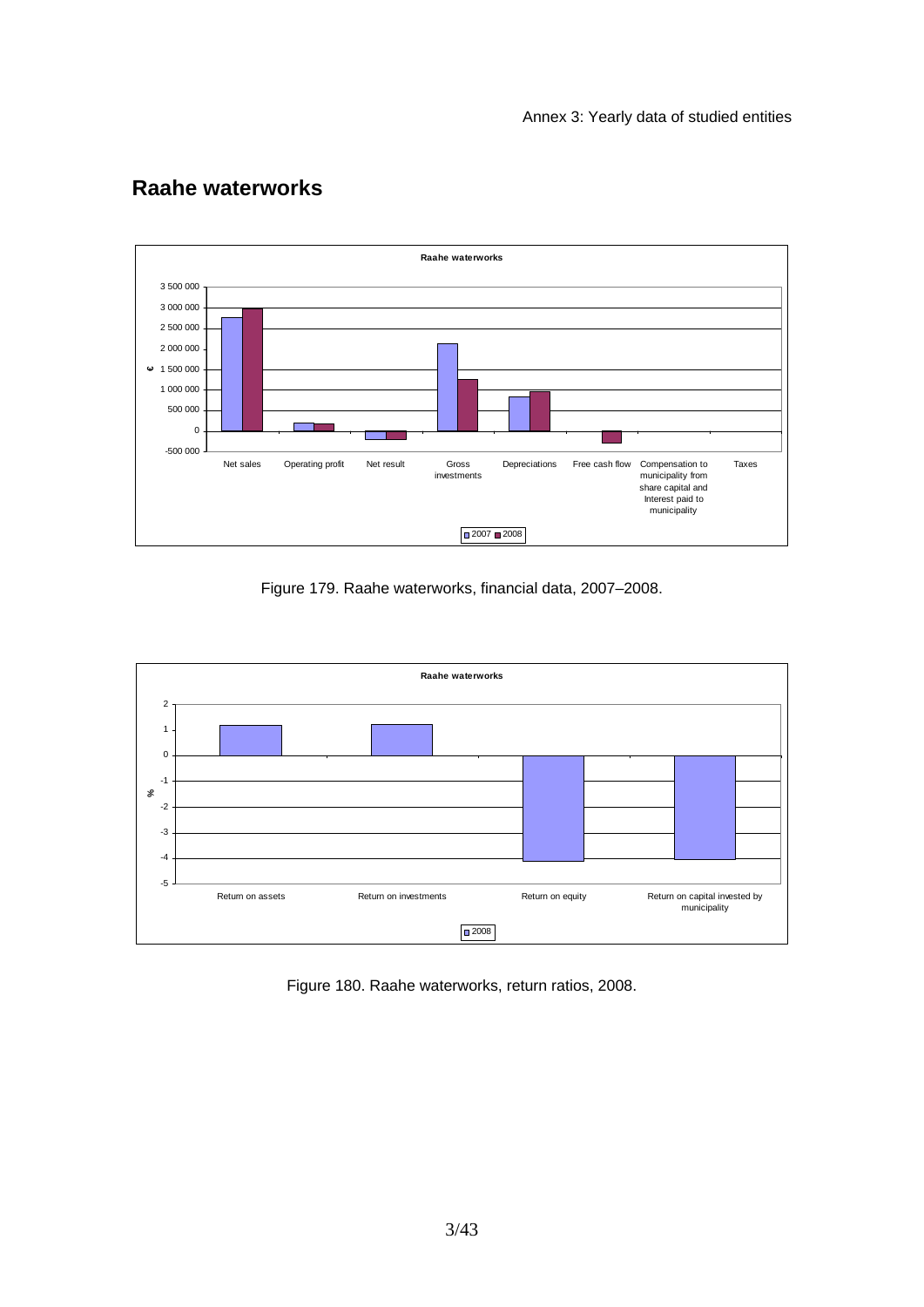

## **Ylivieska waterworks co-operative**

Figure 181. Ylivieska waterworks co-operative, financial data, 2001–2009.



Figure 182. Ylivieska waterworks co-operative, return ratios, 2002–2009.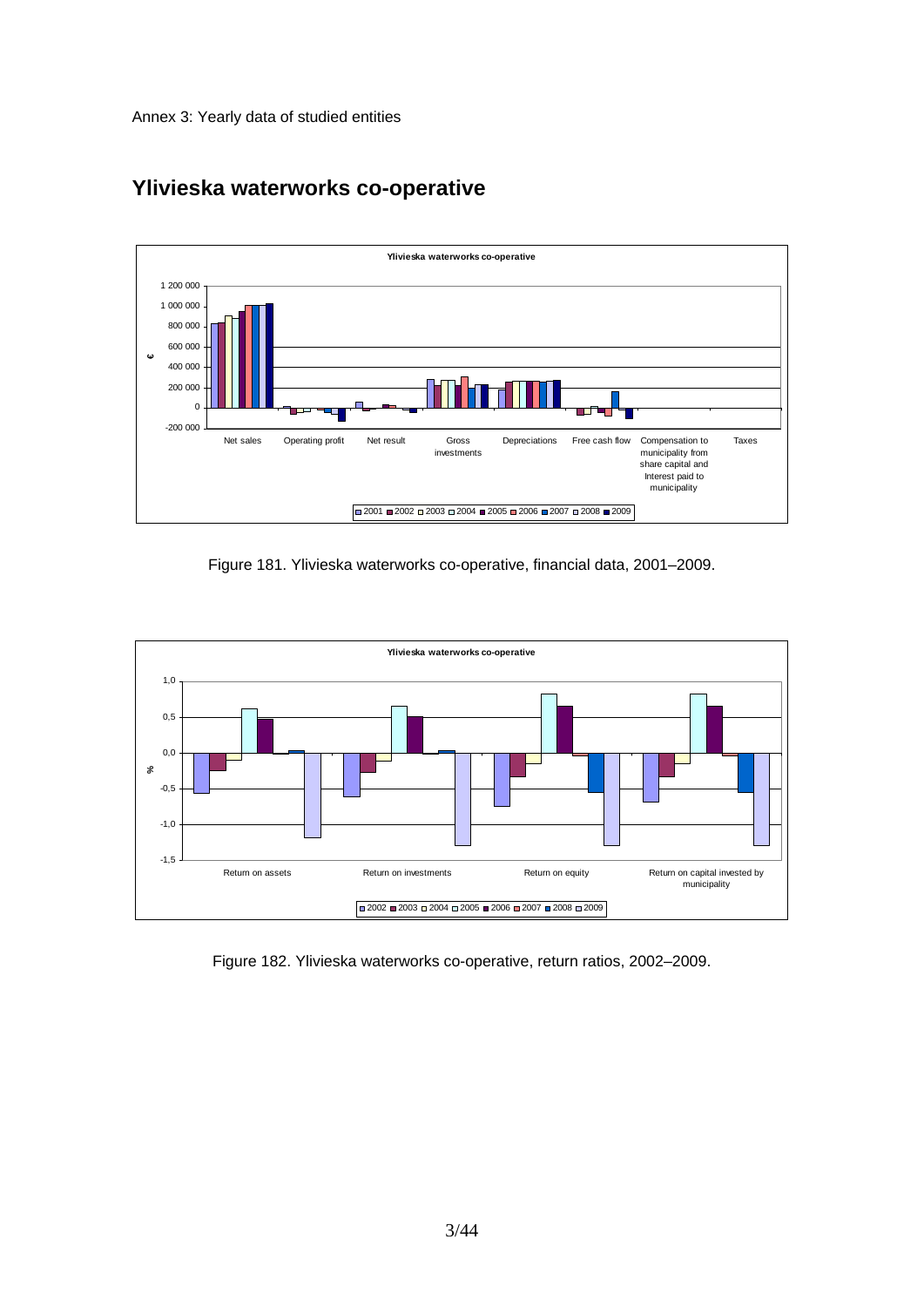

## **Pudasjärvi waterworks co-operative**

Figure 183. Pudasjärvi waterworks co-operative, financial data, 2001–2009.



Figure 184. Pudasjärvi waterworks co-operative, return ratios, 2002–2009.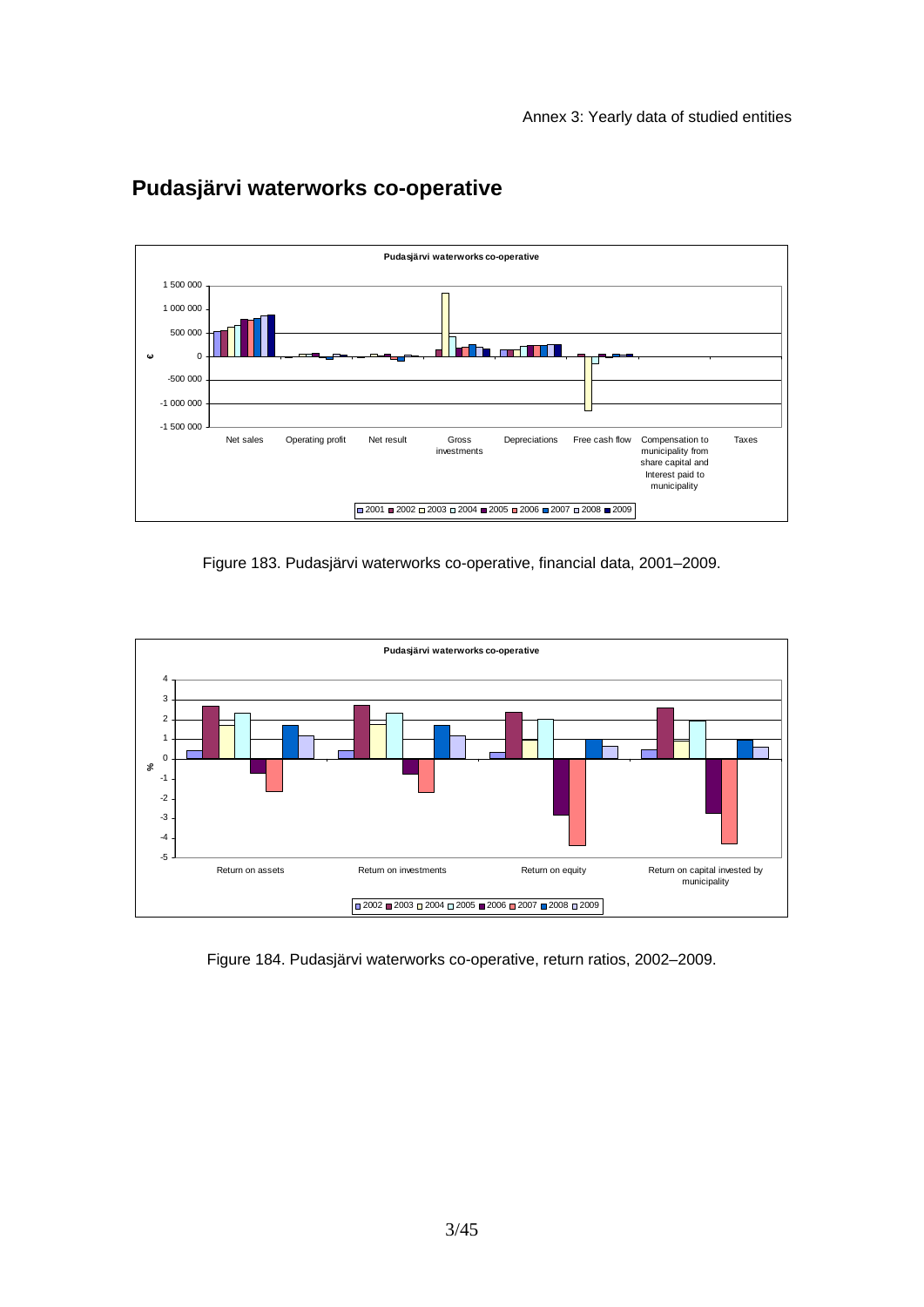

## **Kitee waterworks co-operative**

Figure 185. Kitee waterworks co-operative, financial data, 2007–2009.



Figure 186. Kitee waterworks co-operative, return ratios, 2008–2009.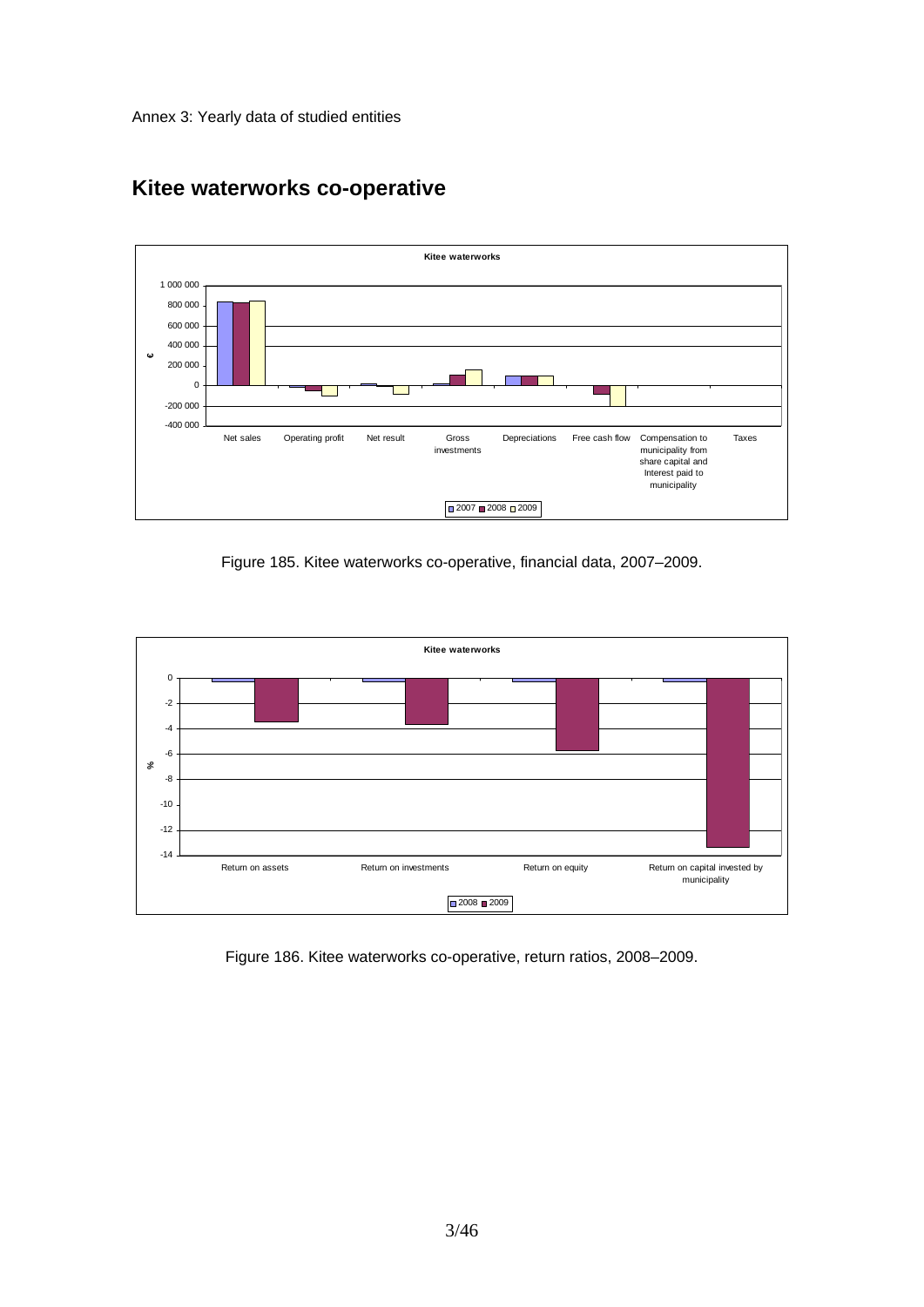**VR** 



Figure 187. VR, financial data, 2001–2009.



Figure 188. VR, return ratios, 2002–2009.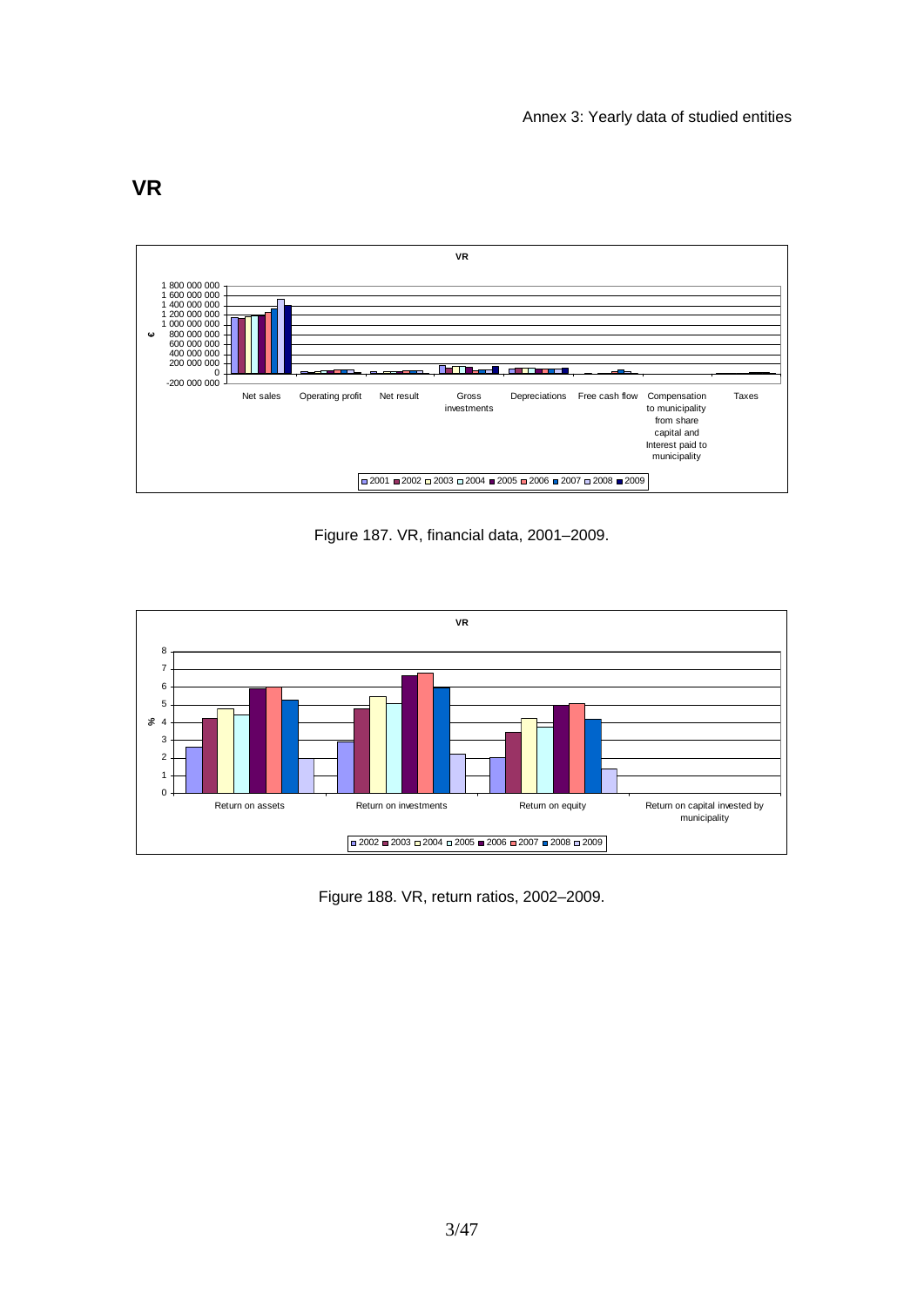

### **Rail Department of the Finnish Transport Agency (formerly Finnish Rail Administration)**

Figure 189. Rail Department, financial data, 2001–2008.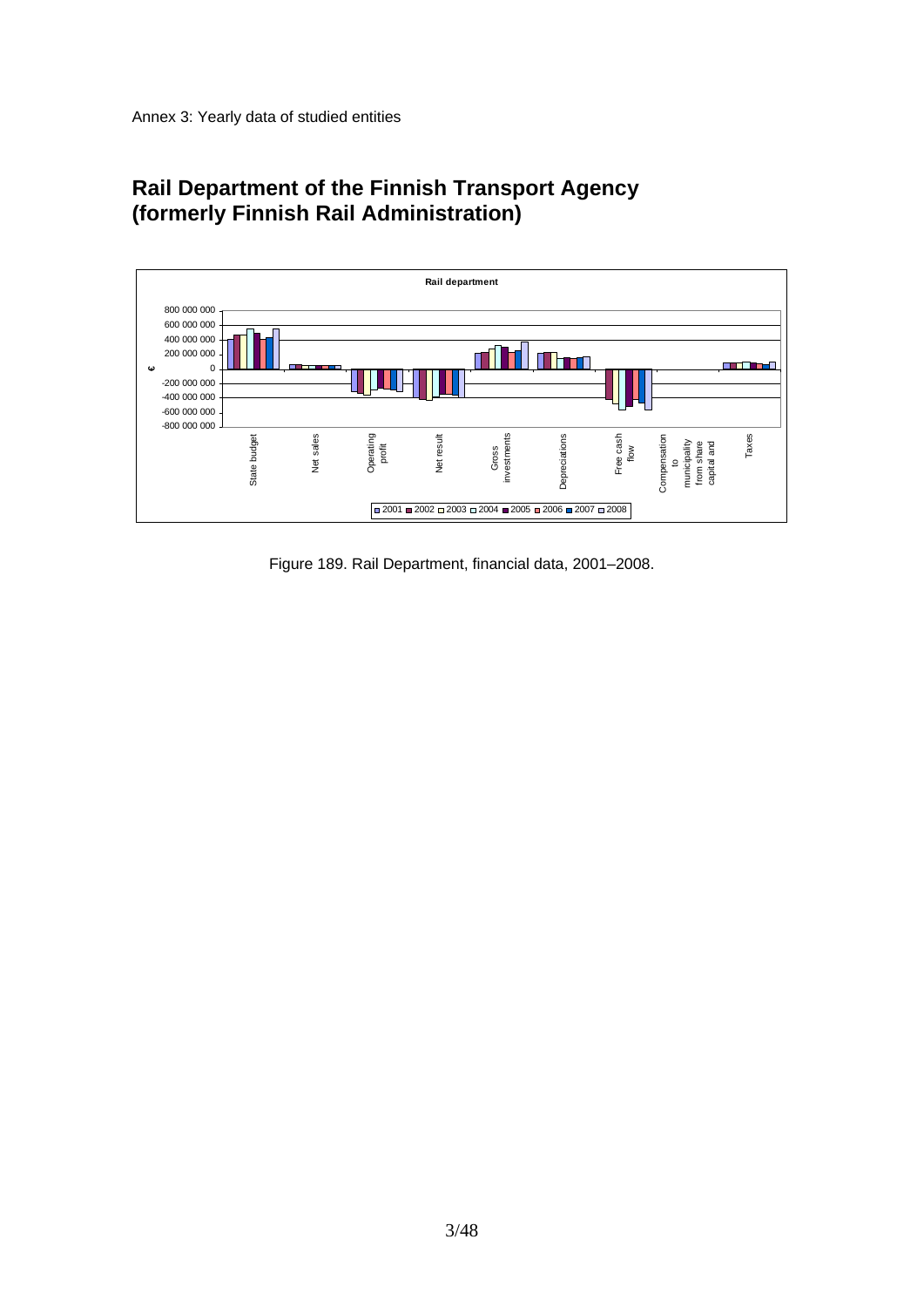## **Finavia**



Figure 190. Finavia, financial data, 2001–2008.



Figure 191. Finavia, return ratios, 2002–2008.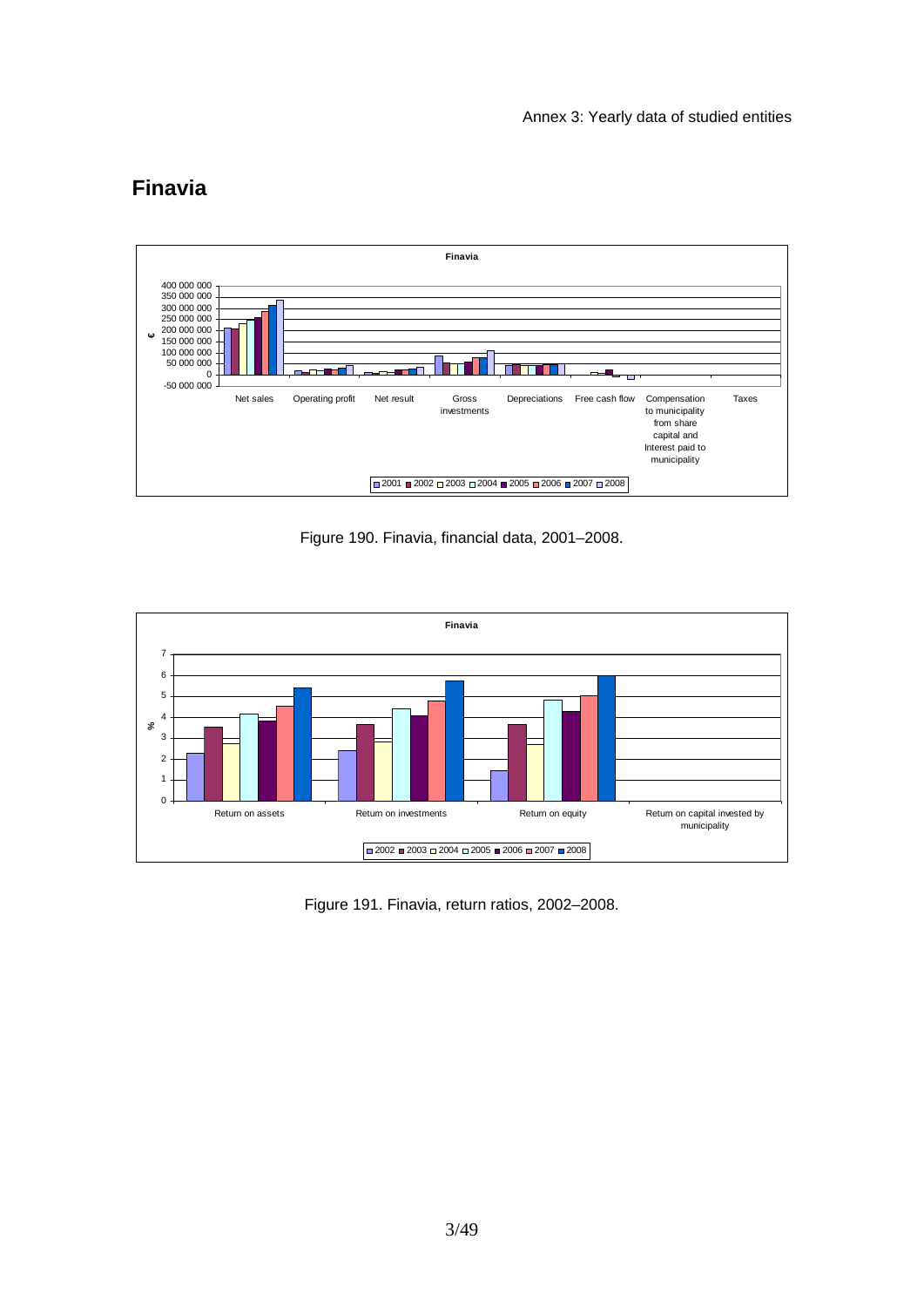## **Destia**



Figure 192. Destia, financial data, 2001–2009.



Figure 193. Destia, return ratios, 2002–2009.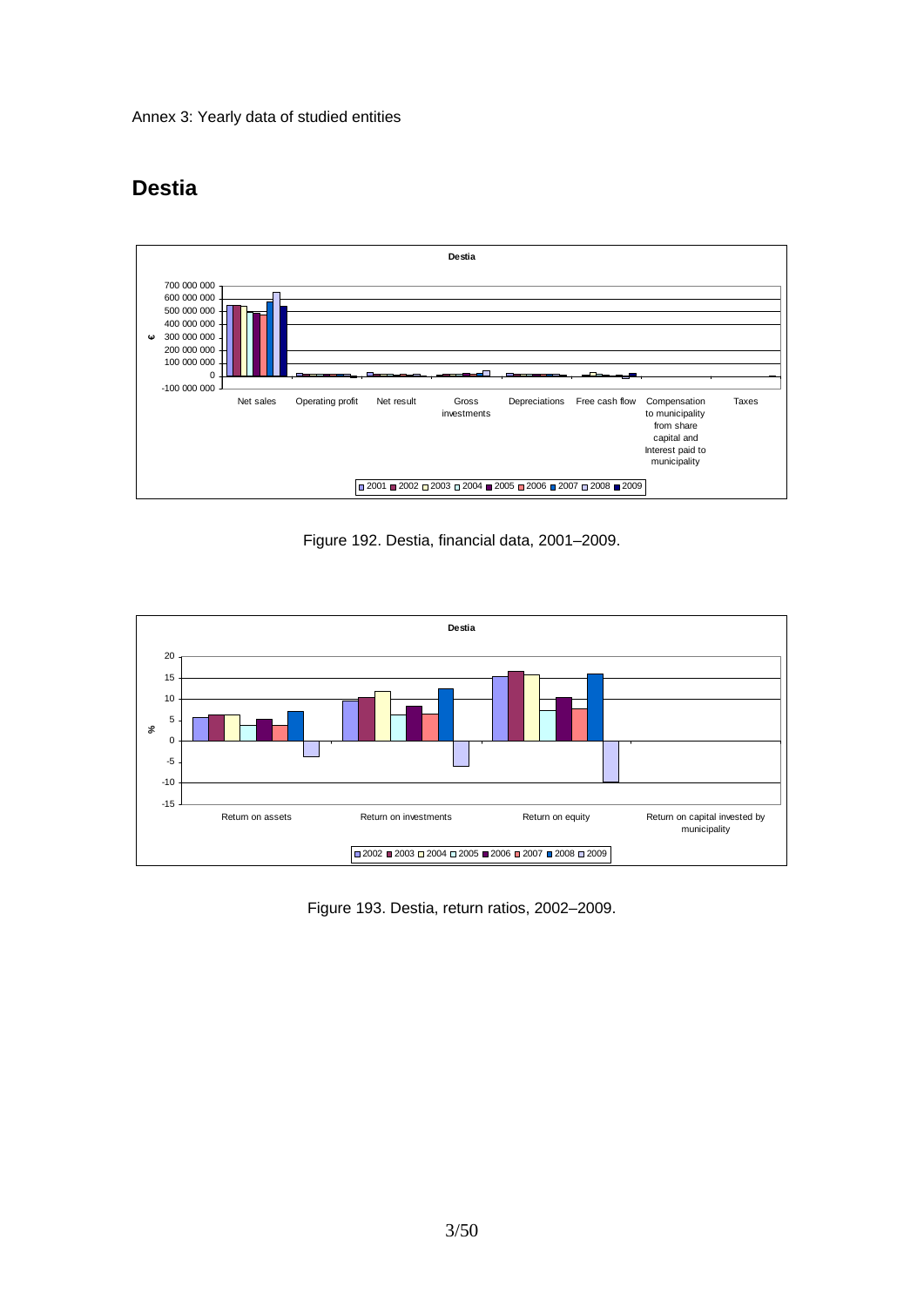

### **Road Department of the Finnish Transport Agency (formerly Finnish Road Administration)**

Figure 194. Finnish Road Administration, financial data, 2001–2009.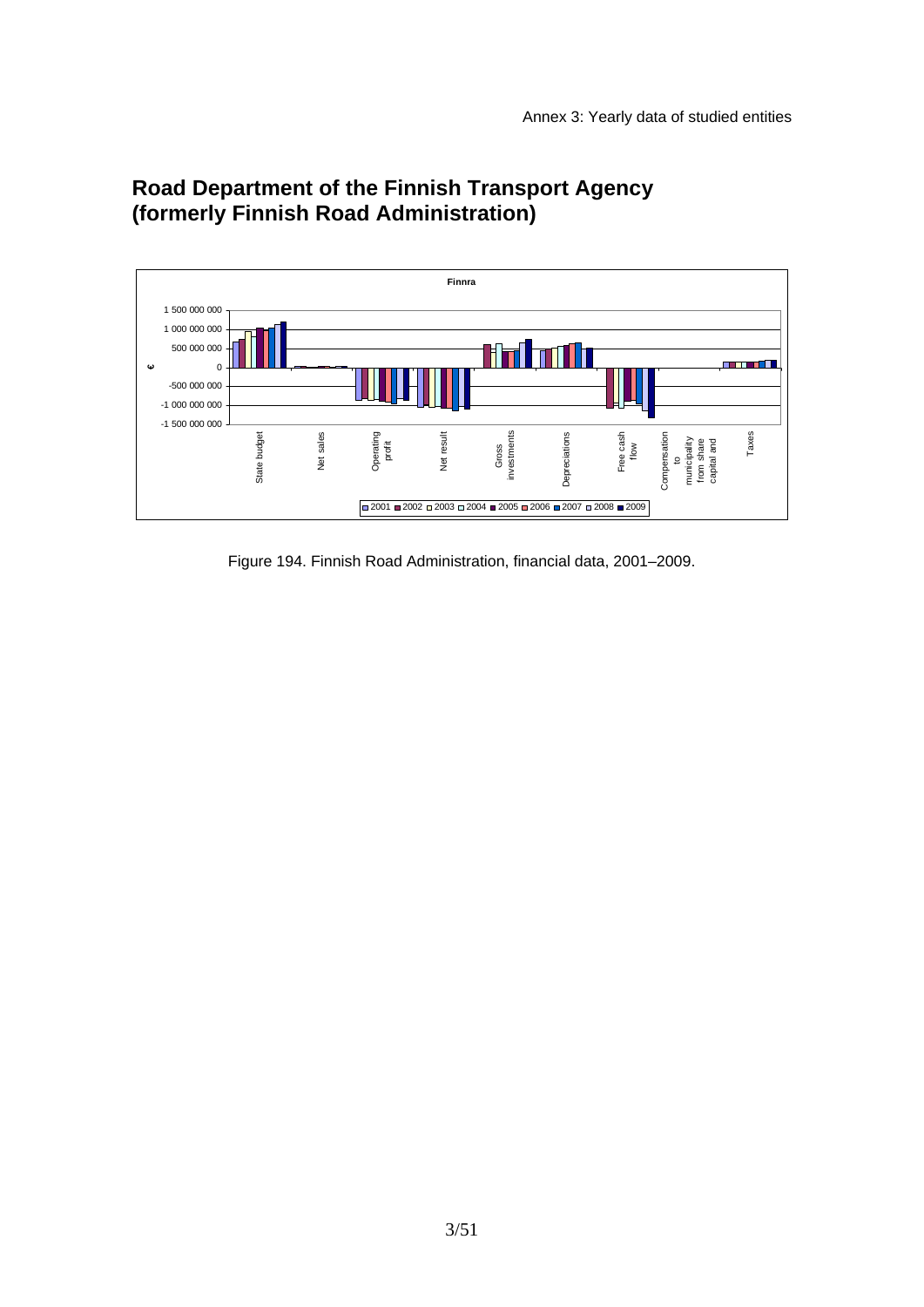# **Oulu Energy**



Figure 195. Oulu Energy, financial data, 2001–2009.



Figure 196. Oulu Energy, return ratios, 2002–2009.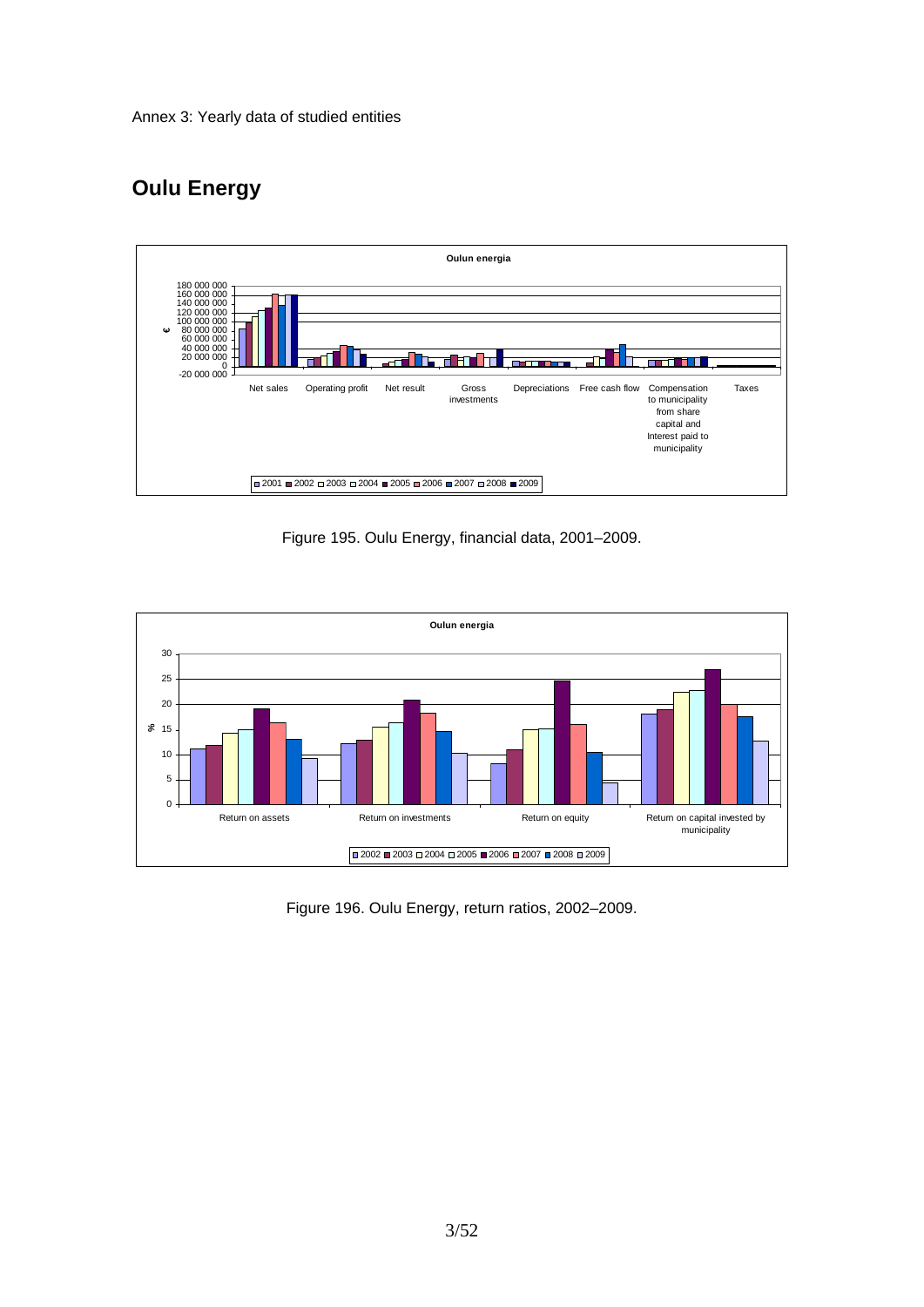## **Helsinki Energy**



Figure 197. Helsinki Energy, financial data, 2001–2009.



Figure 198. Helsinki Energy, return ratios, 2002–2009.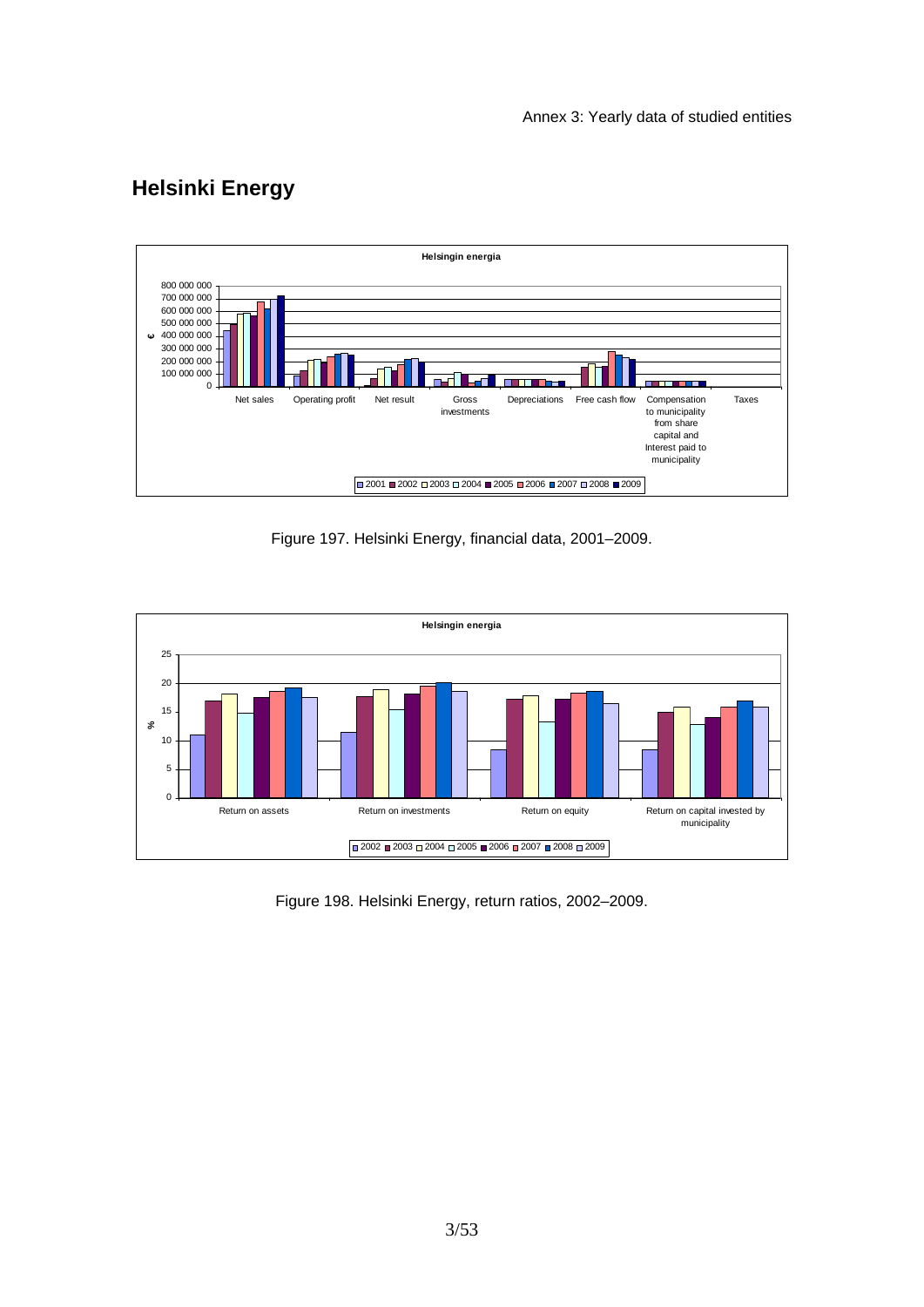Annex 3: Yearly data of studied entities

## **Fortum**



Figure 199. Fortum, financial data, 2001–2009.



Figure 200. Fortum, return ratios, 2002–2009.